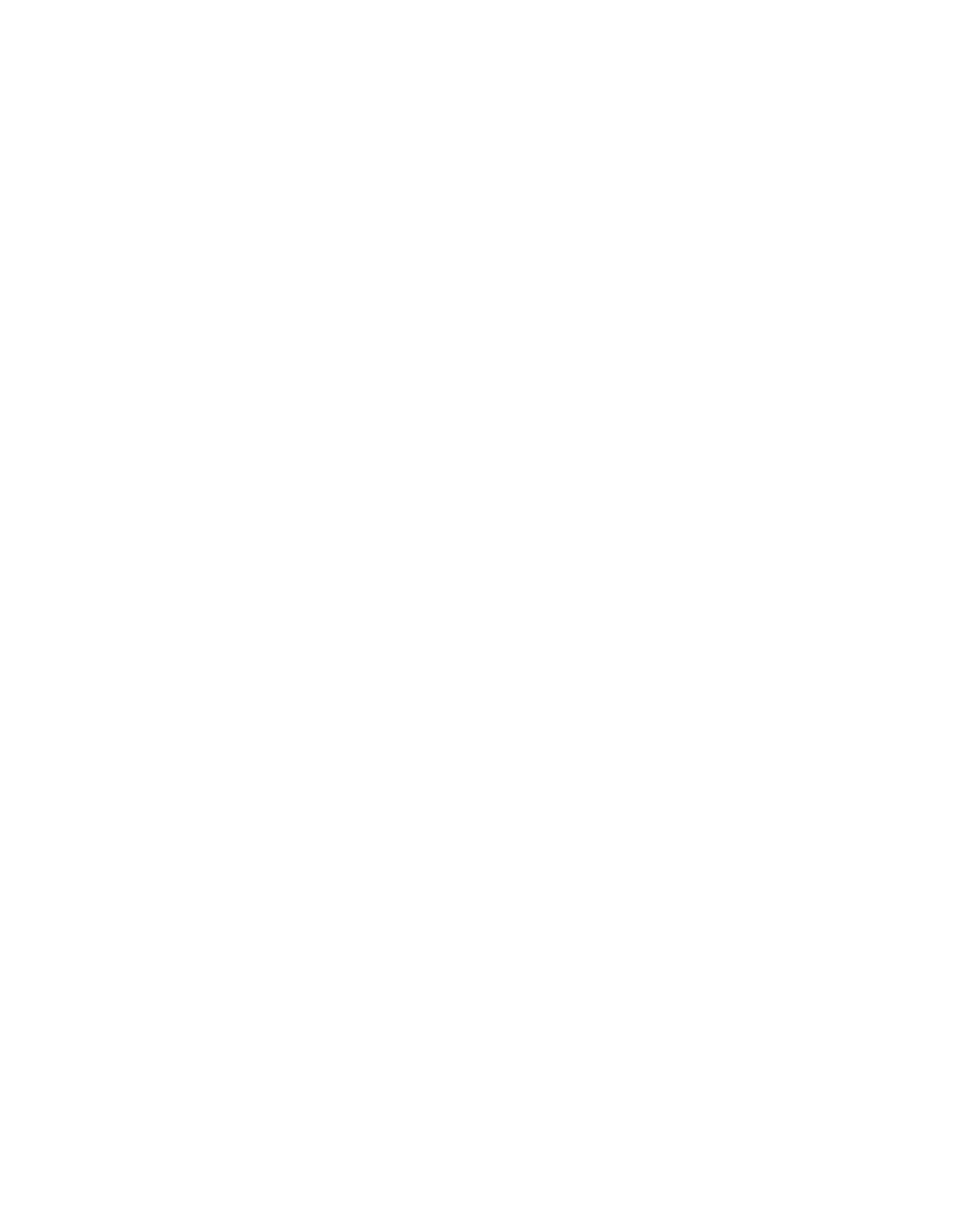This publication includes the report of the High-Level International Workshop on the "WTO Agreement on Trade Facilitation: Implications for LLDCs" held in Ulaanbataar, Mongolia, 2-3 June 2014 as well as the background report prepared for the workshop.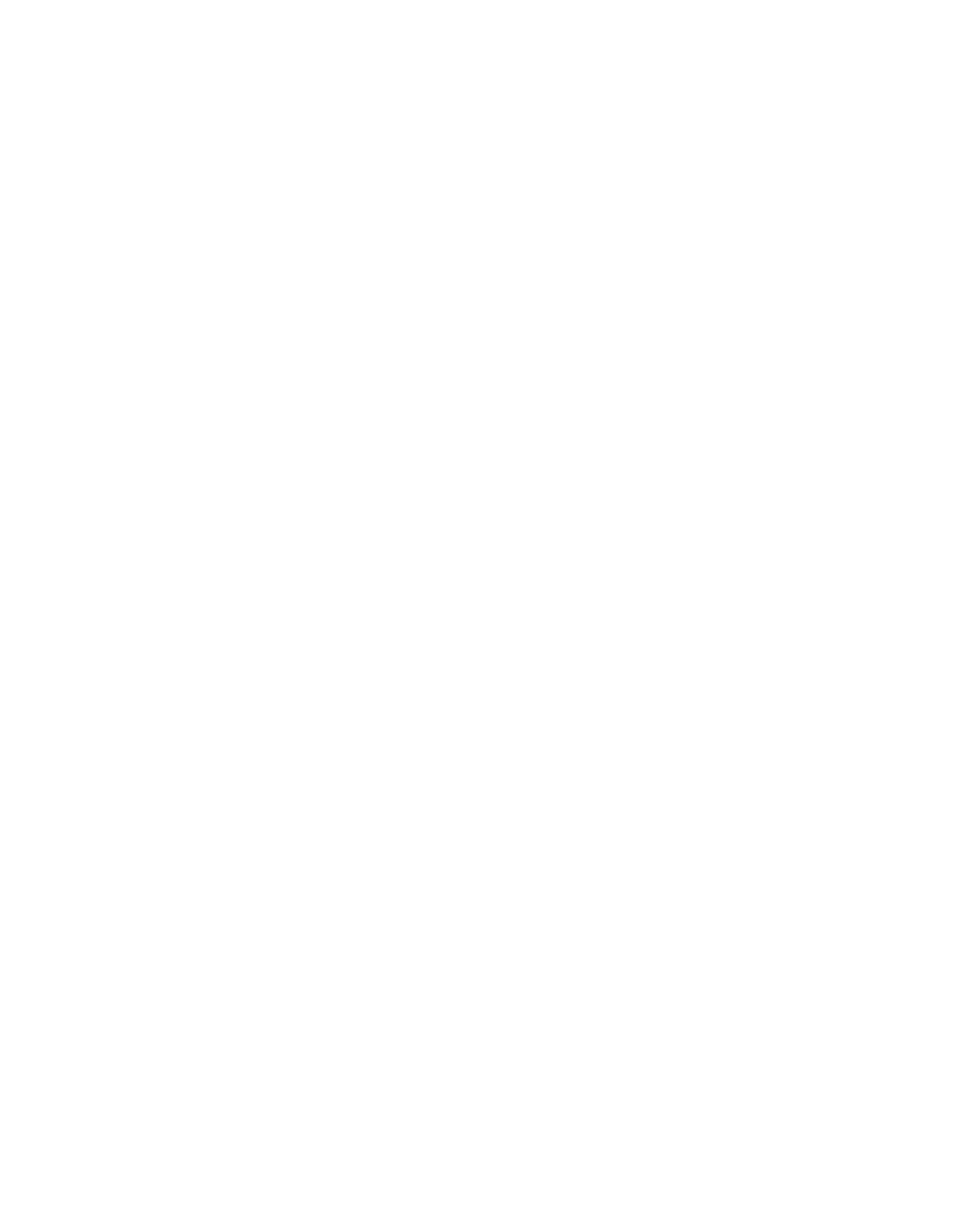### **Contents**

|    | <b>Acronyms And Abbreviations</b>                                                                                            |
|----|------------------------------------------------------------------------------------------------------------------------------|
|    | Summary                                                                                                                      |
|    | Introduction                                                                                                                 |
|    | <b>Opening Session</b>                                                                                                       |
|    | The Development Challenges of LLDCs<br>and Their Participation in International Trade                                        |
| 16 | The WTO Agreement on Trade Facilitation<br>and its Implications on the LLDCs                                                 |
| 23 | The WTO Agreement on Trade Facilitation<br>and its Implications on the LLDCs: Focus on the Private Sector                    |
| 28 | Legal Framework on Transit Trade and Transport:<br>Multilateral Conventions, Regional, Sub-Regional and Bilateral Agreements |
|    | Suggestions Made by the Meeting                                                                                              |
|    | <b>Closing Session</b>                                                                                                       |
|    | Annex 1: Programme of Work of the Meeting                                                                                    |
|    | Annex 2: List of Participants                                                                                                |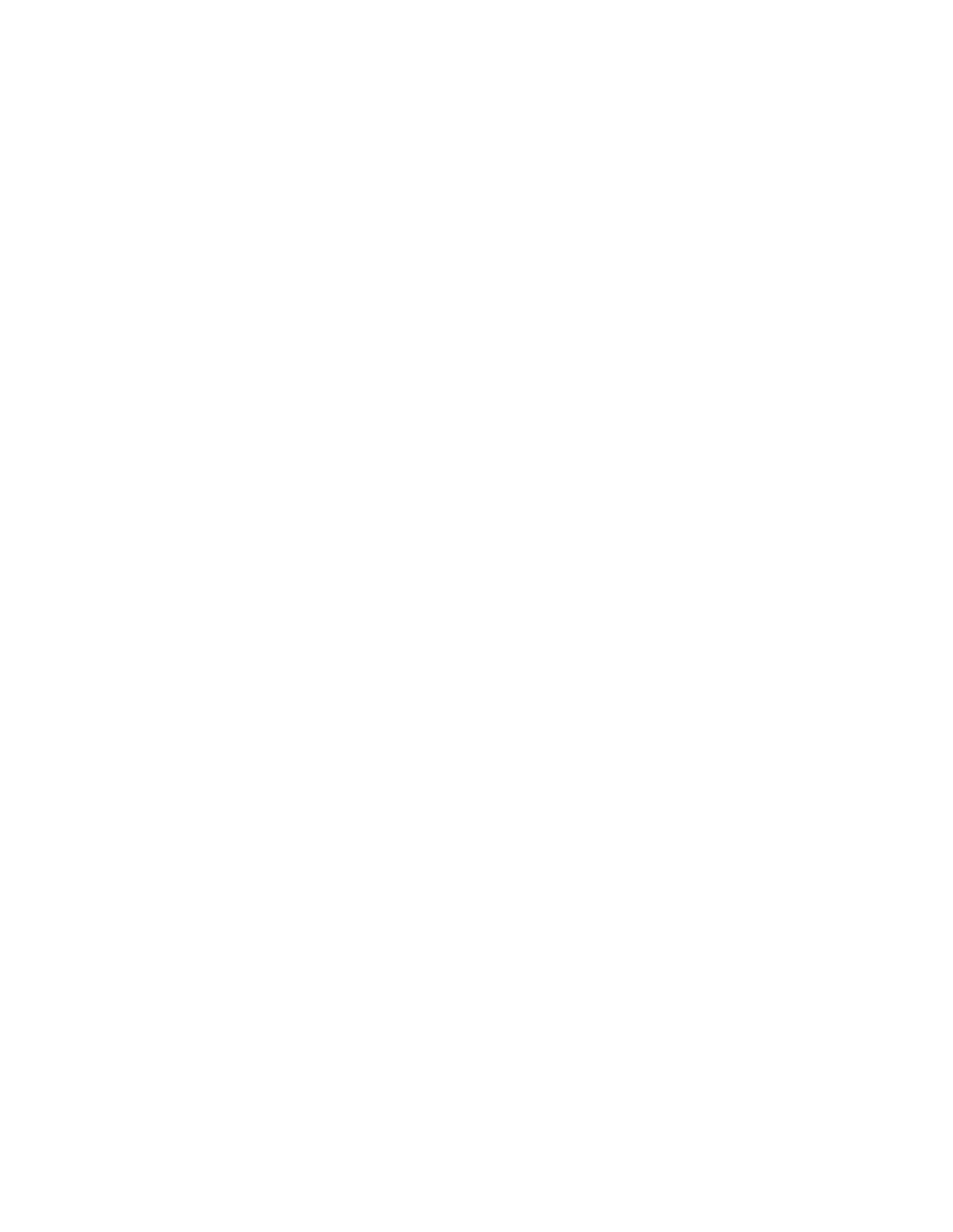# **Acronyms and Abbreviations**

| ADB              | <b>Asian Development Bank</b>                                  | <b>OECD</b>                | <b>Organization for Economic Cooperation</b><br>and Development                                                            |
|------------------|----------------------------------------------------------------|----------------------------|----------------------------------------------------------------------------------------------------------------------------|
| APoA             | <b>Almaty Programme of Action</b>                              |                            |                                                                                                                            |
| AE0              | <b>Authorized Economic Operator</b>                            | <b>OSBP</b>                | One-Stop Border Post                                                                                                       |
| <b>ASEAN</b>     | <b>Association of Southeast Asian Nations</b>                  | <b>PPP</b>                 | <b>Public-Private Partnerships</b>                                                                                         |
| <b>ASYCUDA</b>   | <b>Automated System for Customs Data</b>                       | <b>PTA</b>                 | <b>Preferential Trade Agreement</b>                                                                                        |
| COMESA           | <b>Common Market for</b><br><b>Eastern and Southern Africa</b> | <b>REC</b>                 | <b>Regional Economic Community</b>                                                                                         |
|                  |                                                                | <b>RTA</b>                 | <b>Regional Trade Agreement</b>                                                                                            |
| EAC              | <b>East African Community</b>                                  | SADC                       | Southern African Development Community                                                                                     |
| FDI              | <b>Foreign Direct Investment</b>                               | SDT                        | <b>Special and Differential Treatment</b>                                                                                  |
| <b>FTA</b>       | <b>Free Trade Agreement</b>                                    | <b>SPS</b>                 | Sanitary and Phytosanitary                                                                                                 |
| GATT             | <b>General Agreement on Tariffs and Trade</b>                  | <b>SMEs</b>                | <b>Small and Medium Enterprises</b>                                                                                        |
| GDP              | <b>Gross Domestic Product</b>                                  | <b>TFA</b>                 | <b>WTO Trade Facilitation Agreement</b>                                                                                    |
| GNP              | <b>Gross National Product</b>                                  | <b>TIR</b>                 | <b>International Road Transport Convention</b>                                                                             |
| GTI              | <b>Greater Tumen Initiative</b>                                | <b>TNCs</b>                | <b>Transnational Companies</b>                                                                                             |
| HDI              | Human Development Index                                        | <b>TSI</b>                 | Trade support institution                                                                                                  |
| ICC              | <b>International Chamber of Commerce</b>                       | <b>UNCEFACT</b>            | UN Centre for Trade Facilitation                                                                                           |
| ICT              | Information, Communication and Technology                      |                            | and Electronic Business<br>United Nations Conference on Trade<br>and Development                                           |
| <b>ITC</b>       | <b>International Trade Center</b>                              | <b>UNCTAD</b>              |                                                                                                                            |
| <b>ITT-LLDCs</b> | <b>International Think Tank for LLDCs</b>                      | <b>UNDP</b>                | <b>United Nations Development Programme</b>                                                                                |
| <b>LDCs</b>      | <b>Least Developed Countries</b>                               | UN ECE                     | <b>United Nations Economic Commission</b>                                                                                  |
| <b>LLDCs</b>     | <b>Landlocked Developing Countries</b>                         |                            | for Europe                                                                                                                 |
| <b>MDGs</b>      | <b>Millennium Development Goals</b>                            | <b>UN ESCAP</b>            | <b>United Nations Economic and Social</b><br><b>Commission for Asia and Pacific</b>                                        |
| MDT              | <b>Multi-Destination Tourism</b>                               | <b>UNNExT</b><br>UN-OHRLLS | <b>United Network of Experts</b><br>for Paperless Trade                                                                    |
| <b>MVA</b>       | Manufacturing value added                                      |                            |                                                                                                                            |
| <b>NCTTA</b>     | <b>Northern Corridor Transit</b><br>and Transport Agreement    |                            | United Nations Office of the High<br>Representative for the Least Developed<br>Countries, Landlocked Developing Countries, |
| <b>NTMs</b>      | <b>Non-Tariff Measures</b>                                     |                            | and Small Island Developing States                                                                                         |
| 0DA              | <b>Official Development Assistance</b>                         | WC <sub>0</sub>            | <b>World Customs Organization</b>                                                                                          |
|                  |                                                                | WT0                        | <b>World Trade Organization</b>                                                                                            |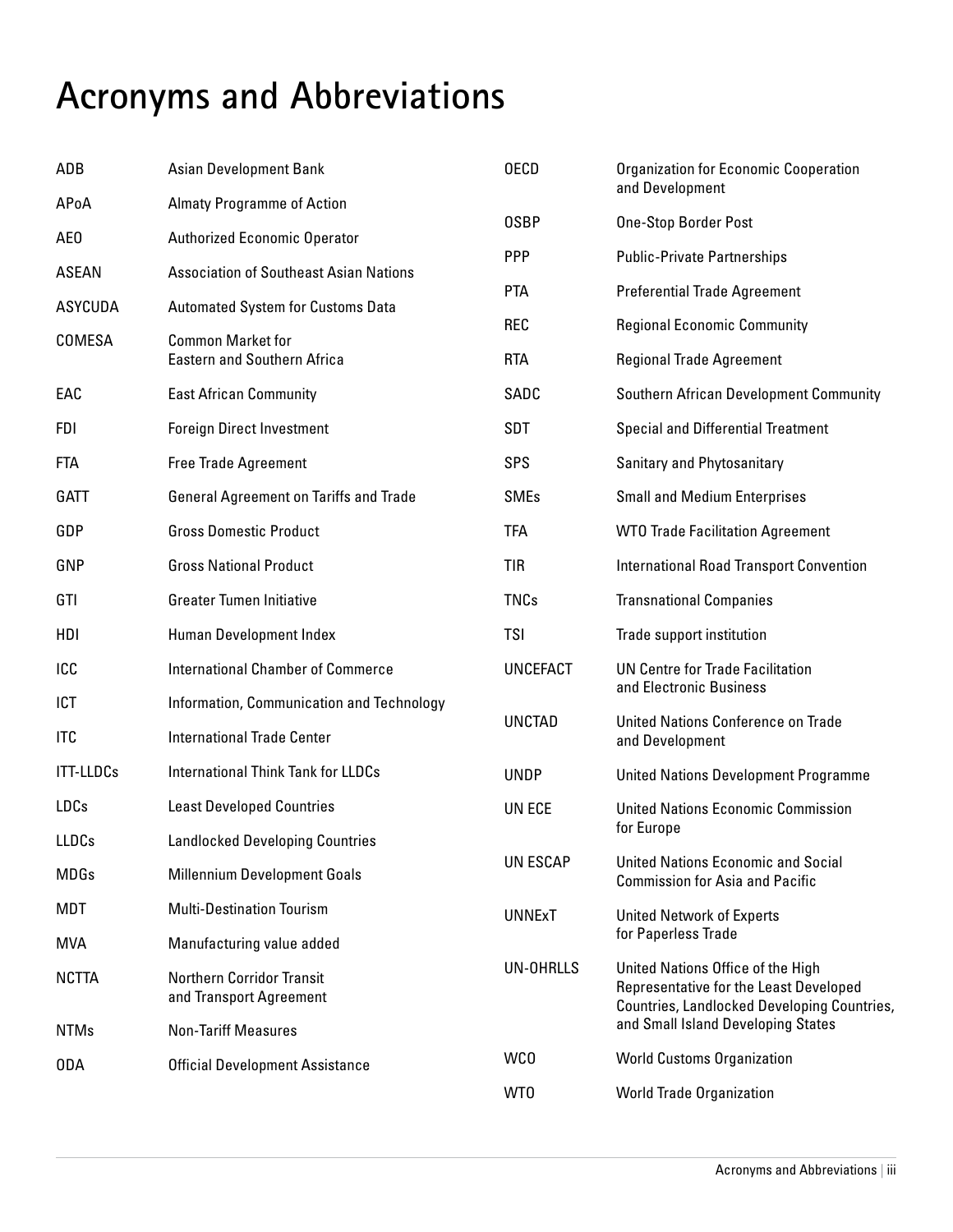### **Summary**

### **Introduction**

The High-Level International Workshop "The WTO Agreement on Trade Facilitation: Implications for LLDCs", was jointly organized by the Government of Mongolia, the International Think Tank for the LLDCs and the United Nations Office of the High Representative for the Least Developed Countries, Landlocked Developing Countries and Small Island Developing States (OHRLLS). The workshop was hosted by the Government of Mongolia, in Ulaanbaatar on 2 and 3 June 2014. The objectives of the workshop included: to review the progress made in improving trade facilitation in LLDCs, substantively assess the WTO Trade Facilitation Agreement and its implications for LLDCs, equip participants with the necessary knowledge to effectively take advantage of the trade facilitation provisions available to them and provide suggestions that will form substantive inputs to the preparations of the Comprehensive Ten-year Review Conference on the Implementation of the Almaty Programme of Action.

The meeting is one of the thematic pre-conference events held as part of the preparatory process for the Second UN Conference on Landlocked Developing Countries (LLDCs), to be held from 3 to 5 November 2014 in Vienna, Austria. The Meeting was attended by more than 100 participants that included Ministers, Ambassadors and other high level representatives from LLDCs, transit developing countries and developed countries responsible for trade and representatives from the United Nations and other international organizations, international financial institutions and representatives of the private sector and academic institutions.

### **Summary of the Proceedings**

The meeting started off with an opening session followed by three thematic sessions: The development challenges of LLDCs and their participation in international trade; The WTO Agreement on Trade Facilitation and its implications on the LLDCs; and The Legal framework on transit trade and transport: Multilateral conventions, regional, sub-regional and bilateral. The meeting concluded with a session that discussed suggestions for the preparations of the outcome document for the Second UN Conference on Landlocked Developing Countries and some closing remarks.

The following senior officials presented statements in the opening session: H.E. Mr. Luvsanvandan Bold, Minister for Foreign Affairs of Mongolia; H.E. Mr. Robert Sichinga, Minister of Commerce, Trade and Industry, Zambia and Chair of the global coordination bureau of the Group of LLDCs, Mr. Gyan Chandra Acharya Under-Secretary-General and High Representative for the Least Developed Countries, Landlocked Developing Countries and Small Island Developing States, Mr. Ravi Ratnayake, Director of Trade and Investment Division of ESCAP on behalf of the Executive Secretary of ESCAP, and Ms. Sezin Sinanoglu, UN Resident Coordinator and UNDP Representative, Mongolia.

The statements stressed that the Trade Facilitation Agreement could yield great benefits to LLDCs as it seeks to drive customs efficiency, lower trade costs, and reduce delays at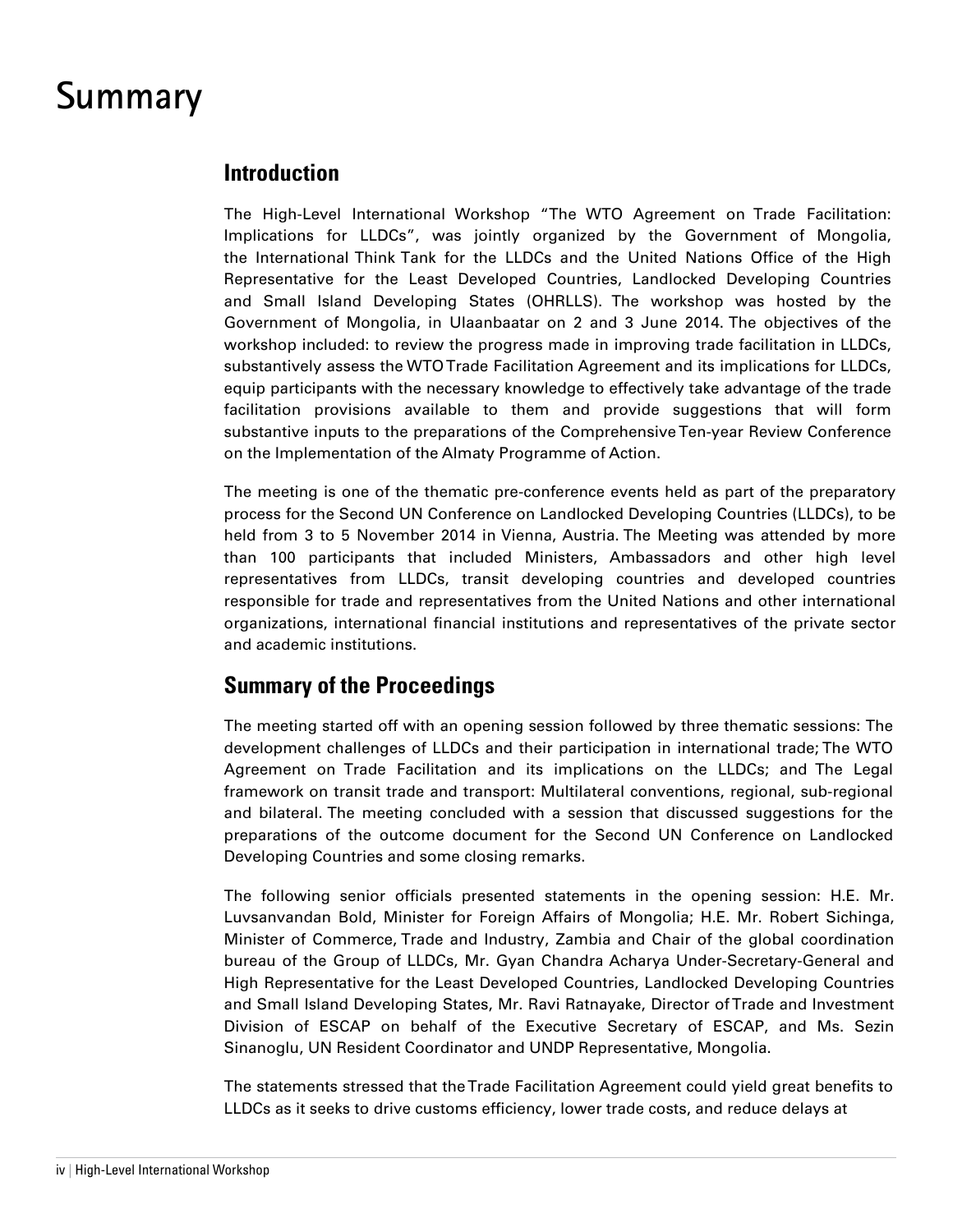border crossings. Improved trade facilitation would improve the trade competitiveness of the LLDCs and promote their integration into the global economy. The speakers noted that the potential gains from the full implementation of the agreement were high and the OECD estimated cost reductions to be between 10% and 15%. The statements underscored that the WTO Trade Facilitation Agreement is also an innovative agreement as it will provide capacity building to developing countries to allow them to undertake the implementation of the agreement where necessary. They also noted that it was important for the LLDCs to improve productive capacities, promote diversification and value addition in order to fully harness the benefits brought by improved trade facilitation. It was important for the LLDCs to integrate trade into their larger national development policy and planning efforts.

The session on the development challenges of LLDCs and their participation in international trade reviewed the major challenges faced by the LLDCs and how the WTO Trade Facilitation Agreement (TFA) could help address them. Participants noted that the most critical challenge of the LLDCs in improving their participation in international trade is the high trading costs. According to the World Bank Doing Business Report for 2014, the LLDCs pay more than double what transit countries incur in transport costs and take more time to send and receive merchandise from overseas markets. The LLDCs pay US\$3203 and US\$3884 per container to export and import respectively while the transit countries paid only US\$1287 and US\$1602 respectively.

The meeting noted that the other challenges affecting the LLDCs include: infrastructure constraints, lack of ICT tools, institutional bottlenecks including lack of coordination between relevant ministries and sectors especially at border crossings – police, customs, laboratories, inspection authorities and other agencies, lack of direct access to sea ports and remoteness from major markets. The LLDCs also had high export concentration, low value addition to their exports, higher vulnerability to the volatility of international prices, and low level of inflow of export oriented foreign direct investment.

Participants highlighted some of the progress that has been achieved by the LLDCs in the priority areas of the Almaty Programme of Action. They noted that despite the progress made some of the challenges were still persisting. For example physical infrastructure development is still inadequate and poses a major obstacle to the trade potential of LLDCs. The meeting noted that even though relevant international, regional and sub-regional agreements and conventions have been established such as the TIR (1975), Harmonization of frontier controls of goods (1982), and the Revised Kyoto Convention of the World Customs Organization (1999); ratification and effective implementation of relevant international conventions and regional and sub-regional agreements is slow. Representatives from the LLDCs highlighted some of the transit problems that they were experiencing including inadequate infrastructure development, lack of transparency and limited use of ICTs.

In order to unlock their trade potential, the representatives of the LLDCs stressed that infrastructure development is important in both the LLDCs and the transit countries and increased use of ICTs at the border crossings is critical. Most of the LLDC representatives noted that their economies were dependent on a few primary commodities for exports either agricultural or minerals. As a way forward the participants agreed to the need to diversify their economies, support local industries that could process their value-added products. Some countries noted that they had developed and were implementing a national diversification strategy.

With regard to the Trade Facilitation Agreement (TFA), participants noted that full implementation of the agreement will help to address the major underlying structural constraint of the LLDCs which is high trade transaction costs. They noted that they will need technical and financial assistance to support their efforts to implement the agreement. They agreed that it was important to implement the agreement as soon as possible. They encouraged each other to undertake needs assessment to estimate how much they need for implementing the agreement. They noted that Aid for Trade will be important and should be maintained and increased in order to support the implementation of the TFA.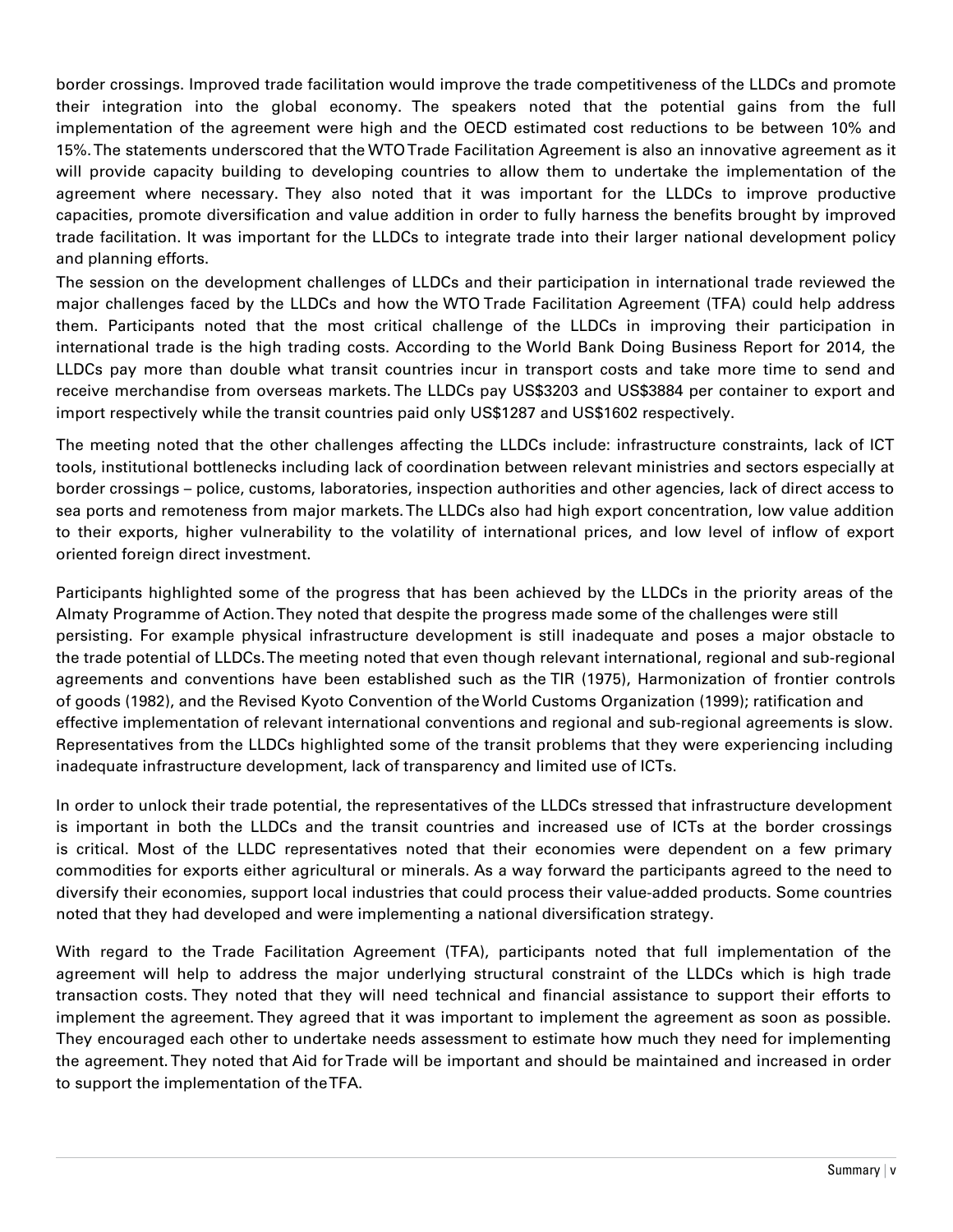The session on the WTO Agreement on Trade Facilitation and its implications on the LLDCs reviewed the provisions of the TFA and how the LLDCs would potentially benefit from it. The meeting noted that the WTO Trade Facilitation Agreement clarified and further improved aspects of relevant articles of GATT 1994, namely freedom of transit (Article V), fees and formalities connected with importation and exportation (Article VIII) and publication and administration of trade regulations (Article X). The meeting took note of the detailed provisions contained in the Trade Facilitation Agreement that are of interest to the LLDCs including: Article 11 on Freedom of Transit; Article 6 on Disciplines on Fees and Charges Imposed on or in Connection with Importation and Exportation; Article 7 on release and clearance of goods; Article 8 on Border Agency Cooperation Expedited Shipments; Article 9 on movement of goods intended for import under customs control; Article 10 on formalities connected with importation, exportation and transit; and Article 12 on customs cooperation. The meeting also discussed the potential benefits of the TFA to the private sector.

The meeting discussed the provisions under Special and Differential Treatment and how the LLDCs can benefit from assistance and support for capacity building. The participants acclaimed the fact that the TFA has capacity building as a central pillar. Developing countries, including landlocked developing countries will determine provisions "A" that they would be able to implement upon the entry into force of the agreement; provisions "B" for which they need transition period to provide necessary preparations and provisions "C" which would require international assistance in order to build the necessary capacity for the implementation of the agreement. Donor members agreed to facilitate provision of assistance and support for capacity building bilaterally or through international organizations. The representatives from the LLDCs underscored that the TFA would be very beneficial to their countries if it is fully implemented by all members.

The session on the Legal framework on transit trade and transport reviewed the relevant multilateral conventions, regional, sub-regional and bilateral agreements that could help the LLDCs. They reviewed some of the benefits from acceding and effectively implementing the relevant conventions to include: enhanced regional integration, development of a reliable, cost-effective and efficient integrated transport network, improved trade facilitation, reduced trade costs and increased competitiveness resulting in increased trade, expanded partnerships and improved connectivity. They highlighted the major challenges that countries experience in acceding to and implementing the multi-lateral conventions, regional, sub-regional and bilateral agreements.

### **Suggestions Made by the Meeting**

The following suggestions were made as substantive inputs to the preparations of the Comprehensive Ten-year Review Conference on the Implementation of the Almaty Programme of Action.

#### **Trade and Trade Facilitation**

- i. The LLDCs are encouraged to quickly ratify the WTO Trade Facilitation Agreement.
- ii. The LLDCs should undertake their technical assistance and capacity building needs assessment to establish how much they need for implementing the agreement. International organizations should provide support to LLDCs to help them assess their TFA needs and in implementing some trade facilitation measures.
- iii. The international community should support the LLDCs and transit countries to establish information technology (IT) systems and make improvements in facilitation and transparency.
- iv. Strengthen the LLDC Group's participation in Geneva through: a special recognition of the Group in the WTO, with the launch of a Work Programme for LLDCs, enhancing participation and coordination in UNCTAD activities, and being more involved as a Group in the International Trade Center activities. They should also be active in the World Economic Forum and other relevant international fora. LLDCs are encouraged to use the WCO instruments and tools in implementing the WTO TFA.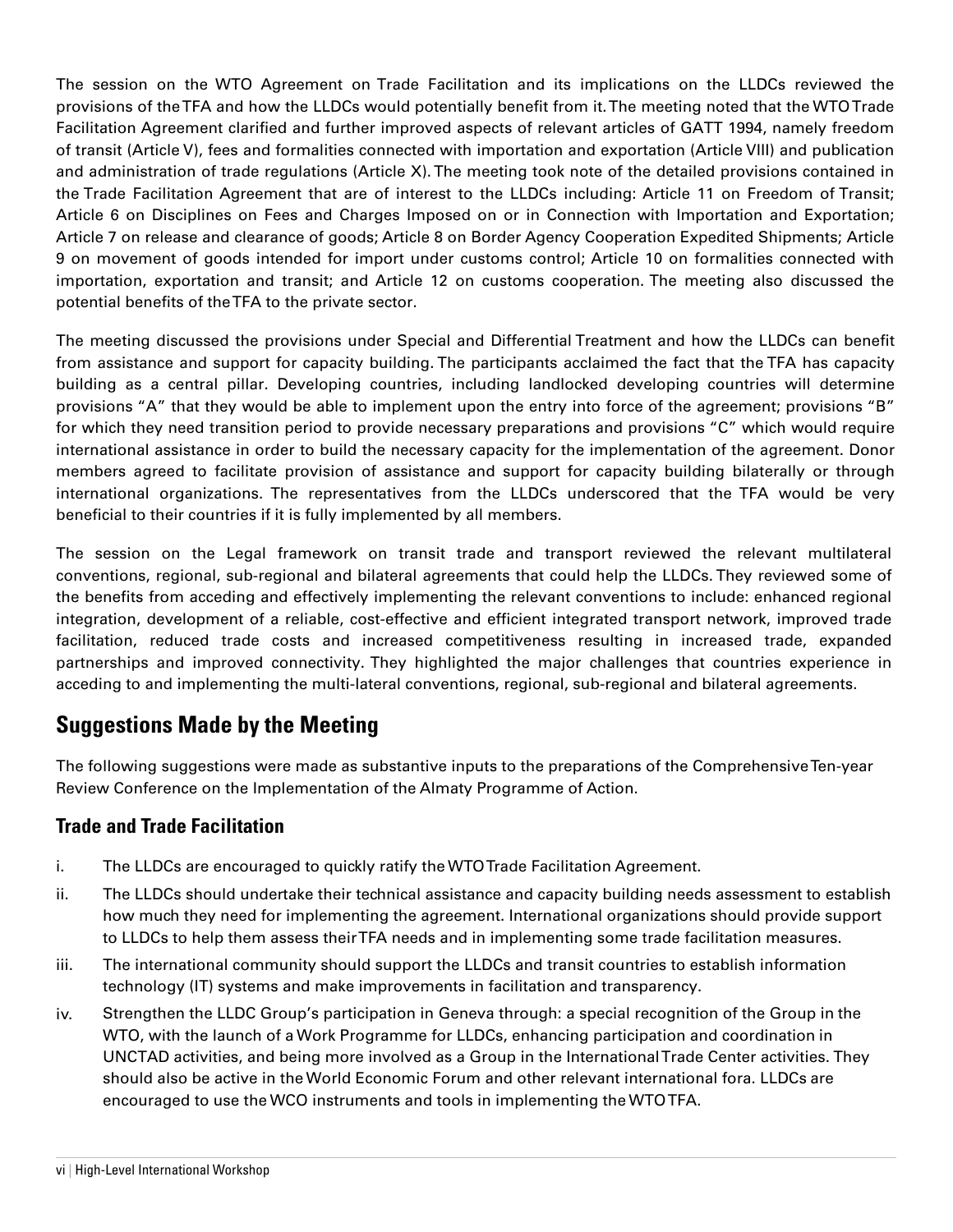- v. The LLDCs need to cooperate with transit countries to discuss mutual benefits from transit corridors and how they can better implement the TFA. The LLDCs and transit neighbours should undertake transport and trade facilitation reforms jointly in a collaborative manner. They are encouraged to harmonize customs procedures and practices.
- vi. Enhance regional integration which is important for reducing transport costs and to facilitate cross border trade and use the corridor approach to foster the implementation of the TFA.
- vii. The LLDCs should enhance productive capacities, value addition, diversification and reduction of dependency on commodities. They also need to integrate trade and trade facilitation into their larger national development policy and planning efforts.
- viii. The LLDCs should share knowledge and experiences on trade facilitation. They are encouraged to take advantage of trade facilitation tools developed under the UN Centre for Trade Facilitation and Electronic Business (UNCEFACT) such as Single Window Implementation Toolkit in the process of implementing the TFA. The work that ESCAP is undertaking on trade facilitation for the LLDCs should be shared with other regions.
- ix. Expand the scope of the APoA to include services, environmental issues, regional value chains and aid for trade.

#### **International Think Tank on LLDCs**

- i. The International Think Tank for the LLDCs should work closely with OHRLLS.
- ii. The LLDCs that have not yet done so are invited to ratify the multilateral agreement on establishing the LLDC International Think Tank. More information on how to ratify the agreement should be shared with the LLDCs that have not yet ratified.
- iii. The International Think Tank for the LLDCs should be linked to the local think tanks in the LLDCs.
- iv. The International Think Tank for the LLDCs should avail all relevant information on development issues of the LLDCs on their website from all relevant sources.
- v. The International Think Tank for the LLDCs is invited to solicit if necessary inputs from the LLDCs on the terms of reference for future studies.

#### **Legal Framework**

- i. LLDCs should be supported to adopt a more comprehensive approach in formulating bilateral agreements.
- ii. A comprehensive approach including a model-agreement to reform the regulation of international road transport services is needed.
- iii. All countries should ratify the relevant conventions on transit transport and trade facilitation and effectively implement them by integrating them into their domestic law.
- iv. The LLDCs and their neighbours should properly apply the conventions.
- v. The international community should provide support to create awareness on the relevant agreements/ conventions, build the capacity of the LLDCs to enter into international agreements and share best and effective practices across regions.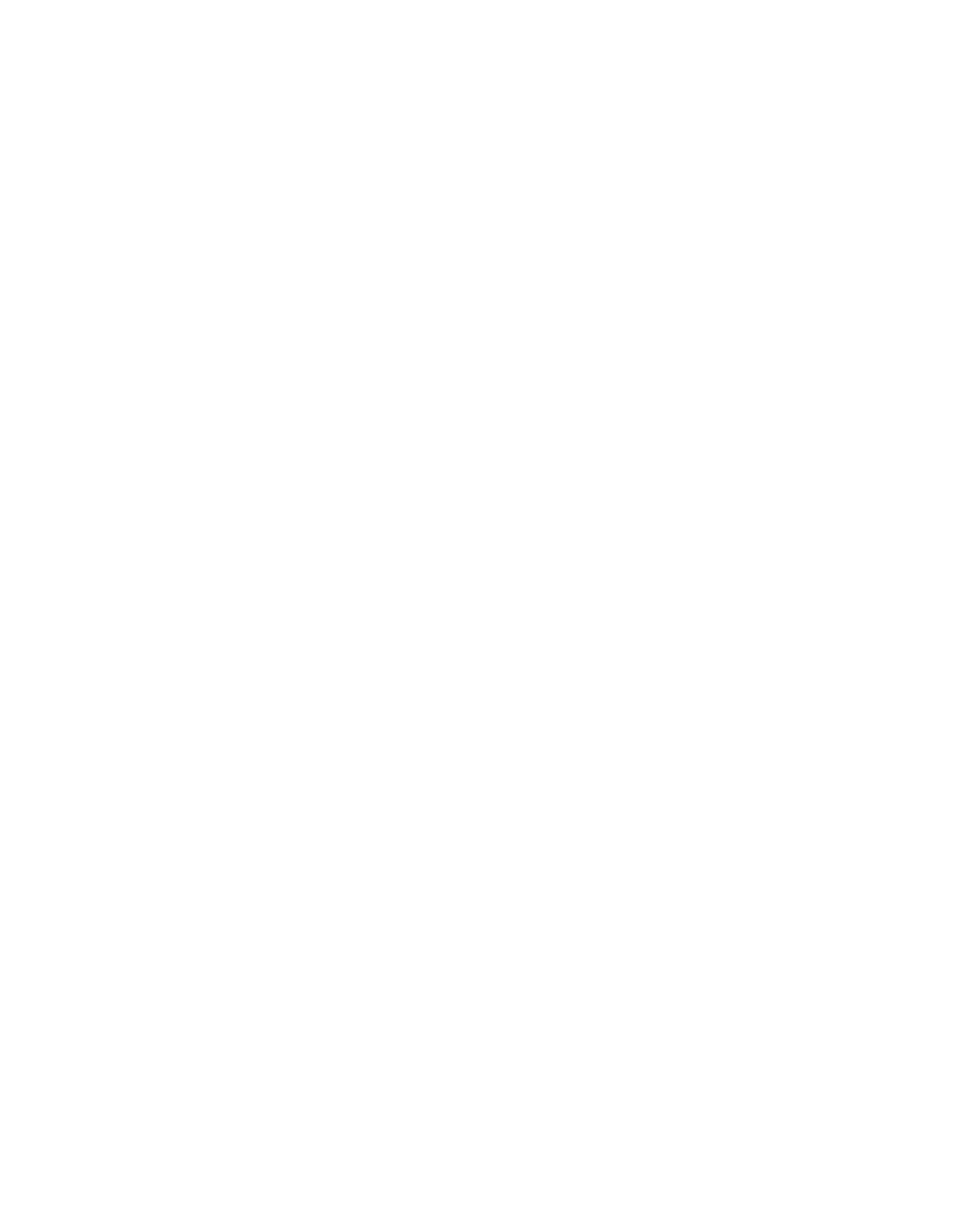## **Introduction**

- 1. Thirty two Landlocked Developing Countries (LLDCs)<sup>1</sup> with a population of about 450 million face special challenges that are associated with their lack of direct territorial access to the sea and remoteness and isolation from major markets. Their international merchandise trade depends on transit through other countries. This transit dependence, often coupled with cumbersome border crossing procedures and inadequate transit transport infrastructure, substantially increases transport and trade-related transaction costs, erodes the competitive edge of the LLDCs, discourages investors, reduces economic growth and subsequently adversely impacts their capacity to promote sustainable development. Landlockedness is a major contributor to the high incidence of extreme poverty and general underdevelopment in many LLDCs.
- 2. The Almaty Programme of Action: Addressing the Special Needs of Landlocked Developing Countries within a New Global Framework for Transit Transport Cooperation for Landlocked and Transit Developing Countries was adopted in August 2003 in Almaty, Kazakhstan at the International Ministerial Conference of Landlocked and Transit Developing Countries and Donor Countries and International Financial and Development Institutions on Transit Transport Cooperation. The overarching goal of the Almaty Programme of Action was to forge partnerships to overcome the special problems of landlocked developing countries caused by their lack of territorial access to the sea and their remoteness and isolation from world markets and identified specific actions in five priority areas namely fundamental transit policy issues, infrastructure development and maintenance, international trade and trade facilitation, international support measures and implementation and review.
- 3. On 7 December 2013, at the Ninth WTO Ministerial Conference in Bali, WTO members reached an agreement on the so-called Bali package, a selection of issues from the broader Doha round negotiations that includes trade facilitation, agriculture and provisions for least developed countries and development in general. The WTO Agreement on Trade Facilitation addresses many of the fundamental transit policy issues that affect LLDC exports and bring concrete benefits to these countries in terms of easier and faster cross-border trade. Being able to facilitate more trade quicker, easier and cheaper would allow LLDCs to benefit more fully from market access and significantly improve their competitiveness and integration into the world markets. Consequently, enhanced trade facilitation is also likely to lead to increased flow of foreign direct investment and enhanced economic development.
- 4. The High-Level International Workshop on "The WTO Agreement on Trade Facilitation: Implications for LLDCs" was jointly organized by the Government of Mongolia, the International Think Tank for the LLDCs and the United Nations office of the High Representative for the Least Developed Countries, Landlocked Developing Countries and Small Island Developing States (OHRLLS) to review progress made in improving trade facilitation in LLDCs, substantively assess the WTO Trade Facilitation Agreement and its implications for LLDCs, equip participants with the necessary knowledge to effectively take advantage of the trade facilitation provisions available to them and provide policy recommendations that will form substantive inputs to the preparations of the Comprehensive Ten-year Review Conference on the Implementation of the Almaty Programme of Action.

<sup>1</sup> Afghanistan, Armenia, Azerbaijan, Bhutan, Bolivia, Botswana, Burkina Faso, Burundi, Central African Rep., Chad, Ethiopia, Kazakhstan, Kyrgyzstan, Lao PDR, Lesotho, Malawi, Mali, Republic of Moldova, Mongolia, Nepal, Niger, Paraguay, Rwanda, South Sudan, Swaziland, Tajikistan, TFYR Macedonia, Turkmenistan, Uganda, Uzbekistan, Zambia and Zimbabwe.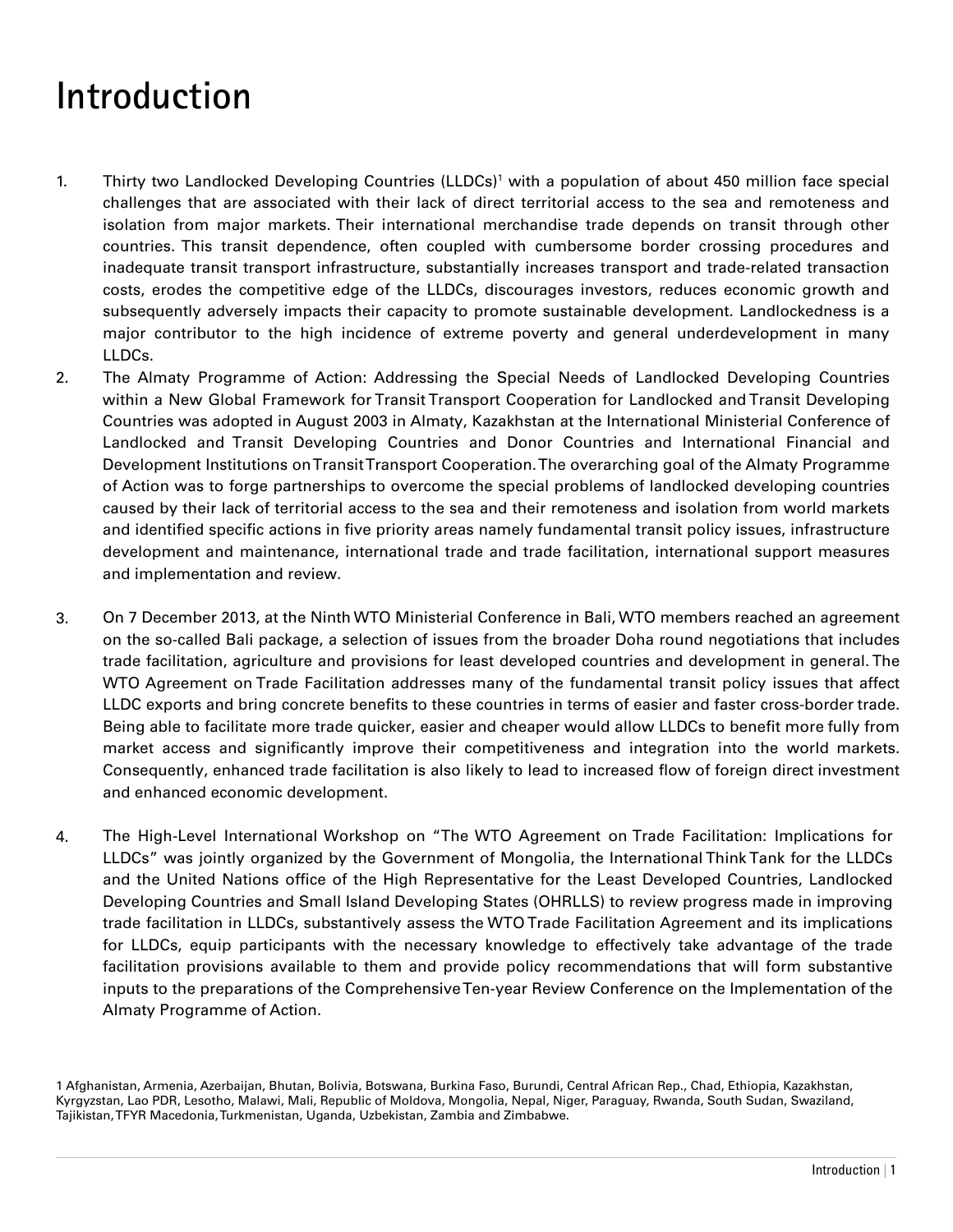- 5. The workshop was hosted by the Government of Mongolia, in Ulaanbaatar on 2 and 3 June, 2014. The meeting was one of the thematic pre-conference events held as part of the preparatory process for the Comprehensive Ten-year Review Conference on the Implementation of the Almaty Programme of Action, also known as the Second UN Conference on Landlocked Developing Countries (LLDCs), to be held in November 2014 in Vienna Austria.
- 6. The Meeting was attended by more than 100 participants that included Ministers, Ambassadors and other high level representatives from LLDCs, transit developing countries and developed countries responsible for trade and representatives from UN and other international organizations, international financial institutions and representatives of the private sector and academic institutions. The meeting followed the programme of work presented in annex 1.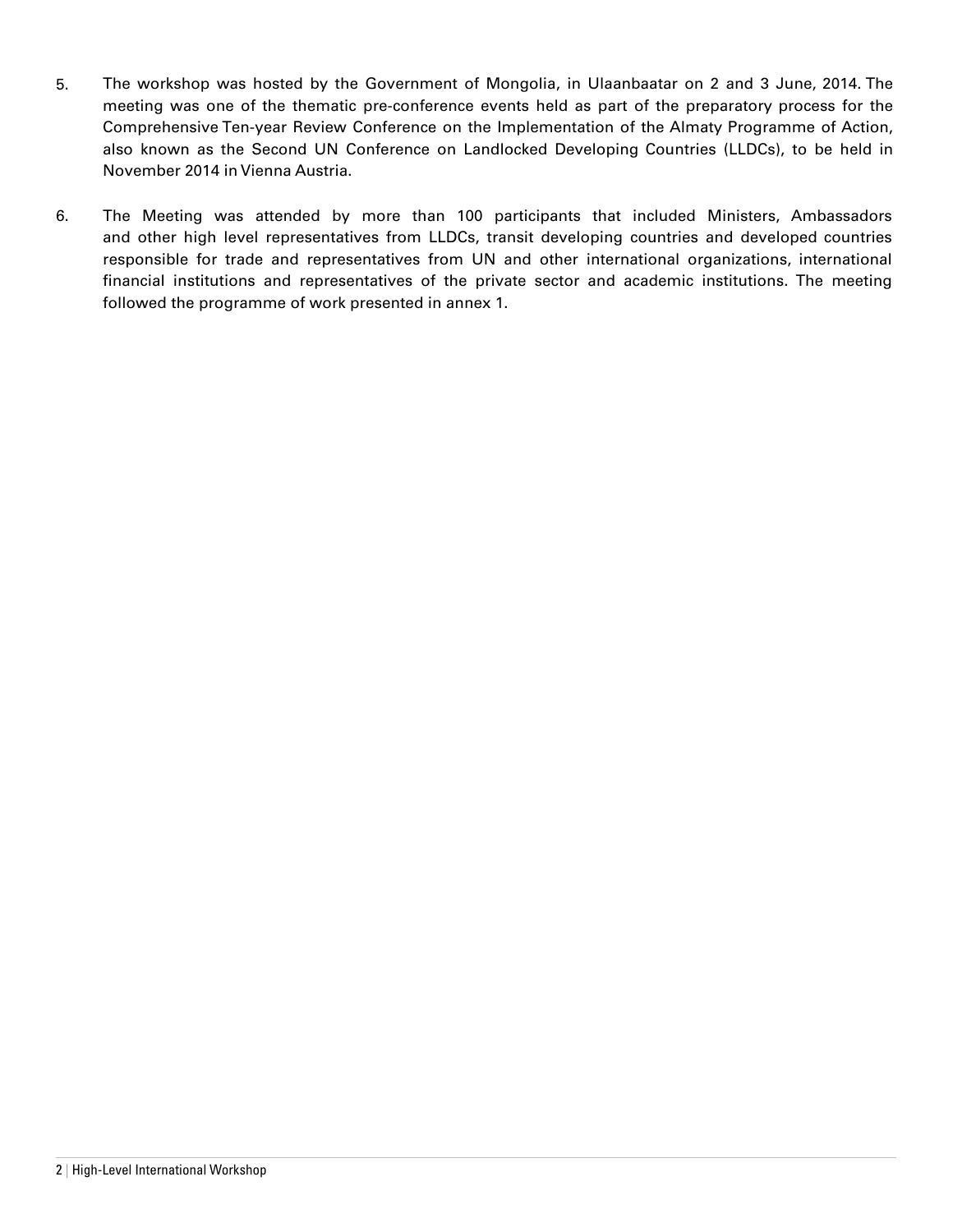# **Opening Session**

- 7. In the opening session, the following senior officials presented statements: H.E. Mr. Luvsanvandan Bold, Minister for Foreign Affairs of Mongolia; H.E. Mr. Robert Sichinga, Minister of Commerce, Trade and Industry, Zambia and Chair of the global coordination bureau of the Group of LLDCs, Mr. Gyan Chandra Acharya Under-Secretary-General and High Representative for the Least Developed Countries, Landlocked Developing Countries and Small Island Developing States, Mr. Ravi Ratnayake, Director of Trade and Investment Division of ESCAP on behalf of the Executive Secretary of ESCAP and Ms. Sezin Sinanoglu, UN Resident Coordinator and UNDP Representative, Mongolia. The session was moderated by Mr. Gonchig Ganbold, Director Department of International Organizations Ministry of Foreign Affairs of Mongolia.
- 8. In his statement, H.E. Mr. Luvsanvandan Bold Minister for Foreign Affairs of Mongolia, noted that the High-Level International Workshop on "The WTO Agreement on Trade Facilitation: Implications for LLDCs" was a major event on trade facilitation following the 9th WTO Ministerial Meeting in Bali in December 2013, and very timely one for the preparation of the Second UN Conference on LLDCs.
- 9. Minister Bold indicated that the international community had acquired a comprehensive platform to address the specific development issues of LLDCs in 2003 by adopting the Almaty Program of Action. The Almaty Program of Action has overarching priorities including fundamental transit policy, infrastructure development and trade. He noted that today, the problems of LLDCs are prominent in the international development debates and forums, ranging from the Millennium Development Goals to the multilateral trade negotiations. He stressed that trade facilitation is the prime trade policy instrument in the WTO for the LLDCs to achieve gains from international trade and reinvigorate trade competitiveness.
- 10. Minister Bold pointed out that the workshop would review progress made in improving trade facilitation, examine major achievements and constraints experienced, discuss ways of how LLDCs could grow from being land-locked into being land-linked. He expressed his hope that the meeting will also discuss new and emerging challenges and opportunities for LLDCs including issues on economic diversification, private and public partnerships, promoting "green" economic activities and investment through creation of a conducive business environment, use of clean technologies, mitigating climate change, accession to WTO, South-South and tripartite cooperation and ensuring more benefits for LLDCs from international initiatives such as Aid for Trade.
- 11. Minister Bold highlighted the Mongolian saying that *'gathered magpies are stronger than tigers, marching one after another'.* Similarly he underscored that land-locked countries need to combine their efforts to research and analyze the constraints and emerging challenges to the international community, to identify policy recommendations and actions for enabling LLDCs to participate in the global trade and to realize that full potential for sustainable and inclusive development. Such research and analytical work would help to improve awareness of LLDC's acute issues and strengthen their hands in trade negotiations. To that end, as a landlocked developing country, Mongolia initiated establishment of an International Think Tank for LLDCs, which was supported by the LLDC Group. He emphasized that the Reform Government of Mongolia is committed to make the International Think Tank a venue where scholars and academicians could work together.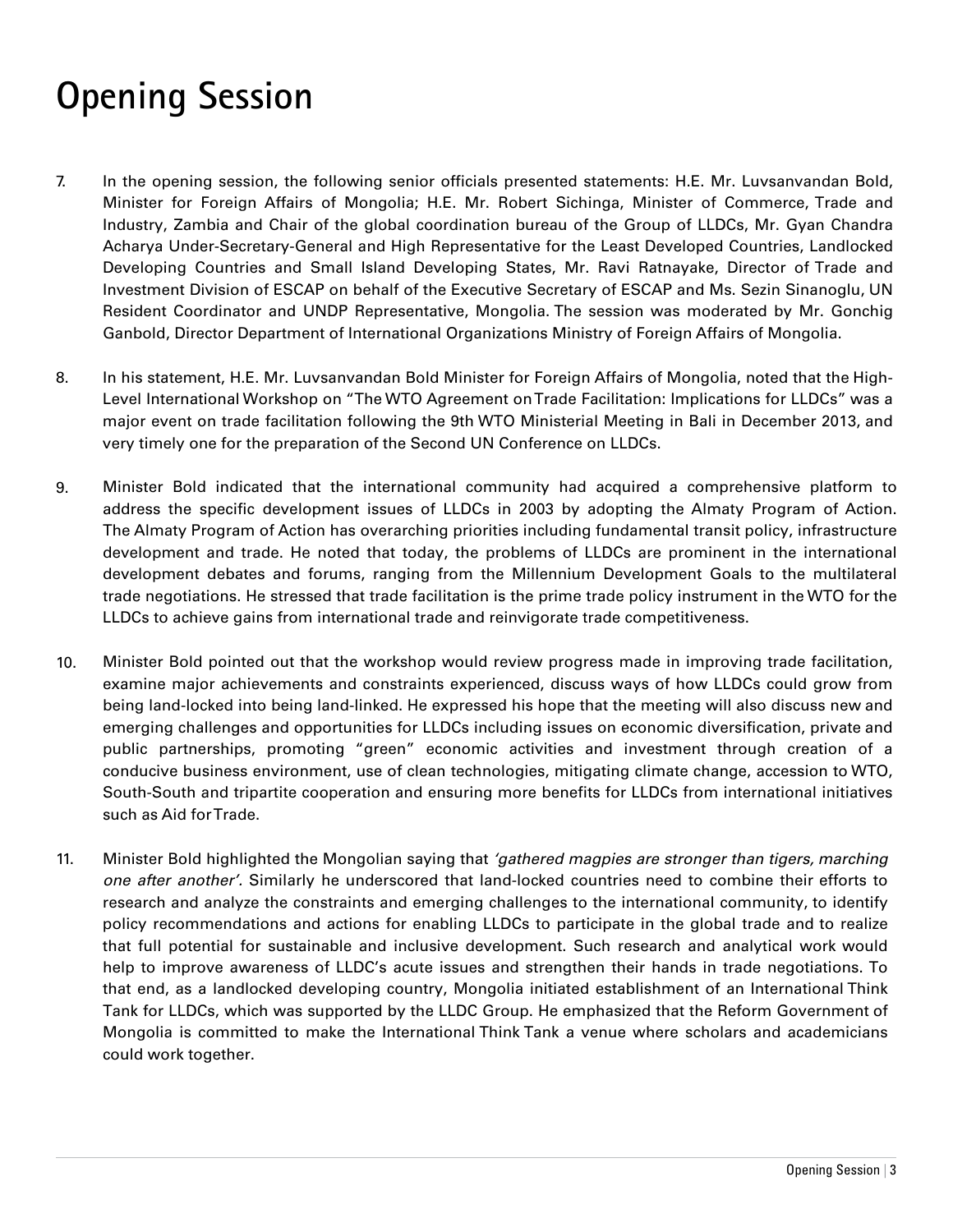- 12. Minister Bold called on the fellow landlocked developing countries to sign and ratify, at their earliest convenience, the Multilateral Agreement on the Establishment of the International Think Tank for the LLDCs in Ulaanbaatar in order to bring it to full operation. He invited the World Bank, regional development banks, organizations of the UN system and other interested parties to support the International Think Tank.
- 13. He concluded his statement by expressing his hope that the outcomes of the Ulaanbaatar workshop will substantially contribute to the Second Conference on the LLDCs in November this year.
- 14. In his opening statement, Mr. Robert Sichinga, Minister of Commerce, Trade and Industry of Zambia, and Chair of the global coordination bureau of the Group of LLDCs, thanked and commended the Government of Mongolia for the successful hosting of the meeting. He applauded the efforts made at the Bali Ministerial Decision of 7th December, 2013, to conclude the WTO Trade Facilitation Agreement. He indicated that the WTO Trade Facilitation Agreement was established on the basis of: Article V (Freedom of transit); Article VIII (Fees and formalities) and Article X (Publication and administration of trade regulations) of the General Agreement on Tariffs and Trade (GATT) 1994.
- 15. Minister Sichinga highlighted that the focus of the agreement was to simplify customs procedures by reducing costs, improving their speed and enhancing efficiency. The expectation is that the business community from both the developed and developing countries would benefit from reduced costs arising from implementing measures contained in the Agreement, as these measures would facilitate the creation of a stable business environment that would be attractive for foreign investment. He noted that globally, the gains from the full implementation of the agreement are estimated at about US\$400 billion to US\$1 trillion, from the cost reductions of between 10% and 15%.
- 16. The Minister noted that the agreement alone is not a panacea for all the challenges and concerns that LLDCs have, but it provides an opportunity for moving forward. He noted that the potential benefits are generally expected to include the following: speed up customs procedures, especially at entry/border points; make trade easier, faster and cheaper; promote and encourage the use of technology; improve movements of goods in transit; provide clarity, efficiency and transparency, reduce bureaucracy and corruption; and allow for technical assistance to update infrastructure in LLDCs, train customs officials or for any other cost associated with implementing the agreement.
- 17. Minister Sichinga encouraged the LLDCs' members to consider ratifying the agreement since the agreement will enter into force once 2/3 of the WTO Members ratify it. He also called upon the LLDCs to undertake needs assessments of their technical assistance as well as capacity building support that they required. He noted that a decision on the work programme on small economies was also taken in Bali in 2013 which could be of relevance to some of the LLDCs as a starting point. He called upon the WTO to develop a dedicated Work Programme for the LLDCs. This programme should address the special needs of LLDCs, such as the trade facilitation, Aid for Trade, services, electronic commerce and WTO accessions, among others.
- 18. The Minister underscored that the LLDCs had a huge trade potential which needs to be unlocked. In order to unlock this potential, however, it will require team work to deal with issues such as infrastructure, productive capacity, diversification and value addition. The conclusion of the Trade Facilitation Agreement will therefore, accelerate the process of unlocking the potential of the LLDCs. He also noted that for example, Zambia has also established a One-Stop Border Post (OSBP) at Chirundu (border with Zimbabwe) that has seen the reduction in the time spent from crossing the border from 9 days to about 9 hours. There is however, still room for further improvements. Similarly, additional infrastructure is being developed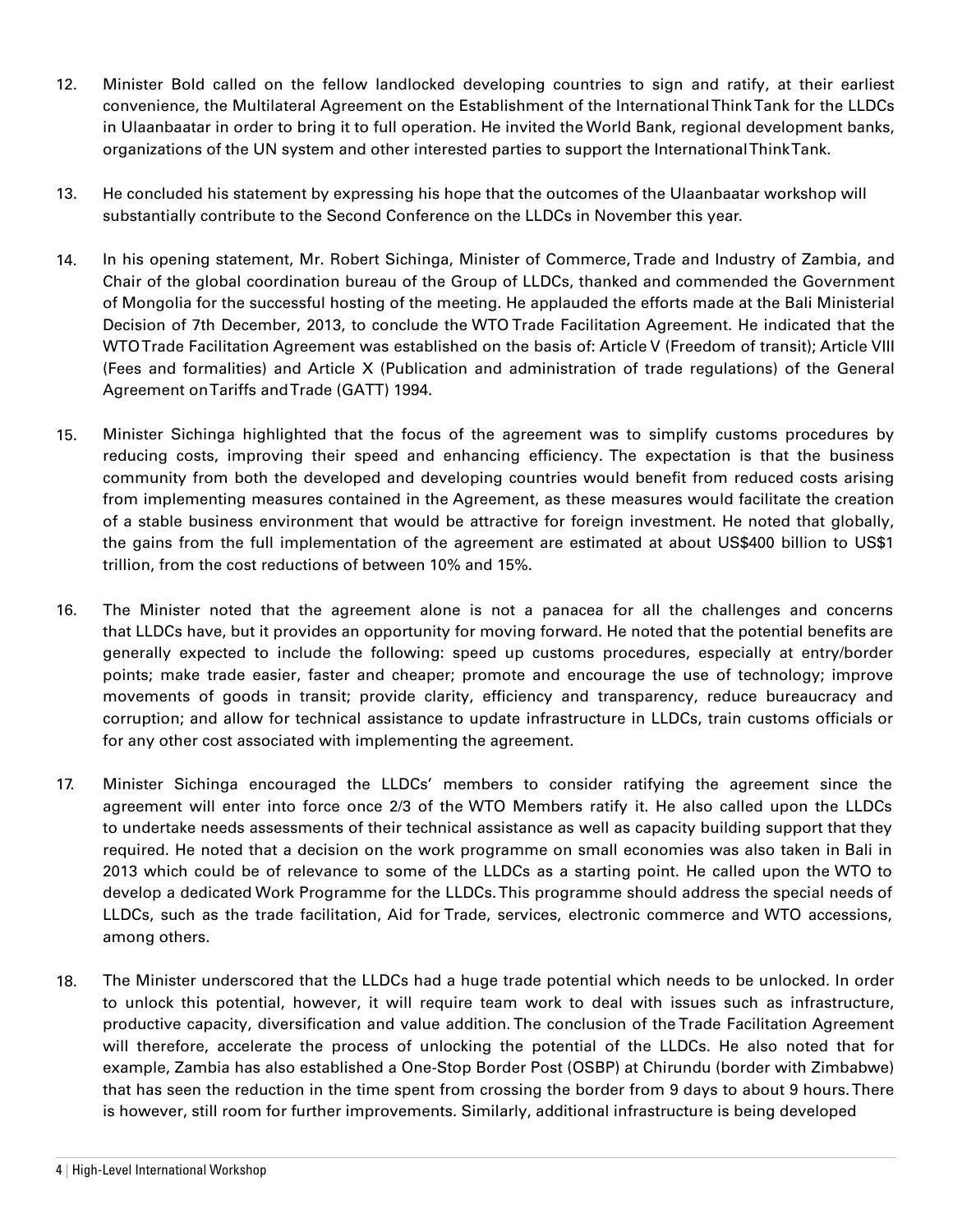in other border areas such as Kasumbalesa (border with DRC), Katima Mulilo (border with Namibia) and Kazungula (border with Botswana), Nakonde (Border with Tanzania), Mwami (Border with Malawi) and Chanida (Border with Mozambique). These are some of the initiatives that Zambia has embarked on to turn its landlocked status to land linked.

- 19. Minister Sichinga concluded by stressing that the Trade Facilitation Agreement will, however, not only result in reduced costs of doing business but will also have an impact of regional trade agreements. He urged participants to also consider the effects that this Agreement will have in the regional groupings such as COMESA, SADC and EAC among others.
- 20. In his statement, Mr. Gyan Chandra Acharya Under-Secretary-General and High Representative commended Mongolia's consistent support for and commitment to the cause of LLDCs, which is clearly reflected by their hosting of the Trade and Trade facilitation thematic meeting that was held in 2007 during the preparatory process of the Mid-term Review of the Almaty Programme and their hosting of the International Think Tank for LLDCs. He indicated that this support is in line with Mongolia's dedication to contribute to the purposes and principles of the United Nations to promote social progress and better standards of life in larger freedom.
- 21. The Under-Secretary-General informed the meeting that inherent geographical difficulties, and poorly developed transport, communications and border management and logistics systems, hamper productivity growth and poverty reduction in landlocked developing countries. He indicated that the Almaty Programme of Action was adopted in 2003 as the United Nations response to the growing need to address the special development challenges faced by the LLDCs in a collective and focused manner. He noted that in December 2011, the United Nations General Assembly adopted resolution 66/214 in which it decided to convene a comprehensive ten-year review conference on the Almaty Programme. He noted that the Government of Austria had offered to host the conference from 3 to 5 November in Vienna. The review conference is also the Second UN Conference on LLDCs that will formulate a global development framework to support the needs of the LLDCs for the next decade, based on renewed partnerships among landlocked and transit developing countries and their development partners.
- 22. Mr. Acharya provided an update of the preparations for the conference in the three tracks that the preparatory process is following: intergovernmental, UN inter-agency and private sector tracks. Under the intergovernmental track, he indicated that the LLDCs prepared and submitted national reports on the implementation of the Almaty Programme of Action. Regional reviews were successfully held in 2013 in Vientiane, Addis Ababa and Asuncion. He underscored that these events had provided substantive inputs to be used for developing the new programme of action for the LLDCs. He also informed the meeting that two sessions of the intergovernmental preparatory committee for the Conference, will be held from 12 to 13 June 2014 and from 2 to 3 October 2014, in New York. The main mandate of these meetings of the intergovernmental preparatory committee is to prepare the outcome document of the conference.
- 23. Under the UN inter-agency track, the Under Secretary General noted that the Inter-Agency Consultative Group, comprised of key UN system, international, regional and other organizations, had held a series of meetings to consult on the substantive and organizational preparations for the Conference. UN-OHRLLS and other UN system and international organizations have successfully organized fourteen pre-conference events focused on key developmental issues of crucial importance to the LLDCs, including for example international trade, trade facilitation and aid for trade, road and rail financing, the role of services, transport development, impacts of climate change, desertification, land degradation and drought, ICT development and connectivity, a brainstorming meeting on the priorities for a new development agenda for the LLDCs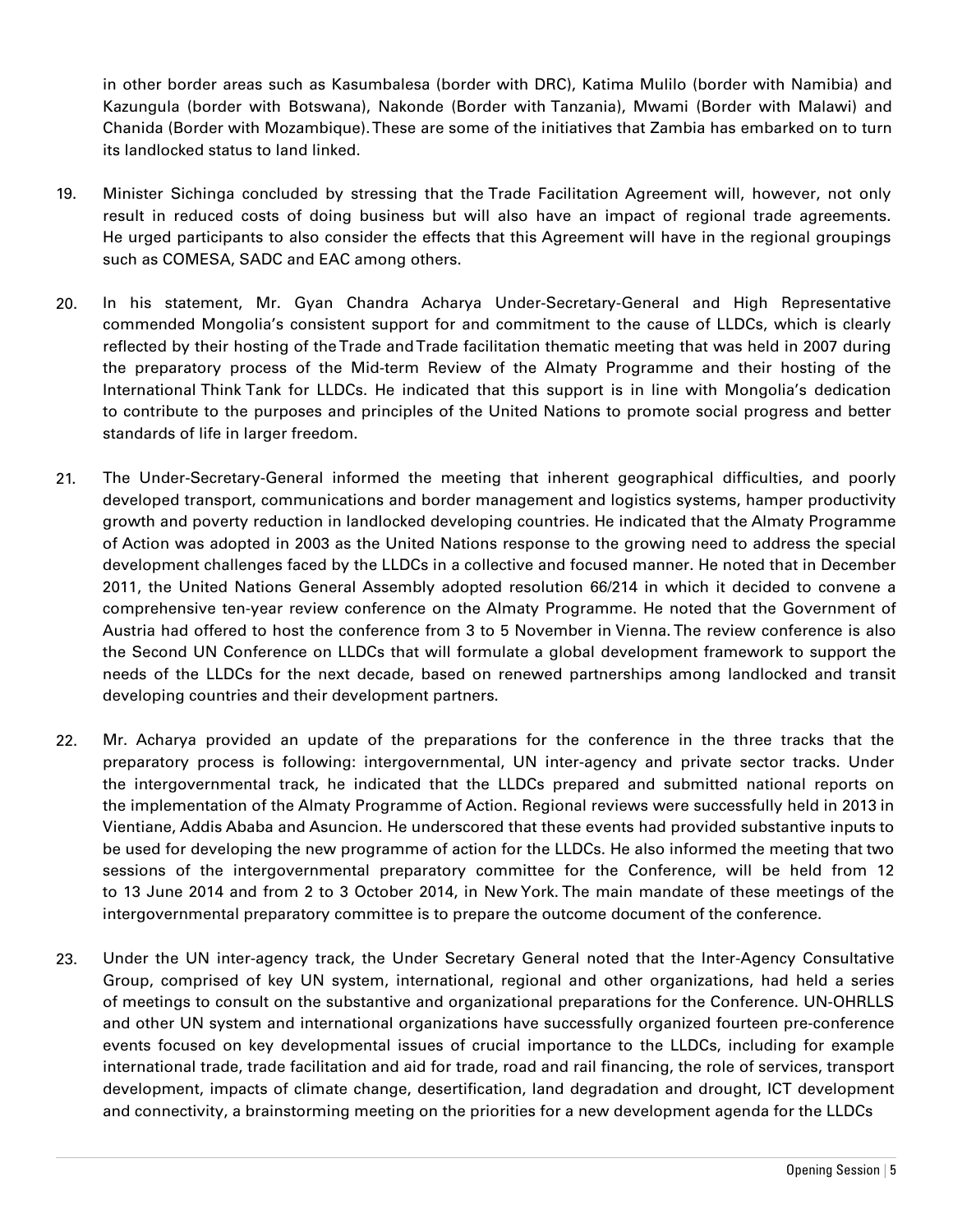and recently a retreat of New York Ambassadors to discuss the substantive elements of the outcome document. Under the private sector track, he noted that a Steering Committee was established, and had held regular consultations to build a common position and prepare substantive inputs.

- 24. Mr. Acharya noted the tangible progress that has been achieved since the Almaty Programme of Action was adopted in 2003 including increased support from development partners, improvements in transit transport infrastructure and trade facilitation and increased harmonization of transport and transit policies between LLDCs and transit countries. As a result, the LLDCs as a group had improved their share of world trade over the past decade – and by that, their economic growth. They had also made some advances on some aspects of social development such as primary education, gender parity in primary education, and representation of women in decision-making.
- 25. The Under-Secretary-General noted that despite this progress much more needed to be done as the LLDCs had not yet undergone the desired structural transformation, as shown by LLDCs' continued dependence on a few, unprocessed export commodities with lack of competitiveness. He noted that the LLDCs were beset by other challenges such as joblessness, extreme poverty, economic informality and isolation, declining productivity in agriculture, increased deindustrialization, and limited resilience to internal and external shocks, including climate change, desertification, land degradation and drought.
- 26. Mr. Acharya stressed that the Vienna conference, should come up with a new development agenda for the LLDCs that can truly deliver and adequately address all these issues and help them achieve rapid economic growth that is inclusive and environmentally sustainable. He noted that the major underlying structural constraint of the LLDCs is high trade transaction costs and improved trade facilitation would address this problem. He highlighted that the Trade Facilitation Agreement approved by WTO Members in December 2013 could yield great benefits to LLDCs as it seeks to drive customs efficiency, lower trade costs and reduce delays at border crossing. He indicated that an OECD analysis in 2013 which covered 133 countries revealed that full implementation of the Trade facilitation Agreement is estimated to reduce total trade cost by 14.5% for low income countries (that includes 10 LLDCs), 15.5% for middle income countries (that includes 9 LLDCs) and 13.2% for upper middle income countries (that includes 4 LLDCs).
- 27. The Under-Secretary-General underscored that the Agreement is also an innovative agreement as it will provide capacity building to developing countries to allow them to undertake the implementation where necessary. He highlighted that the main objective of the meeting was to enable participants to fully understand the Trade Facilitation Agreement and its implications for the LLDCs and how to effectively take advantage of the trade facilitation provisions available. The meeting was to come up with recommendations on actions that need to be undertaken by all stakeholders to ensure the full implementation of the Trade facilitation Agreement so as to really help the LLDCs to structurally transform their economies.
- 28. Mr. Acharya informed the meeting that besides addressing trade facilitation, other key priorities that have come up repeatedly from the pre-conference events and regional review meetings that were held and national reports and other substantive inputs include: (i) Investment into the critical transit transport infrastructure development and maintenance; (ii) Deepening of regional cooperation and integration has the potential to enhance competitiveness of LLDCs, improve their access to the seaports, increase their markets and maximize the benefits from globalization; (iii) Building the resilience of the LLDCs to internal and external shocks including among many, the global economic and financial shocks, conflicts, climate change and desertification resilience building; (iv) Enhancing productive capacities, value-addition, diversification, promoting the role of the private sector and linking up into the global value chains and trade in services in order to structurally transform the economies of the LLDCs; (v) A strong national strategy that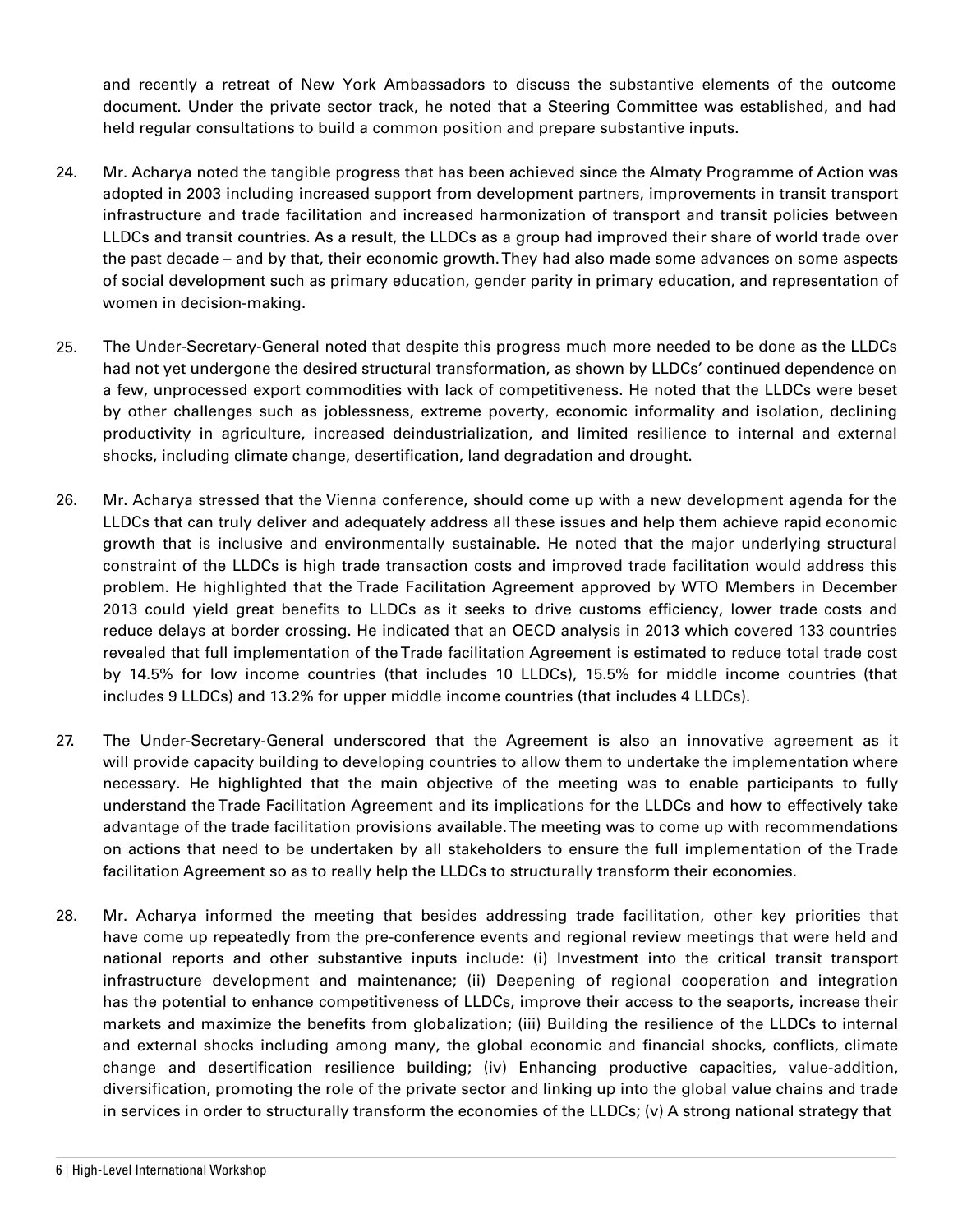is important to develop and implement strong national policies, promote good governance, the rule of law, a good regulatory framework, human resource development, strengthen domestic resource mobilization, and sound macroeconomic policies; and (vi) Adequate means of implementation including ODA, Aid-for-trade, market access, capacity building support, transfer of technology, South-South and triangular cooperation is important for the LLDCs to achieve sustainable and inclusive development. Innovative forms of international support are also crucial and should be explored and strengthened.

- 29. He emphasized that strong linkages should be established between the LLDC conference and the Post 2015 Development Agenda. He also emphasized that the Conference was a very important international event, taking place only once in every ten years and that the UN Secretary-General placed the LLDCs high on his agenda and he had indicated that he will attend the Conference. He invited the participants to ensure that their Governments attend the preparatory committee sessions and to participate in the Conference at the highest level possible.
- 30. In his statement Mr. Ravi Ratnayake, Director of Trade and Investment Division of ESCAP highlighted the challenges and opportunities for connecting LLDCs to the global market. First, he pointed out that ESCAP and World Bank's trade cost database is showing that trade costs of LLDCs are still extremely high, typically 4 to 7 times higher than those of most other middle-income developing countries in Asia largely because of the constraints that they face due to their lack of access to the sea. Furthermore, limited progress has been made in terms of obtaining nondiscriminatory market access by LLDCs of the region with only four countries having successfully managed accession to the WTO since the adoption of the Almaty Programme of Action. He urged the international community to facilitate the process of accession to WTO of LLDCs on easy and expedited terms, thereby providing them the fruits of the multilateral framework of trade and market access.
- 31. Second, he exemplified surveys which were conducted by the ESCAP secretariat since 2012 on the implementation of trade facilitation measures by selected Asian countries including LLDCs which reveal that many measures for transit – including those in the WTO trade facilitation agreement – have rarely been effectively implemented. Thus, in order to truly help the LLDCs to get access to international market, transit countries and LLDCs should be more active in introducing these measures to facilitate transit. On the other hand, the results of the surveys also show that the LLDCs can also spearhead implementation of trade facilitation. He provided an example of Lao PDR, which is both a LLDC and LDC that has developed one of the most advanced trade portal in the region.
- 32. Third, he noted that a recent ESCAP study on Asian transit agreements in the context of the WTO negotiations reveals that little attention has generally been given to transit matters in preferential trade agreements. Transit issues were addressed through a variety of separate trade, transport, and transit specific treaties and instruments – rather than through a more integrated approach, which can lead to legal contradictions and inconsistencies. The study concluded that the WTO trade facilitation agreement clearly enhances the freedom of transit of WTO members, with specific provisions on guarantees and institutional aspects, which should be welcome news for WTO landlocked developing economies in particular.
- 33. Mr. Ratnayake indicated that even before the WTO trade facilitation agreement, ESCAP has a long-standing and very active programme of support on trade facilitation and highlighted following initiatives and efforts by ESCAP. He noted that under the mandate of the Almaty proramme of action, ESCAP attached high priority to support its member states including the LLDCs to advance trade facilitation. ESCAP has proved to be an important platform in the region for policy dialogue between LLDCs, their transit countries and the development partners to implement the Almaty Programme of Action.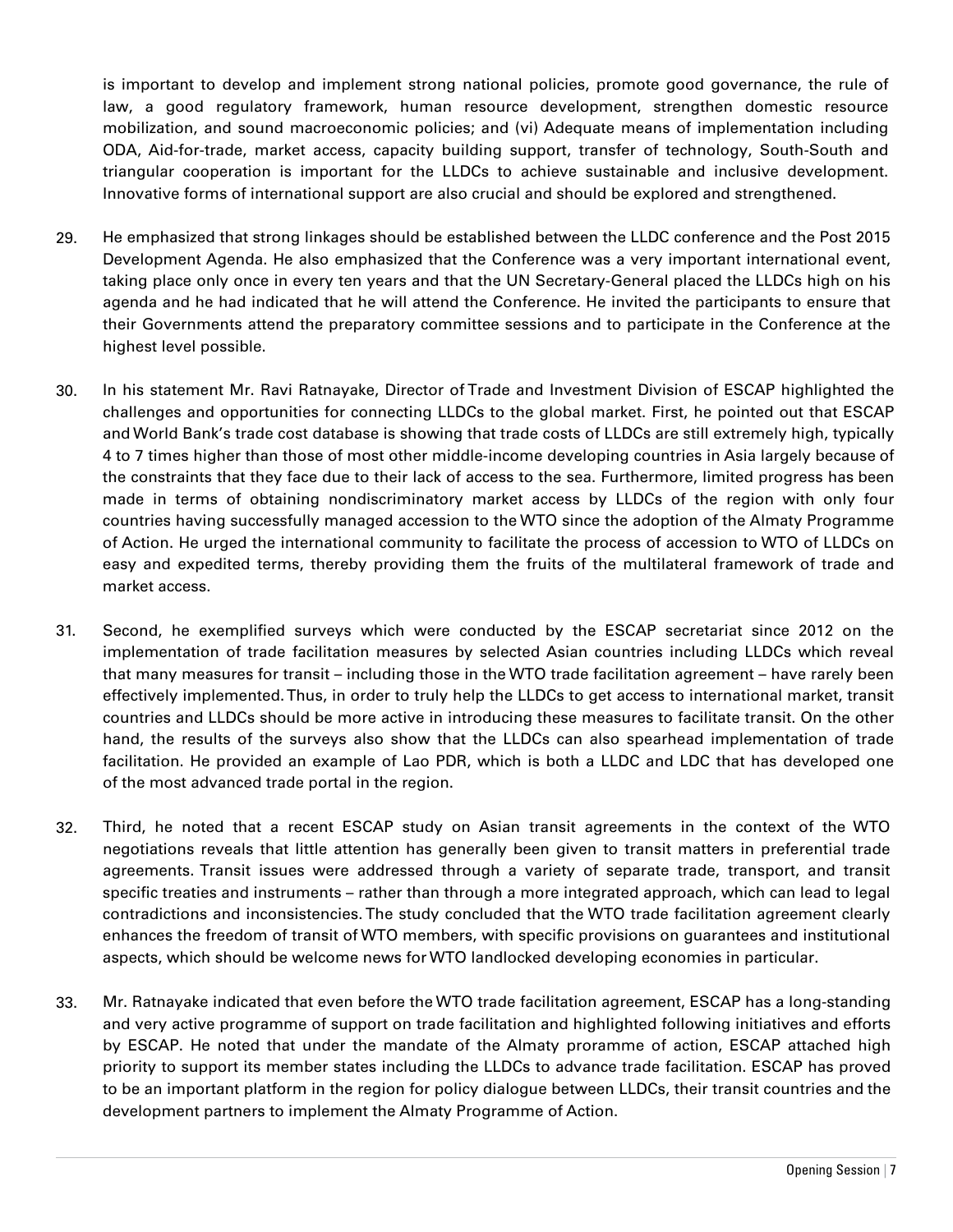- 34. Mr. Ratnayake informed the meeting that ESCAP member states adopted ESCAP resolution 68/3 in May 2012 which aims at enabling paperless trade and cross-border recognition of electronic data and documents for inclusive and sustainable intraregional trade facilitation. Since then, the ESCAP secretariat has organized more than 20 capacity building activities for its member states. Most recently, an Ad Hoc Intergovernmental Meeting on a Regional Arrangement for the Facilitation of Cross-border Paperless Trade was held in Bangkok in April 2014. The Meeting discussed and revised the draft Agreement/ Framework Arrangement on Facilitation of Cross –border Paperless Trade, and requested the Commission to endorse the establishment of the interim intergovernmental steering group on cross-border paperless trade facilitation. Although ESCAP resolution 68/3 is relevant to all ESCAP member countries, the key issues and challenges addressed are particularly relevant to LLDCs, because facilitating the cross – border recognition and electronic exchange of trade-related documents between landlocked and transit countries would significantly reduce costs and enhance efficiency of transit transport to LLDCs. Therefore, he urged all LLDCs in the region to be actively involved in implementing the ESCAP resolution 68/3.
- 35. Mr. Ratnayake noted that ESCAP and United Nations Economic Commission for Europe established the United Network of Experts for Paperless Trade (UNNExT) in 2009, which is a community of knowledge and practice for experts from the region to implement electronic trade systems and trade facilitation across the region. The trade facilitation tools developed under the UNNExT such as Single Window Implementation Toolkit provide countries with comprehensive guidance on how to implement some of trade facilitation measures included in the WTO trade facilitation agreement. LLDCs are encouraged to take advantage of these tools in the process of implementing the WTO trade facilitation agreement.
- 36. Mr. Ratnayake also noted that ESCAP is working in partnership with other UN Regional Commissions, the Asian Development Bank, World Bank, World Customs Organization and WTO. Recently, ESCAP, in partnership with ADB and WCO, assisted two LLDCs in the region, namely Bhutan and Nepal, to establish sustainable trade and transport facilitation monitoring mechanism. ESCAP has provided extensive advisory services in trade facilitation to Mongolia since 2009, including in drafting and peer reviewing the Mongolia National Single Window Implementation Masterplan in 2010, and organizing an External Partners' Meeting to discuss funding and Implementation of Mongolia National Single Window in 2012. ESCAP also provided relevant capacity building training such as on trade process analysis and data harmonization in 2012.
- 37. In conclusion, he said that ESCAP accords high priority to the implementation of the WTO trade facilitation agreement to assist its member countries including LLDCs in achieving inclusive growth and sustainable development. He stated that ESCAP is ready to work collaboratively with all stake holders; the Asia-Pacific LLDCs, bilateral and multilateral donors and partners in this respect.
- 38. In her statement Ms. Sezin Sinanoglu, UN Resident Coordinator and UNDP Representative, Mongolia said that it was widely recognized that international trade and investment play an important role in reducing poverty and enhancing human development by helping raise productivity, generating employment and boosting economic growth. She noted however that the LLDCs were unable to fully benefit from global trade and continued to fare poorly in comparison with their maritime neighbours on both economic and human development outcomes. She highlighted four areas where the LLDCs required breaking barriers.
- 39. First and foremost, she pointed out that in order for the LLDCS to be able to trade better, they should have a good product to sell. The product needs to be of good quality, up to international standards and competitively priced. No matter how many agreements a country has, how much infrastructure it has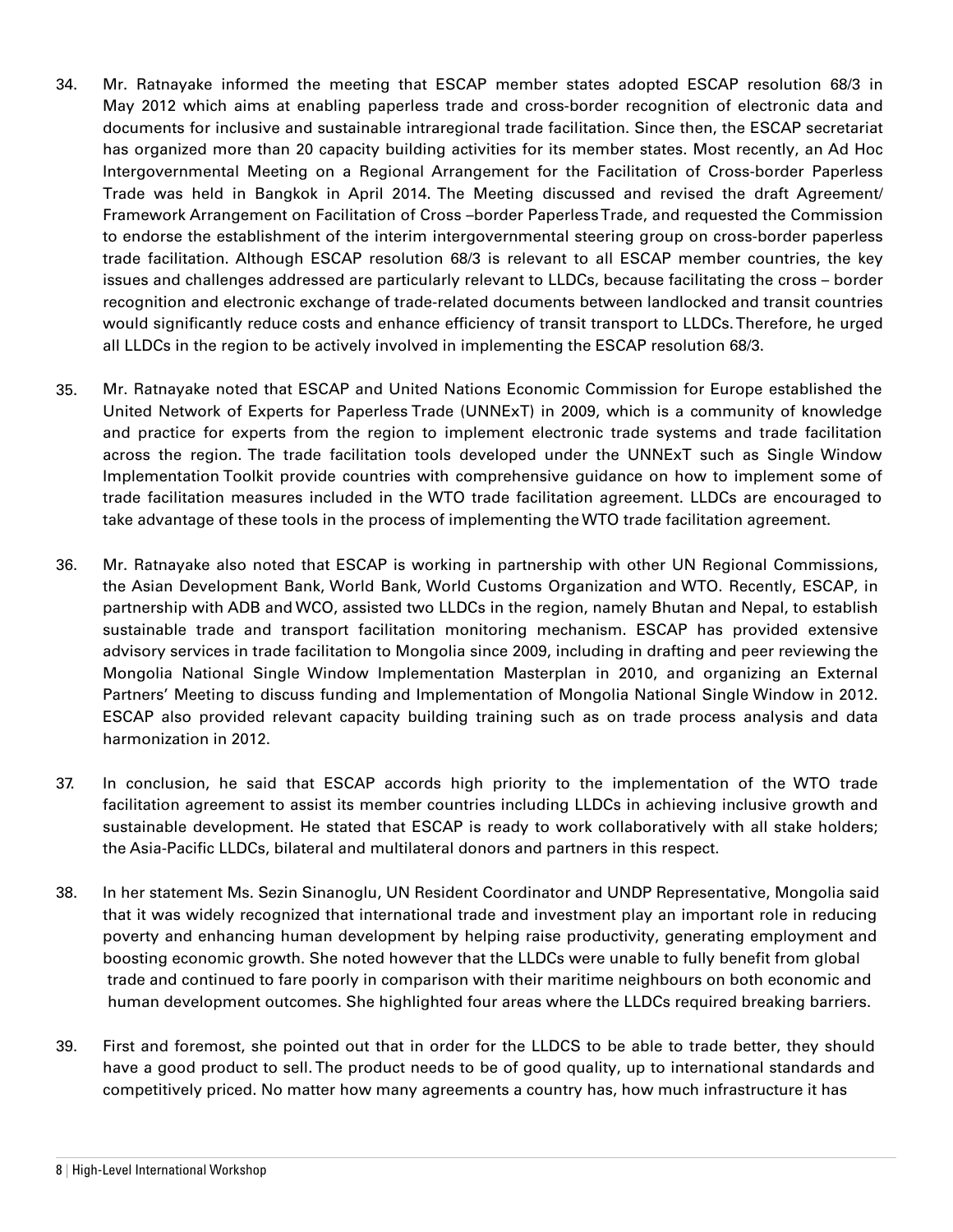established, unless it has something worth selling – its trade will be limited. Therefore, she noted that many LLDCs rely on exports of a few commodities – they need to innovate and diversify their economies. At the end of the day it is small businesses producing a variety of goods that will create jobs and bring people out of poverty. And, unless there is an analysis of the market and the value chains for that product, their success in getting the goods to international markets will be limited – regardless of any other investment in trade.

- 40. Second, she indicated that trade needs to be integrated into countries' larger national development policy and planning efforts. It needs to be integral to the broader development objectives of poverty reduction and human development. Also she advised that there needs to be clear linkages and targets to ensure improved trade indeed results in human development gains.
- 41. Third, Ms. Sinanoglu pointed out a need for alliances that work together. The group of LLDCs is an excellent one, but there are many more that can be established. She encouraged LLDCs to be leaders for regional and global integrations efforts. She also highlighted a room for other innovative alliances, such as those between cities – especially those that share borders in neighboring countries and would jointly benefit from trade. Innovative alliances such as those among cities that can broker partnerships among businesses and trade should be welcome and encouraged.
- 42. Finally, she noted that there was a need for research, innovation, knowledge and an evidence base of what works and what doesn't – all with the goal of developing stronger negotiating positions, helping guide trade, transit and transport agreements and reduce non-tariff barriers. She remarked that the LLDC International Think Tank based in Ulaanbaatar could play a major role in this. The idea of setting up a Think Tank had emerged because of a felt need to strengthen analytical capabilities of the LLDCs to assess their problems, propose solutions and coordinate their efforts to negotiate common positions at regional and global forums. She encouraged LLDCs and countries to learn from each other, and the Think Tank could be a great conduit to promote the exchange of such experiences and best practices.
- 43. Ms. Sinanoglu concluded her statement by recognizing the cash investment that the Government of Mongolia had made into the LLDC Think Tank. She indicated that the UNDP is a partner to the Think Tank and supports both its aspirations to provide services to the global community and in translating that knowledge to actionable policies for Mongolia.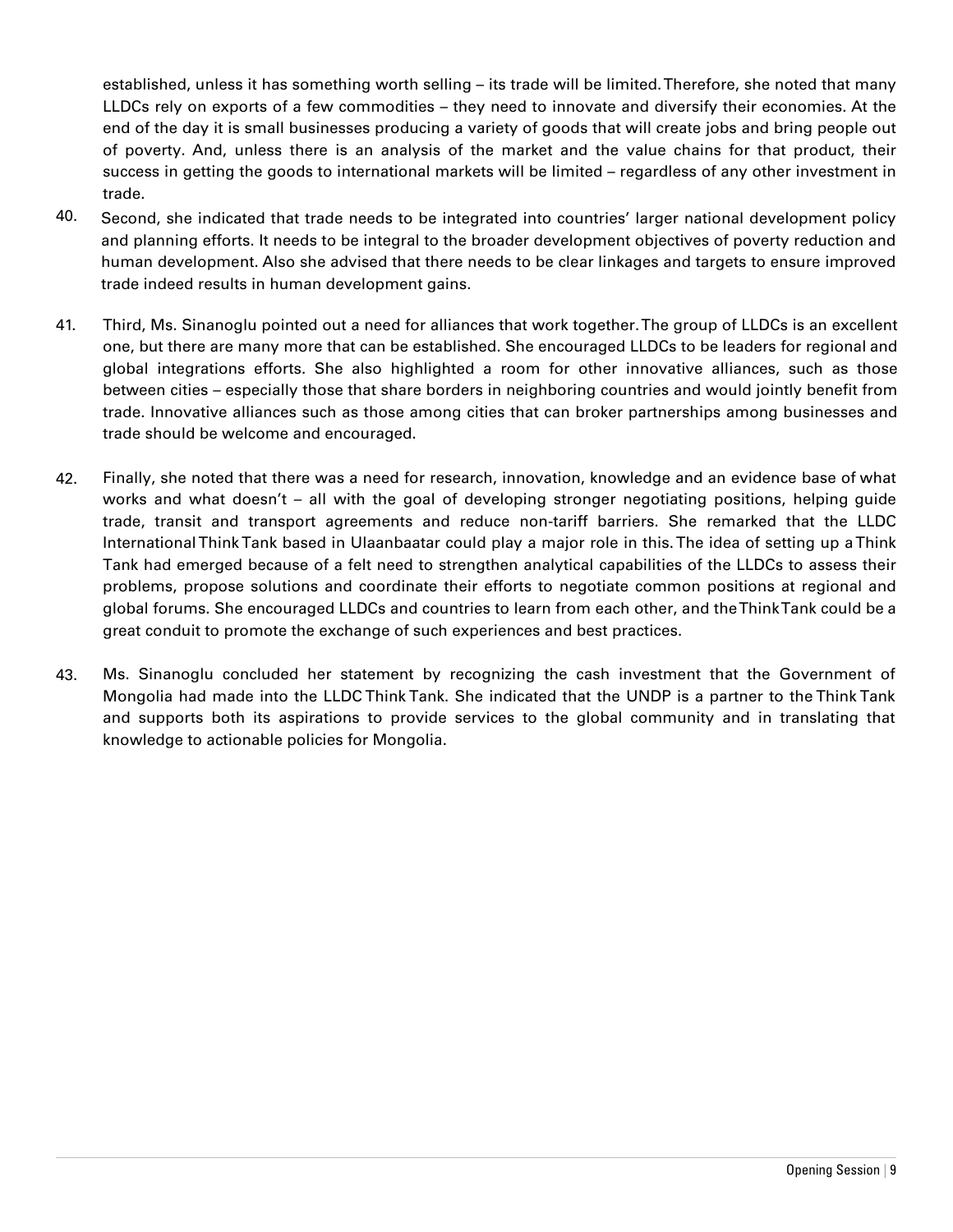## **The Development Challenges of LLDCs and Their Participation in International Trade**

- 44. In this session, presentations were made by H.E. Ambassador Juan Esteban Aguirre Martinez, Permanent Representative of Paraguay to the United Nations in Geneva and LLDC Group Coordinator on Trade and Development; Ms. Heidi Schroderus-Fox, Director, OHRLLS; Mr. Saurabh Sinha, Senior Economist, UNDP Mongolia; Mr. Erdenetsogt Odbayar, Interim Director, International Think Tank for LLDCs, and the LLDC Member States. The session was moderated by Ms. Ochir Enkhtsetseg, Ambassador, Ministry of Foreign Affairs of Mongolia.
- 45. In his presentation Ambassador Juan Esteban Aguirre Martinez highlighted the potential benefits of the WTO Trade Facilitation Agreement (TFA) to the LLDCs. The TFA offered increased transparency and gave an opportunity for the LLDCs to comment on neighbour's new policies and regulations. It improved customs cooperation, and exchange of information. The agreement promotes one stop border posts, advance filing of documentation, more convenient guarantee regimes, reduced requirements at entry points, no technical barriers to trade to goods in transit and free circulation of goods in transit. He also noted that the TFA introduced the concept of disguised restriction on traffic in transit.
- 46. Ambassador Martinez highlighted that the TFA provided technical assistance for capacity building. He encouraged the LLDCs to ratify the agreement. He indicated that in order for the LLDCs to get quick access to the technical capacity assistance in the agreement, there is need to quickly ratify the agreement.
- 47. Ambassador Martinez highlighted that the endogenous factors that affect the LLDCs include infrastructure constraints, lack of ICT tools; limited public goods especially for health, education and other social development aspects; institutional bottlenecks including lack of coordination between relevant ministries and sectors especially at border crossings – police, customs and other agencies; market competition problems; and landlocked mindset. On landlocked mindset the presenter emphasized that if the LLDCs look at themselves as isolated then they will not be able to make a breakthrough and achieve structural transformation. Instead he indicated that LLDCs should see themselves as being important in driving the process of development in their regions take charge and fully address the endogenous problem.
- 48. Ambassador Martinez also highlighted the exogenous factors that the LLDCs were faced with. These include infrastructure constraints in neighbouring countries, additional border crossing costs, higher transportation costs, lack of access to sea ports and remoteness from major markets, and dependency on transit countries. He noted that the impact of both the exogenous and endogenous factors on LLDCs led to high export concentration, low value added of exports, more vulnerability to the volatility of international prices, low level of inflow of export oriented FDIs and asymmetric interdependence to neighbor countries. He noted that as a result today the LLDCs account for only 1,2% of the world trade, represent only 2/3 of the trade volume of their neighbor countries, are twice costly than coastal economies for trading goods, trading from or to LLDCs takes in average a double time than in transit countries and the manufacturing value addition is only a half of transit countries.
- 49. In terms of recommendations, Ambassador Martinez suggested the following recommendations. In the short run (i) implement the trade facilitation agreement; (ii) strengthen the Group's participation in Geneva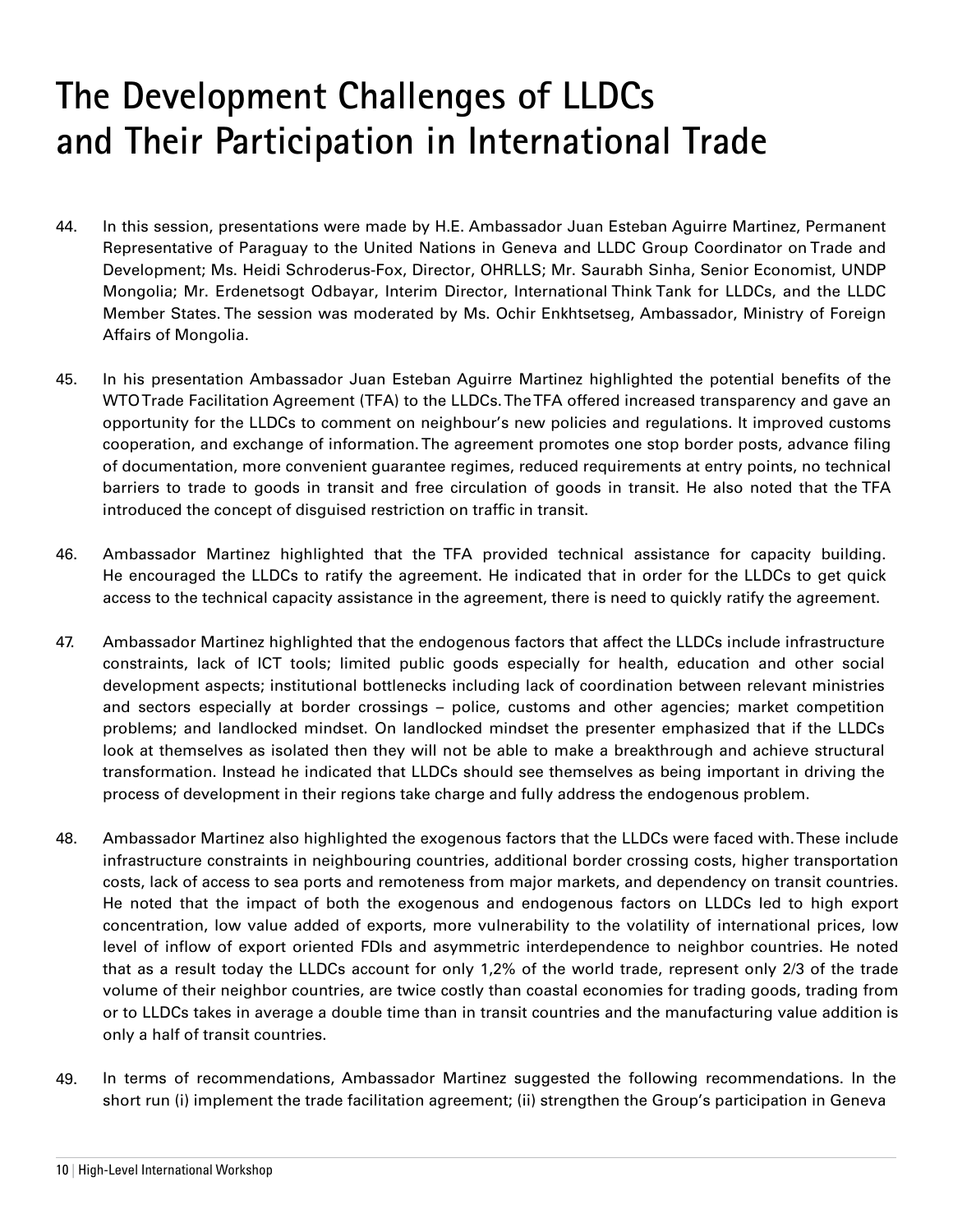through looking for a special recognition of the Group in the WTO ie. a Working Programme for LLDCs, enhancing participation and coordination in UNCTAD activities, and being more involved as a Group in the International Trade Center activities, World Economic Forum and other relevant international fora; and (iii) expand the scope of the APoA to include services, environmental issues, regional value chains, and aid for trade. In the medium to long run (i) Enhance regional integration, (ii) Enhance productive capacities, value addition, diversification and reduction of dependency on commodities, and (iii) LLDCs and transit neighbours should undertake transport and trade facilitation reforms.

- 50. In her presentation, Ms. Heidi Schroderus-Fox, Director, OHRLLS highlighted that there has been increased economic growth that has been achieved by the LLDCs since the adoption of the Almaty Programme of Action in 2003. GDP growth rate for the LLDCs increased from 4.5% in 2002 to 6.3% in 2013. She noted that although an overall positive trend was achieved by the LLDCs as a group, there are very wide disparities across the countries and that the high economic growth rates have neither translated to job-creation nor rapid reduction in extreme poverty. She also noted that although the average GDP per capita for the Group increased from US\$697 in 2003 to US\$ 1,423 in 2012; in 20 out of the 32 LLDCs the GDP per capita is still well below US\$ 1,000. The presenter also noted that while there has been some positive developments with regard to the Human Development Index (HDI) in the last 10 years, 15 LLDCs were still in the lowest HDI ranking.
- 51. The presenter highlighted the progress made in the implementation of the priority areas of the Almaty Programme. On the priority area 1. Fundamental transit policy issues, the landlocked developing countries have increased harmonisation of transport and transit policies, laws, procedures and practices with transit countries. There has been increased establishment, adoption and implementation of regional and subregional agreements including the Intergovernmental Agreement on the Asian Highway and Railway Networks. The Africa region is also developing an agreement for the Trans African Highway. In April African Ministers of Transport in April 2014 held a conference, which endorsed the Trans-African Highway Agreement.
- 52. Some landlocked developing countries have developed supportive institutional framework for example, transport and trade facilitation bodies or coordination committees, and road funds. Border facilities and procedures have been streamlined and harmonized leading to increased efficiency and fewer delays. For example: one stop border controls at Zambia – Zimbabwe, Chirundu Border, and at Malaba border, between Kenya and Uganda. These are trade facilitation initiatives that need to be scaled up or replicated.
- 53. According to the World Bank's doing Business Report 2014, the number of days that landlocked developing countries take to import has decreased from 57 in 2006 to 47 in 2014 and the number of days to export have reduced from 48 to 42 days over the same period. Although this is a major achievement, the number of days taken by landlocked developing countries to import and export is still almost double that of transit countries, 22 days to export and 27 days to import. Furthermore, transport costs for LLDCs remain high and have increased over the review period.
- 54. The presenter noted that even though relevant international, regional and sub-regional agreements and conventions have been established such as the TIR (1975), Harmonization of frontier controls of goods (1982), Contract for the International Carriage of Goods by Road (1956) and the Revised Kyoto Customs Convention (1999); ratification and effective implementation of relevant international conventions and regional and sub-regional agreements is slow.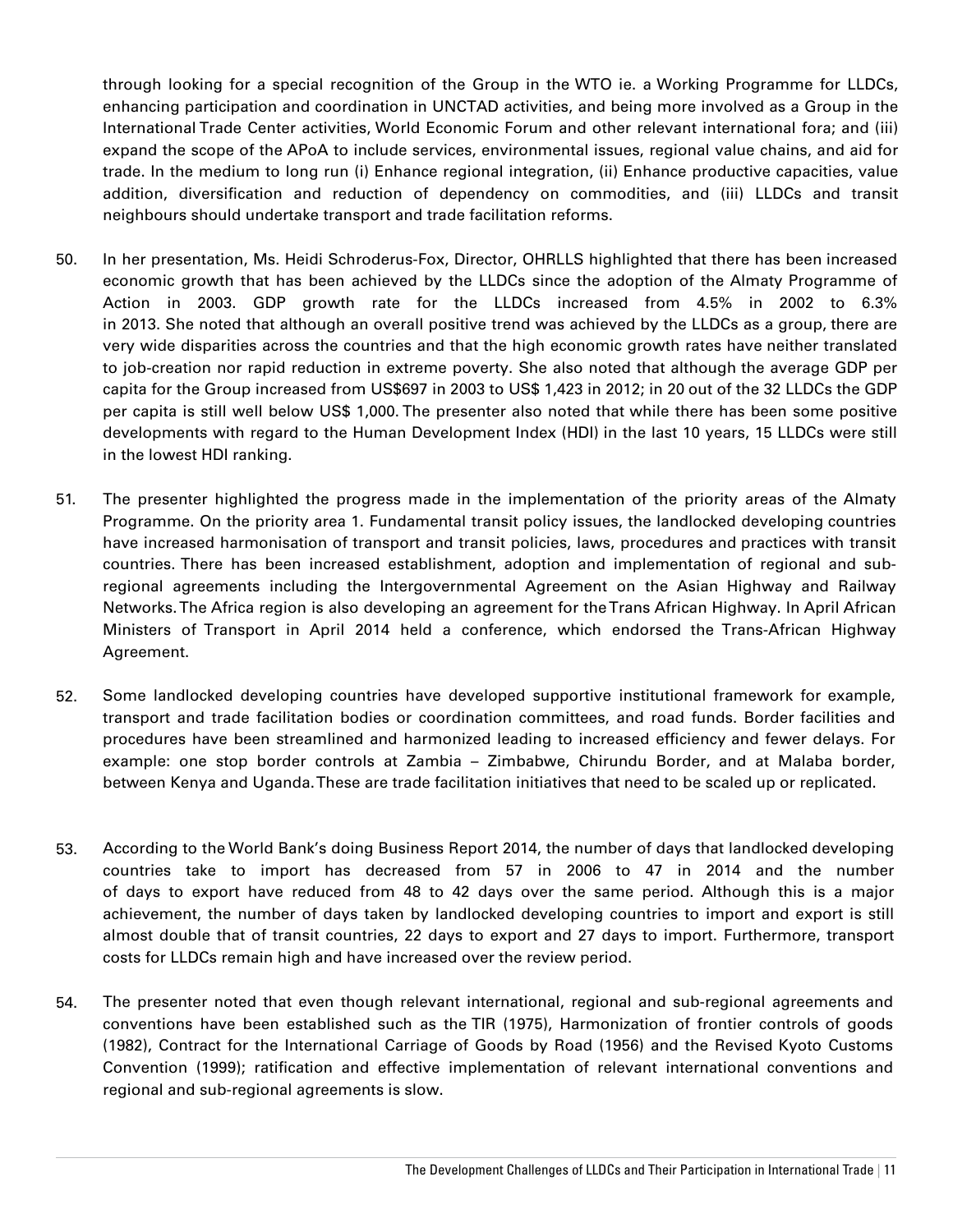- 55. On priority area 2, Infrastructure development and maintenance, progressive efforts have been made to develop and upgrade road and rail infrastructure and to foster the maintenance of the existing infrastructure at national, sub-regional and regional levels. For example there has been development and upgrading of both the Asian Highway and the Trans-Asian Railway networks. The Africa region is implementing the Programme for Infrastructure Development in Africa (PIDA). The South America region is implementing the Initiative for the Integration of Regional Infrastructure. Dry ports are being established in all regions. However despite the progress made under priority area 2, physical infrastructure development is still inadequate and poses a major obstacle to the trade potential of LLDCs.
- 56. On priority area 3, International trade and trade facilitation, total trade (exports and imports) from landlocked developing countries grew from US\$93 billion in 2003 to US\$443 billion in 2013. However when compared to world total trade – LLDCs account for a very low proportion of global exports of only 1.2%. This demonstrates the marginalization of the LLDCs from the global markets. Furthermore, only a few LLDCs account for 60% of the total exports. The LLDCs rely heavily on natural resources and agricultural products for their exports making them highly vulnerable to commodity price volatility. It is very important that LLDCs diversify their export base. In terms of accession to WTO, the review period has witnessed the accession of – Nepal, Lao PDR and Tajikistan.
- 57. On priority area 4, International support measures, Official Development Assistance (ODA) disbursements to LLDCs more than doubled – from US\$ 12.2 billion in 2003 to US\$ 25.9 billion in 2012 in current terms. ODA accounts for more than 20% of central Government expenditure in 16 LLDCs. Aid-for-Trade disbursements to LLDCs have grown strongly, from US\$ 3.5 billion in 2006, to over US\$ 5.9 billion in 2012. Aid for trade has helped improve trade facilitation and trade related infrastructure.
- 58. Support from the UN system and other international and regional organisations has increased at global, regional and national levels. The major support provided include: advocacy and resource mobilization, capacity building – trade negotiations, customs reforms and border cross management, technical assistance in the areas of needs assessments for Aid-for-Trade, trade and trade facilitation, infrastructure development, capacity building and commissioning of specific studies.
- 59. The presenter noted that these challenges constitute some of the important issues to be addressed in the substantive preparation for the Second United Nations Conference. The presenter noted that the Trade Facilitation Agreement has the potential to address many of the fundamental transit policy issues that affect exports and imports of the LLDCs. She stressed that the recommendations that will come out of the workshop will be crucial to the development of a comprehensive development framework for the next decade that can address these special needs of the landlocked developing countries, based on scaled-up partnerships and enhanced international support.
- 60. In his presentation, Mr. Saurabh Sinha, Senior Economist, UNDP Mongolia, indicated that the LLDCs make up 6% of the world's population and cover 3% of the total land area. He noted that even though the LLDCs together contribute 1.4% of the world's GDP (at PPP, 2013), they are among the poorest developing countries and face multiple challenges: more than half are also least developed (LDCs); nearly half are classified as low human development; 10 of the 20 lowest-ranked countries in the Human Development Index are LLDCs; nearly half are classified as low income countries by the World Bank and more than onethird are landlocked. Using data, the presenter showed that LLDCs had lower HDI than their neighbouring coastal countries. Generally economic and human development indicators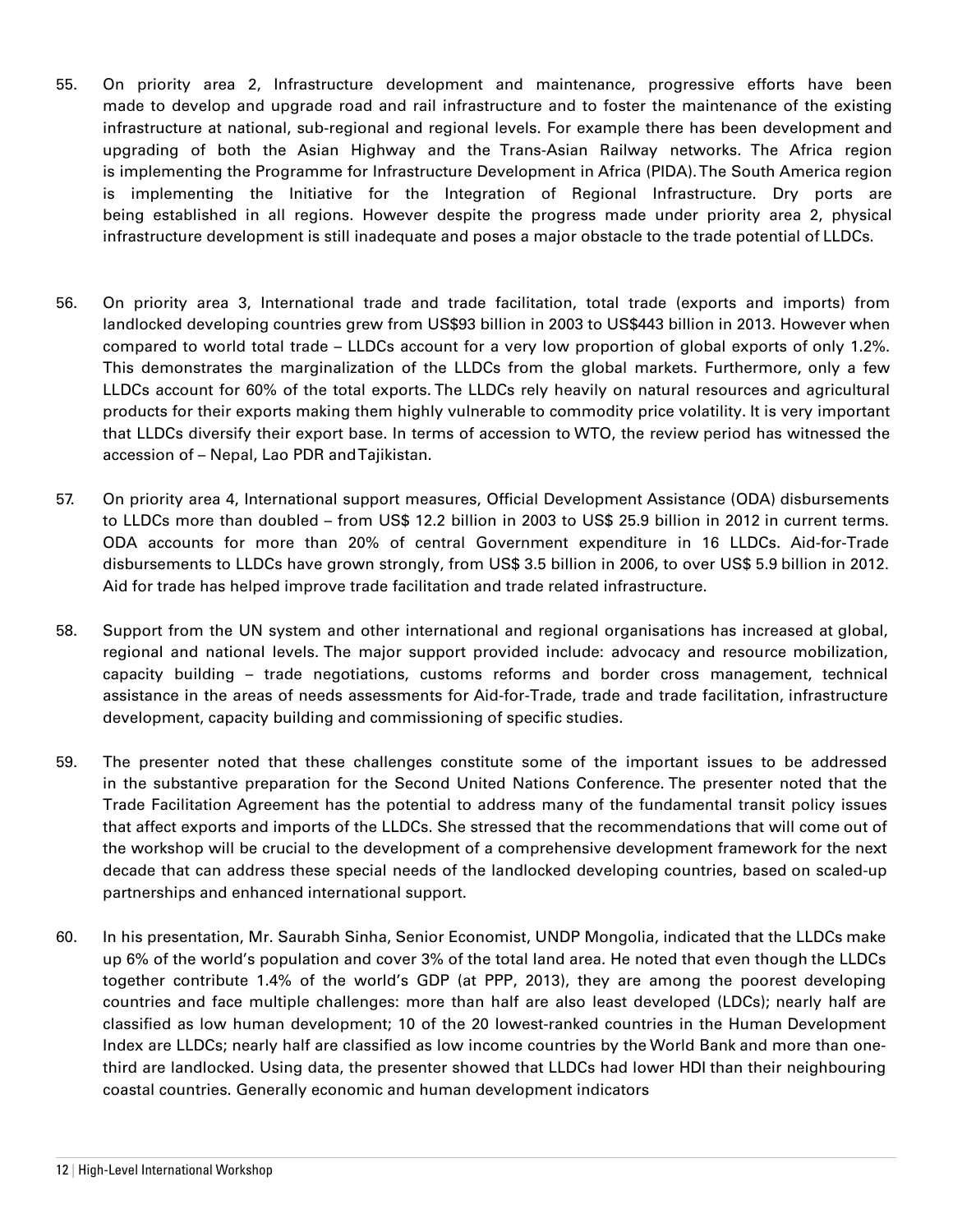for landlocked developing countries were worse than those for maritime neighbours. However there were some LLDCs who were doing better than others.

- 61. The presenter indicated that variation among the landlocked developing countries in each region is related to their proximity to rich neighbours. The LLDCs in rapidly growing regions benefit from their more economically powerful neighbours for example: South Africa (for Swaziland, Lesotho, Zimbabwe, Malawi), India (for Nepal, Bhutan), China (for Mongolia, Laos), Viet Nam and Thailand (for Laos) and Russia (for Mongolia and Central Asia). He concluded that location within a prosperous region helps the LLDCs.
- 62. The presenter noted that trade has a significant and often positive impact on growth and poverty reduction in the medium-long term and can have strong redistributive impacts in short-term. He noted that LLDCs that had higher HDI are usually those with high levels of exports. The presenter pointed out that the LLDCs share 2 key structural challenges, which inhibit their economic development: these include lack of territorial access to the sea and dependence on neighbouring maritime countries for transit of goods. As a result they incur higher total transport costs for exports and imports and moving goods by land increases the cost by more than 7 times than if transported by sea. Using data he showed that LLDCs were dependent on a few commodities for their export earnings.
- 63. He suggested that there was need for strong regional networks to improve transit through neighbouring countries, strong domestic land (road and rail) infrastructure and sound cross-border administrative practices to reduce transit time. He underscored that LLDCs with only a few commodity exports are particularly strongly impacted by landlockedness.
- 64. Mr. Sinha also reviewed public spending by LLDCs on health and education which is an indicator of the national governments' seriousness in addressing human development in their respective countries. He noted with satisfaction that in spite of the trade-related constraints, the LLDCs' average spending on the social sectors is comparable to their maritime neighbours in each region. There are some variations across regions and he suggested that the LLDC Think Tank could undertake this kind of a cross-country research and analysis for the LLDC member countries to assist them ensuring that trade facilitation not only helps improve trade, but also human development.
- 65. In concluding his presentation, Mr. Sinha noted that in spite of similar structural constraints, there are differences among LLDCs which is a cause for optimism. Through suitable policies many constraints can be overcome and human development enhanced. He stressed that while landlockedness may be a geographical reality, it does not have to be LLDCs' destiny.
- 66. In his presentation, Mr. Erdenetsogt Odbayar highlighted the trade challenges facing LLDCs and the response of the International Think Tank on LLDCs (ITT-LLDCs) to these issues. He pointed out that LLDCs are characterized by lack of direct access to the sea, remoteness from major markets, small populations and equally small markets. In many cases, the transit developing countries neighboring LLDCs are also equally poor. He indicated that these challenges were compounded by other difficulties such as additional border crossings, cumbersome transit procedures, inefficient logistics systems, weak institutions and poor infrastructure, that often translate into high transport and transit costs for LLDCs which impose serious constraints on their overall socio-economic development, including their trade competitiveness.
- 67. The presenter noted that LLDCs were among the poorest countries in the world. He highlighted that 16 out of 32 LLDCs were classified as LDCs and half of the LLDCs were in Africa. Moreover, most of the LLDCs are fully dependent on exports of raw materials and minerals and imports of food and other types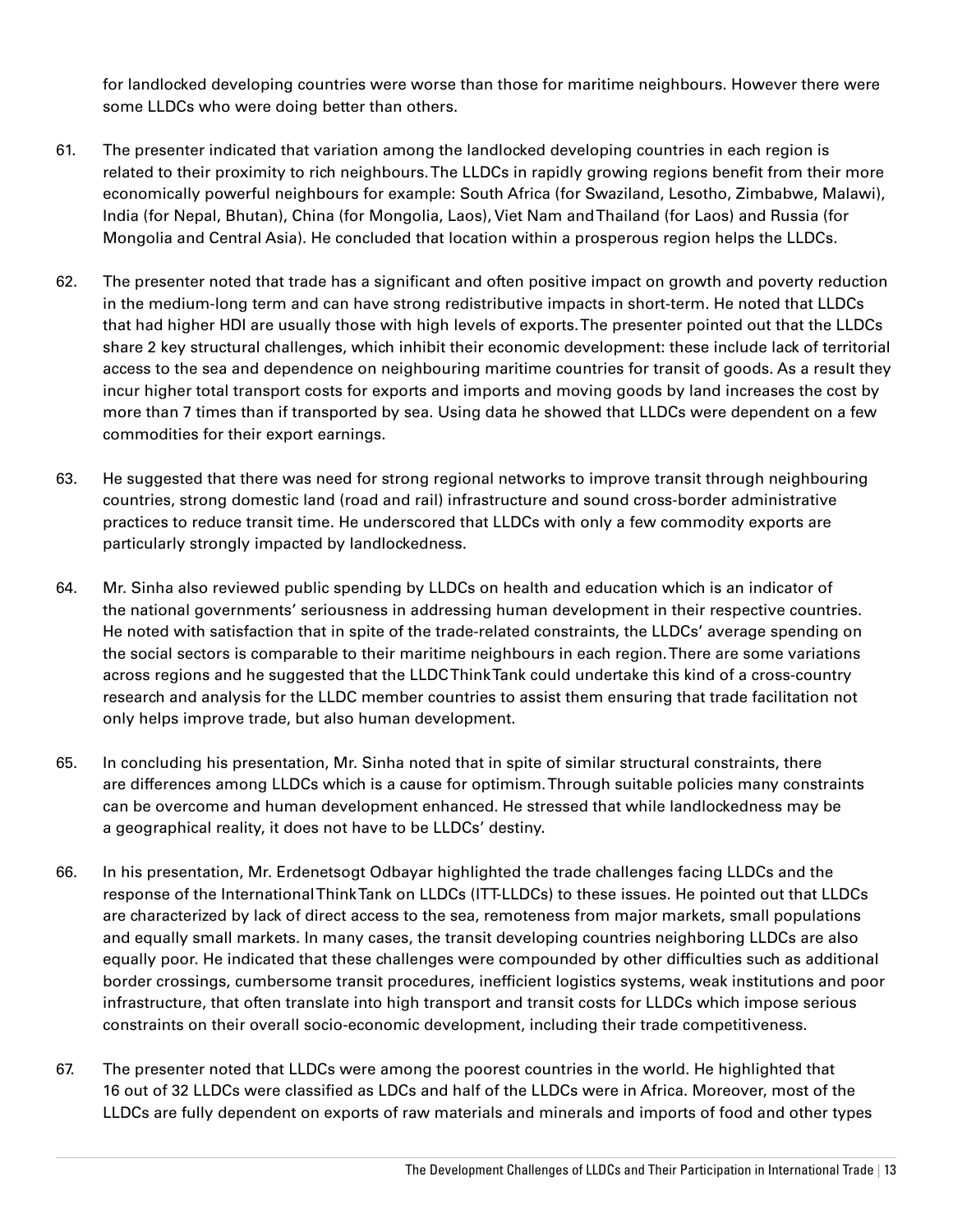of finished products. He indicated that economies of LLDCs were negatively affected by steep drop in prices of raw material and minerals in the markets of their immediate and third neighbors. He provided an example of Mongolia's case, where the dramatic fall in coal price in China had significantly led to economic stagnation in Mongolia.

- 68. The Interim Director of the ITT-LLDCs noted that a heavy reliance of the LLDCs on international trade, especially imports, has generated trade deficits. Although some initiatives to promote export diversification and value-added processing were being promoted, the results on the ground are poor due to a narrow manufacturing base and supply-side constraints. He highlighted that very few LLDCs such as Armenia, Kazakhstan and Macedonia exported manufactured goods, mainly low-tech goods such as textiles, leather products and handicrafts. He explained that the LLDCs with high transport costs and weak infrastructure development are unattractive to export-oriented FDI because the firms based in these countries will be much less competitive in international markets.
- 69. Mr. Odbayar provided the case of Mongolia whose economy continues to be heavily affected by the financial situation in its neighbors and therefore extremely vulnerable to their economic performance. Mongolia sources 95 percent of its petroleum products and a substantial amount of electric power from Russia. He added that trade with China represents more than half of Mongolia's total external trade, which means that China is receiving more than three-fourths of Mongolia's exports. He stressed the need for Mongolia to improve value addition to its exports. He highlighted that unprocessed and semi-processed raw material of livestock has become one of the largest export commodities in Mongolia. He stressed that there is a chance for Mongolia to earn more income from livestock value added production where Mongolia can gain more benefit than from the mining sector. Labour-intensive manufacturing sector also generates more employment compared to the mining sector.
- 70. The presenter noted that in order to overcome the geographical disadvantages of LLDCs there was need for concerted action towards joining the international trade system and benefiting from trade facilitation, multilateral trade and transit transport negotiations, close and effective cooperation with transit developing countries, enhanced and comprehensive level of support from the international community and development partners and participation and ownership by the private sector as a key to LLDCs development. He added that LLDCs need multidimensional approaches such as implementation of policies and measures aimed at economic restructuring and specialization in these countries that take into account their transport-related obstacles. Development of productive capacities is also a key element of this process.
- 71. He offered LLDCs to pursue strategies for export-led growth, which means looking beyond their immediate neighbors and diversifying their sources into a broader range of higher-valued added activities and destinations of imports and exports. He noted that greater engagement in regional and global trade, better management of transport and transit arrangements and sharing knowledge and experiences are critical.
- 72. Mr. Odbayar introduced the ITT-LLDCs and indicated that it is aimed at providing support for strategic interventions to enhance the development prospects of all LLDCs. In this context, the ITT will provide LLDCs with a platform for knowledge sharing, support for intra-LLDC collaboration and other South-South engagement as well as for global cooperation. He informed the meeting that the ITT will also provide an online portal for exchanging views and the best practices to LLDCs. The ITT will support LLDCs to tackle persisting and emerging challenges by providing evidence-based advisory services and organizing highlevel expert group meetings and workshops. He encouraged the LLDCs that had not yet ratified the multilateral agreement on the establishment of the ITT to do so.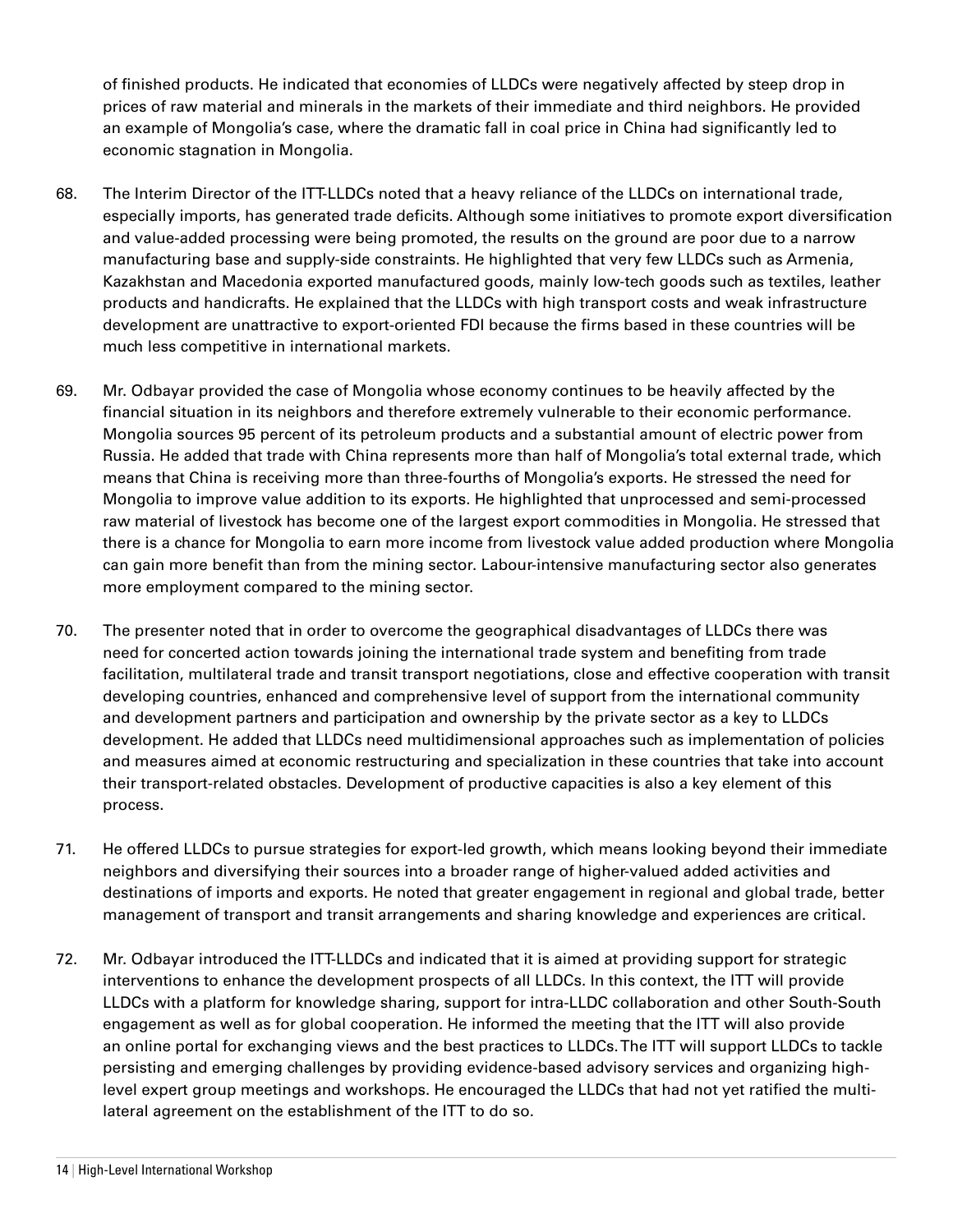#### **Discussion**

- 73. In the ensuing discussion, representatives of the following countries made some interventions and presentations – Chad, Ethiopia, Malawi, Mongolia, Swaziland, Niger, Tajikistan and Zambia. The representatives noted that their countries were incurring high transportation costs. They noted that they had transit transport infrastructure problems and that they were very far away from the nearest sea ports. The LLDC representatives highlighted some of the transit problems that they were experiencing including lack of border control papers in French in the French speaking LLDCs, lack of transparency and limited use of ICTs. In order to unlock their trade potential, the representatives stressed that infrastructure development is important in both the LLDCs and the transit countries; increased use of ICTs at the border crossings was important.
- 74. With regard to the Trade Facilitation Agreement (TFA), participants noted that they need technical and financial assistance to support them in the implementation of the agreement. They agreed that it was important to implement the agreement as soon as possible. They encouraged each other to undertake the needs assessment to establish how much they need for implementing the agreement. They also encouraged each other to be in contact with transit countries to put in place transit measures that they will be legally bound to do by the TFA.
- 75. They noted that Aid for Trade will be important and should be maintained and increased in order to support the implementation of the TFA. Some representatives noted the trade facilitation initiatives that they were implementing including single window, one stop border post and others. Participants noted that some of the challenges of implementing the trade facilitation initiatives was belonging to two regional groupings such as SADC and COMESA, where the RECs were not at the same status of implementing trade facilitation initiatives.
- 76. Most of the LLDC representatives noted that their economies were dependent on a few primary commodities for exports either agricultural or minerals. Most of the representatives noted that they did not do much value addition to their exports. As a way forward the participants agreed to the need to diversify their economies, establish local industries that could process their products. Some countries noted that they had developed and were implementing a national diversification strategy.
- 77. On the ITT-LLDC, participants sought clarification on how the ITT-LLDC could be linked to the local think tanks in the LLDCs. The Interim Director explained that the ITT was also interested in creating linkages with the national think tanks. He indicated that they had already developed very good links with think tanks in the US, and Japan. The meeting stressed the need to ratify the agreement on the ITT. It was agreed that more information will be shared on how the LLDCs that had not yet done so could ratify the agreement. Participants needed clarification on whether South Soudan had formally become a LLDC. This was confirmed by the Director of OHRLLS. Participants also called for disaggregated analysis for use to support the negotiation process for the outcome document of the Second United Nations Conference on the LLDCs.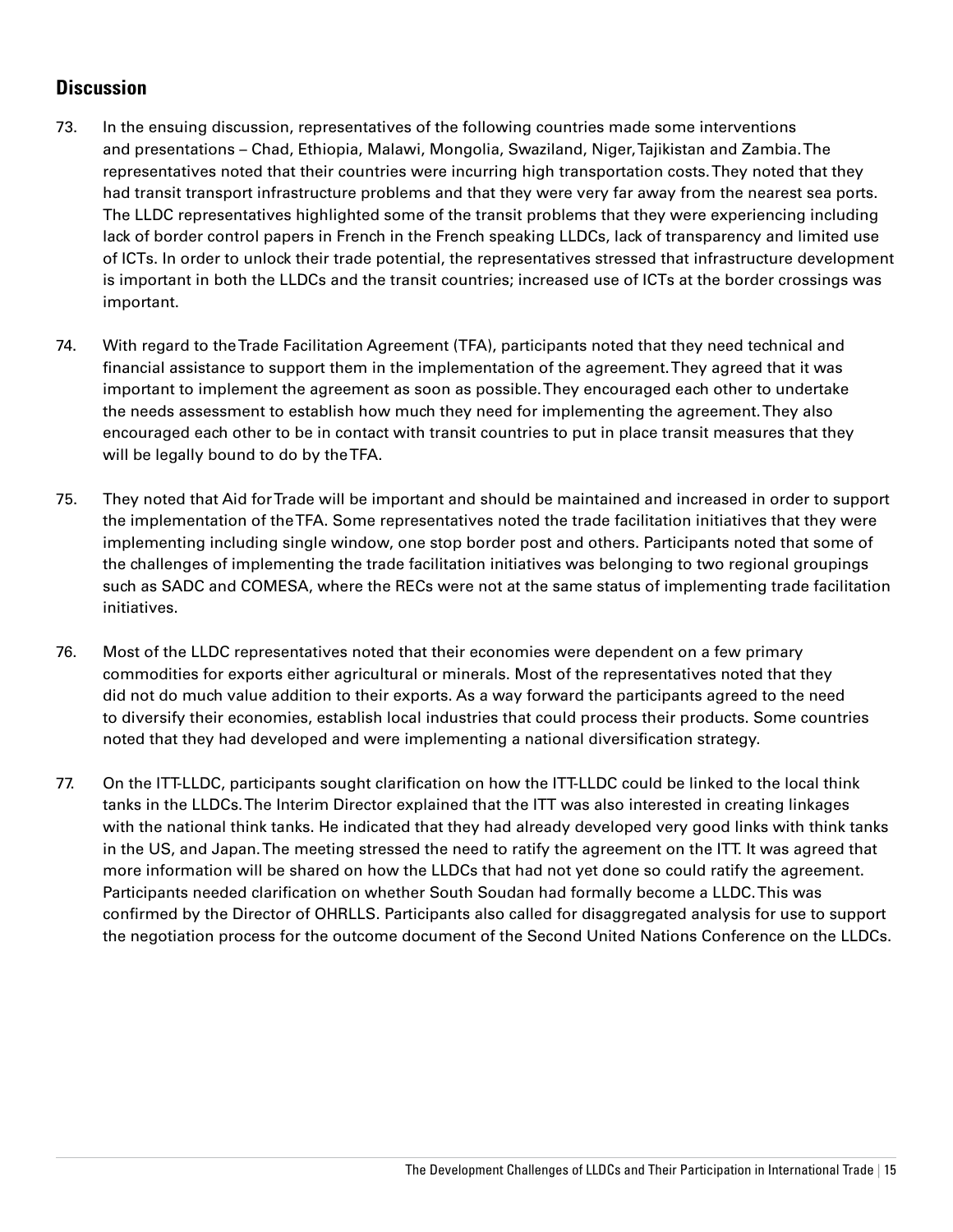## **The WTO Agreement on Trade Facilitation and its Implications on the LLDCs**

- 78. In this session presentations were made by Mr. Raul Torres, Counsellor, Development Division, WTO; Mr. Sandagdorj Erdenebileg, Chief, Policy Development, Coordination, Monitoring and Reporting Service, OHRLLS; Mr. Ravi Ratnayake, Director of Trade and Investment Division of ESCAP; and Mr. Poul Hansen, Economic Affairs Officer, Trade Facilitation Section Division on Technology and Logistics, UNCTAD. The session was moderated by Mr. Od Och, Permanent Representative of Mongolia to the United Nations in New York.
- 79. In his presentation Mr. Raul Torres, Counsellor, Development Division, WTO, highlighted the current structure of the TFA post legal review that includes a preamble, section I on trade facilitation disciplines (Articles 1-11), Customs Cooperation (Article 12); Section II: Special and Differential Treatment; Section III: Institutional Arrangements and Final Provisions and an Annex 1 on Donor technical assistance notification format. He noted that under Section I, articles 1 to 5 related to GATT article X; article 6 to 10 related to GATT article VIII and article 11 related to GATT article V. He indicated that there were three forms of nature and scope of the obligations – binding, best endeavour and a combination.
- 80. He explained the provisions under Article 11 on Freedom of Transit. Most of the provisions were in binding language: (i) Any regulations and formalities shall not be maintained if circumstances/objectives no longer exist; and Constitute a disguised restriction on trade; (ii) Traffic in transit shall not be conditioned on collection of fees (except cost based, transport and administrative expenses); (iii) Prohibition on voluntary restraints on traffic in transit; (iv) Non-discrimination principle expanded and strengthened; (v) Separate infrastructure for traffic in transit encouraged; (vi) Formalities, documents and controls shall not be more cumbersome than necessary; (vii) No charges, delays or restrictions once goods cleared for transit; (viii) No application of technical barriers to trade (TBT) measures to transit goods; (ix) Advance filing and processing of transit documentation to be allowed and provided; (x) Promptly terminate transit operation once exit point is reached; (xi) Guarantees: Limited to ensuring requirements are fulfilled, Discharged without delay, Allow multiple transaction or renewal, Publish information used to set guarantees, Convoys or escorts only in high risk cases; (xii) Endeavour to cooperate to enhance transit; and (xiii) Endeavour to appoint national transit coordinator.
- 81. The presenter explained that other trade facilitation provisions in the agreement that are of interest to LLDCs include Expedited Shipments: imposes on members to expedite the release of air cargo; Single Window: submission of documentation for import/export should be to a single electronic point; Authorized operators: lower documentation and inspections, rapid release, deferred payments, etc; Risk Management: focus on high-risk consignments to expedite release and clearance of low-risk goods; and Border Agency Cooperation: ensure cooperation and coordination between authorities and agencies responsible for border controls to facilitate trade. The TFA suggests the following for cooperation with other Members: Alignment of working days/hours and procedures/formalities; Joint controls and sharing of common facilities; and Establishment of one stop border post control.
- 82. Section II of the TFA on Special and Differential Treatment (SDT) is guided by the following general principles: The extent and the timing of implementation will be related to the implementation capacities;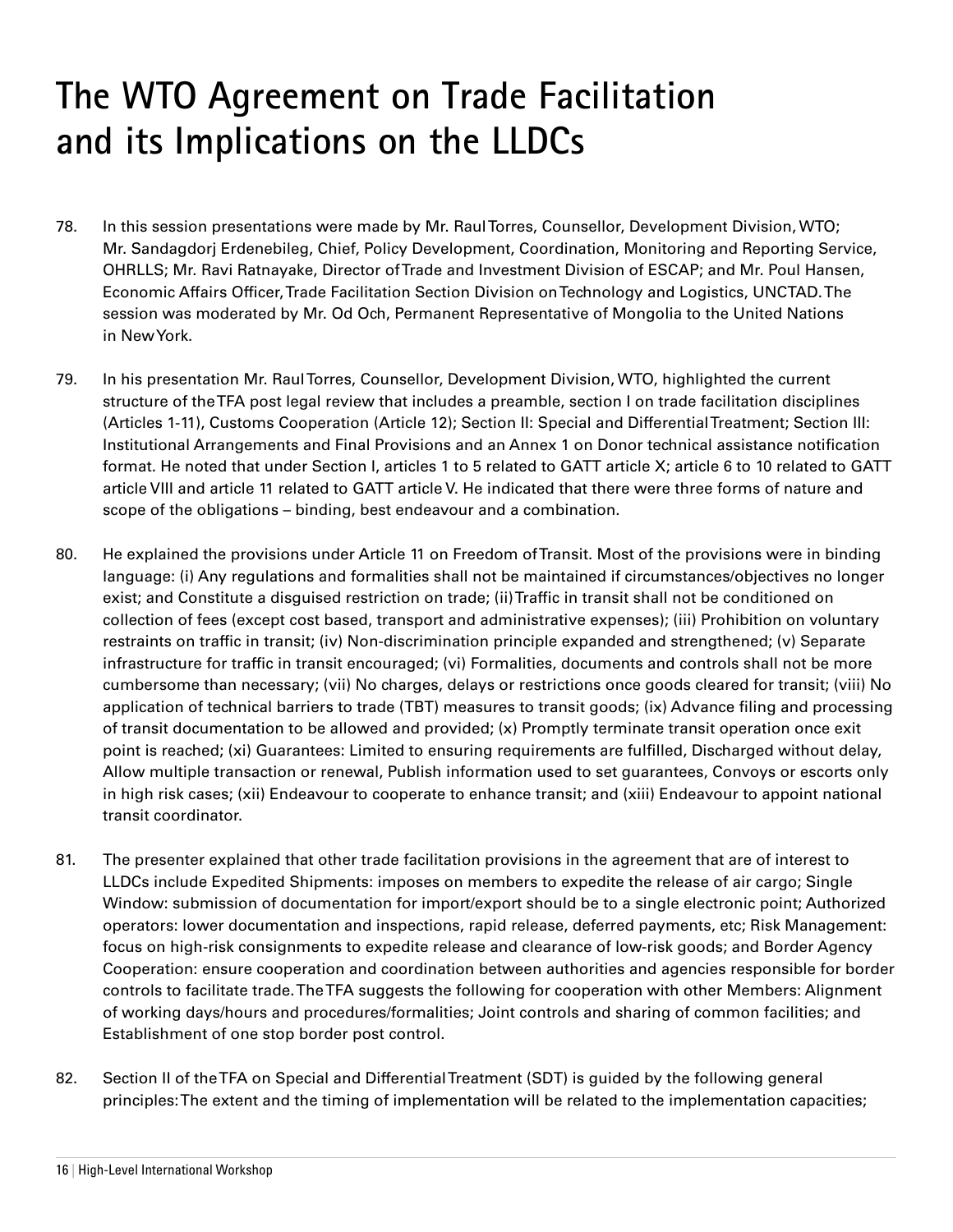technical assistance and capacity building should be provided to help implementation; Implementation will not be required until capacity has been acquired; Each developing member determines its capacity; Each developing member decides on the categorization of provisions; All provisions binding on all members and will be eventually implemented.

- 83. There are three categories of provisions: Category A contains provisions that a developing country Member or a LDC Member designates for implementation upon entry into force of the TFA or in the case of a LDC Member within one year after entry into force. Notifications by developing countries on the measures they will put in category A are due by 31 July 2014. Category B contains provisions that a developing country Member or a LDC Member designates for implementation on a date after a transitional period of time following the entry into force of the TFA. Category C contains provisions that a developing country Member or a LDC Member designates for implementation on a date after a transitional period of time following the entry into force of the TFA and requiring the acquisition of implementation capacity through the provision of assistance and support for capacity building.
- 84. The presenter explained the Early Warning Mechanism where if a Member experiences difficulties in implementing by the definitive dates it established, it should notify the Committee. The developing countries should notify no later than 120 days before the expiration date and LDCs no later than 90 days before the expiration date. The Member State should notify new dates and indicate reasons for delay. Automatic extension will be granted if it is the first request and for less than 1.5 years (developing) or 3 years (LDCs). Subsequent extensions will be submitted to the Committee.
- 85. Donor Members agree to facilitate the provision of assistance and support for capacity building to developing country and LDC Members on mutually agreed terms and either bilaterally or through the appropriate international organizations. For transparency purposes, Donor Members assisting developing and LDC Members will inform the Committee, at entry into force and annually thereafter, the technical assistance and capacity building that was given. This includes amounts, agencies involved, description of assistance and procedures. With regards to availability of resources for technical assistance, the presenter was hopeful that development partners will come up with resources that could be used.
- 86. The presenter noted that the Preparatory Committee will function as a normal WTO Committee. The immediate tasks of the Committee include: To perform a legal review to the French and Spanish texts (the English text was concluded), which has to be done by 31 July 2014; Prepare a draft protocol of amendment to include the TFA in Annex 1A of the WTO Agreement; and to receive notifications of category A commitments.
- 87. The presenter indicated that the ratification process included: (i) drafting of the draft Protocol of Amendment; (ii) the General Council to adopt the Protocol before 31 July 2014; (iii) Members to go through their internal treaty ratification process and notify acceptance of the protocol to WTO. (iv) The protocol will be open for acceptance until 31 July 2015; (v) The agreement will enter into force once 2/3 of the WTO Members ratify it.
- 88. The presenter concluded his presentation by highlighting why the TFA was important for the LLDCs. The main objective of the TFA is to reduce trade transaction costs. He showed that the LLDCs had the highest trade transaction costs so they would benefit most. The TFA measures could potentially reduce trade transaction costs between 13-15.5% for developing countries.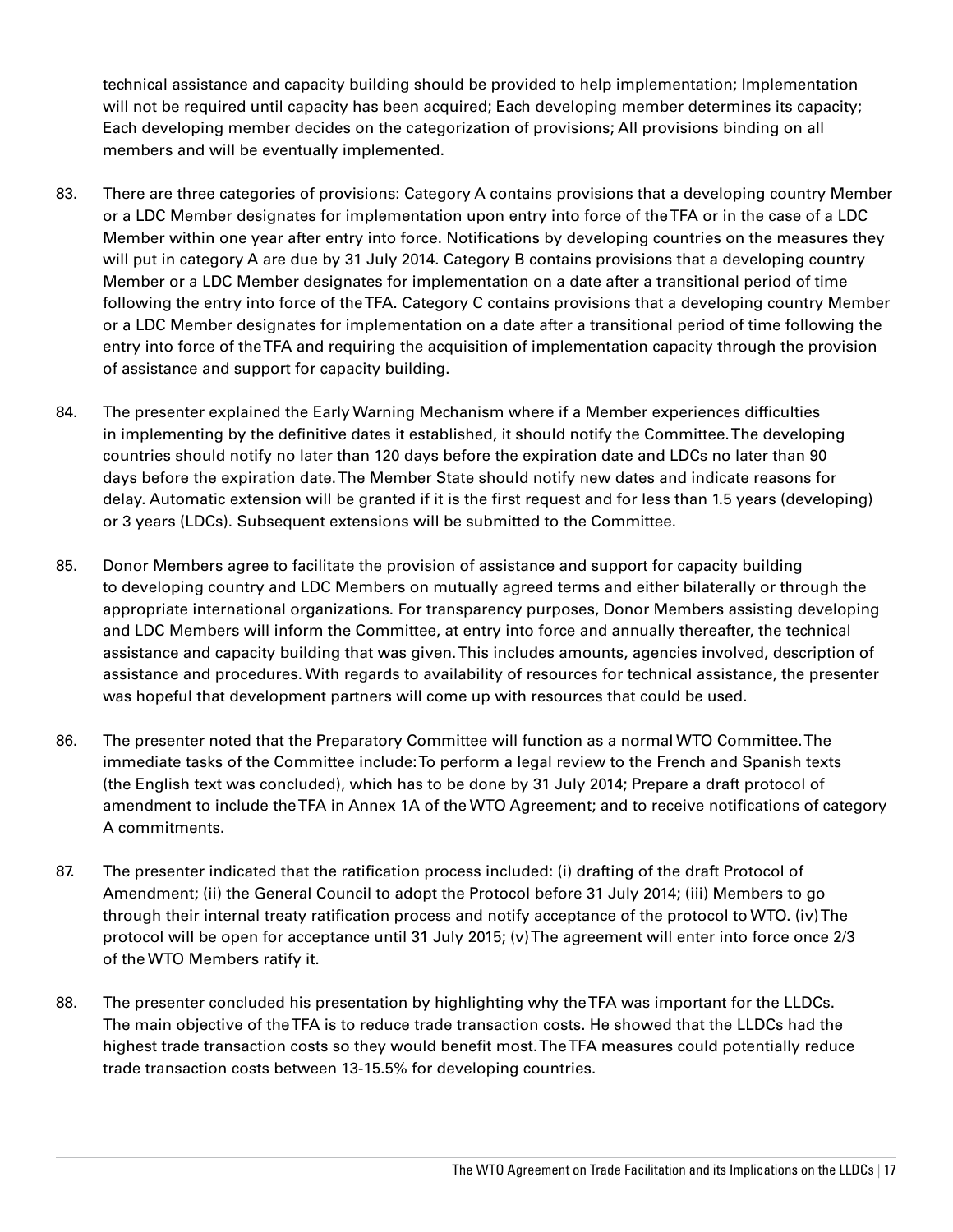- 89. In his presentation Mr. Sandagdorj Erdenebileg, Chief of Policy Development, Coordination, Monitoring and Reporting Services, OHRLLS enumerated a number of potential benefits that LLDCs could reap once this Agreement goes into force. These benefits include but not limited to: the speeding up of border crossing procedures; making trade easier, faster and cheaper; provision of clarity, efficiency and transparency; and reduction in bureaucracy and corruption. Implementation of the TFA will provide opportunity to join global value chains; promote the application of information and technology and best practices; contribute to an improvement in the movement of goods in transit as it ensures that a nondiscrimination principle is strengthened with Most Favored Nation and National Treatment to all transit goods; and finally, LLDCs will receive international support to build capacity for the implementation of the trade facilitation measures.
- 90. He indicated the definition of goods in transit included (i) Goods (…) shall be deemed to be in transit across the territory of a contracting party when the passage across such territory (…) is only a portion of a complete journey beginning and terminating beyond the frontier of the contracting party across whose territory the traffic passes. (ii) There shall be freedom of transit through the territory of each contracting party, via the routes most convenient for international transit (…), No distinction shall be made which is based on the flag of vessels, the place of origin, departure, entry, exit or destination, or on any circumstances relating to the ownership of goods, of vessels or of other means of transport. And (iii) (…) such traffic coming from or going to the territory of other contracting parties shall not be subject to any unnecessary delays or restrictions and shall be exempt.
- 91. He indicated that the definition of transit of the WTO TFA is different from that of the Convention on the Law of the Sea. In the TFA, the definition also relates to the LLDCs who could be also transit country for some countries.
- 92. He highlighted some of the articles of the TFA that were relevant to the LLDCs. Article 6 Disciplines on fees and charges imposed on or in connection with importation and exportation had the following provisions: Traffic in transit shall not be conditioned upon collection of any fees or charges; fees should be limited to the size of fees and charges to the approximate cost of services rendered; Information on fees and charges shall be published promptly; An adequate time period shall be accorded between the publication of new or amended fees and charges and their entry into force. And Each Member shall periodically review its fees and charges with a view to reducing their number and diversity.
- 93. Article 8 on border agency cooperation had the following provisions: Members shall cooperate on mutually agreed terms to coordinate procedures at border crossings to facilitate cross-border trade, alignment of working days and hours; alignment of procedures and formalities; development and sharing of common facilities; joint controls and one stop border posts.
- 94. Provisions of Article 10 Formalities connected with importation and exportation and transit aims at harmonizing, simplifying and reducing transit formalities and documentation. The provisions include: Accept paper or electronic copies of export or import documents, Establish or maintain a single window, Use relevant international standards as a basis for importation, exportation or transit formalities and procedures and the Trade Facilitation Committee shall develop procedures for the sharing of information and best practices on the implementation of international standards.
- 95. The presenter emphasized that Article 13 on institutional arrangements had provisions that Each Member shall establish and/or maintain a national committee on trade facilitation or designate an existing mechanism to facilitate both domestic coordination and implementation of provisions of the Agreement.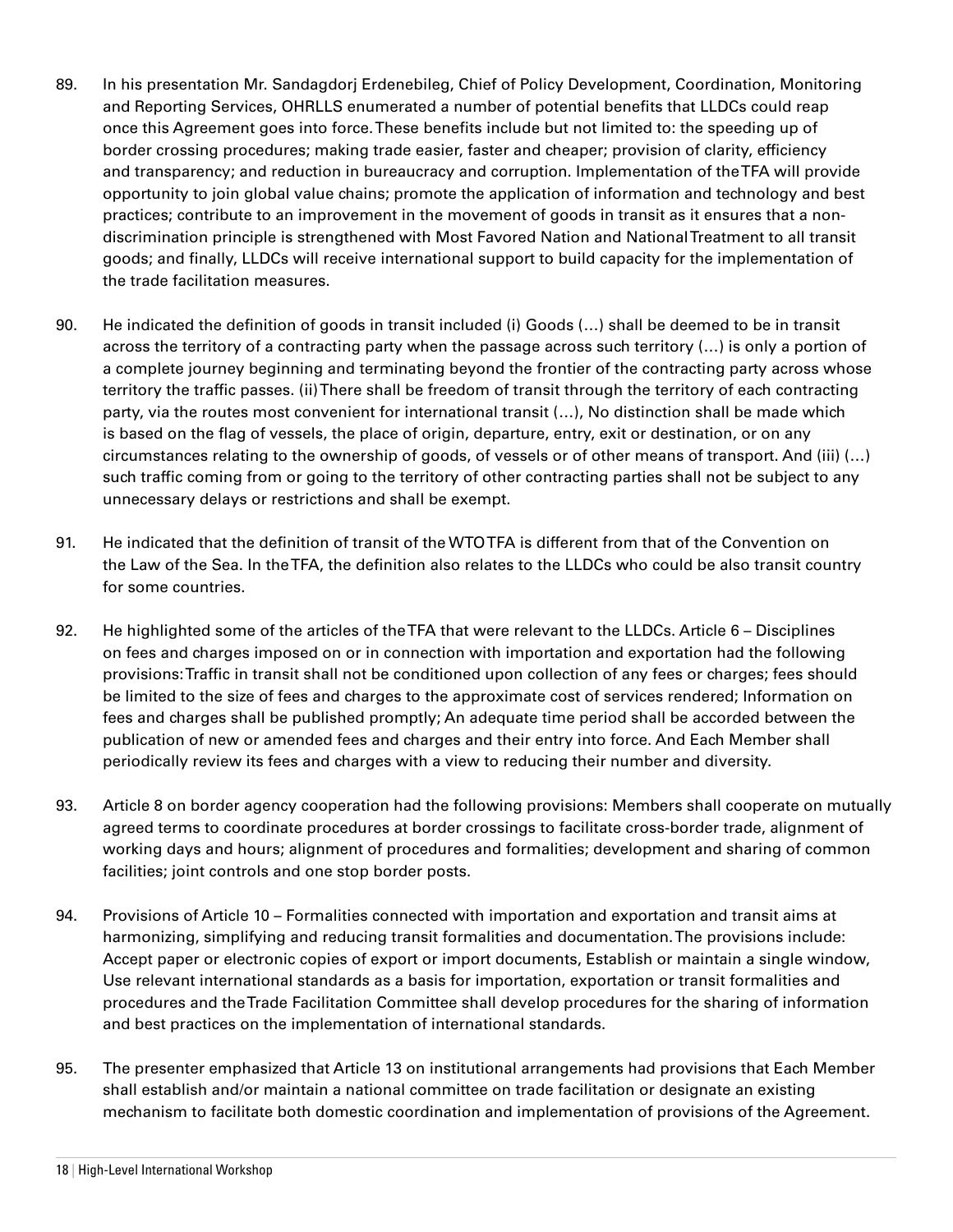On Article 11 that deals with the Freedom of Transit, the presenter noted that the Article states that first any regulations and formalities shall not (i) Be maintained if circumstances/objectives no longer exist; and (ii) Constitute a disguised restriction on trade. Second, traffic in transit shall not be conditioned on collection of fees (except cost based, transport and administrative expenses).

- 96. The presenter noted the following provision of assistance for capacity building Donor Members agree to facilitate the provision of assistance and support for capacity building to developing country and LDC Members on mutually agreed terms and either bilaterally or through the appropriate international organizations to implement the provisions of the Agreement. He also noted the following principles – take account of the overall developmental framework of recipient countries and regions; include, where relevant and appropriate, activities to address regional and sub-regional challenges and promote regional and sub-regional integration; ensure that ongoing trade facilitation reform activities of the private sector are factored into assistance activities.
- 97. Finally, the presenter said that this agreement holds enormous benefits for the LLDCs, however, it is important that the following takes place. There is a need to encourage ratification of the agreement by WTO members, and that LLDCs need to assess their technical assistance and capacity building support needs and priorities to implement the agreement. A decision on the work programme on small economies was taken in Bali in 2013 and this could be of relevance to some of the LLDCs. In addition, it is important for the WTO to launch a dedicated Work Programme for the LLDCs to assist LLDCs address their special needs on trade facilitation, Aid for Trade, services, electronic commerce and WTO accessions. He also indicated that as the Vienna conference would take place, it is important to have text on the need for the LLDCs to be supported on trade issues.
- 98. In his presentation, Mr. Ravi Ratnayake, Director of Trade and Investment Division of ESCAP looked at mainly two topics, namely, review of regional state of play in trade facilitation, especially the LLDCs, and ESCAP's support for trade facilitation. He noted that ESCAP and the World Bank have jointly developed a bilateral trade cost database to provide a systematic and standardized way to evaluate trade costs in developing countries. The bilateral comprehensive trade costs capture all additional costs involved in trading goods bilaterally relative to those involved in trading goods domestically, including: International shipping and logistics costs; Tariff and non-tariff costs, including indirect and direct costs associated with trade procedures and regulations; Costs from differences in language, culture, and currencies.
- 99. The presenter noted that in a graph of the intra and extra regional trade costs 2006-2011 the best performer of the LLDCs is Kazakhstan, especially in terms of trade costs with China, whilst the worst performer is Bhutan, its trade costs are ten times and five times more than those of the Republic of Korea, China and USA, respectively. This can be explained by the fact that Kazakhstan neighbours China whilst any trade between Bhutan and another country has to be through India which inevitably add the total costs. He indicated that closer examination of the trade costs show that Maritime Connectivity, business regulatory environmental and availability of ICT services were the major sources of high trade costs.
- 100. The presenter also showed survey results of the trade facilitation and paperless trade from 29 Asian countries including 9 LLDCs. The countries got a score whenever a trade facilitation measure is fully or partially implemented. The maximum possible score is 100. No country can achieve this mainly because no country can fully implement cross-border paperless trade. Anyway, Singapore is ranked the top among these countries. The best performer of LLDC is Azerbaijan (with score of about 50), followed by Lao PDR and Bhutan is the worst performer (with score of about 24). The respondents were also asked to identify the key challenges for implementing trade facilitation measures in their countries. In particular, they were asked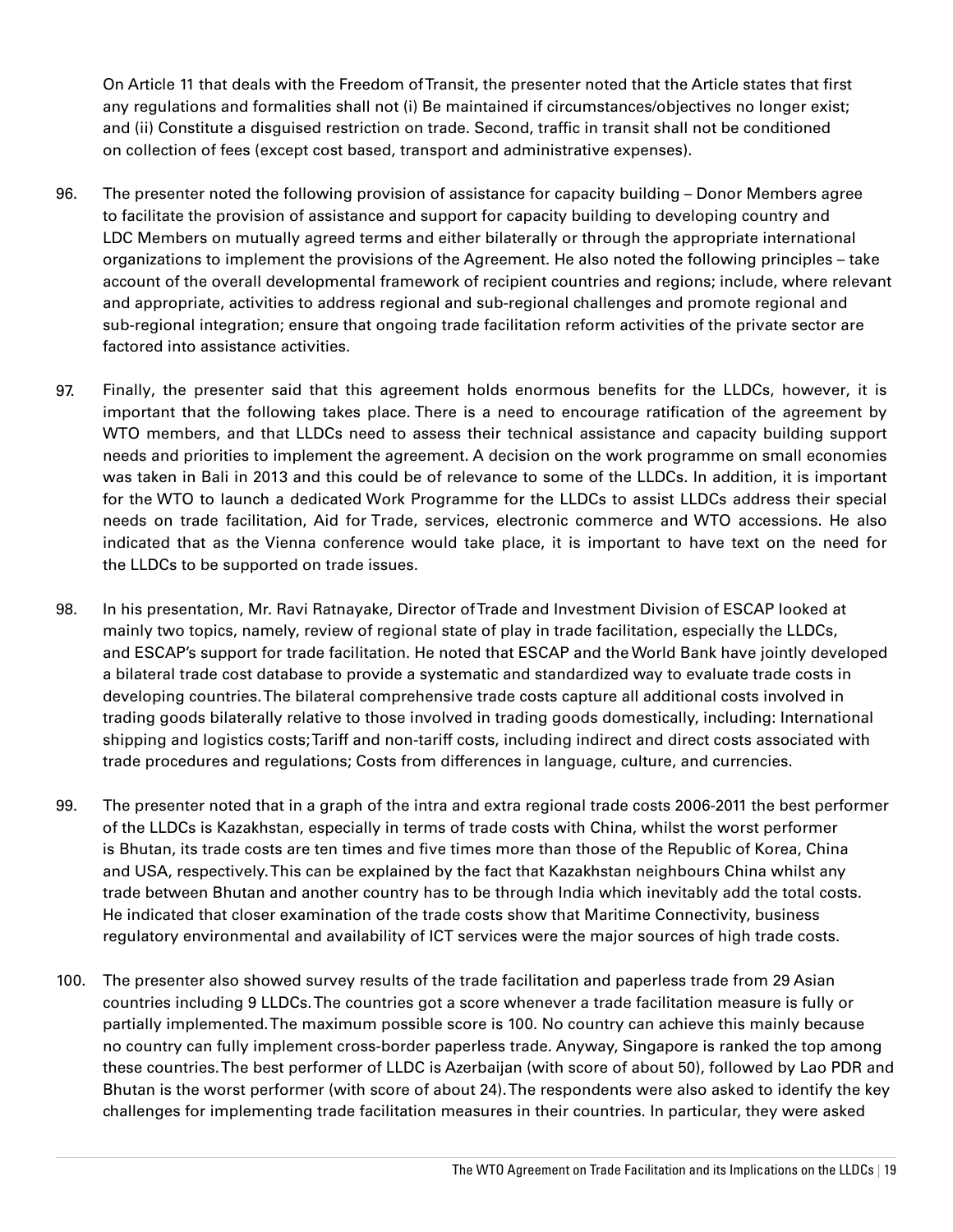to rank three key challenges out of five, namely: (1) Lack of coordination between government agencies; (2) Lack of political will; (3) No clearly designated lead agency; (4) Financial constraints; (5) Limited human resource capacity. Half of the LLDCs in the region such as Afghanistan, Bhutan, Lao PDR and Mongolia identified "financial constraints" as the most challenging factor. On the other hand, "lack of coordination between government agencies" and "limited human resources" have been identified by the respondents as the key challenging factors.

- 101. Mr. Ratnayake indicated that the third angle to look at trade facilitation in the region, especially relevant to LLDCs, is a recent study carried out by ESCAP. The study examined the Asian transit agreements in the context of WTO negotiations. ESCAP found that little attention has generally been given to transit facilitation matters in preferential trade agreements; Transit issues have been addressed through a variety of separate bilateral/regional trade, transport, and/or transit specific treaties and instruments – rather than through a more integrated approach. When compared to the text of bilateral/regional agreements, the WTO Bali text typically enhances the freedom of transit of WTO members, with specific provisions on guarantees and institutional aspects. Agreement text is important, but actual implementation is more important and challenging.
- 102. The presenter highlighted some of the initiatives that ESCAP is undertaking to improve trade facilitation in the region. In concluding his remarks, he stressed the following points: (i) Trade facilitation is essential for improving trade competitiveness and enabling participation in production networks and there was a lot of room for improvement in Asia-Pacific LLDCs; (ii) WTO TFA implementation provides a great opportunity to engage in trade facilitation reform; (iii) Need for a "whole of supply chain" approach to trade facilitation including a comprehensive assessment/analysis of import-export procedures needed and monitoring; (iv) moving from paper to electronic exchange of documents will not be an option for much longer, so plan accordingly and (vi) participation in regional/subregional initiatives can make a difference.
- 103. In his presentation, Mr. Poul Hansen, Economic Affairs Officer, Trade Facilitation Section Division of Technology and Logistics, UNCTAD highlighted that the trade issues for the LLDCs include; Clear rules and regulations for bringing goods to market; Transport and transit; Import/Export; Border procedures, including other than Customs; Moving from "LLDC victim" status to partnership focus; Focus on Economies of scale for transit partners; LLDCs provides additional volume for sea ports; Infrastructure and services in transit countries; Land-linking opportunities; Sensitivity to issues in transit countries; Public – e.g. smuggling, infrastructure costs; Private – e.g. competition; Securing public interests; Public revenue protection and public health/security; Protecting infrastructure; Economies of scale reduce costs of country's own trade; Port services; Logistics services; and Infrastructure costs. He noted that transit traffic generates services and economic activities including public services, repairs and workshops, gas stations, rest and parking places, small trade along transit corridors like restaurants and warehouses.
- 104. The presenter noted that the TFA had impacts on infrastructure; means of transport; goods; operation; and services. The provisions of the TFA on infrastructure include Art. 11.5: physical separate infrastructure – and opportunity for donor assistance for infrastructure; and Art. 8: Border Agency Cooperation – an opportunity for joint border stations. Provisions for means of transport include Art. 11.3 and GATT V: Freedom of Transit; Art. 11.8: WTO Agreement on Technical Barriers to Trade; Art.11.5: Customs Convoys/Escorts. Provisions on goods include Art. 7–11 provides guidance for goods clearance; Art. 11.1-5 Freedom of Transit (Bilateral/ Regional/International); Art 11.6-11 Customs Transit provisions (e.g. WCO) including use of IT systems such as ASYCUDA; Art 11.12 General; 11.13 Transit coordinator. Provisions for operation include: Art. 1-5 Provides information and transparency Art. 8: Alignment of operational procedure – Opening hours, Joint operations,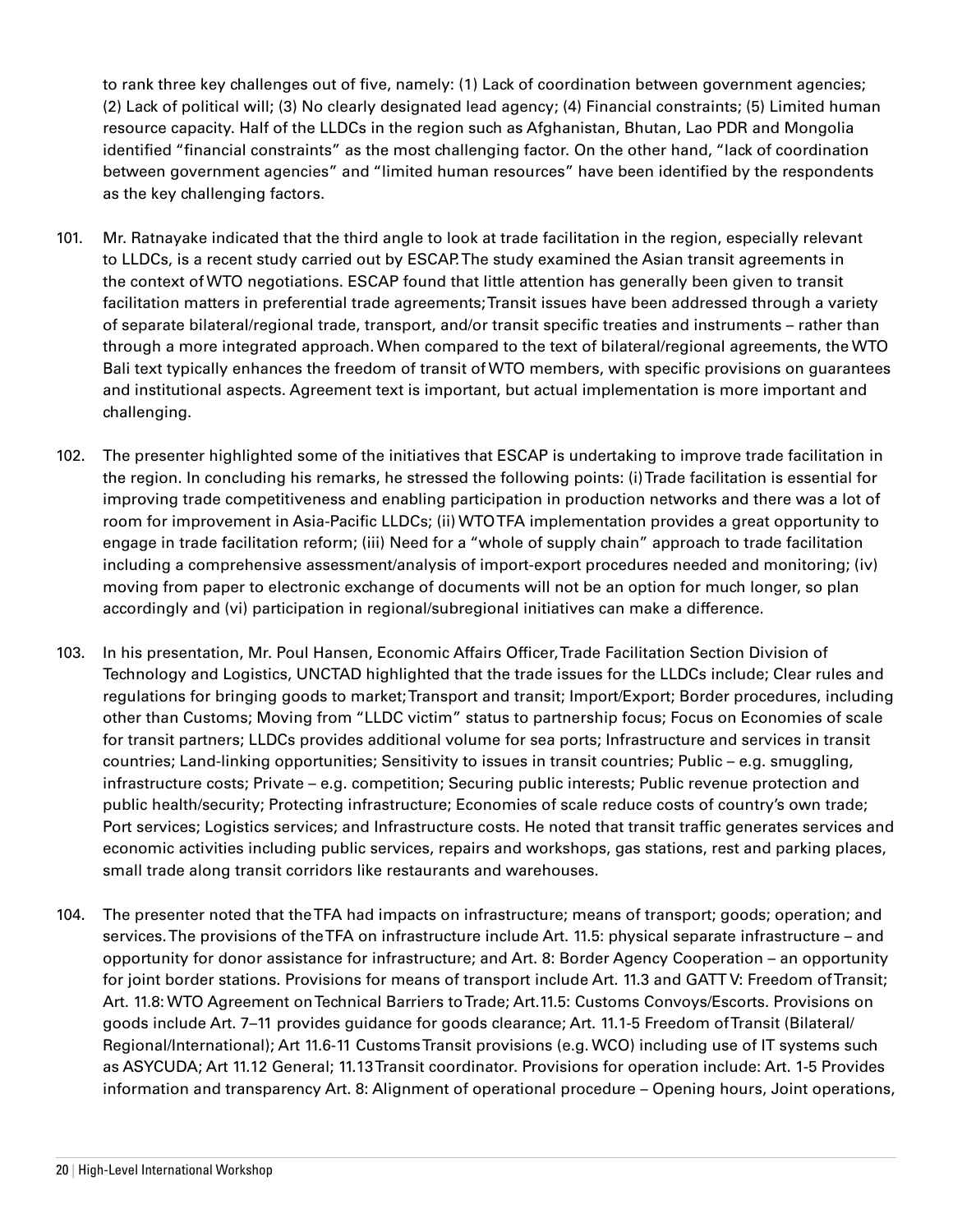Joint controls, Opportunity for technical assistance and capacity building; Art. 11.8: Risk of technical barriers; Art. 7: Concept of authorized operator. Provisions on services include Art. 11.2: that only addresses administrative fees and changes and transport charges are not covered by this article and Art. 13: National Trade Facilitation Committee.

- 105. The presenter noted that some individuals in both LLDCs and transit countries stand to lose in particular licensed operators, and customs brokers and officials. He pointed out that both LLDCs and transit countries need technical assistance and capacity building. He highlighted that Trade Facilitation issues go beyond the WTO TFA. Partnership both public and private was important in National Trade Facilitation Committees. He advised that there is need to consider carefully obligation nature, notification and technical assistance and capacity building needs. He encouraged the LLDCs to seek assistance for example from international organizations. He also noted that there was need to address the spaghetti bowl syndrome of regional integration.
- 106. The presenter suggested the following recommendations for post APoA: WTO LLDC and transit country focus; WTO TFA implementation assistance; LLDC and Transit Country collaboration focus; Inclusion of trade facilitation in national development plans; Framework for bilateral collaboration E.g. Border cooperation; Regional cooperation / integration E.g. Regional Transit systems and guarantees; International standards implementation support; Focus on transport corridor approach; Develop a conveyor belt approach for transit; LLDC and transit country technical assistance and capacity building focus; Support implementation of technology and IT systems and improved facilitation and transparency.

#### **Discussion**

- 107. In the ensuing discussions, some LLDC representatives indicated that they were preparing to submit notification on the measures that they will put in category A in implementing the TFA. They noted that theTFA would be very beneficial to their countries if it is fully implemented.
- 108. On the issue of Members that do not ratify the agreement, the WTO representative noted that the TFA will not be binding on any member that has not ratified.
- 109. Participants sought clarification on whether the TFA applies to goods that travel through fixed infrastructure. The representative of WTO explained that the TFA applies to all goods in transit regardless of the means of transport including transport, gas, electricity and ICT. Participants also sought clarification on why the WTO representative had optimism on the availability of support for technical assistance and capacity building. In response he indicated that the trends in ODA had now reached their pre-crisis level and trade facilitation related assistance was increasing.
- 110. Participants appreciated the work that ESCAP was undertaking on trade facilitation and requested that it should share with the other regions. Participants also stressed that the LLDCs need to cooperate with transit countries to discuss mutual benefits from transit corridors and how they can better implement the TFA. Participants were also advised not to get too locked down with the political process of the TFA but instead to continue to work on trade facilitation initiatives using regional trade agreements.
- 111. Participants also discussed the outcome of the thematic preconference events. They stressed that the future programme for the LLDCs should be broader and aim to address the challenges of the LLDCs in a more holistic manner.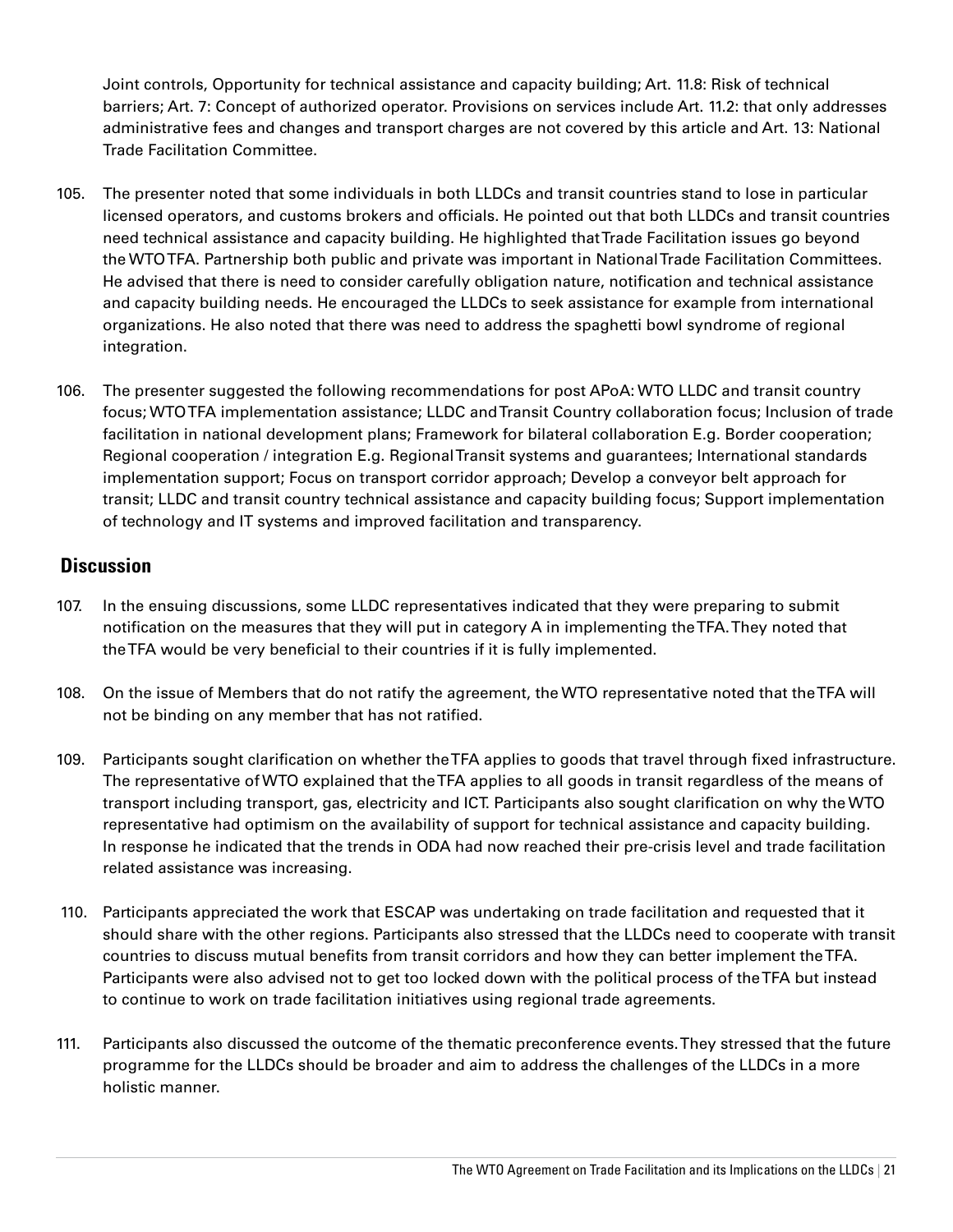112. The representative of the Asian Development Bank highlighted that on infrastructure development it is essential (a) to coordinate (otherwise, investments are wasted – both ADB and UNDP have invested in border crossing point renovations on one side of a border, not taking into account the views of the neighboring country, which sought to limit the number of border crossing points it staffed and maintained: the result being that the renovated border crossing points remain closed to traffic), (b) to do what's necessary, not always what's ideal, and (c) to avoid any duplicate capacity on both sides of the same border crossing point. He noted that on technical assistance, the LLDCs must conduct trade facilitation needs assessments and share the results with development partners. He encouraged the LLDCs to use existing resources such as UNECE Trade Facilitation Implementation guide, and ITC Business Guide. He underscored the importance of interagency cooperation and dialogue with private sector. It was also important for the development partners to be well coordinated.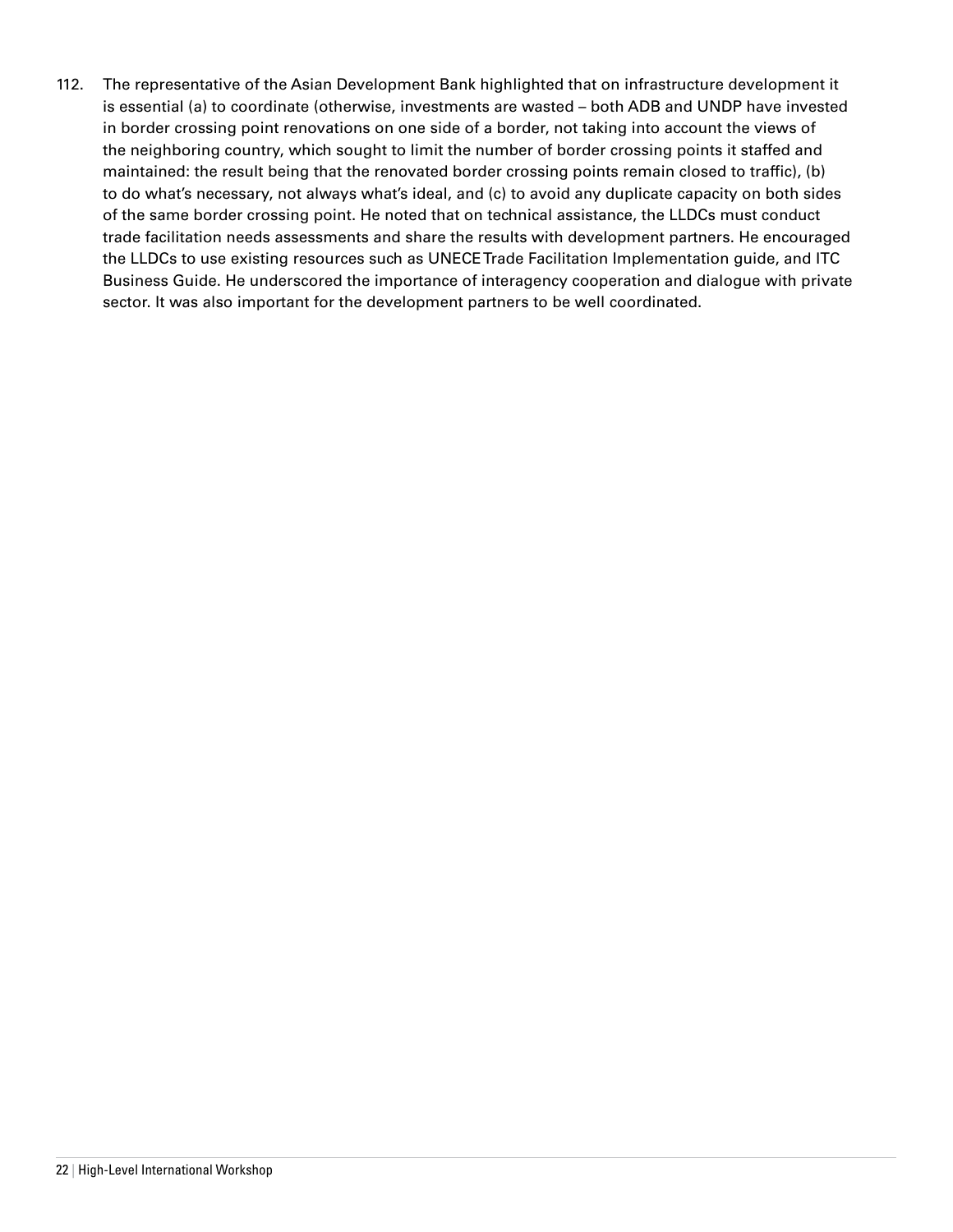## **The WTO Agreement on Trade Facilitation and its Implications on the LLDCs: Focus on the Private Sector**

- 113. In this session, presentations were made by the following: Dr. Mohammad Saeed, Senior Adviser, Trade Facilitation, Business Environment, ITC; Mrs. Lee Ju Song, Executive Director, ICC Asia; Ms. Olive Z. Kigongo, President, National Chamber of Commerce and Industry, Uganda; and Mr. Irmuun Demberel, Senior Officer of Invest Mongolia Agency. The session was moderated by Mr. Tsogtbaatar Damdin, Former Minister for Environment of Mongolia.
- 114. In his presentation Dr. Mohammad Saeed, Senior Adviser, Trade Facilitation, Business Environment, ITC, indicated that export competitiveness depends on international trade procedures. Managing cross-border operations involved costs including to: collect, produce, transmit and process information and documents, comply with border agencies requirements and to organize logistics from manufacturers premises to clients grounds. This resulted in logistics costs that represent up to 15% of product value and 63% of logistics costs consist of transport costs including border-crossing costs. He indicated that if the borders are not efficient it all leads to more costs to the business owners both direct and indirect costs.
- 115. The presenter noted that SMEs were particularly vulnerable to the costs because on a relative basis, SMEs dedicate more human resources to export than large business, intermediate financing required to cover working capital needs is very expensive, SMEs are often classified as "High risk" operators by border agencies and they rarely can join "Authorized Economic Operator" scheme because SMEs cannot afford large logistics provider services who could speed up the border crossing process. He also noted that LLDCs' trade costs are 60% higher than LDCs average, double the world average.
- 116. Dr. Saeed indicated that trade facilitation is transparency and efficiency in international trade supply chain through: Simplification, Standardization, Harmonization and Modernization; An ongoing and multi-agency function better achieved through collaboration between public and private sector and has the potential to reduce costs and address inefficiencies. He pointed out that the OECD study showed that the WTO TFA has the potential to save costs, improve administration efficiencies and governance structures.
- 117. The presenter noted that the obligation arising out of the TFA are equally applicable to developing countries, whether LLDCs or otherwise. The Trade Facilitation Agreement provides for unique special and differential treatment. The extent of obligations would be decided by the countries themselves. The timing is also of the choice of the developing countries and the obligations are linked with implementation capacity. But they are based on countries' development status, not on land-locked characteristics. Special treatment only provided for developing countries as well as for least-developed countries.
- 118. He noted that 2 provisions were more important to the LLDCs than to other countries and these are Freedom of transit – Art. 11, and Border agency cooperation – Art. 8. He also noted that the following articles were also relevant as they relate to transit. Publication – Art.1, Consultation before entry into force – Art.2, Penalties discipline – Art.6, Trade Facilitation measures for Authorized Operator – Art.7, Transit formalities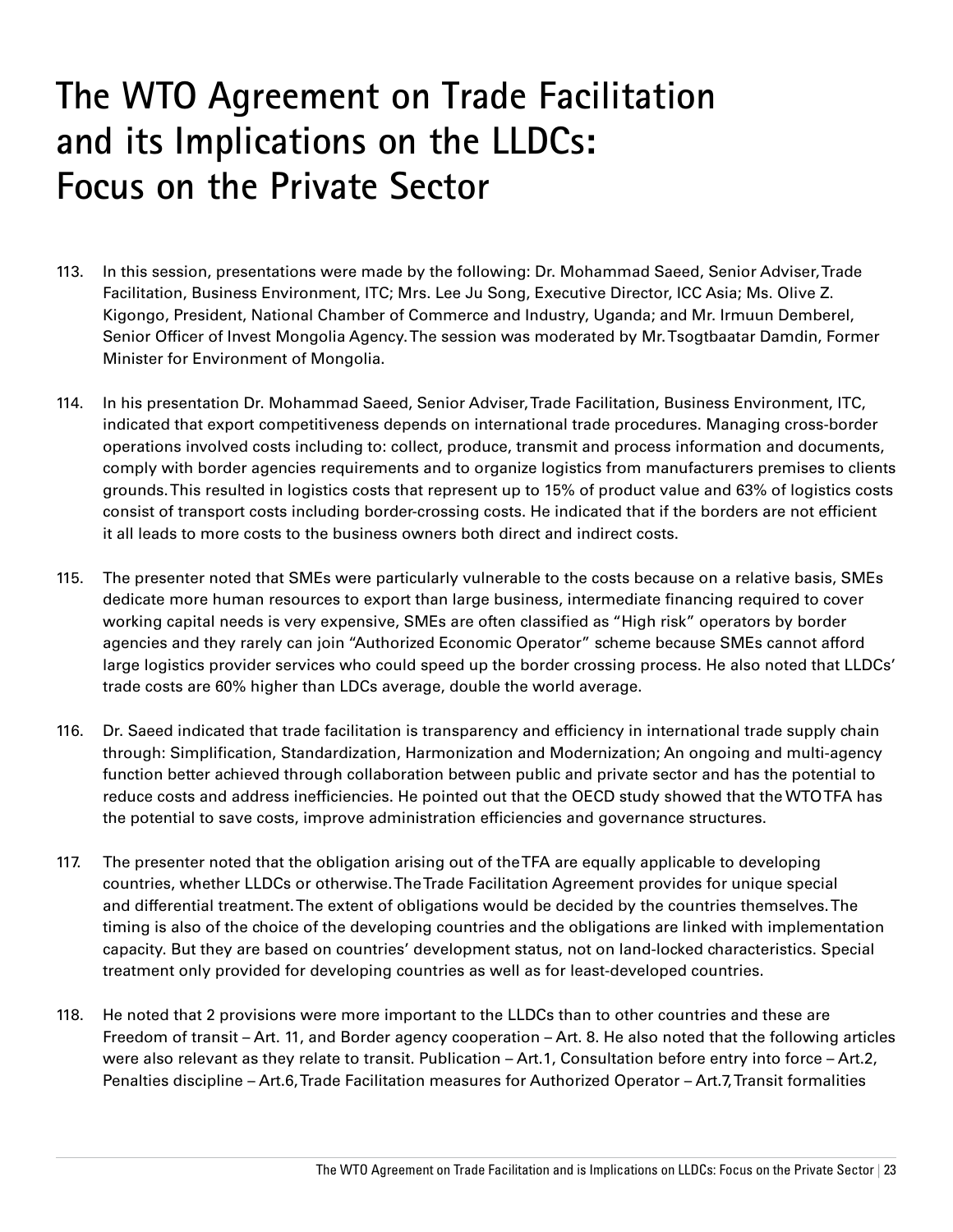and documentation – Art.10.1, Acceptance of copies – Art.10.2, Use of International Standards – Art.10.3 and Single Window – Art.10.4.

- 119. The presenter concluded by highlighting the following points: (i) Trade-related costs must be reduced in particular in LLDCs where costs are significantly higher than in the rest of the world; (ii) Trade facilitation has the essential elements to reduce costs by addressing border inefficiencies, helps achieving this goal and LLDCs should seize this opportunity to improve their country and their private sector competitiveness; (iii) Freedom of Transit (Art.11) and border agency cooperation (Art.8) are 2 provision which would specifically support LLDC in achieving their objectives of reducing trade costs; (iv) Trade Facilitation and SMEs involvement in value chains are closely linked and SMEs are particularly vulnerable to cumbersome cross-border processes. (v) Trade facilitation is most effectively pursued when stakeholders work in coordination – Government, SMEs, TSIs, TNCs, and development partners.
- 120. In her presentation, Mrs. Lee Ju Song, Regional Director of ICC Asia, indicated that the implementation of the WTO Trade facilitation Agreement will empower the LLDCs. It will bring benefits to 3 main sectors: (i) government itself, (ii) customs administration, and (iii) the business community in both the LLDCs and their trading partners. In order to bring about real benefits, there must be consistent efforts to engage all the stakeholders. The invaluable input and role to be played by the private sector should not be ignored. She stressed that international organizations that are actively engaged in the promotion of international trade and trade facilitation such as the ICC need to be closely engaged in the implementation of the trade facilitation agreement. The private sector is well placed to provide invaluable feedback on the type of infrastructure required to make things work.
- 121. She indicated that the implementation of the TFA will provide LLDCs with opportunity to strengthen their partnership with the private sector in their common objective of bringing their countries to the next level of advancement. She expressed ICC's confidence in expediting the implementation process by working with WCO, WTO, UN and LLDCs as ICC has an excellent track record in the area of facilitation. To bring certainty that LLDCs can be expected to successfully internationalize their custom procedures, and to expedite the process, we should capitalize on the success of existing Trade Facilitation Systems: they can help fast track the progress. She stressed that we should do what is do-able and implement what is already there and is working for both customs and business, and not to wait until the Agreement has been ratified by a two thirds majority.
- 122. She said that ICC strongly believes that its global network of members in over 130 countries can effectively contribute to the creation of national trade facilitation committees which can make an effective contribution to the deliberation and help strengthen Chamber-Customs-Partnership in creating a business friendly environment. The ICC World Chambers Federation have been working with WCO since 1963 in the successful operation and management of the ATA Carnet System, which is the international trade facilitation system providing duty-free temporary admission of goods provided they are totally re-exported. She pointed that this is a Must have powerful marketing tool which LLDCs must have to help their businesses to successfully build an export market and to ensure their smooth participation at international trade fairs.
- 123. She indicated that currently the System is in operation in 74 countries and the number of countries joining the system is on the rise. ICC is working with Nepal, Vietnam, Indonesia, Bangladesh, Brazil, Saudi Arabia, and Qatar on the early implementation of the System to make them an attractive destination for trade, investment, the arts, sports and culture as well as to increase the safety of their customs as the System guarantees full payment of Custom duties/ taxes/ should the goods fail to be totally re-exported. She also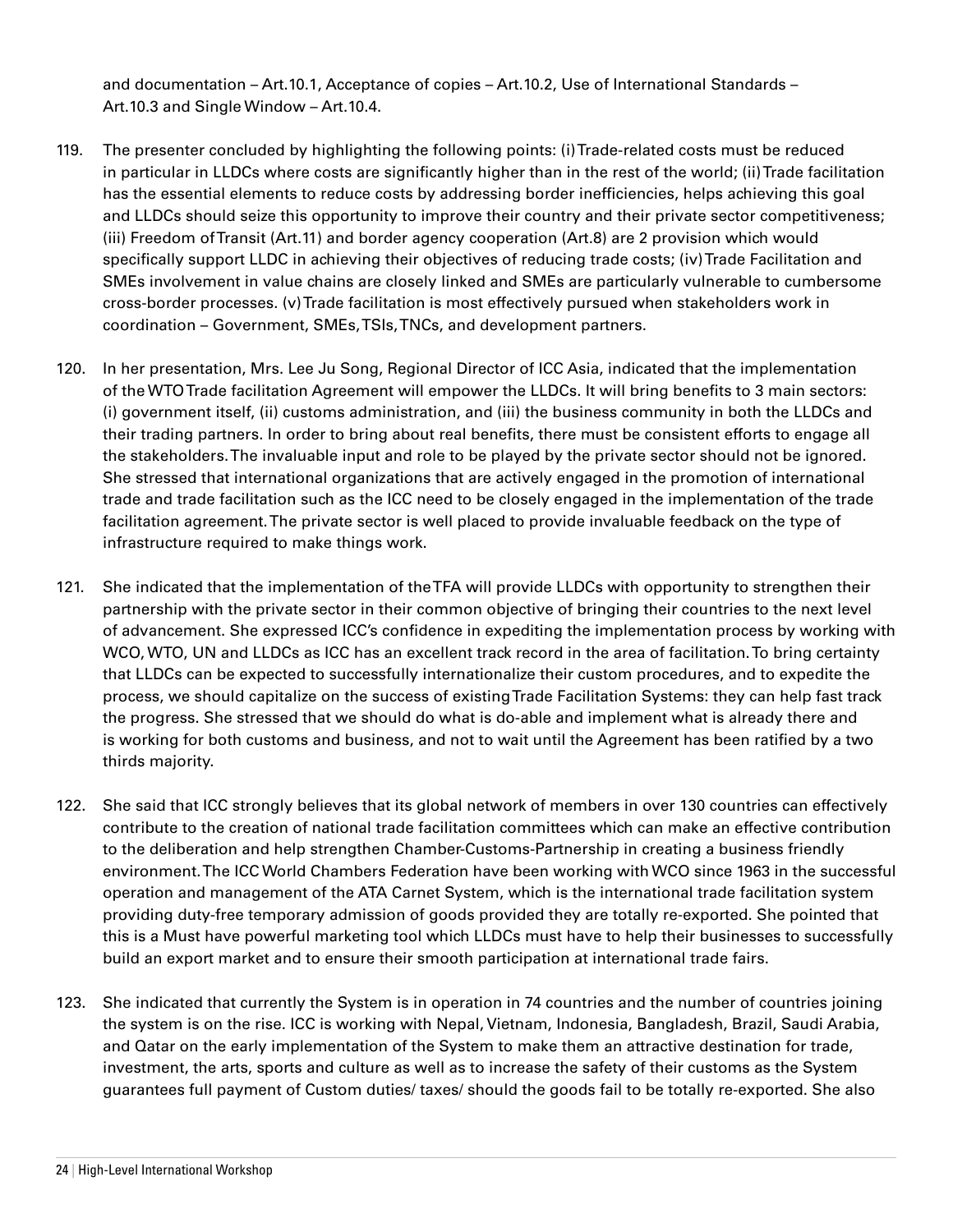pointed that another area where ICC WCF can be of help is the area of trade documentation and the use of technology to provide speedy trade documentation services in a secured environment and at the same time provide an independent tier of check in the security of the supply chain.

- 124. The ICC has set up an international standard for the issuance of Certificate of Origin (CO) by Chamber. CO is an important Trade facilitation document as it provides vital data for: Customs Administration, Banks for LIC clearance and Businesses for their Tracking of their Shipment. COs are usually accepted by Customs Admin because they are issued by Chamber which are regarded as competent trusted 3rd party with neutrality and integrity.
- 125. ICC has also set up an international CO chain based on its International CO Standards and a website for Customs Admin to check on the authenticity of the CO issued. She said that many of ICC members are also issuing CO electronically to provide Speedy Service in a secured environment.
- 126. In maintaining trust and integrity of the supply chain, ICC WCF recommends that Customs build upon existing public-private partnerships with private sector organizations such as chambers of commerce, in aiding accessibility of SMEs to benefit from RTA/PTAs. ICC also encourages that RTA/PTAs use, or adapt existing mechanisms (e.g. business certification systems, registration programmes) which can support both the public and private sector needs, to reinforce security and ensure compliance, as part of an implementation strategy.
- 127. ICC, therefore, is looking forward to work with WCO, WTO and other stakeholders in their common objective of bringing greater trade facilitation to the expanding international business community.
- 128. In her presentation Ms. Olive Z. Kigongo, President of the National Chamber of Commerce and Industry of Uganda highlighted the importance of the SMEs to the LLDCs. She emphasized that the SMEs have to be actively involved in the implementation of the TFA. She highlighted the progress achieved in the East African Community (Uganda, Kenya, Tanzania, Rwanda and Burundi). She noted that the EAC member states have adopted a destination model of clearance of goods where assessment and collection of revenue is done at the first point of entry. This allows free circulation of goods in the single market with variations to accommodate goods exported from one partner state to another. Customs administrations at destination states will retain control over assessment of taxes.
- 129. The presenter noted that Asycuda World (Automated System for Customs Data) system was being used in the region. The EAC was constructing One Stop Border Posts (OSBP) e.g. at Mutukula, Katuna and Busia. As a result the clearance of goods at the border posts will be shortened from days to just hours following a boost of \$15million for border post infrastructural development provided by Trade Mark East Africa.
- 130. The presenter noted that the Uganda Revenue Authority introduced the Electronic Cargo Tracking System to improve efficiency and reduce the cost of doing Business. The Government of Uganda is taking the steps necessary to launching a one stop electronic trade clearance system – Single window – a computerized scheme that saves time and money. A High Level Task Force has been constituted to agree on national governance. In 2010, the Uganda Revenue Authority set out to pilot the Authorised Economic Operator (AEO), a World Customs Organization (WCO) framework whose major objective is trade facilitation, promotion of supply chain security and ultimately enabling voluntary compliance to customs. The presenter noted the transport infrastructure development that was being undertaken in the region.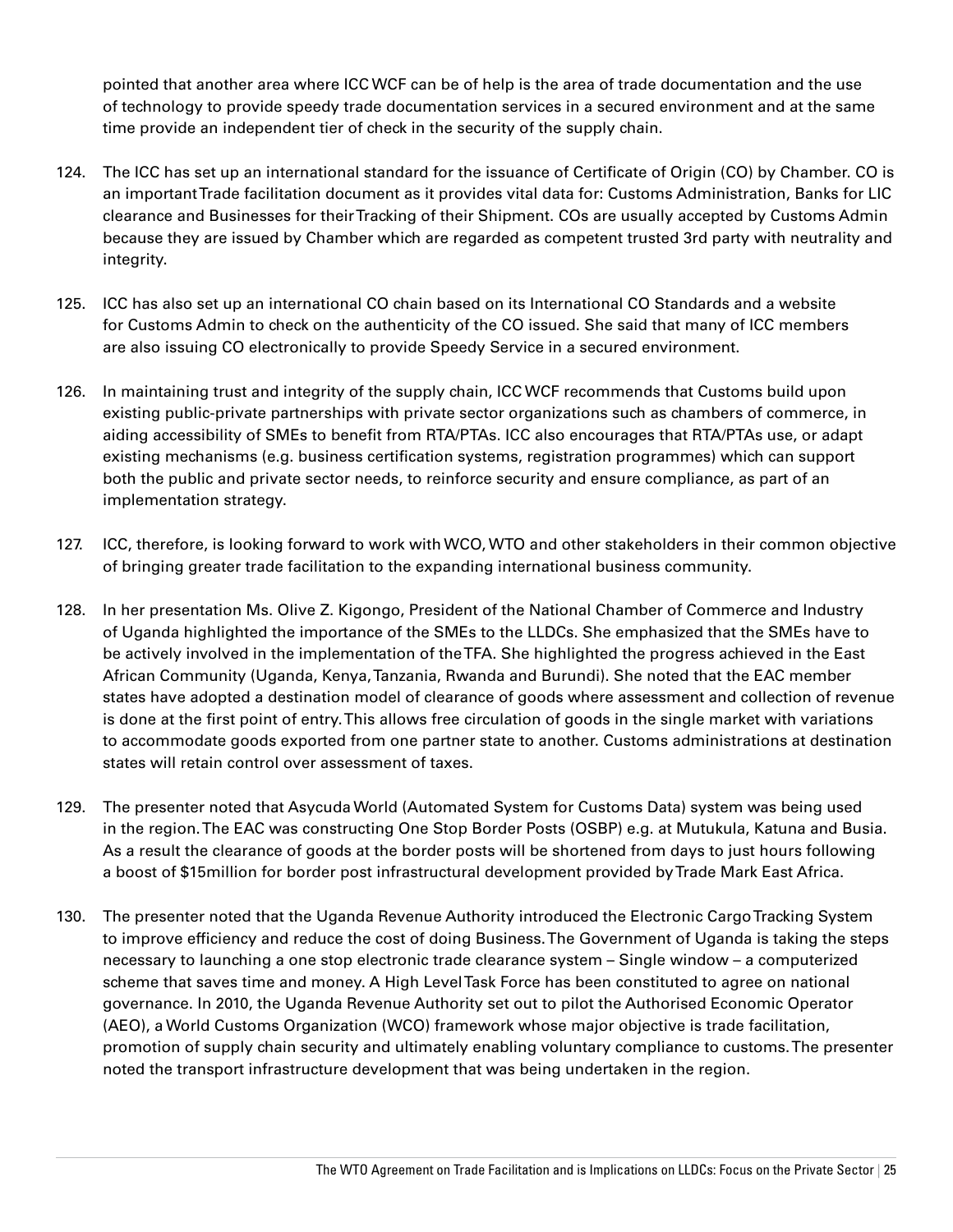- 131. The presenter noted the Sanitary and Phytosanitary Agreement for development and periodic review of standards, guidelines and recommendations with respect to all aspects of sanitary and phytosanitary measures. To facilitate market access and promote intra Africa trade it is critical that border trade policies, including SPS measures be harmonized in line with international standards and guidelines in the interest of improving the movement of goods and services in the region. A council of Ministers signed a protocol to this effect and is expected to be ratified by all the states by 30th June 2014.
- 132. She highlighted the status of the EAC European Community Economic Partnership Agreement negotiations, the customs capacity building programme that was launched in May 2013 and the finalization of the Study on the development of a legally binding mechanism on Elimination of Non-Tariff Barriers.
- 133. Ms. Kigongo concluded her presentation by highlighting the challenges facing the private sector that include; poor infrastructure and utilities, financing cost, low levels of entrepreneurial and managerial skills, poor governance and lack of market information.
- 134. In his presentation, Mr. Irmuun Demberel, Director of Division of Invest Mongolia Agency highlighted that Mongolia was open for business. The country had a stable democracy, an open investment environment, had natural resources, open to undertake diversification and for investment in megaprojects.
- 135. The presenter provided statistics on the economy of Mongolia. He noted that Mongolia was one of the fastest growing economies globally. Its growth was in double digit and the country had managed to reduce poverty from 39% in 2011 to 27% in 2013. He highlighted the large natural and mineral resources that the country was endowed with including gold, copper, coal, iron ore, lead, zinc and uranium. He also noted that the country had a strong agricultural sector and had the potential for renewable energy sources. He highlighted the railway and infrastructure development plans that the country was implementing.
- 136. The presenter highlighted the reforms that the country had and was undertaking. He noted the recently approved laws to include: the Investment law (Oct 2013); Investment Fund Law (Oct 2013) and the Law on Securities (May 2013). He highlighted that FDI was regaining in the first half of 2014 and that there were more new FDI companies. He also provided a summary of the feedback received on the effectiveness of the Investment Law.

## **Discussion**

- 137. In the ensuing discussion participants asked how Mongolia as a landlocked country could attract FDI from other countries compared to its big neighbours Russia and China. The presenter noted that they have good relations with their neighbours and that the neighbours provided good market for them. Participants also asked if Mongolia had an approach to encourage SMEs to configure sectorally. The ICC was asked if it had training manuals that would build the trading capacity of the SMEs in order for them to understand the language involved in trade and trade facilitation. The meeting was informed that the ICC was involved in capacity building. Participants were interested in knowing if the private sector in Uganda was involved in the trade negotiations. In response the presenter noted that they were involved through their national Governments.
- 138. Participants noted that the process of customs improvement has been slow in particular in the LLDCs. They stressed that training is very important for the customs officers. Transport costs were also very high for the LLDCs. Regional integration is important for reducing transport costs and to facilitate cross border trade. The representative of ITC indicated that they are working with stakeholders in different countries in order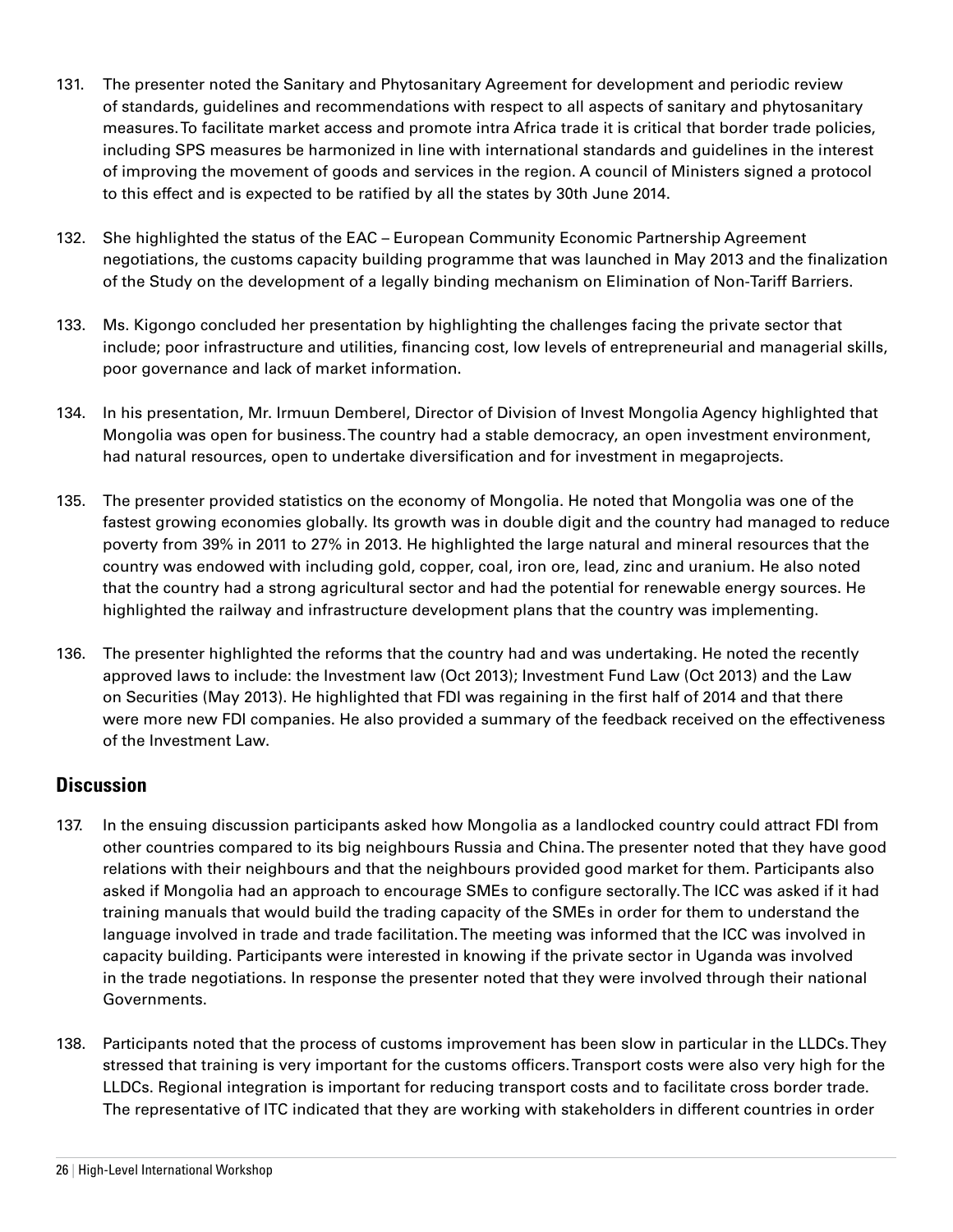to reduce the costs for the SMEs. The ITC is helping the SMEs on TFA through awareness raising and informing them on what they can benefit from the TFA. The next level involves working with governments and their stakeholders to develop relevant policies. In Central Africa trade integration has been pursued and single windows were established.

139. The meeting noted that legal reforms are important in order to attract investors and well developed infrastructure. They underscored the need for most LLDCs to receive quality investment. Participants expressed concern that the LLDCs might be taxing the SMEs and instead giving incentives to the large investors. They cautioned that governments should try to avoid doing that.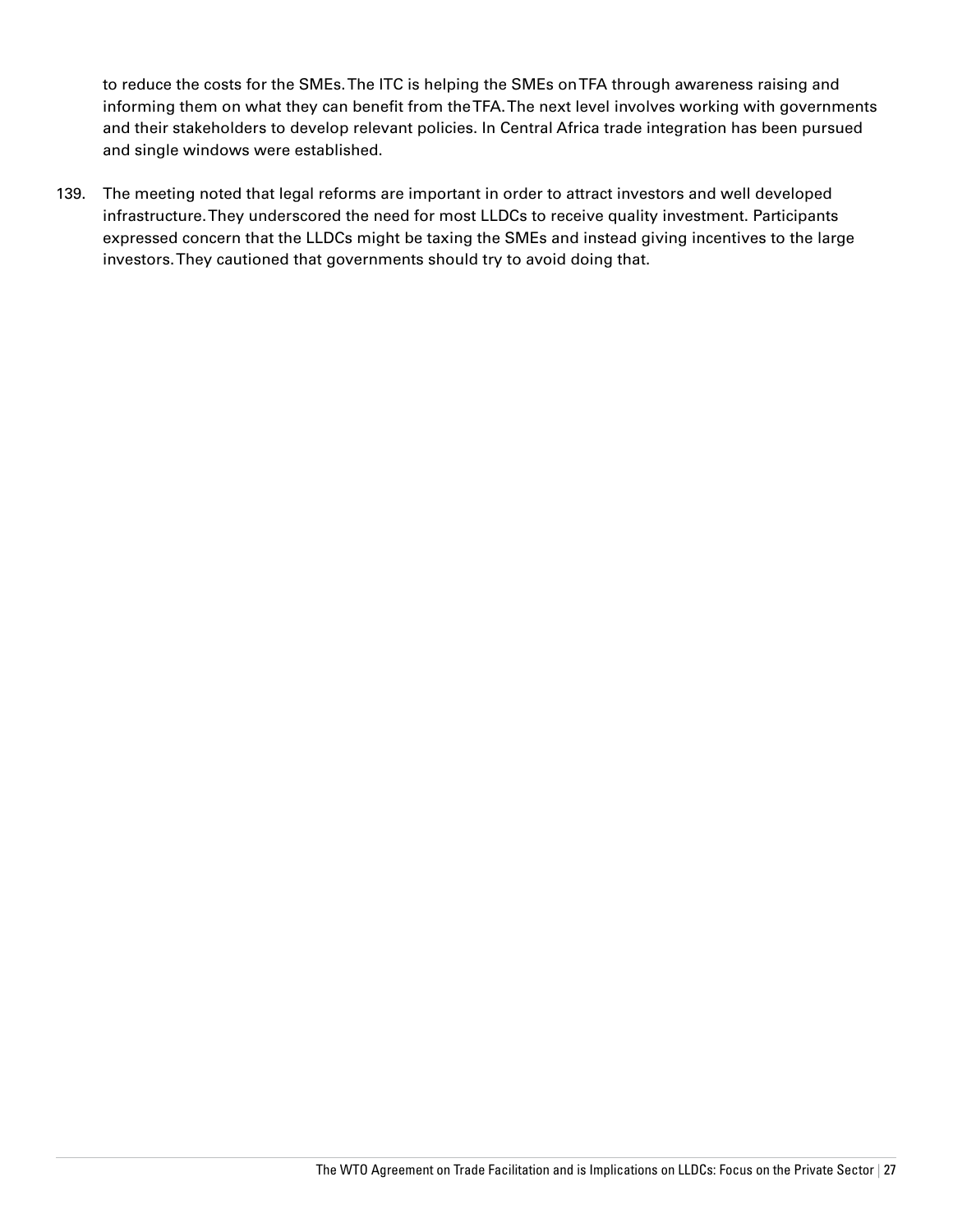# **Legal Framework on Transit Trade and Transport: Multilateral Conventions, Regional, Sub-Regional and Bilateral**

- 140. In this session presentations were made by Mr. Changsheng Li, Compliance and Facilitation Directorate, World Customs Organisation; Ms. Wang Weina, Director Greater Tumen Initiative (GTI) Secretariat; World Bank; Mr. Poul Hansen, Economic Affairs Officer, Trade Facilitation Section Division on Technology and Logistics, UNCTAD; Mr. Donat Bagula, Executive Secretary, Transit Transport Co-ordination Authority of the Northern Corridor of Africa; Mr. Erdenetsogt Odbayar, Interim Director, International Think Tank for LLDCs; and Dr. Alisa DiCaprio, Regional Cooperation Specialist, Office of Regional Economic Integration, Asian Development Bank and by Members States. The session was moderated by Mr. Damdin Tsogtbaatar, Former Minister for Environment of Mongolia.
- 141. In his presentation Mr. Changsheng Li, Compliance and Facilitation Directorate, World Customs Organisation introduced the World Customs Organization and its goals and activities as well as the role of the WCO in implementing the WTO Agreement on Trade Facilitation. The WCO represents 179 Customs Administrations across the globe that collectively process approximately 98% of world trade. He highlighted 3 main strengths of WCO as a Standard setting / Capability and responsibility for global standard setting for Customs/, Cooperation Network of accredited experts from Customs Administrations and Cooperation with other international organizations and other agencies and capacity building technical assistance delivery.
- 142. Mr. Changsheng Li introduced WCO's cooperation with the WTO and WCO's recent contribution to the WTO. The WCO and the WTO have a long standing history of cooperation, including WCO management of two important WTO agreements, on Customs Valuation and on Rules of Origin. He defined WCO's recent contribution to the WTO as following: supported the development of the WTO TFA Self- Assessment Guide; Hosted a well-attended training session on the Self-Assessment Guide for Customs administrations; Actively participated in WTO's needs-assessments missions.
- 143. He highlighted how the WCO has enhanced cooperation with other international organizations including other Annex D Organizations. For example: The WCO and UNCTAD signed a Memorandum of Understanding in April 2013 that further advances the WCO's performance measurement approach to reform and modernization. The WCO and UNCTAD agreed to develop an "ASYCUDA World software Performance Indicators" application to assist WCO Members with their operational capacity. He presented that WCO activities cover a wide range of customs matters, including economic competitiveness, compliance and enforcement, revenue collection and organizational development. Also the WCO has developed a number of instruments and tools, which respond to Members' needs as regards TFA implementation. The WCO is continuing to develop and fine-tune an inter-active guidance tool designed to help customs to implement the TFA.
- 144. He introduced WCO Implementation Guidance for the TFA which is launched on its website. The Guidance presents the relevance of WCO instruments and tools such as the Revised Kyoto Convention for TFA implementation. WCO tools for Article 7.7 (Authorized Operators), Revised Kyoto Convention,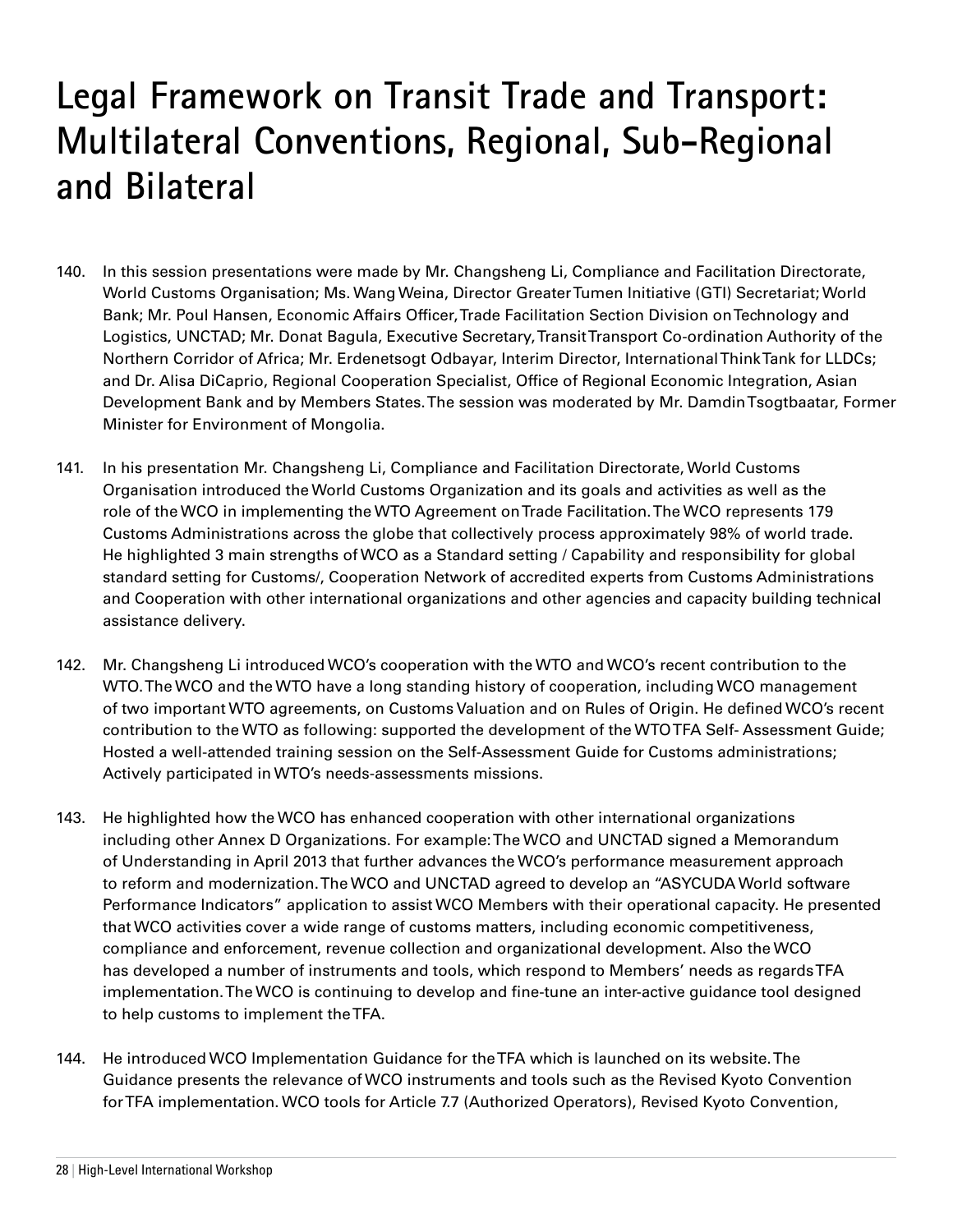SAFE Framework of Standards, AEO Implementation Guidance, AEO Compendium, Model AEO Appeal Procedures, AEO Benefits: Contribution from the WCO Private Sector Consultative Group, The Authorized Economic Operator and the Small and Medium Enterprise (FAQ), Mutual Recognition Arrangement/ Agreement Guidelines and AEO Template.

- 145. Mr. Li also highlighted Article 11 on Freedom of Transit which regulates Fees and Charges, Strengthened non-discrimination, Transit Procedures and Controls, Guarantees, Cooperation and coordination. He indicated that for capacity building and technical assistance, the WCO will provide Members with practical assistance to implement the ATF through its network of Customs experts as the WCO Database has more than 400 accredited experts from Members and the Project Map Database supports donor and project coordination. Also, the WCO has extensive experience in managing projects with donors along resultsbased management principles.
- 146. Mr. Changsheng Li expressed that the WCO has enjoyed support from various governments and development agencies to fund its various technical assistance and capacity building programmes and projects. Currently, the WCO is managing a number of projects that operate under the modality and that benefit from funding from SIDA, Finland, DFID, US State Department and World Bank.
- 147. In her presentation Ms. Wang Weina, Director Greater Tumen Initiative (GTI) Secretariat, talked about regional economic cooperation under the framework of the Greater Tumen Initiative. She introduced that the Greater Tumen Initiative (GTI), originally known as the Tumen River Area Development Programme, is a unique intergovernmental economic cooperation mechanism, supported by the United Nations Development Programme (UNDP), with four members: China, Mongolia, Republic of Korea and Russia. Its vision is to build a great partnership for common prosperity between neighbors. Its mission is to: Increase mutual benefits and common understanding; Strengthen economic and technical cooperation; and Attain sustainable development.
- 148. She indicated the priorities of GTI cooperation to include Transport, Tourism, Trade and Investment, Energy, Environment. Priority projects and activities include Capacity building, Research and studies, Policy advisory and Knowledge-sharing. Ms. Weina indicated that GTI has close cooperation with UN Agencies such as UNDP, UNIDO, UNWTO, GEF and UN/ESCAP, International organizations and Development banks, member countries, bilateral donor countries, local governments, academic institutions as well as private sectors.
- 149. She identified GTI's major achievements to include: Enhanced institutional capacity and normalization of programme operations; Increased member countries' confidence, ownership and (political and financial) commitment; Successful implementation of a number of priority projects; Improved policy environment for economic development and enhanced mutual understanding among neighbors; Enlarged funding base and expanded partnerships and Enhanced participation of North East Asian local governments (e.g. LCC).
- 150. Post GTI after 2016 a consensus has been reached to transform current GTI into an independent legal entity by 2016; the transition roadmap is to be agreed upon this year. Strategic Issues will also be considered during the transition (e.g. additional priority sectors, geographical coverage, funding capacity, political level, rebranding, etc.). Engagement of Japan and DPRK in GTI. GTI members have unanimously encouraged both countries to engage in GTI cooperation.
- 151. She introduced the case of the Transport Corridor Study which has development objectives to foster development of a reliable, cost-effective and efficient integrated transport network in the Greater Tumen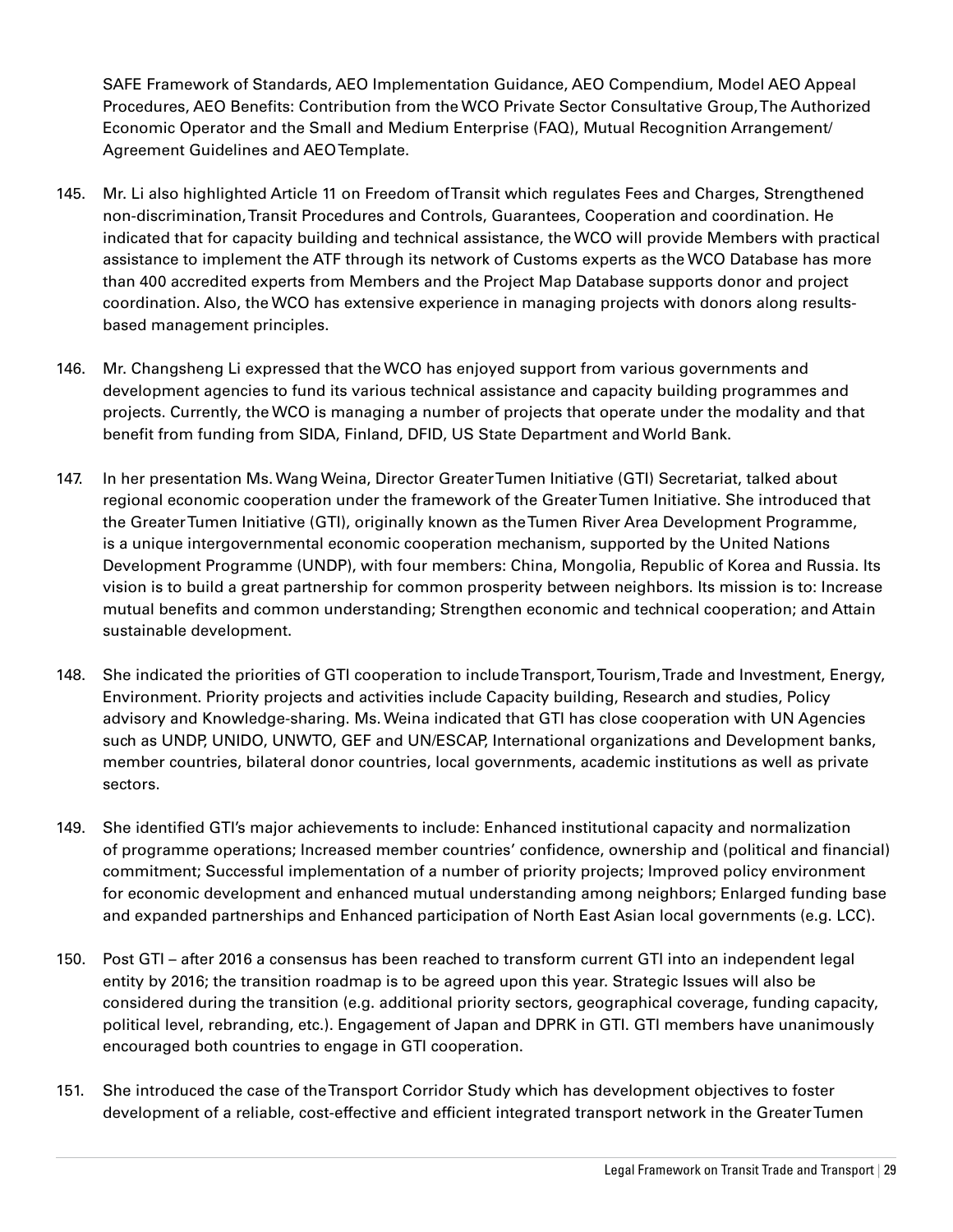Region through planning and facilitating the activation and development of international transport corridors in the region and create conditions for unblocking of Greater Tumen Region corridors and establishment on this basis of an international transport network for sea-land transit transport. Its purpose is to serve as a stepping stone in the regional cooperative activities in the transport sector of the Greater Tumen Region.

- 152. Ms. Weina presented a Trade Facilitation Study. Its objectives are to identify the existing unjustified administrative barriers hampering trade between GTI countries, and suggest measures needed for the elimination of such barriers and simplification of trade procedures. This case is expecting outputs such as Survey of Technical Trade Barriers in the Greater Tumen Region and GTI Trade Facilitation Strategy Paper. The third case introduced is Multi-Destination Tourism (MDT) which has goal to develop MDT, respond to regional and international Market-driven demand, reinforce and promote intercultural exchange, strengthen cross border travel between Mongolia (landlocked), Russia, China and DPRK as well as adjacent territories of Russia, DPRK and Tottori Prefecture, support local sustainable economic development and job creation, and reinforce Ecotourism Development. She explained Regional Cooperation for LLDCs to include the following: Physical connectivity by strengthening cooperation in transportation; Economic connectivity by initiating cooperation in trade facilitation, agriculture, energy and environmental; People connectivity by developing tourist industry; Policy connectivity by carrying out the policy dialogue; Capital connectivity by developing partnership.
- 153. The presentation of Ms. Virginia Tanase of the World Bank from the research work that they have undertaken on Quantitative Analysis of Road Transport Agreements was presented on her behalf by Ms. Gladys Mutangadura. The study noted that bilateral agreements are still the predominant tool for road transport transit facilitation, even in high regional integration areas. The multilateral legal instruments set just the framework and minimal standards that are acceptable to all. The bi-lateral agreements are needed to implement local provisions like common procedures and opening hours of border posts. In this study over 70 bilateral agreements on road freight transport were analyzed. The study noted that some of the bilateral agreements were quite old and often poorly enforced and at same time may lack modern provisions thereby perpetuating unsustainable practices. Restrictive bilateral agreements can introduce market distortions and increase costs.
- 154. The study concluded that over-elaborate bilateral treaties could even be counterproductive for they introduce rigidities in implementation, deviate from international best practices, or could be defending vested interest. In such situations, bilateral agreements reduce efficiency and increase the cost of international road transport services. The study suggested that Member States be supported to adopt a more comprehensive approach in formulating bilateral agreements. In order to maximize benefits for countries, the study recommends that countries should start negotiation only when all stakeholders have agreed on the mandate- this will ensure support in implementation. Include core elements in any bilateral road transport agreement. Emphasize qualitative over quantitative and multilateral over bilateral regulation. Harmonize and simplify technical requirements. Set harmonized and transparent rules for cross-cutting issues. Nurture effective institutional and implementation arrangements. Conform with major international obligations. A comprehensive approach including a model-agreement to reform the regulation of international road transport services is needed
- 155. In his presentation, Mr. Poul Hansen, Economic Affairs Officer, Trade Facilitation Section Division on Technology and Logistics, UNCTAD indicated that when developing bilateral agreements, they should be based on existing international agreements. He highlighted the international agreements relevant to transport and trade facilitation including the International Convention on the Harmonization of Frontier Control of Goods (1982), Customs Convention on Containers (1972), Convention on the International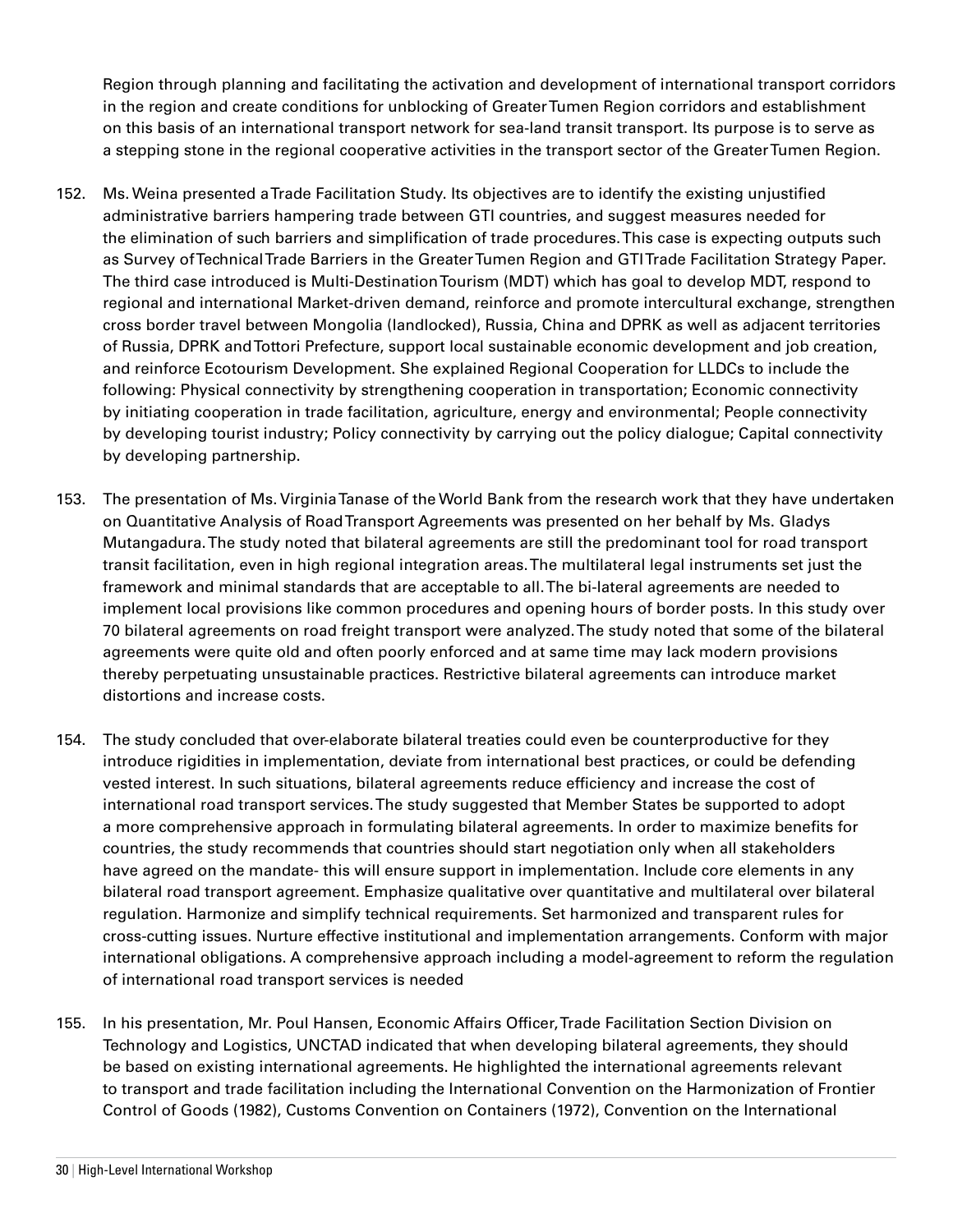Transport of Goods Under Cover of TIR Carnets (the TIR Convention, 1975) and Contract for the International Carriage of Goods by Road (1956).

- 156. He emphasized that all the conventions are very important because they set minimum standards that countries have to abide by. He encouraged all countries to ratify the conventions, effectively implement them by integrating them in the local law. He emphasized that proper application of the conventions with the neighbours was very important.
- 157. In his presentation, Mr. Donat Bagula, Executive Secretary, Transit Transport Co-ordination Authority of the Northern Corridor of Africa indicated that the Northern Corridor is a multi-modal corridor encompassing road, rail, pipeline and inland waterways transport. It is the busiest and most important transport route in East and Central Africa, providing gateway linking Kenya's maritime Port of Mombasa and the landlocked economies of Uganda, Rwanda, Burundi and South Sudan. It also serves the Eastern part of DR Congo, Northern Tanzania and Southern Ethiopia.
- 158. The Northern Corridor Transit and Transport Coordination Authority (NCTTCA), whose Secretariat is based in Mombasa, Kenya; was established in 1985 to coordinate and oversee the implementation of the Northern Corridor Transit and Transport Agreement (NCTTA) provisions, ratified by Member States in 1986 which are Kenya, Rwanda, Burundi, Uganda. The DR Congo joined the Organization in 1987 and recently in December 2012, the South Sudan acceded to the NCTTA. The NCTT Agreement's main objectives includes: to facilitate and enhance the seamless movement of trade and traffic across the region; guarantee the freedom of transit, no discrimination, increased use of ICT, simplification of customs and procedures; stimulating economic and social development in the contracting parties; transforming the Corridor into a development corridor and implement strategies for offering safe, fast, competitive transport and ensuring environmental sustainability.
- 159. The presenter noted the major challenges of implementing the agreement that include: lack of implementation by member States of various protocols on trade and transport facilitation, low level of awareness of laws, regulations and agreements/conventions; lack of facilitation mindset; high costs of doing business for example 37% of total logistics costs in Landlocked Member States are attributable to road transport costs; high costs of transport and delays for example delays on the northern corridor is estimated to cause a loss of an estimated \$800 per day per truck; numerous non-tariff barriers and associated administrative costs along the transit chain; limited capacity to package bankable projects.
- 160. Some recent initiatives and best practices include: Development of Infrastructure Master Plan developed in 2010(22 OSBP, 8200km Roads, Port, Railways, Pipeline,..); Strategic Plan 2012-2016 towards a seamless and smart transport corridor outlining the key strategic areas; Institutionalization of Joint Borders Committees to streamline transit nodes operations; Revenues Authorities Documentation and Data Exchange; Joint Verifications by Agencies at set time on daily basis; Electronic Single Windows underway to integrate Operators Systems at country level; Electronic Cargo Tracking Systems (Kenya, Uganda and Rwanda); Migration to ASYCUDA World underway by Customs Authorities; 24hr operations at the Port; Axle load Control; removal of Roads blocks in Kenya and Reduction of Weigh bridges from 7 to 4 towards 2.
- 161. In concluding his presentation, the presenter noted that enforcement of Multilateral Legal Framework rely on domestication in national laws and compliance by stakeholders and users. He stressed that advocacy and strategic partnership was important at national regional and international levels. He noted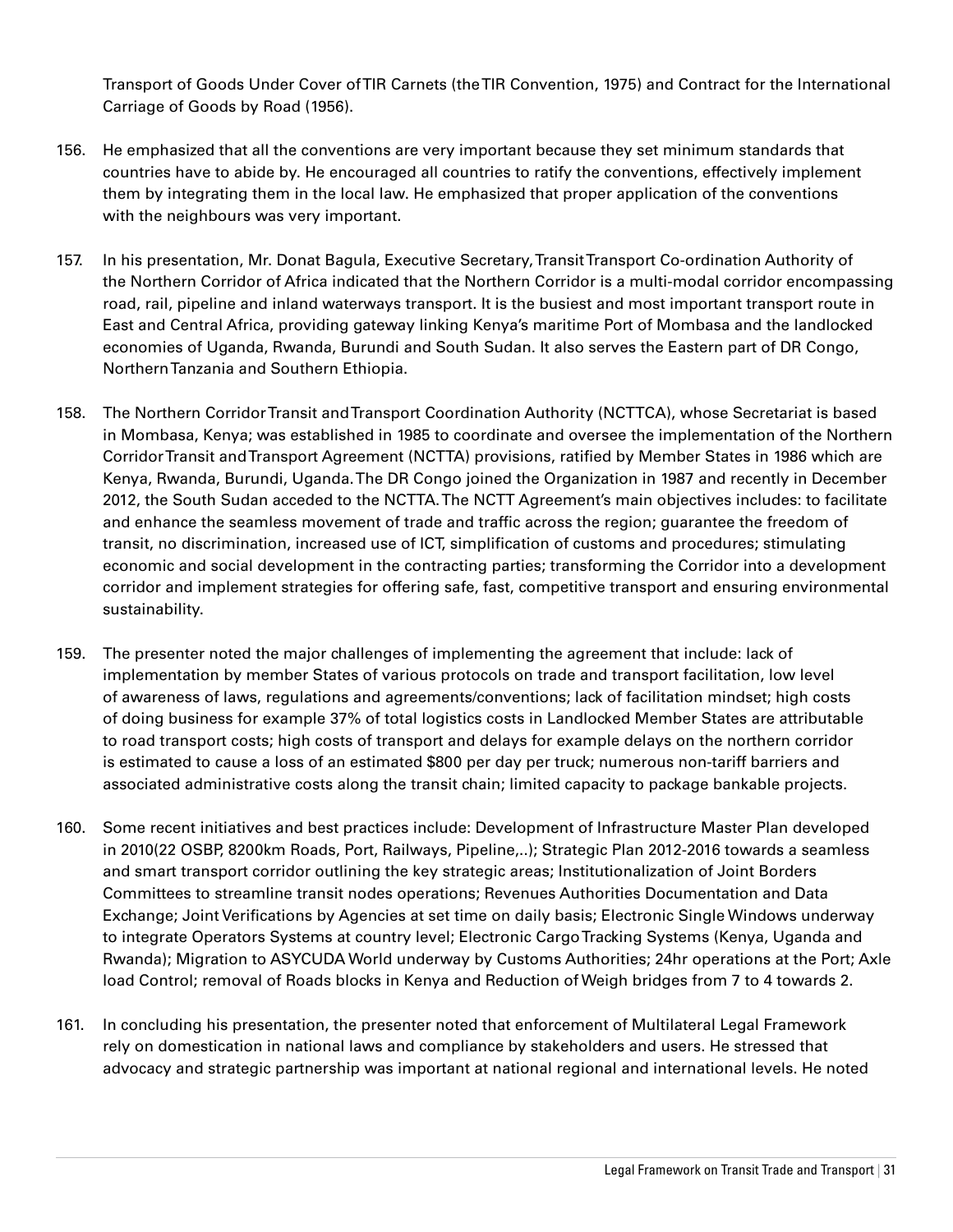that capacity building and sustaining the willingness of regional organizations to harmonize their policies and regulations; i.e. Tripartite (COMESA, EAC, SADC) and Corridor Authorities was very important.

- 162. Mr. E. Odbayar pointed out that the reason why International Think Tank for LLDCs is organizing this session together with OHRLLS is that they are currently working on a research paper the legal framework on transit trade and transport. He pointed out that structural problems should be addressed and there is a risk of isolation of LLDCs if the problems are not. He indicated that the work of Think Tank is trying to be demand driven and that they will try to produce a useful study. Also Mr. E. Odbayar explained on what the Think Tank is currently working on. He pointed out that for them it is also important to summarize the priorities of LLDCs. He told that the study will be based on literature review and cross-country analyzes.
- 163. In her presentation, Dr. Alisa DiCaprio, Regional Cooperation Specialist, Office of Regional Economic Integration, Asian Development Bank highlighted a project whose main idea is to zoom in on a very small but critical area of the LLDCs trade experience, which is free trade agreements. She explained that the project consists of the first part which will look at the trade tools that are available for LLDCs and the successes and reasons why they do not work for the LLDCs. The second part is the particular development needs of LLDCs and how the free trade agreements could be made to meet the needs of the LLDCs. In general, the aim of the study is to examine more the existing tools of FTA for LLDCs and to generate new ideas. Important is also to create the domestic support network and public-private negotiations.

## **Discussion**

- 164. In the ensuing discussion participants wanted to find out how effective the international conventions were in LLDCs particularly where the neighbours were not part of the agreement/convention. It is implicit in the international conventions that neighbouring countries should be part of the agreement. The situation of LLDCs to move from landlocked to land-linked requires that the neighbours be part of it in order to yield optimal results. They also wanted to know how the regional agreement related to the transit pipeline in the Northern Corridor. The representative of the Northern Corridor indicated that the protocol covered the transit pipeline in terms of issues of security, market and delivery. The pipeline is now being extended and the protocol covers that.
- 165. The participants also wanted to know whether the TFA will lift tariffs in particular for the LLDCs. The WTO representative indicated that the TFA was not designed to do that. It was explained that the LLDCs do not have any special treatment except those that are LDCs who might get some market access preferences like General System Preferences. It was explained that goods that were in transit they will not be charged and when they reach the destination the goods will receive clearance based on the GSP preference for that country. It was emphasized that in further trade negotiations it was important for the LLDCs to consider seeking special treatment.
- 166. Participants noted that in their countries they had SMEs or companies that exported perishable agricultural products such as fruits and vegetables. In such cases there was need to support the LLDCs with resources to invest in infrastructure development and maintenance. There was need for provisions for faster customs clearance of perishable goods. Where the LLDC is not able or capable to implement the agreement, the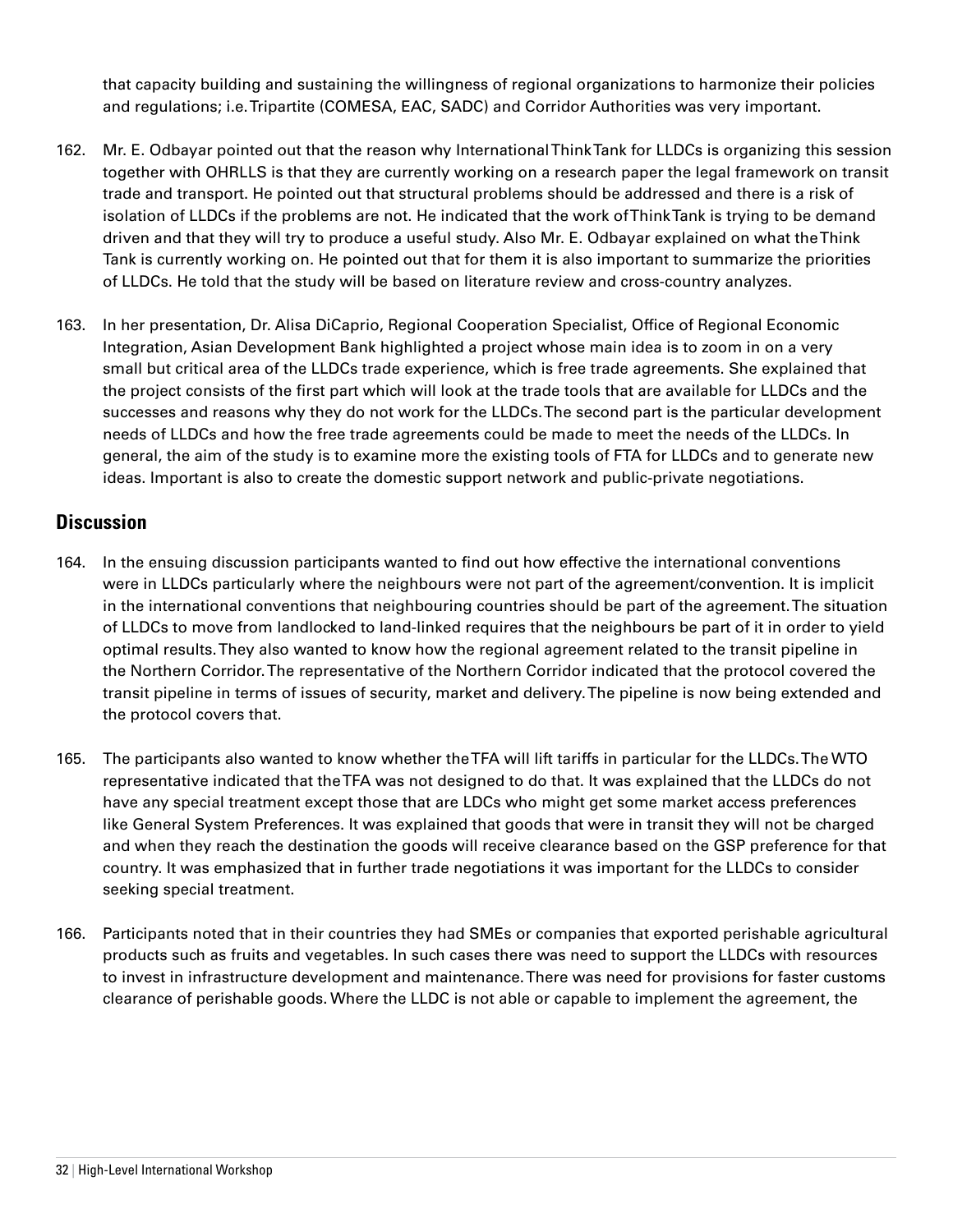country had to submit category B (country needs some time to develop its capacity before they implement) or C (only after they receive technical assistance that's when they can implement the TFA provisions).

- 167. With regard to the research work that the ITT would like to implement, participants noted that the member states wanted to provide inputs to the terms of reference. Participants noted that the ITT should avail all relevant information on their website from all relevant sources. The Interim Director explained that the ITT would take time to collect all the necessary information or links on LLDCs from the different international organizations and will announce and publish the enhanced website in September 2014.
- 168. Participants noted that it was important to really undertake some actions on the ground to implement the TFA and the other legal instruments. They asked if there were some LLDCs that had already prepared some action plans to implement the TFA. Participants requested if the international organizations could support the LLDCs to develop their action plans on the implementation of the TFA. In response UNCTAD indicated that they were ready to provide support and would circulate their website.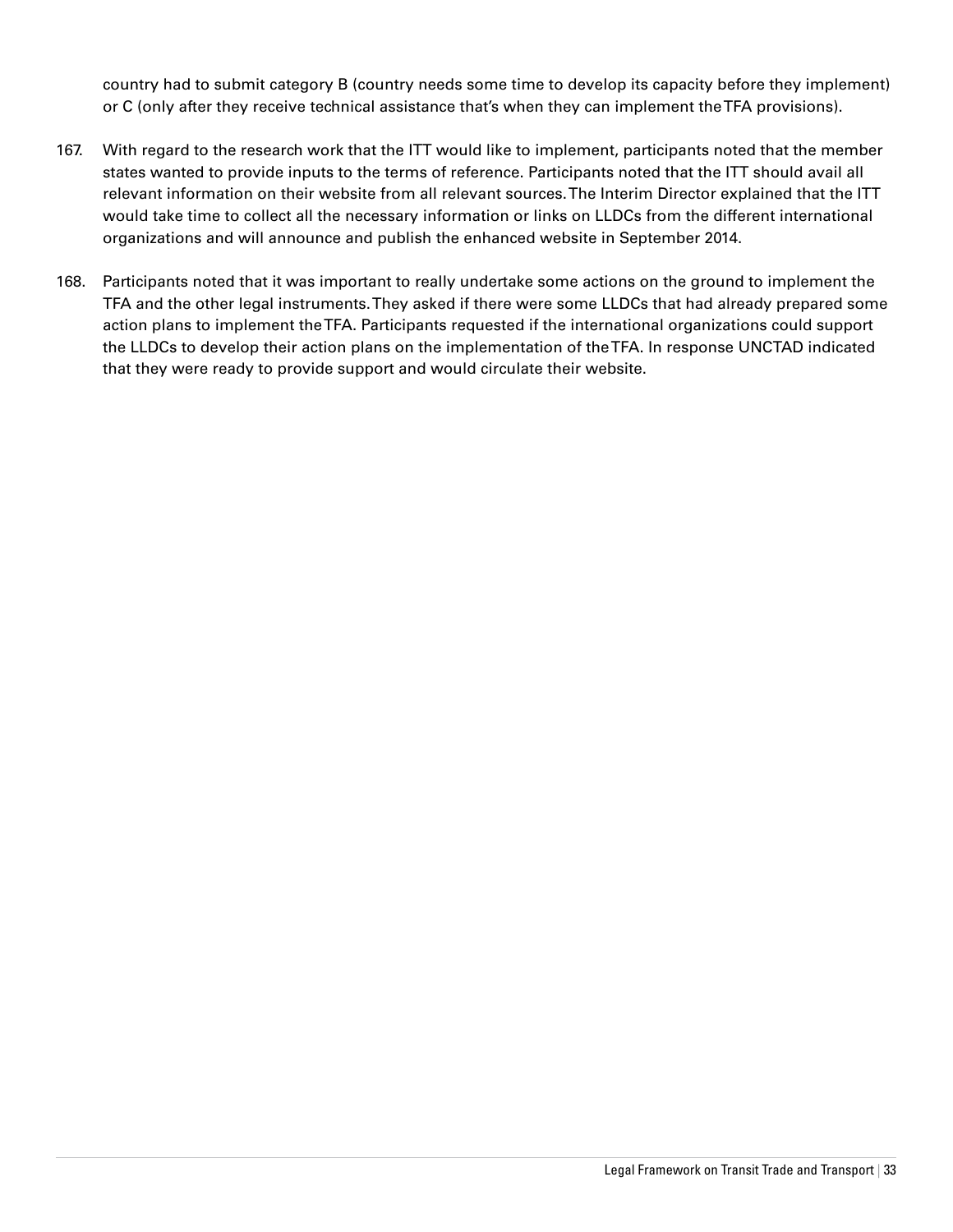# **Suggestions Made by the Meeting**

169. The following suggestions were made.

# 170. **Trade and Trade Facilitation**

- i. The LLDCs are encouraged to quickly ratify the WTO Trade Facilitation Agreement.
- ii. The LLDCs should undertake their technical assistance and capacity building needs assessment to establish how much they need for implementing the agreement. International organizations should provide support to LLDCs to help them assess their TFA needs, and in implementing some trade facilitation measures.
- iii. The international community should support the LLDCs and transit countries to establish IT systems and make improvements in facilitation and transparency.
- iv. Strengthen the LLDC Group's participation in Geneva through: a special recognition of the Group in the WTO, with the launch of a Work Programme for LLDCs, enhancing participation and coordination in UNCTAD activities, and being more involved as a Group in the International Trade Center activities. They should also be active in the World Economic Forum and other relevant international fora. Regional customs coordination is of great value for the LLDCs and LLDCs are encouraged to use the WCO instruments and tools in implementing the WTO TFA.
- v. The LLDCs need to cooperate with transit countries to discuss mutual benefits from transit corridors and how they can better implement the TFA. The LLDCs and transit neighbours should undertake transport and trade facilitation reforms jointly in a collaborative manner. They are encouraged to harmonize customs procedures and practices.
- vi. Enhance regional integration which is important for reducing transport costs and to facilitate cross border trade and use the corridor approach to foster the implementation of the TFA.
- vii. The LLDCs should enhance productive capacities, value addition, diversification and reduction of dependency on commodities. They also need to integrate trade and trade facilitation into their larger national development policy and planning efforts.
- viii. The LLDCs should share knowledge and experiences on trade facilitation. They are encouraged to take advantage of trade facilitation tools developed under the UN Centre for Trade Facilitation and Electronic Business (UNCEFACT) such as Single Window Implementation Toolkit in the process of implementing the TFA. The work that ESCAP is undertaking on trade facilitation for the LLDCs should be shared with other regions.
- ix. Expand the scope of the APoA to include services, environmental issues, regional value chains and aid for trade.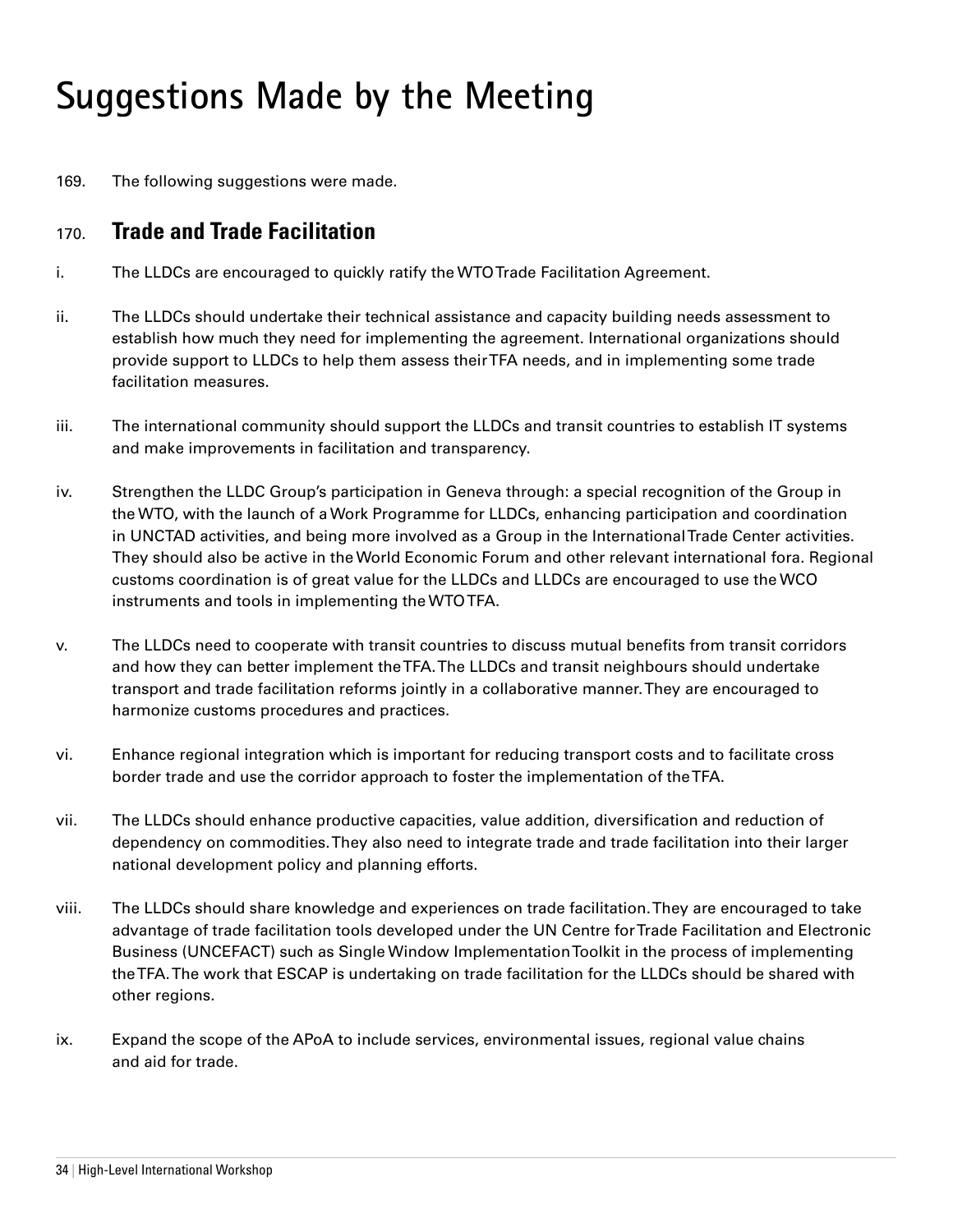# 171. **International Think Tank on LLDCs**

- i. The International Think Tank for the LLDCs should work closely with OHRLLS.
- ii. The LLDCs that have not yet done so are invited to ratify the multilateral agreement on establishing the LLDC International Think Tank. More information on how to ratify the agreement should be shared with the LLDCs that have not yet ratified.
- iii. The International Think Tank for the LLDCs should be linked to the local think tanks in the LLDCs.
- iv. The International Think Tank for the LLDCs should avail all relevant information on development issues of the LLDCs on their website from all relevant sources.
- v. The International Think Tank for the LLDCs is invited to solicit if necessary inputs from the LLDCs on the terms of reference for future studies.

# 172. **Legal Framework**

- i. LLDCs should be supported to adopt a more comprehensive approach in formulating bilateral agreements.
- ii. A comprehensive approach including a model-agreement to reform the regulation of international road transport services is needed.
- iii. All countries should ratify the relevant conventions on transit transport and trade facilitation and effectively implement them by integrating them in their domestic law.
- iv. The LLDCs and their neighbours should properly apply the conventions.
- v. The international community should provide support to create awareness on the relevant agreements/ conventions, build the capacity of the LLDCs to enter into international agreements and share best and effective practices across regions.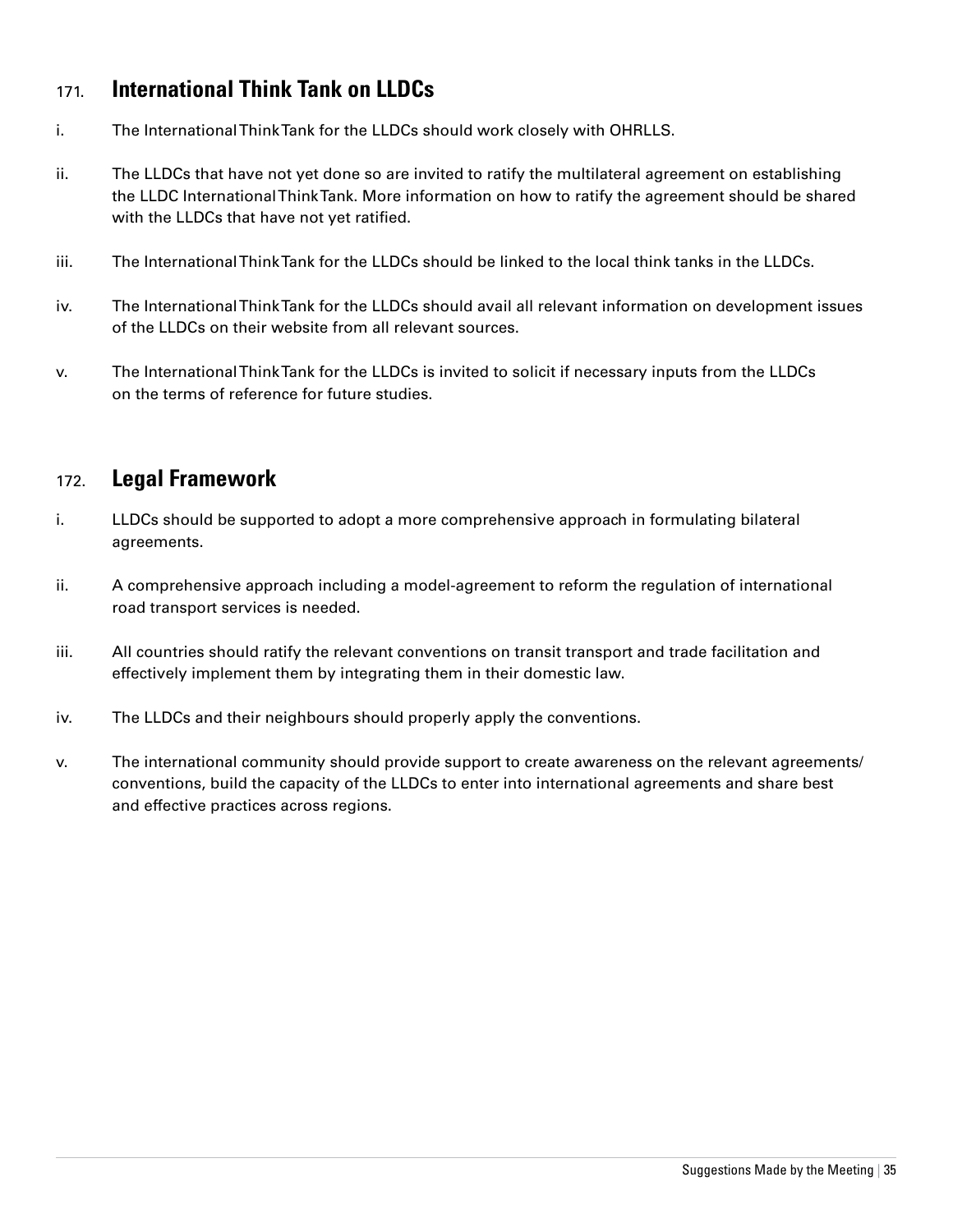# **Closing Session**

- 173. Closing statements were made by H.E. Mr. Luvsanvandan Bold, Minister of Foreign Affairs of the Government of Mongolia and Mr. Gyan Chandra Acharya, Under-Secretary-General and High Representative for the Least Developed Countries, Landlocked Developing Countries and Small Island Developing States.
- 174. In his closing statement Minister Luvsanvandan Bold congratulated the participants from LLDCs, development partners, transit countries and United Nations and other international organizations for their effective and constructive discussions on the "WTO Trade Facilitation Agreement: Implications on the LLDCs" and contribution to the success of the workshop. He noted that the workshop was vibrant and very constructive. He noted that the discussions had revealed that the landlocked developing countries have not only common problems, similar challenges but most importantly, the same interests and vision and thus the output from Ulaanbaatar Workshop would be of good use in the ongoing discussions to overcome special vulnerabilities of these countries.
- 175. He called upon the LLDCs to strengthen their common voice to have a broader visibility for the sake of LLDCs' sustainable development and economic growth for the next decade. He expressed his hope that the issues on trade facilitation, transit transportation, infrastructure, environment, climate change, international and regional integration and other key issues will be the focus areas during the Second UN Conference on LLDCs and reflected in the post 2015 Development agenda. He encouraged the group members including Zambia, Paraguay, Ethiopia, Kyrgyzstan and Bhutan to join the Multilateral Agreement on Establishment of International Think Tank for Landlocked Developing Countries.
- 176. In his closing statement, Mr. Gyan Chandra Acharya, Under-Secretary-General indicated that discussions in the workshop in the last two days were very intense, showing the very strong commitment and dedicated contribution to the causes of LLDCs of all the participants. He noted that the participation of the large number of LLDCs in this event was significant and the forward looking approach as well as holistic method towards addressing the challenges and aspirations of LLDCs is critical in taking the work forward to the next phase.
- 177. He noted that the meeting had come up with concrete follow up actions on the trade facilitation agreement, and its implementation, and how best it can really help LLDCs. He also noted that deliberations on the private sector development stressed the need to develop the capacity of small and medium size enterprises in the LLDCs. He also noted that similarly the workshop also discussed the legal framework, which is a very important requirement in any collaboration with transit countries and provided suggestions. Furthermore, he pointed out that the participants looked at regional trade integration issues that would contribute to the promotion of the interests of LLDCs as well as how advocacy and strategic partnership on the issues of the LLDCs at the national, regional and international level should be taken forward. He noted that these were all important topics that are key issues for the Second UN Conference on LLDCs in Vienna.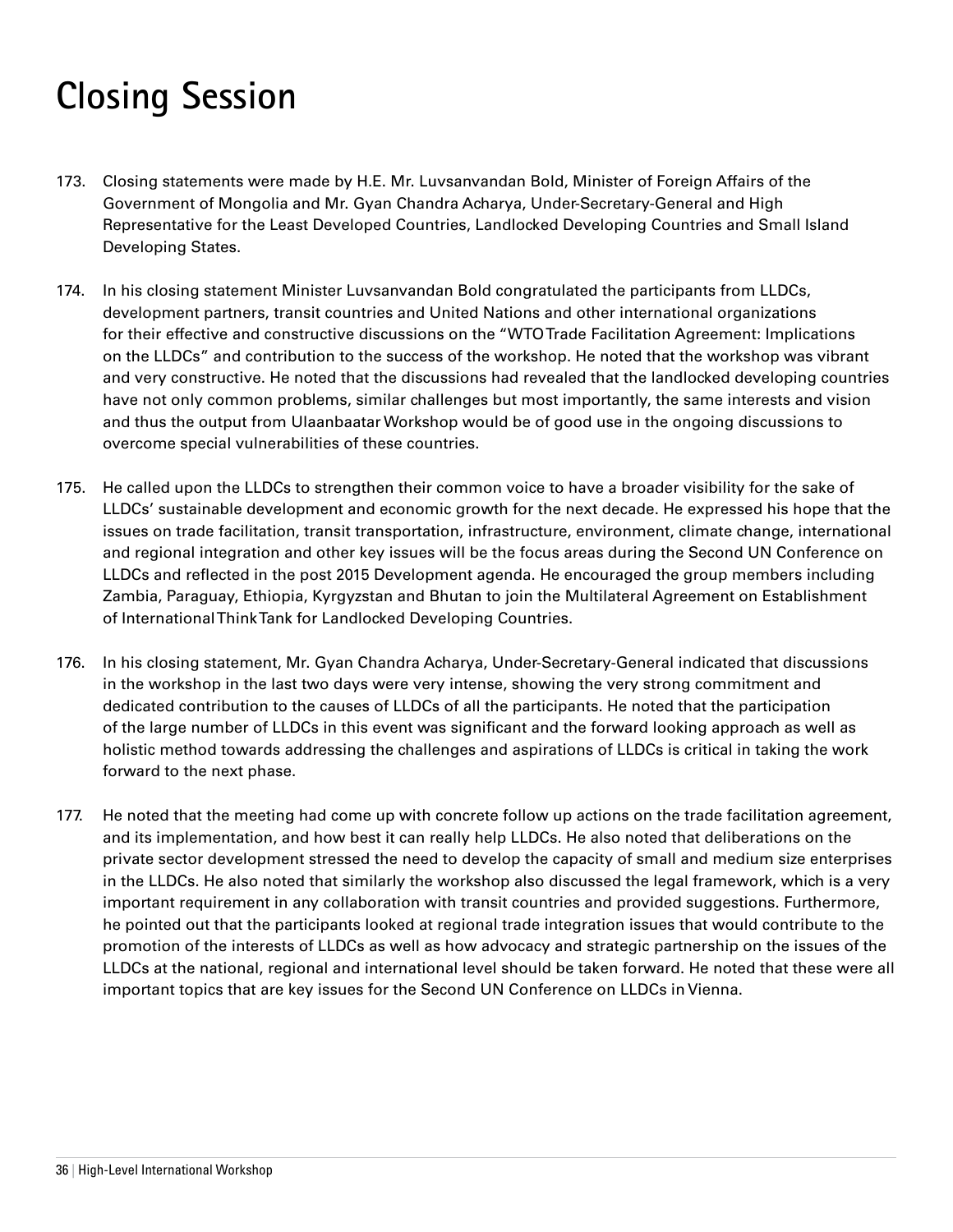- 178. Mr. Acharya stressed that by working together and highlighting the concerns as well as the aspirations of LLDCs as a most vulnerable group among the international community is one way in which to promote the interests of the LLDCs at the global level. Linking LLDCs' priorities with the Post 2015 Development Agenda is important for achieving the objectives of the LLDCs with a strong global partnership. This is indispensable for the enhancement as well as the promotion of the interests of the LLDCs. Nothing will happen without a strong national leadership and strong national strategy. It helps strengthen the transit access collaboration with the neighbors and also help promote regional integration and international partnership.
- 179. He concluded his remarks by reminding the participants about the first session of Preparatory Committee meeting to be held on 12 and 13 June in New York. He encouraged delegates to attend and to take forward the main points from the Ulaanbaatar meeting to make sure that they are clearly reflected in the process of the outcome document for the Second UN Conference.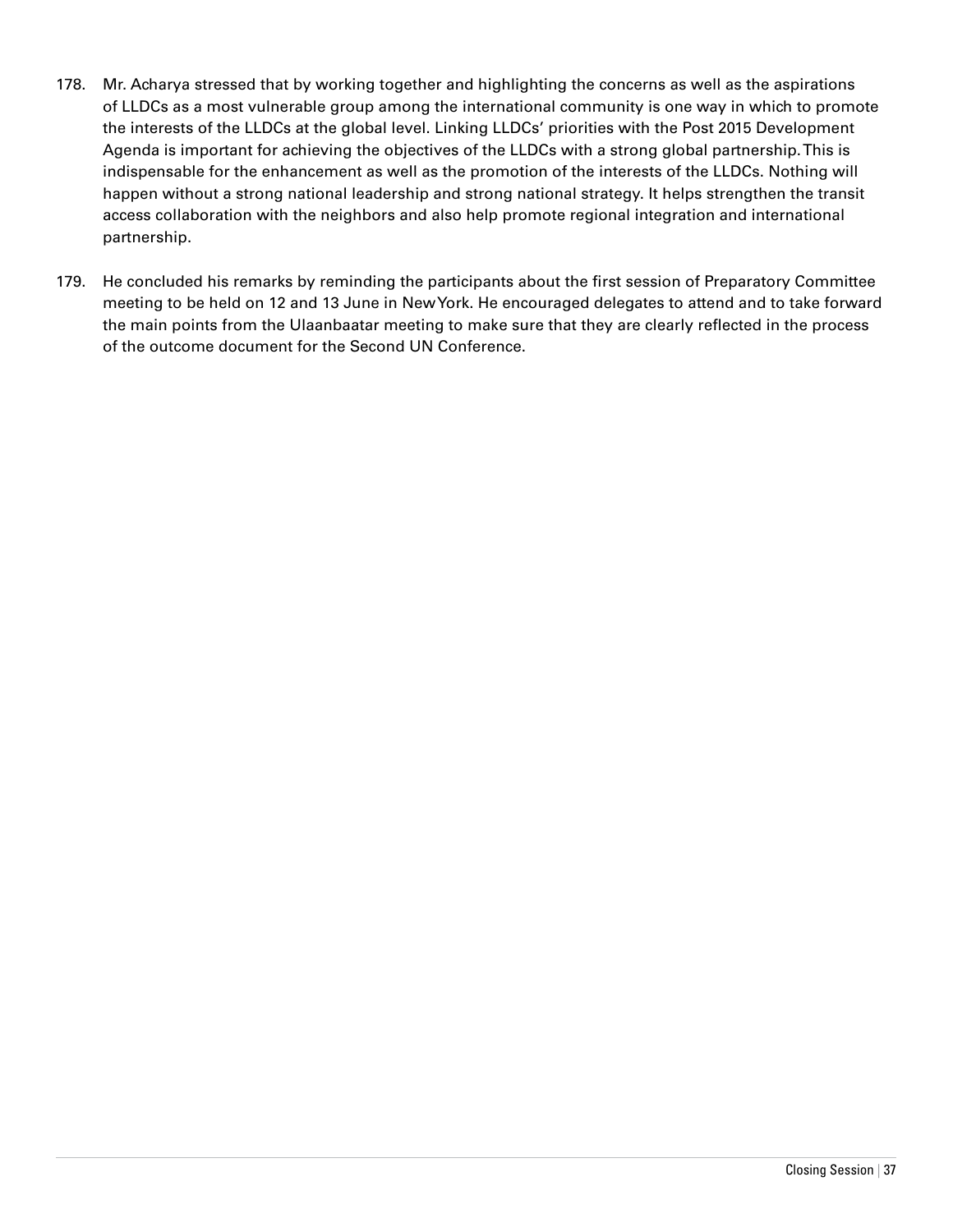**Monday, 2 June 2014**

08:00 – 09:30

**Registration**

09:30 – 10:00

#### **Opening Ceremony**

Moderator: Mr. Gonchig Ganbold, Director Department of International Organizations Ministry of Foreign Affairs of Mongolia

- i. H.E. Mr. Luvsanvandan Bold, Ministerof Foreign Affairs of the Government of Mongolia
- ii. H. E. Mr. Robert Sichinga, Minister of Commerce, Trade and Industry, Zambia, Chair of the Global cCordination Bureau of the Group of LLDCs
- iii. Mr. Gyan Chandra Acharya Under-Secretary-General and High Representative for the Least Developed Countries, Landlocked Developing Countries and Small Island Developing States.
- iv. Mr. Ratnayake, Director of Trade and Investment Division of ESCAP on behalf of the Executive Secretary of ESCAP
- v. Ms. Sezin Sinanoglu, UN Resident Coordinator and UNDP Representative, Mongolia

10:00 – 11:00

### **Session 1.**

#### **The development challenges of LLDCs and Their Participation in International Trade**

Moderator: Ms. Ochir Enkhtsetseg, Ambassador, Ministry of Foreign Affairs of Mongolia

H.E. Ambassador Juan Esteban Aguirre Martinez, Permanent Representative of Paraguay to the United Nations in Geneva, and LLDC Group Coordinator on Trade and Development

Ms. Heidi Schroderus-Fox, Director, OHRLLS

Mr. Saurabh Sinha, Senior Economist, UNDP

Mr. E. Odbayar, Interim Director, International Think Tank for LLDCs

LLDC Member States

Followed by interactive discussions

11:00 – 11:10

**Coffee Break**

11:10 – 13:00

**Session 1** *continued*

13:00 – 14:30

**Lunch Greak**

14:30 – 15:30

#### **Session 2. Introduction of the WTO Agreement on Trade Facilitation and its implications on the LLDCs**

Moderator: Mr. Od Och, Permanent Representative of Mongolia to the United Nations in New York

Mr. Raul Torres, Counsellor, Development Division,

Mr. Sandagdorj Erdenebileg, Chief, Policy Development, Coordination, Monitoring and Reporting Service, OHRLLS

r. Ravi Ratnayake, Director of Trade and Investment Division of ESCAP

Mr. Poul Hansen, Economic Affairs Officer, Trade Facilitation Section Division on Technology and Logistics, UNCTAD

Member States

Followed by interactive discussions

15:30 – 15:40

**Coffee Break**

15:40 – 18:00

**Session 2** *Continued*

#### 18:30

### **Dinner/Reception and Traditional Performance Hosted by the Government of Mongolia**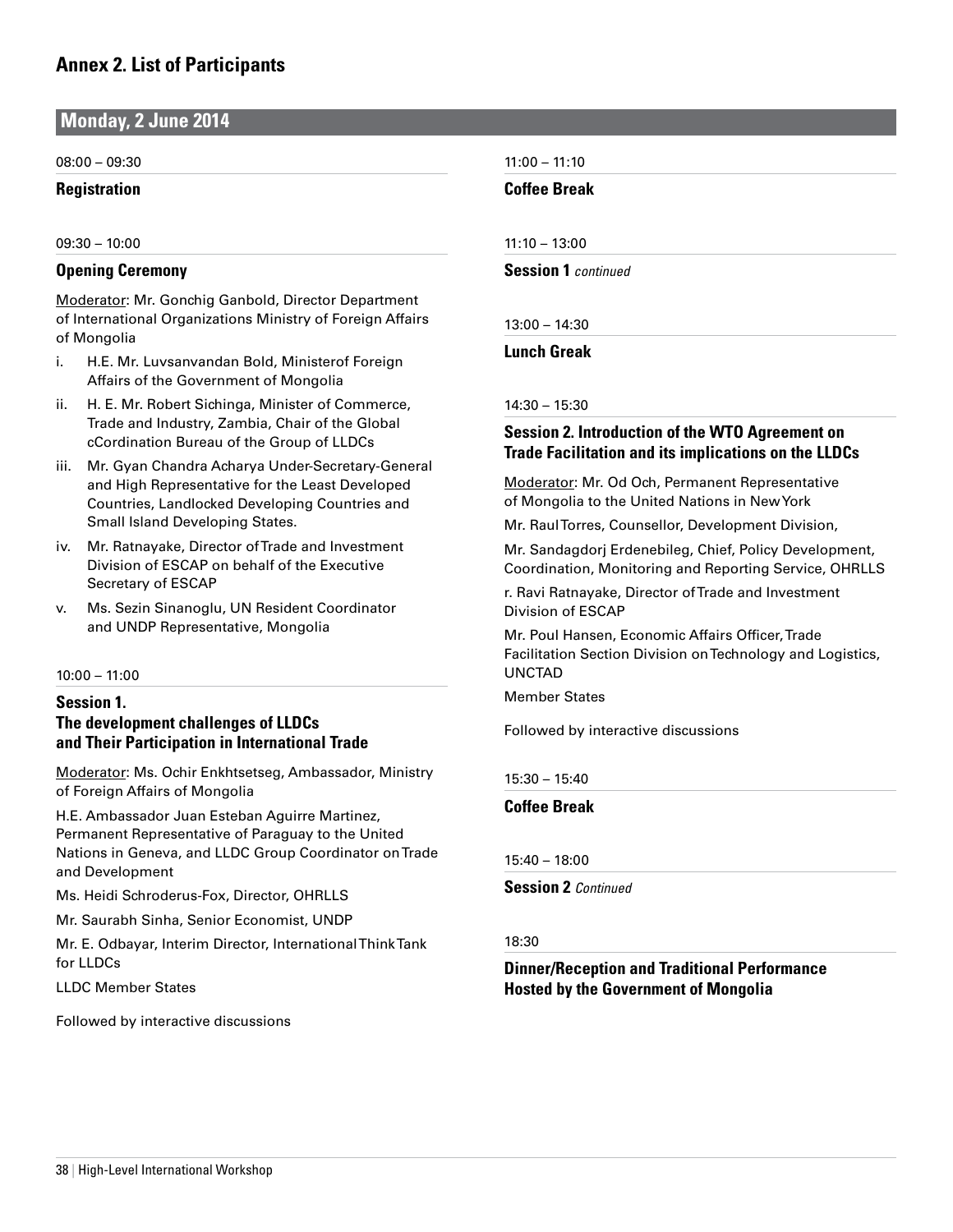### **Tuesday, 3 June 2014**

#### 09:30 – 11:00

#### **Session 2** *continued*  **Implications of the WTO Agreement on Trade Facilitation on the LLDCs**

Moderator: Mr. Damdin Tsogtbaatar, Former Minister for Environment of Mongolia.

Dr. Mohammad Saeed, Senior Adviser, Trade Facilitation, Business Environment, ITC

Mrs. Lee Ju Song, Regional Director, ICC Asia

Ms. Olive Z. Kigongo, President, National Chamber of Commerce and Industry, UgandaNational Chamber of Commerce and industry

Mr. Irmuun Demberel, Director of Division for Promotion and Consultancy Services, Invest Mongolia Agency

Followed by interactive discussions

#### 11:00 – 11:10

#### **Coffee Break**

 $11:10 - 13:00$ 

#### **Session 3.**

#### **Legal Framework on Transit Trade and Transport: Multilateral Conventions, Regional, Sub-Regional and Bilateral Agreements**

Moderator: Mr. DamdinTsogtbaatar, Former Minister for Environment of Mongolia.

Mr. Changsheng Li, Compliance and Facilitation Directorate, World Customs Organisation,

Ms. Wang Weina, Director Greater Tumen Initiative (GTI) **Secretariat** 

#### World Bank

Mr. Poul Hansen, Economic Affairs Officer, Trade Facilitation Section Division on Technology and Logistics, UNCTAD

Mr. Donat Bagula, Executive Secretary, Transit Transport Co-ordination Authority of the Northern Corridor of Africa

Mr. E. Odbayar, Interim Director, International Think Tank for LLDCs

Dr. Alisa DiCaprio, Regional Cooperation Specialist, Office of Regional Economic Integration, Asian Development Bank

Members States

Followed by interactive discussions

13:00 – 14:30

**Lunch Break**

14:30 – 15:30

#### **Preparation of Draft Report**

15:30 – 15:40

**Coffee Break**

15:40 – 17:30

### **Session 4. Presentation and Adoption of the Draft Report Meeting**

Mr. Gonchig Ganbold, Director Department of International Organizations Ministry of Foreign Affairs of Mongolia

Followed by interactive discussions

#### 17:30 – 18:00

#### **Closing Remarks**

Moderator: Mr. Gonchig Ganbold, Director Department of International Organizations Ministry of Foreign Affairs of Mongolia

H.E. Mr. Luvsanvandan Bold, Minister of Foreign Affairs of the Government of Mongolia.

Mr. Gyan Chandra Acharya, Under-Secretary-General and High Representative for the Least Developed Countries, Landlocked Developing Countries and Small Island Developing States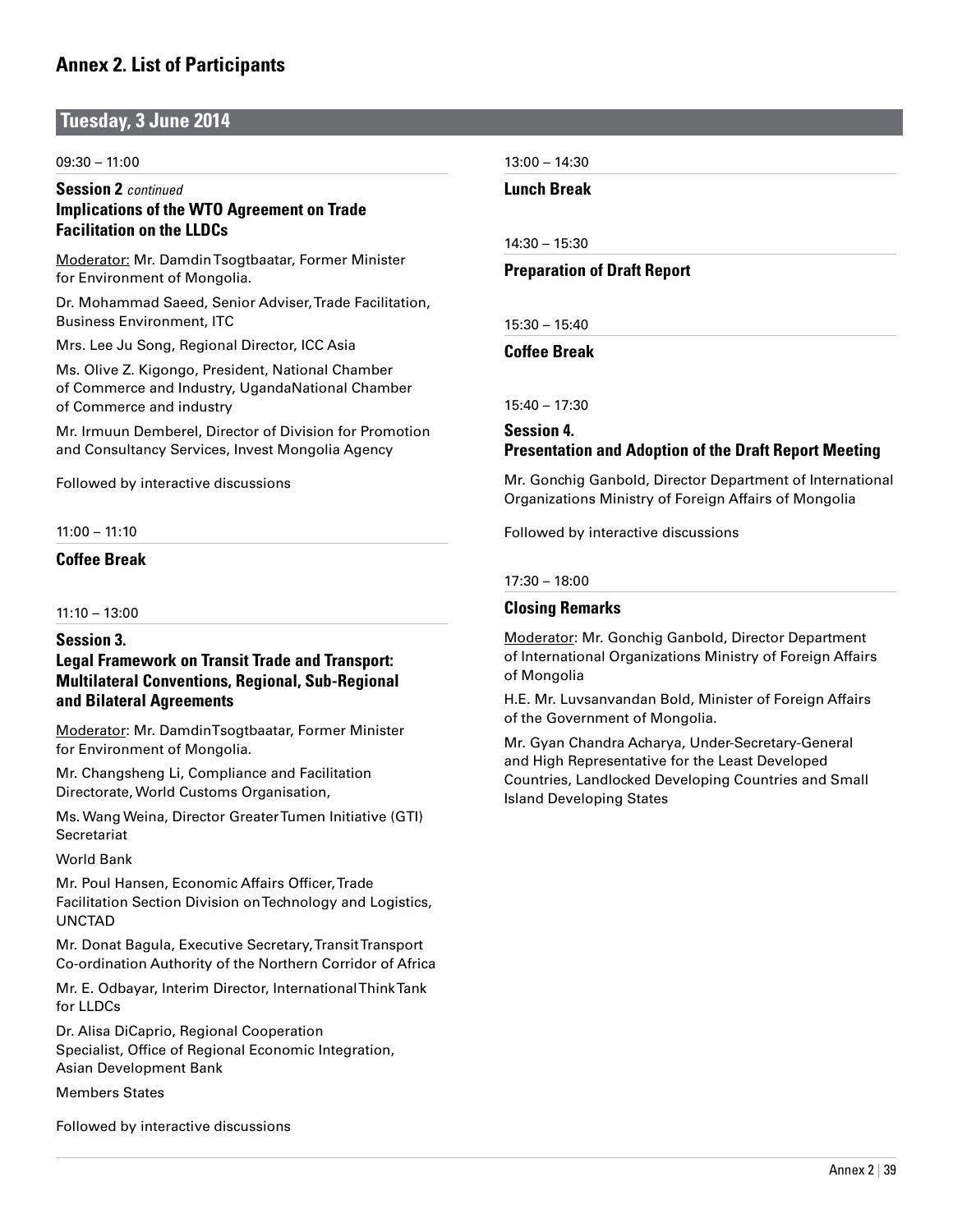### **LLDC Member States**

#### **Afghanistan**

#### **Mr. Mostainbillah Balagh**

Deputy Director General for Economic Cooperation, Ministry of Foreign Affairs mbalagh@hotmail.com

#### **Bhutan**

**Mr. Sonam Tshering Dorji** Senior Planning Officer, Policy and Planning Division, Ministry of Economic Affairs Tel: 009-752-326097 Fax:009-752-324278 stdorji@gmail.com

#### **Burkina Faso**

**Mr. François Djiguemdé** Assista of Directeur Général du Commerce Ministère de l'industrie, du commerce et de l'artisanat Tel: +226 76129378 f\_djiguemde@yahoo.fr

#### **Botswana**

**Ms. Kelebogile Lekaukau** Department of International Trade, Ministry of Trade klekaukau@gov.bw

#### **Burundi**

#### **Mr Aloys Katihabwa**

Officer, Ministry of Trade, Industry, Posts and Tourism alokati2001@yahoo.fr

#### **Chad**

#### **Mr. Ousmane Elimi Mahamat Nour**

Secretary General, Minister of Economy, Trade, Development and Tourism elimiousmane@yahoo.fr

#### **Ethiopia**

**Mr. Geremew Ayalew Haile** Director General, Trade Relation & Negotiation Directorate General, Ministry of Trade geremewayalew@gmail.com

#### **Lesotho**

**Miss Motheba Malibeng** Ministry of Trade and Industry, Cooperatives and Marketing mmalibeng@gmail.com

#### **Kyrgyz Republic**

**Mr. Taalaibek Bektashev** Head of Department of Trade Policy, Ministry of Economy t.bektashev@gmail.com

#### **Lao PDR**

**Mr. Khemdeth Sihavong** Deputy Director General of Department of Import and Export, Ministry of Industry and Commerce Tel: (856-21) 454224 Mobile:(856-20) 22206757 Fax: (856-21) 454224 ksihavong@hotmail.com

#### **Malawi**

#### **Ms. Christina Zakeyo Chatima**

Director of Trade, Ministry of Industry and **Trade** chatimachristina@yahoo.com

#### **Mongolia**

**Mr. Luvsanvandan Bold** Minister for Foreign Affairs garid@mfa.gov.mn

#### **Mr. Demberel Sambuu**

Member of Parliament and Chairman of Mongolian National Chamber of Commerce and Industry oyunzul.s@mongolchamber.mn

#### **Mr. Od Och**

Permanent Representative of Mongolia to the United Nations in New York

Mr. Ganbold Gonchig, Direector of International Organizations Department, Ministry of Foreign Affairs ganboldg@mfa.gov.mn

#### **Mr. Damdin Tsogtbaata**

Former Minister for Environment of Mongolia

#### **Ms. Ochir Enkhtsetseg**

Ambassador, Ministry of Foreign Affairs of Mongolia enkhtsetseg.o@mfa.gov.mn

#### **Ms. Ariunaa Adiya**

Acting Director, Economic Cooperation and Loan and Grant Aid Policy Department, Ministry of Foreign Affairs of Mongolia ariunaa@mfa.gov.mn

#### **Mr. Yo. Manlaibayar**

The chairman of the Coordinating Department of Railway and Maritime Policy of the Ministry of Roads and Transportation enkhmaa@mrt.gov.mn

#### **Mr. Irmuun Demberel**

Director of Division for Promotion and Consultancy Services, Invest Mongolia Agency zorigtugu@investmongolia.com

#### **Mrs. N. Unurtsetseg**

International Cooperation Division, Customs General Administration norovu@gmail.com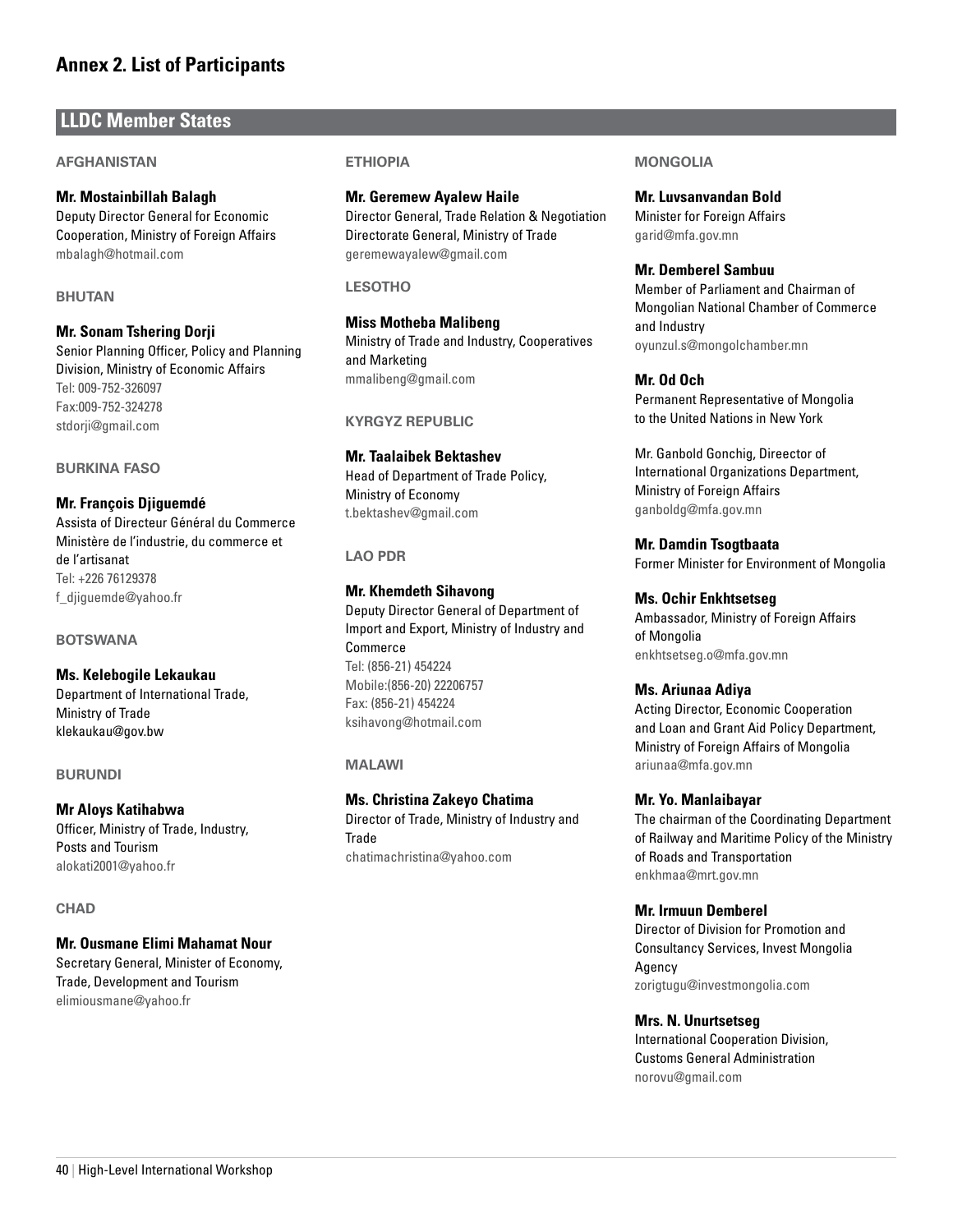## **LLDC Member States**

#### **Mrs. R. Bizya**

Head of Boundary Section, Department of Neighbouring countries, Ministry of Foreign Affairs bizya@mfa.gov.mn

#### **Ms. Gereltsetseg Baatarsuren**

First Secretary, Department of International Organizations, Ministry of Foreign Affairs gereltsetseg@mfa.gov.mn

#### **Mr. S. Saandar**

Member of technical Council, Ministry of Construction and Urban Development msaandar@monmap.mn

#### **Mrs. Ts.Oyunbileg**

Director of Statistics Division of Customs General Administration otserev@yahoo.com

#### **Mrs. Ya. Erdenechimeg**

Director of Customs Tariff and Revenue Collection Department, Customs General Administration csimge\_ya@yahoo.com

#### **Mr. D. Gantug**

Director of Customs Control and Clearance Division, Customs General Administration gantug644@yahoo.com

#### **Mrs. Munkhtogos. B**

Director of Risk Management Division, Customs General Administration, togosoo\_21@yahoo.com

#### **Mr. Ch. Enkhee**

Director of Legal Affairs Division, Customs General Administration ariunsanaa\_2013@hotmail.com

#### **Mr. L. Enkhbold**

Senior Officer, Economic Cooperation and Loan and Grant Aid Policy Department, Ministry of Foreign Affairs of Mongolia enkhbold@med.gov.mn

#### **Mr. Kh. Enkhbaatar**

Director, Mongolia Maritime Administration, Ministry of Roads and Transportation mongoliamarad@gmail.com

#### **Mrs. D. Baigalmaa**

Senior Officer, Mongolia Maritime Administration, Ministry of Roads and Transportation mongoliamarad@gmail.com

#### **Mr. B. Galbadrakh**

Director, Strategic Policy and Planning Department, Ministry of Roads and **Transportation** enkhmaa@mrt.gov.mn

#### **Mr. R. Ono**

Director, Road Policy Implementation and Coordination Department, Ministry of Roads and Transportation enkhmaa@mrt.gov.mn

#### **Mrs. Yu. Ulziijargal**

Director, Projects, Programs and Foreign Cooperation Division, Ministry of Roads and **Transportation** enkhmaa@mrt.gov.mn

#### **Mr. Ts. Nerguibaatar**

Director of Roads Transportation Policy Implementation and Coordination, Ministry of Road and Transportation enkhmaa@mrt.gov.mn

#### **Mrs. J. Baasandulam**

Officer, Projects, Programs and Foreign Cooperation Division, Ministry of Road and **Transportation** enkhmaa@mrt.gov.mn

#### **Ms. E. Enkhmaa**

Officer, Projects, Programs and Foreign Cooperation Division, Ministry of Road and Transportation, Officer, Projects, Programs and Foreign Cooperation Division, Ministry of Road and Transportation enkhmaa@mrt.gov.mn

#### **Mrs. Tsetsegmaa**

Head of the Export Promotion Division, Mongolian National Chamber of Commerce and Industry khulan.ts@mongolchamber.mn

#### **Mr. D. Galsandorj**

Head of Export Association of Mongolia, khulan.ts@mongolchamber.mn

#### **Mr. Ts. Batsukh**

Head of Development Department, Director of Authority of Ports of Mongolia btsagaandai@yahoo.de

#### **Mr. Davaasambuu Dalrai**

Policy Development expert for the project Inclusive growth of Mongolia ddalrai@gmail.com

#### **Mr. V. Enkhbold, PhD**

Trade and Investment Consultant venkhbold@yahoo.com

#### **Dr. B. Enkhbaigali**

Director of National Development Institute otgontuya@mdi.gov.mn

#### **Mrs. D. Otgontuya**

Researcher, National Development Institute otgontuya@mdi.gov.mn

#### **Mr. N. Tuvshinsaikhan**

Head of Patent Trademark and Geographical Indication Division, Mongolian National Chamber of Commerce and Industry khulan.ts@mongolchamber.mn

#### **Mrs. B.Sarantuya**

Head of Business Times newsletter, Mongolian National Chamber of Commerce and Industry khulan.ts@mongolchamber.mn

#### **Mrs. M. Oyunchimeg**

Vice-Chairman, National Chamber of Commerce and Industry, Vice-Chairman, National Chamber of Commerce and Industry khulan.ts@mongolchamber.mn

#### **Mrs. Sh. Tsevelsaikhan,**

Head of Barcode and Logistics Promotion Division, Mongolian National Chamber of Commerce and Industry khulan.ts@mongolchamber.mn

#### **Mrs. S. Mandakh**

Director of Egel Tsagaan Turuu Co.,ltd, khulan.ts@mongolchamber.mn

#### **Mrs. Ts. Tsend-Ayush**

Head of Nooson Zangilaa Cooperative Union khulan.ts@mongolchamber.mn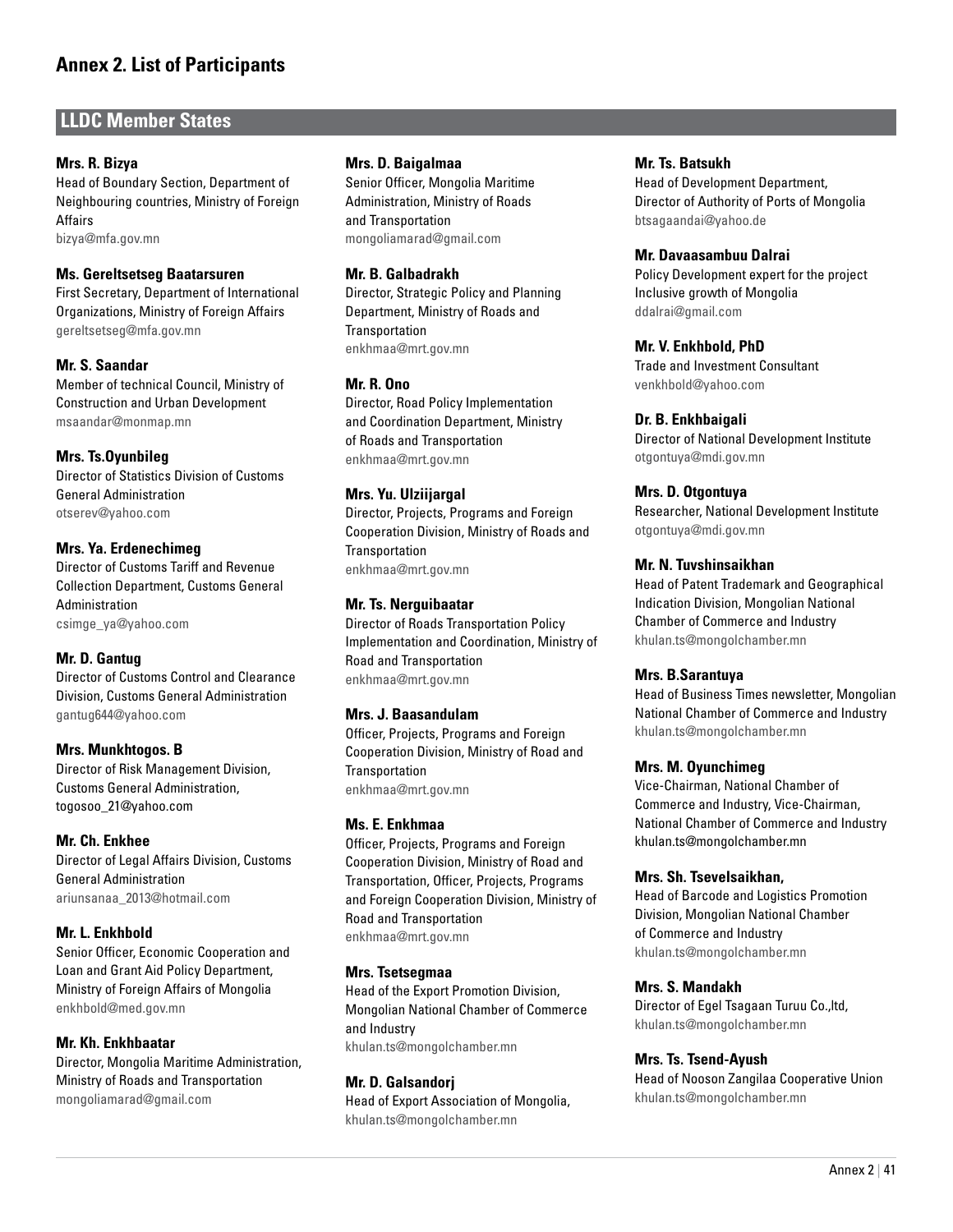## **LLDC Member States**

**Mr. J. Batbayar** Director of Customs Broker under MNCCI khulan.ts@mongolchamber.mn

**Mrs. B. Ariunaa** Director of PCY /Pure Cashmere and Yama-Ney/Co.,ltd khulan.ts@mongolchamber.mn

**Mr. P. Gantumur** Director of Importers Council under MNCCI khulan.ts@mongolchamber.mn

M**r. D. Galbadrakh** Director of Mongol Food Company khulan.ts@mongolchamber.mn

**Mr. D. Damdinkhuu** Director of Interdarm-UB Co., ltd mkhulan.ts@mongolchamber.mn

**Mrs. S. Altantuya** Director of Modern Ger, khulan.ts@mongolchamber.mn

**Mr. S. Tegshjargal** CEO, Export Association of Mongolia khulan.ts@mongolchamber.mn

**Mr. Ts. Munkhsaikhan** CEO, Khaan-khuns Co.,ltd khulan.ts@mongolchamber.mn

**Mr. J. Jargalsaikhan** Vice President, Consulting & Cooperation with Russian Federation Council khulan.ts@mongolchamber.mn

**Mrs. Altantuya** Executive Director, Mongolian Management Consultants Association, khulan.ts@mongolchamber.mn

**Mr. D. Nyamaajav** Executive Director, Diverse LLC, khulan.ts@mongolchamber.mn

**Mrs. U. Gerelmaa** General director, Landex LLC, gerel@landex.us

**Mrs. Ts. Uyanga** Deputy Director, Landex LLC gerel@landex.us

**Niger**

**Mr. Hamadou Karidio** Director, Ministry of Trade karidioh@yahoo.fr

#### **Paraguay**

#### **H.E. Ambassador Juan Esteban Aguirre Martinez**

Permanent Representative of Paraguay to the United Nations in Geneva, and LLDC Group Coordinator on Trade and Development sortiz@misionparaguay.ch

#### **Mr. Octavia Ferreira**

Director Multilateral Economic Organisations, Ministry of Foreign Affairs oferreira@mre.gov.py

#### **Mr. Sebastian Ortiz**

Permanent Mission of Paraguay to the WTO, Geneva, Switzerland +41 22 332 4400 sortiz@misionparaguay.ch

**Swaziland** 

### **Mr. Newman Sizwe Ntshangase**

Director for International Trade sizwenewman@yahoo.com

**Tajikistan** 

#### **Mr. Kosimov Inoyatullo**

Senior Specialist Department of Trade policy, Ministry of Economic Development and Trade inoyatullo\_81@mail.ru

#### **Zambia**

**H. E. Mr. Robert Sichinga**

Minister of Commerce, Trade and Industry, Zambia, Chair of the Global Coordination Bureau of the Group of LLDCs carolnassy@yahoo.com

#### **H.E. Amb. Mwaba P. Kasese Bota**

Zambia, Chair of the global coordination bureau of the Group of LLDCs theresachanda01@gmail.com

#### **Mr. Mukela Munalula**

 Senior Economist, Ministry of Commerce, Trade and Industry, Department of Planning and Information weetmukey@yahoo.co.uk

#### **Zimbabwe**

#### **Mr. C. Mujajati**

Director Research and Domestic Trade – Ministry of Industry and Commerce cmujajati@gmail.com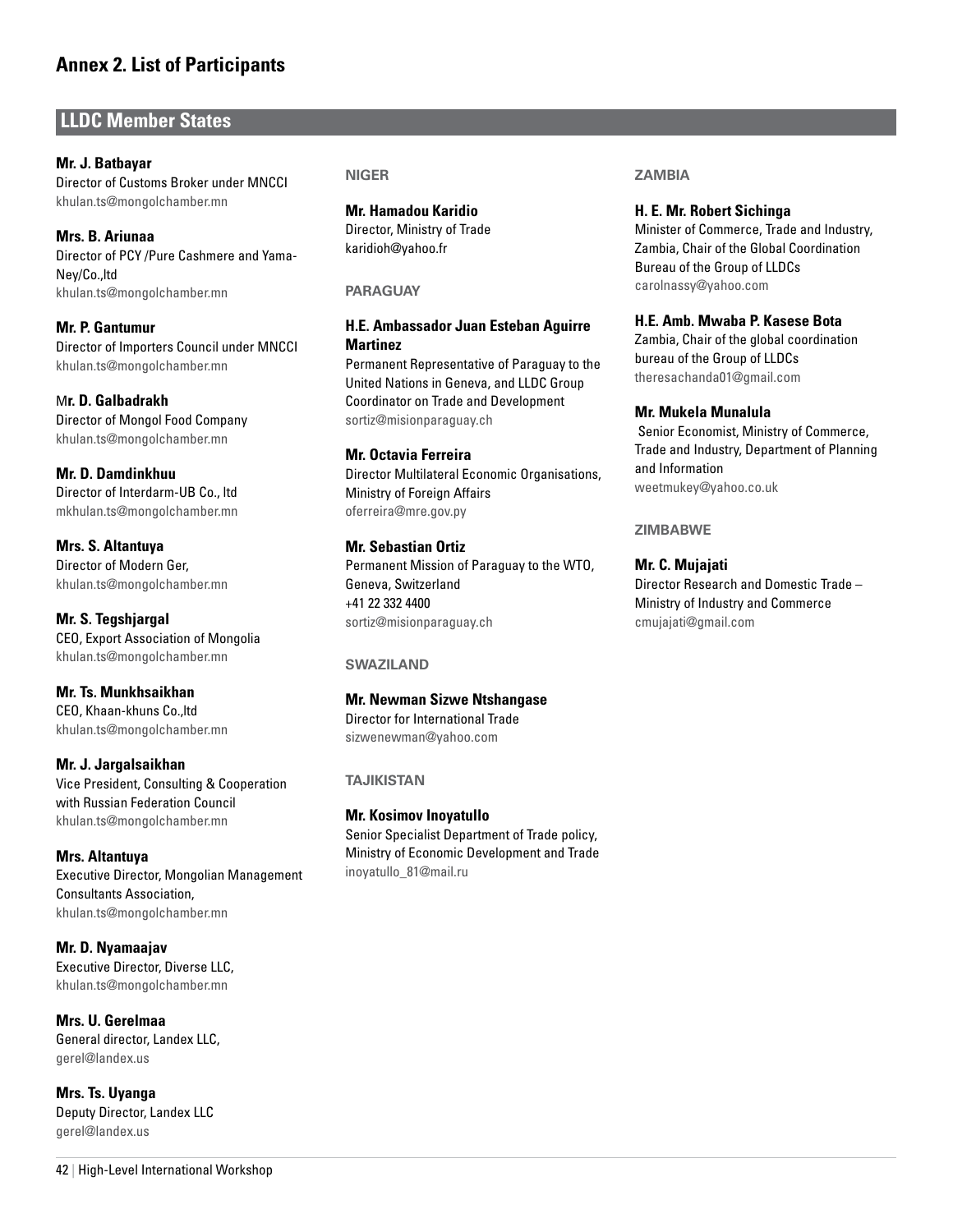## **Embassies in Mongolia**

#### **Estonia**

**Mrs. Khulan Lhagvasuren** Honorary Consul

**German** 

**Ms. Katharina Stahlschmidt** rk-hosp1@ulan.auswaertiges-amt.de

**India**

#### **Mr. Shailesh Lakhtakia** Second Secretary of the Embassy of India in Ulaanbaatar Hoc.Ulaan@mea.gov.in

**USA**

**Mr. Kirk McBride** Deputy Chief of Mission, U.S. Embassy Ulaanbaatar

**Bryan Koontz** Political Section Chief, U.S. Embassy Ulaanbaatar Koontzbk@state.gov

#### **Private Sector**

**Ms. Olive Z. Kigongo** President, National Chamber of Commerce and industry, Kampala, Uganda Tel: +256 752 724 800 Cell: +256 757 200 354 Fax: +256 414 230 310 president@chamberuganda.com

### **International and Regional Organizations**

#### **sian Development Bank**

#### **Dr. Alisa DiCaprio**

Regional Cooperation Specialist, Office of Regional Economic Integration Tel: 632 632 6114 adicaprio@adb.org

#### **Mr. Jeff Procak**

Regional Cooperation Specialist, Public Management, Financial Sector and Regional Cooperation Division, East Asia Department Tel: +63 2 632 5701 jtprocak@adb.org

#### **GTI Secretariat, Beijing**

**Ms. Wang Weina Director** 

#### **InternationalTrade Center (ITC)**

**Dr. Mohammad Saeed** Senior Adviser, Trade Facilitation, Business

Environment saeed@intracen.org

#### **ICC Asia**

**Mrs. Lee Ju Song** Executive Director ljs@iccasia.com.sg

**Transit Transport Co-ordination Authority of the Northern Corridor of Africa**

**Mr. Donat Bagula** Executive Secretary, 1196, Links Road, Nyali PO Box 34068- 80118 Mombasa Kenya, Tel: +254-789196897 dbagula@ttcanc.org ttca@ttcanc.org mtendwa@hotmail.com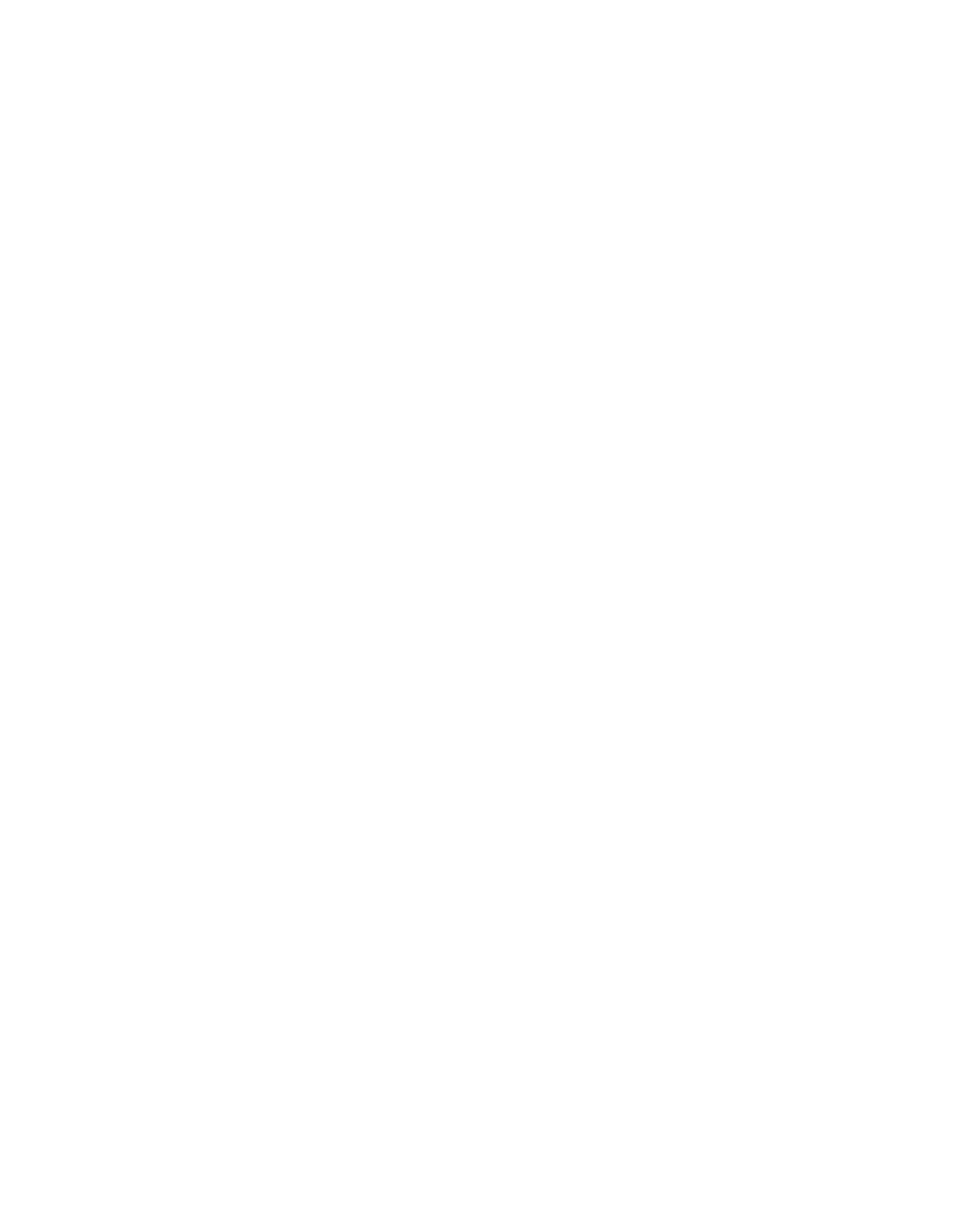# **Report on**

**Assessment of the WTO Agreement on Trade Facilitation: Implications for the LLDCs Background Report Prepared for the Workshop**





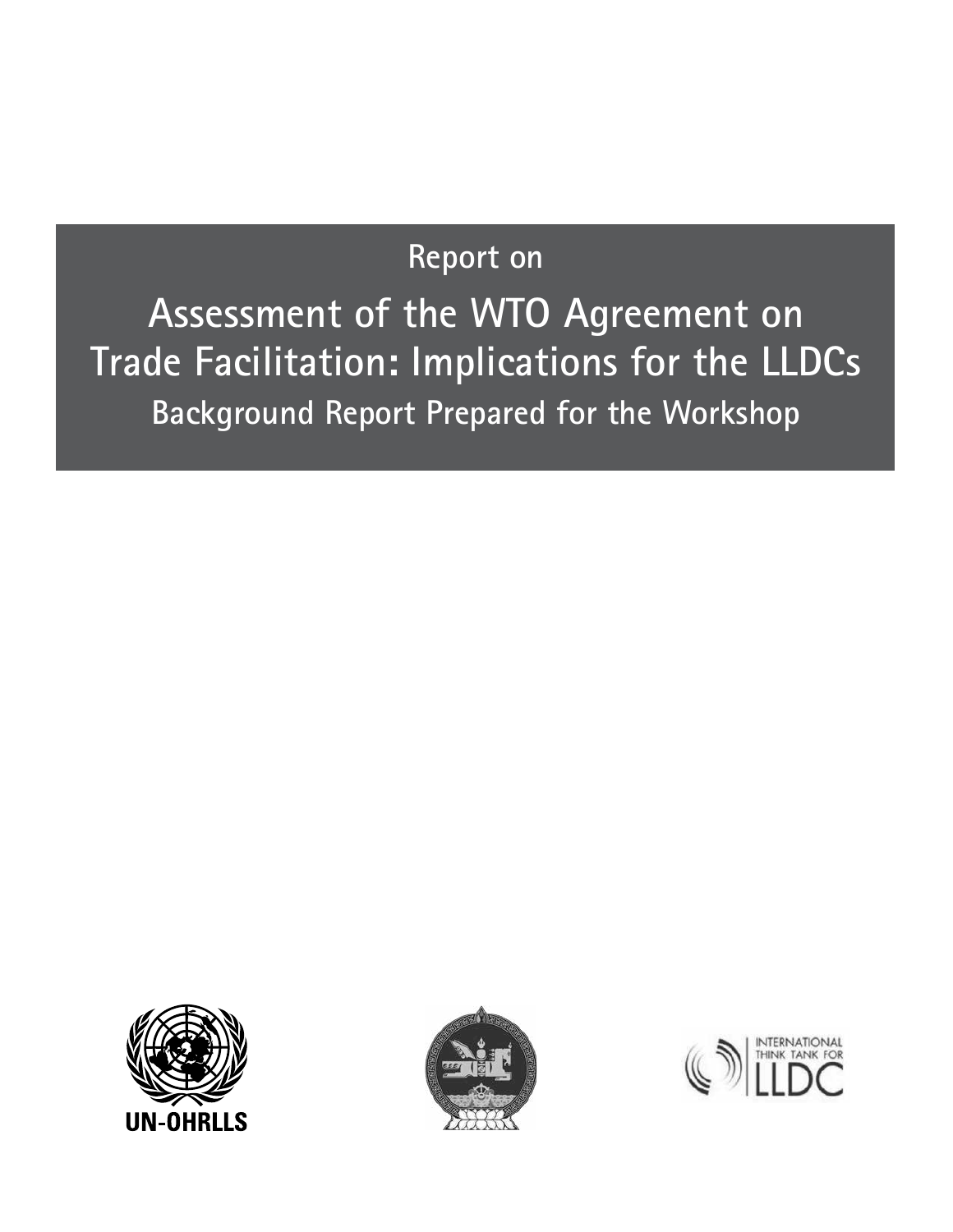# **Assessment of the WTO Agreement on Trade Facilitation: Implications for the LLDCs**

Background Report prepared for the High-Level International Workshop on "The WTO Agreement on Trade Facilitation: Implications for LLDCs", jointly organized by the Government of Mongolia, the International Think Tank for the LLDCs and the United Nations Office of the High Representative for the Least Developed Countries, Landlocked Developing Countries and Small Island Developing States (OHRLLS) and hosted by the Government of Mongolia, in Ulaanbaatar on 2 and 3 June 20141 .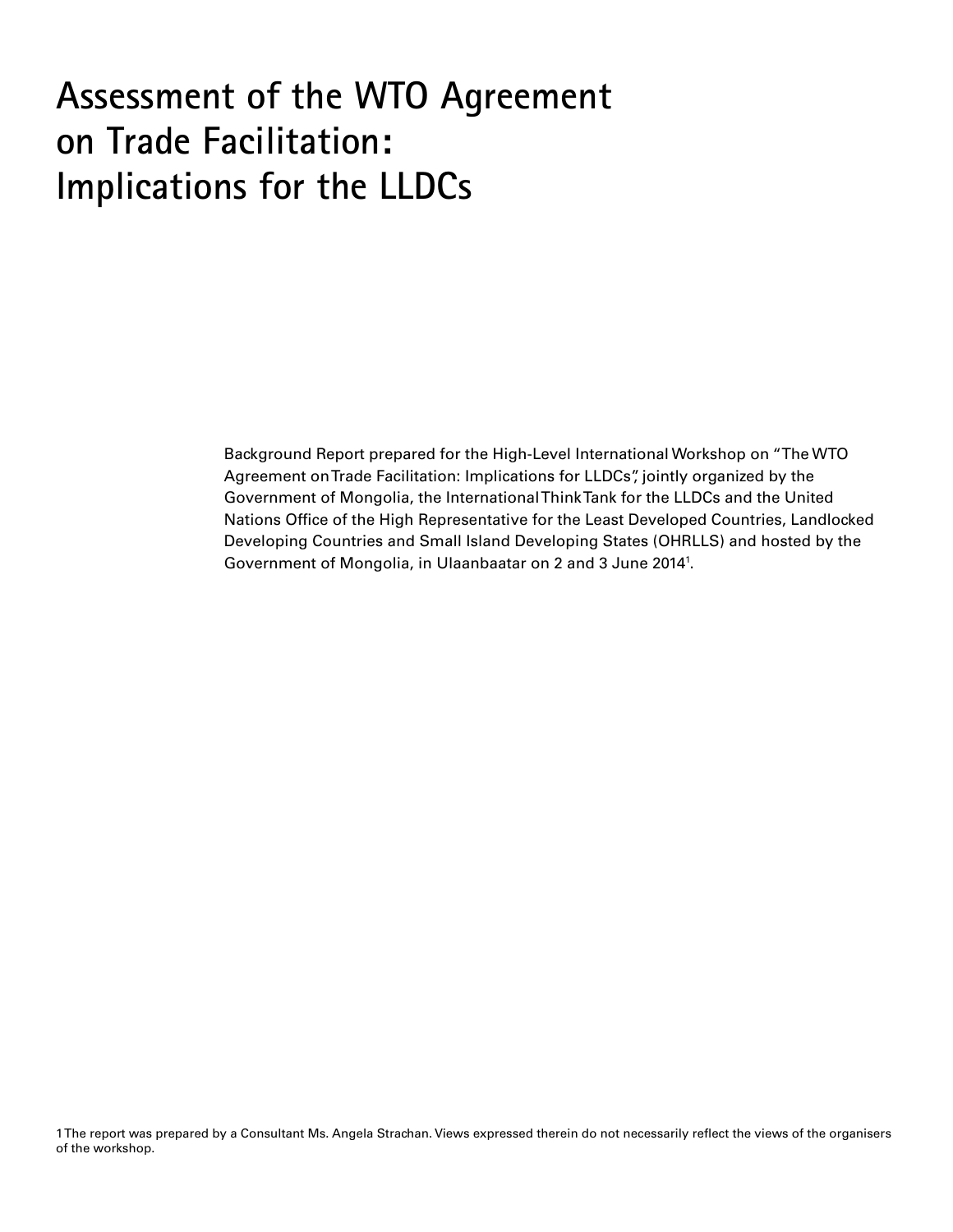# **Preface**

# **Trade Facilitation Agreement Stalled**<sup>2</sup>  **as WTO Members Prove Unable to Resolve Differences**

The 31 July 2014 midnight deadline for adopting the Protocol of Amendment for the WTO's Trade Facilitation Agreement (TFA) passed without a resolution, as members were unable to bridge a divide that had emerged in recent weeks over whether to link the protocol with progress toward a "permanent solution" on public food stockholding, according to various reports from the WTO and the International Centre for Trade and Sustainable Development (ICTSD) (see below). ''The 31 July 2014 deadline was for adopting a "Protocol of Amendment," which would have incorporated the WTO's new Trade Facilitation Agreement, or TFA, into the global trade body's legal framework. The step is critical in order to allow WTO members to take the trade deal – agreed in Bali, Indonesia in December 2013 – back to their domestic legislatures for ratification, particularly given the end-July 2015 deadline to bring the deal into force.

The process of adopting this Protocol had stumbled after India said that it would not be able to allow the TFA to move forward unless it saw signs of movement toward a "permanent solution" on the issue of public food stockholding, another issue from the Bali 2013 meeting. The Bali deal had been hailed in December as a stepping stone in advancing the 13-year Doha negotiations, which were declared at an impasse in 2011. Along with the TFA and other Bali decisions, ministers had agreed to begin preparing a work programme that would outline a potential path forward for resolving the Doha Round.'' Those most likely to be affected by the current impasse include landlocked developing countries as work to advance the TFA will be held up until the WTO is able to proceed with the programme to conclude the Doha Round.

While talks continue at various levels to resolve the stalemate, some sources in Geneva have noted that a protracted delay in operationalising the TFA would almost certainly erode confidence in the multilateral trading system and undermine the hard won gains from Bali. Trade officials are of the view that there would be serious implications for the future of the WTO and with that, the prospect of the much anticipated trade facilitation and transit reforms, which were widely welcomed by landlocked developing countries.

There are also other practical downsides to the deadlock for LLDCs. Initiatives such as the new WTO Trade Facilitation Agreement Facility $^3$  which is intended to ensure that assistance is available and 'provided to all those that require it' in line with the tenets of the Agreement, will only become operational when WTO members adopt the Protocol of Amendment which would formally insert the TFA into the WTO's existing legal framework. In the absence of multilateral disciplines in trade facilitation, LLDCs would need to carefully consider what other arrangements could help them to achieve the market opening gains that are envisioned under the Trade Facilitation Agreement.

Source: ICTSD, 2014, Bridges Weekly, (Various Reports). See footnote

2 ICTSD. Bridges Weekly, 31 July 2014. http://www.ictsd.org/bridges-news/bridges/news/wto-trade-facilitation-deal-in-limbo-as-deadlinepasses-without-resolution.Bridges Weekly, 10 Sept 2014. http://www.ictsd.org/bridges-news/bridges/news/wto-members-return-to-genevahoping-to-bridge-tfa-gap.

Bridges Weekly, 18 Sept 2014. http://www.ictsd.org/bridges-news/bridges/news/azev%C3%AAdo-warns-wto-members-of-precarious-situationas-tfa-food-stockholding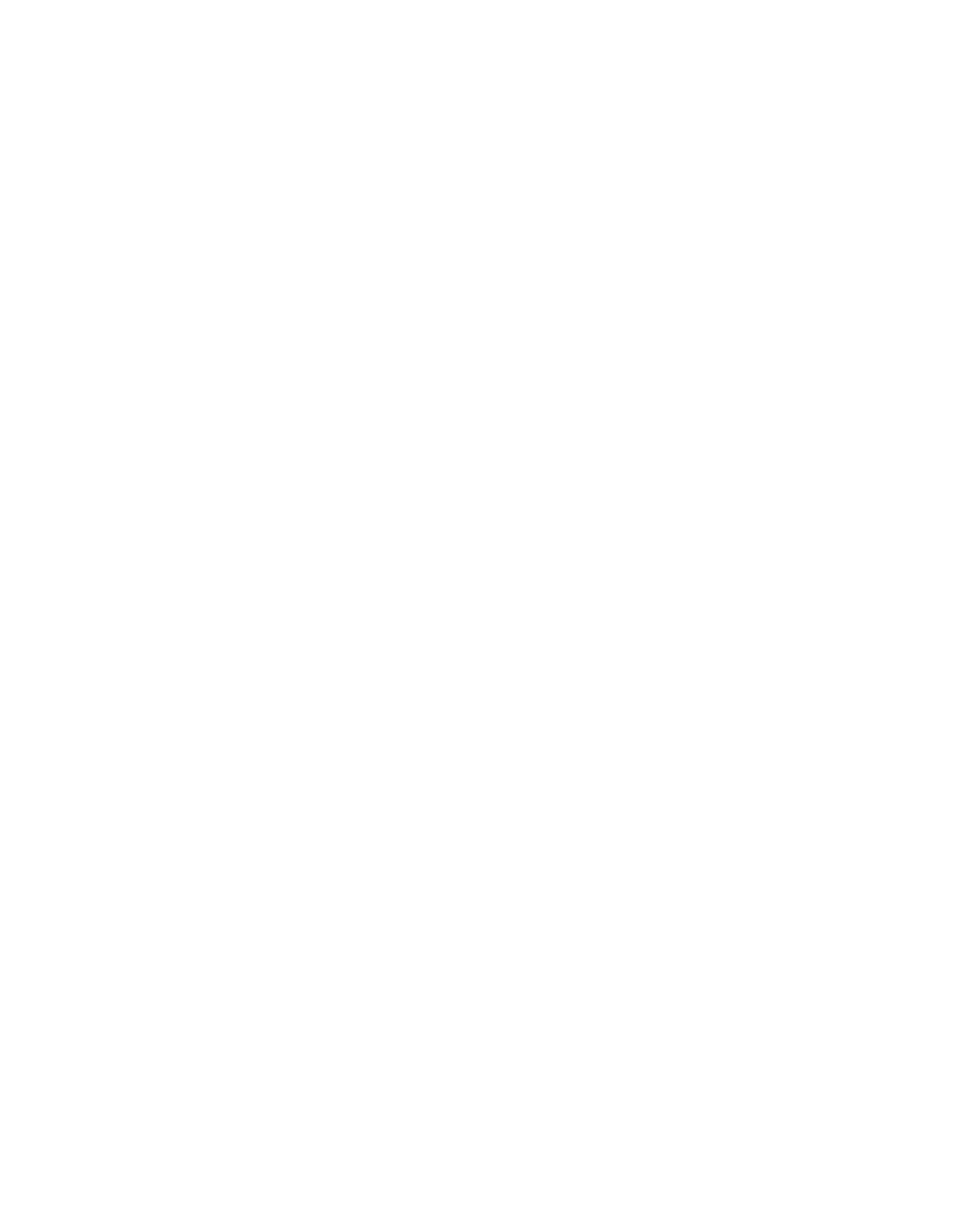# **Contents**

||| Acronyms and Abbreviations

- $X$  Executive Summary
- SECTION 1<br>Contextual Framework
- 4 SECTION 2<br>International Trade, Trade Facilitation and Development Priorities of the LLDCs
- 14 SECTION 3<br>Assessment of Trade Trends in LLDCs Since The APoA was Adopted

### SECTION 4

21 SECTION 4<br>The WTO Trade Facilitation Agreement: A Trade Policy Tool to Improve the Competitiveness of the LLDCs

SECTION 5<br>36 The Trade Facilitation Agreement: Key Steps for Implementation



42 SECTION 6<br>Recommendations and Conclusion



48 ANNEX 1 Implementing the Trade Facilitation Agreement: An Example of Performance Measurements



ANNEX 2 60 Examples of Support from Selected International Development Partners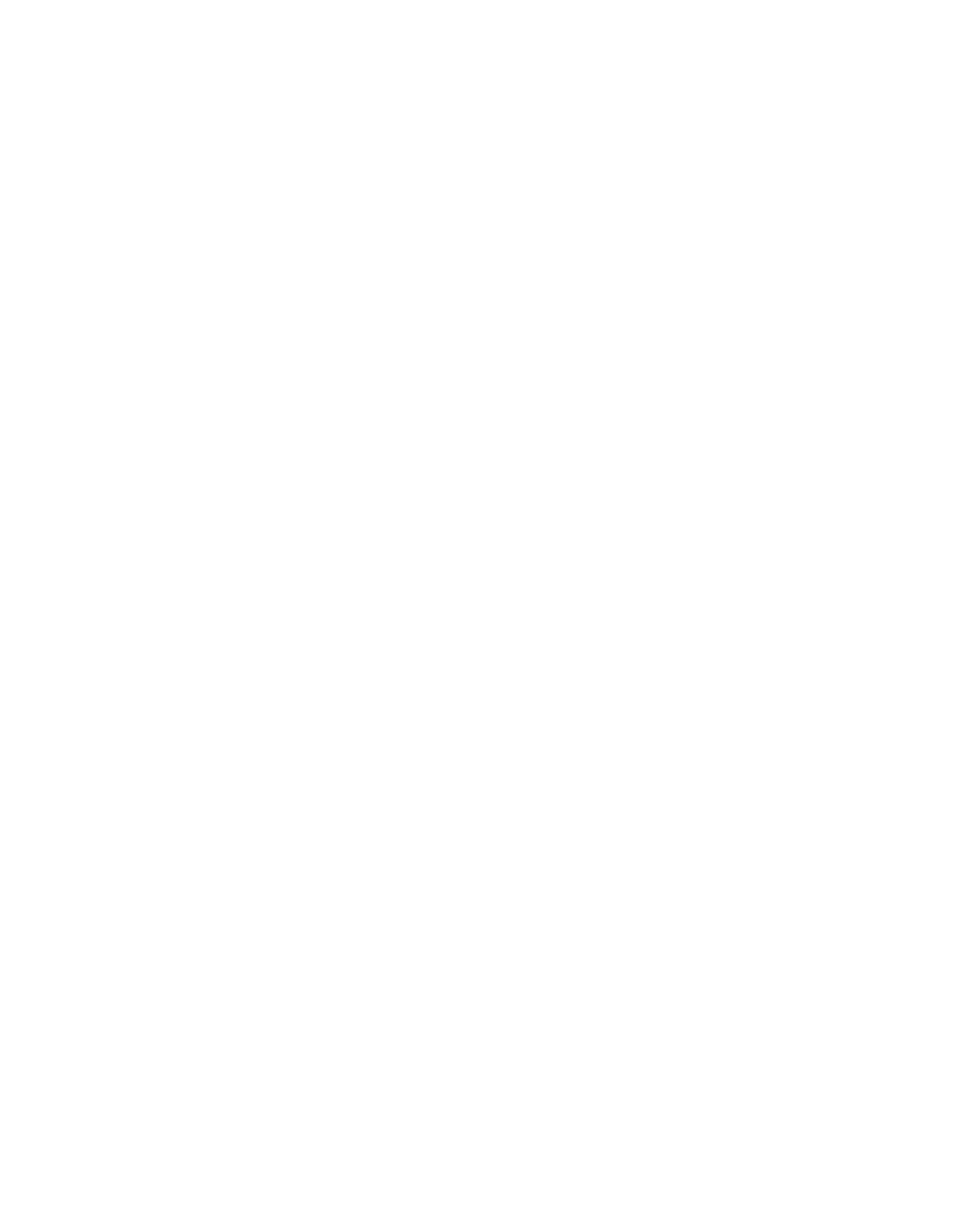# **Acronyms and Abbreviations**

| AfT              | Aid for Trade                                                                 | <b>OECD</b>      | <b>Organisation for Economic Cooperation</b><br>and Development                                                                     |
|------------------|-------------------------------------------------------------------------------|------------------|-------------------------------------------------------------------------------------------------------------------------------------|
| APoA             | <b>Almaty Programme of Action</b>                                             | <b>RFID</b>      | Radio Frequency Identification                                                                                                      |
| APEC             | Asia-Pacific Economic Cooperation                                             | S&DT             | <b>Special and Differential Treatment</b>                                                                                           |
| AU               | <b>African Union</b>                                                          | <b>TFA</b>       | <b>Trade Facilitation Agreement</b>                                                                                                 |
| EAC              | <b>East African Community</b>                                                 | TP <sub>0</sub>  | <b>Trade Promotion Organisation</b>                                                                                                 |
| <b>ECOWAS</b>    | <b>Economic Community of West African States</b>                              | <b>TRS</b>       | <b>Time Release Study</b>                                                                                                           |
| EPA              | <b>Economic Partnership Agreement</b>                                         | <b>TSI</b>       |                                                                                                                                     |
| EU               | <b>European Union</b>                                                         | <b>UNCTAD</b>    | <b>Trade Support Institution</b><br>United Nations Conference on Trade                                                              |
| ICT              | <b>Information Communications Technology</b>                                  |                  | and Development                                                                                                                     |
| <b>ICTSD</b>     | <b>International Centre for Trade</b><br>and Sustainable Development          | <b>UNECA</b>     | <b>United Nations Economic Commission</b><br>for Africa                                                                             |
| <b>ITC</b>       | <b>International Trade Centre</b>                                             | <b>UNECE</b>     | <b>United Nations Economic Commission</b><br>for Europe                                                                             |
| <b>IRU</b>       | <b>International Road Transport Union</b>                                     | <b>UNESCAP</b>   | <b>United Nations Economic and Social</b>                                                                                           |
| <b>ITT-LLDCs</b> | <b>International Think Tank for Landlocked</b><br><b>Developing Countries</b> |                  | <b>Commission of Asia and the Pacific</b>                                                                                           |
| LDC              | <b>Least Developed Country</b>                                                | <b>UN-OHRLLS</b> | United Nations Office of the High<br><b>Representative for Least Developed</b><br><b>Countries, Landlocked Developing Countries</b> |
| <b>LLDC</b>      | <b>Landlocked Developing Country</b>                                          |                  | and Small Island Developing States                                                                                                  |
| LPI              | Logistics Performance Index                                                   | <b>WCO</b>       | <b>World Customs Organisation</b>                                                                                                   |
| <b>MFN</b>       | <b>Most Favoured Nation</b>                                                   | WT0              | <b>World Trade Organisation</b>                                                                                                     |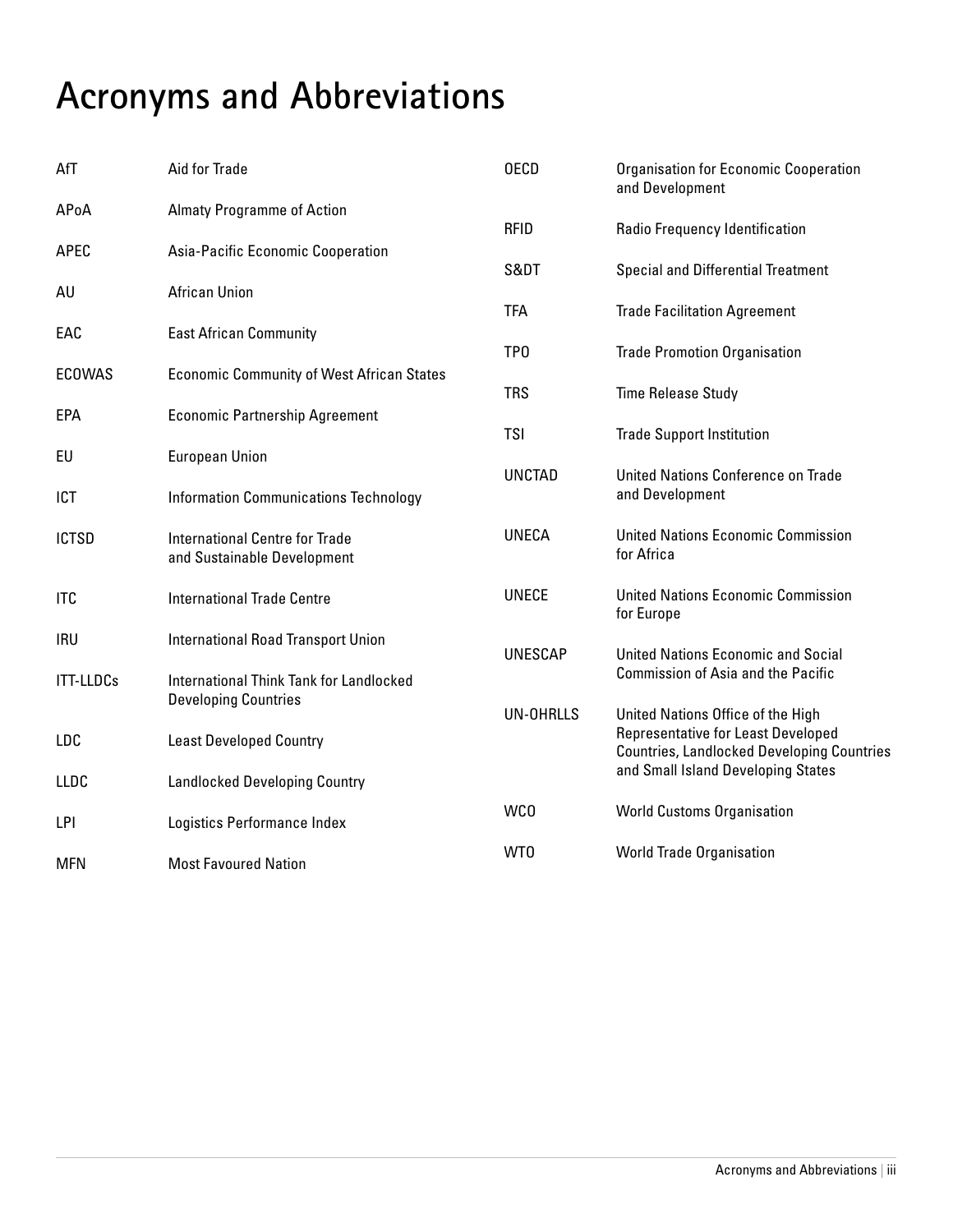# **Executive Summary**

# **Introduction**

As the first significant legally binding Agreement among WTO members since its inception in 1995, the Trade Facilitation Agreement (TFA) holds the promise of reforming global trade by slashing red tape with the aim of making trade easier, faster and cheaper, as well as simplifying customs procedures among the World Trade Organisation's 1604 member countries. If these measures were put in place, the world economy could grow by \$400 billion to reach \$1 trillion and trade costs could be reduced from 10% to 5%, according to the WTO. Exporters, especially those in landlocked developing countries (LLDCs), have long complained that obscure border procedures and unnecessary delays at borders add costs that are the equivalent of a substantial tariff and that these are in effect non-tariff barriers.

This report seeks to review the progress that has been achieved in international trade and trade facilitation, in particular in relation to the WTO TFA and the implications of this new Agreement for Landlocked Developing Countries (LLDCs). In addition to being an input into the preparations of the Ten Year review conference of the implementation of the Almaty Programme of Action, the report is intended to provide LLDCs with a better appreciation of the provisions of the Agreement, which it is hoped will be useful in helping them to take advantage of the TFA, especially the technical assistance and capacity building which would become available to them once the Agreement is ratified.

Plans to bring the multilateral Agreement into force with the adoption of the 'Protocol of Amendment' which would have incorporated the TFA into the WTO's legal framework, were still unrealised as at early October 2014, four months after the scheduled adoption date. Members have been unable to agree on whether to take forward last minute concerns which would seek to link the adoption of the Protocol (a legal requirement to enable WTO members to ratify the Agreement in their national legislatures), to a permanent solution on public food stockholding. Despite this delay, proponents of the Agreement including many in the LLDC group, remain hopeful that WTO members will resolve their disagreements in the coming months so that the broader goals of the TFA which was agreed by Ministers in Bali in 2013 – cutting trade costs, reducing poverty and promoting development – can be achieved in the long run.

4 WTO: 160 members since June 2014 www.wto.org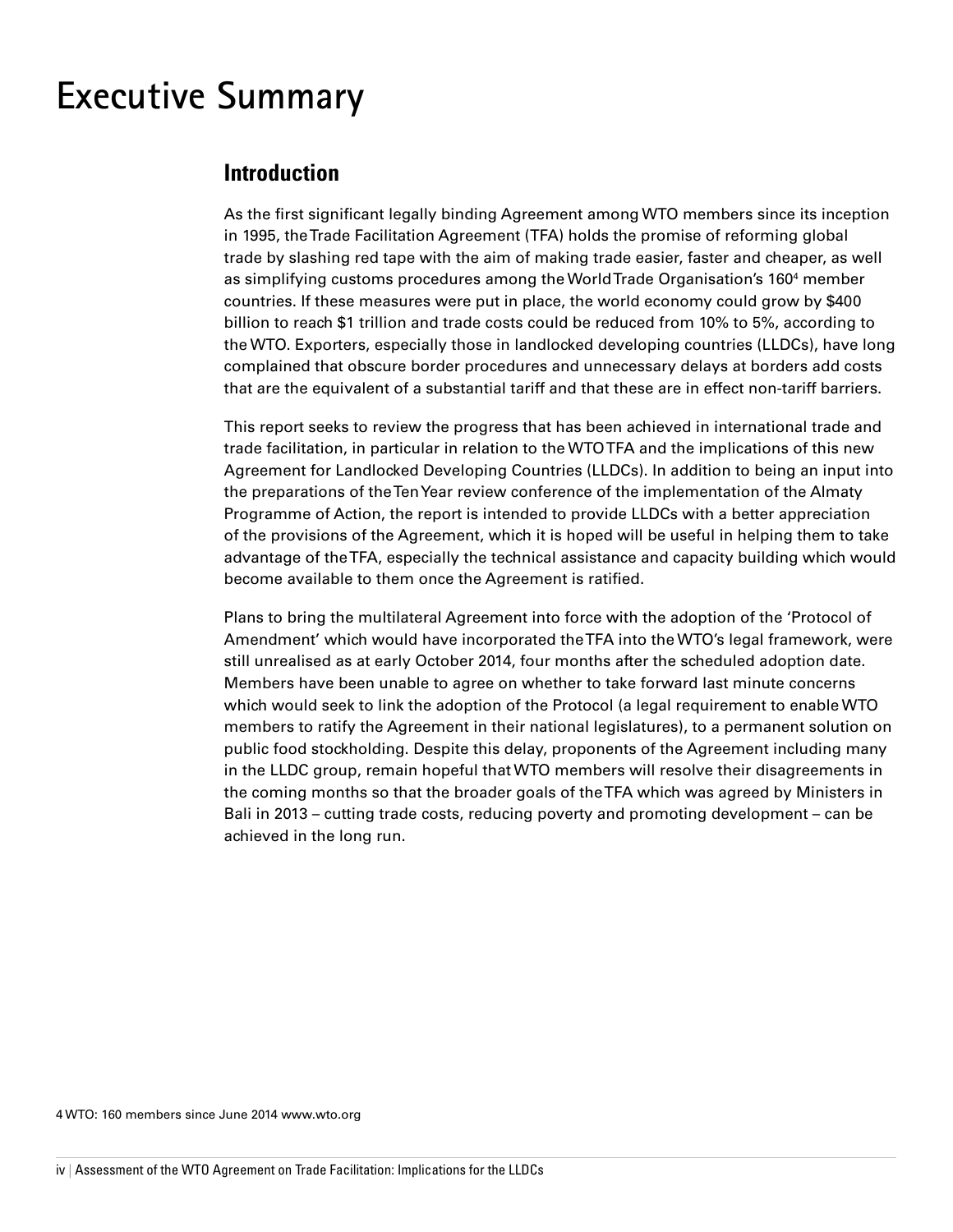# **The TFA – A framework to Advance Reforms, Boost Trade and Reduce Poverty**

The WTO Trade Facilitation Agreement (TFA) offers a new framework for promoting comprehensive reforms to facilitate trade by cutting costs and delays, improving transparency and private sector involvement, and reinforcing transit rights, all of which are vital requirements for landlocked developing countries. As a group of countries that are highly dependent on efficient trade facilitation in neighbouring countries, the TFA is critical for LLDCs as it will create greater transparency and an enhanced rules-based system to border regimes. It will also be an important pillar of national development plans to increase trade which is widely acknowledged as essential to developing countries' efforts to reduce poverty and create a more attractive business environment for foreign investment.

When fully implemented, the Agreement will guarantee that all members of the WTO use standard trade facilitating customs and related border efficiency measures that have the potential to greatly reduce the costs related to trading and raise the values and volumes of global trade. The 'savings' would be substantial. According to the World Bank<sup>5</sup>, in 2013, LLDCs' trade costs were 60% more than the LDCS's average and more than double the world average. LLDCs spent \$3272 to export a standard 20 ft. container, 50% higher than the average cost for transit countries. The cost to import a 20 ft. container in an LLDC was \$4058, and 120% higher than the world average of \$1823.

According to UN-OHRLLS (2013)<sup>6</sup> on average LLDCs attain a level of development that is 20% lower than it would be if they were not landlocked. Data from the World Bank confirms that many LLDCs are losing out on opportunities to increase their export earnings because of prevailing barriers to trade. Border delays and poor logistics make it harder to access lucrative international markets, but reports from UNCTAD (2014)<sup>7</sup> also corroborate the view that other trade costs, such as quality of infrastructure and tariff and non-tariff measures, impact LLDCs' ability to trade efficiently, even with other LLDCs within the same region.

A recent study by the World Economic Forum (WEF) (2013)<sup>8</sup> presents convincing evidence to suggest that supply chain barriers to international trade are far more significant impediments to trade than tariffs. The WEF estimates that reducing supply chain barriers to trade could increase GDP up to six times more than removing tariffs. That is, if every country improved just two supply chain barriers, namely border administration and transport and communications and related services to even halfway to the world's best practices, global GDP would increase by US\$2.6 trillion (4.7%) and exports would rise by US\$ 1.6 trillion (14.5%).

# **Implications of the TFA on the LLDCs**

The WTO Trade Facilitation Agreement sets out commitments that promote clear rules and procedures, many of which are of particular interest to LLDCs. The three most important provisions for LLDCs are *Articles 11, 10,*  and *8*. The first one deal specifically with freedom of transit, the second sets out obligations in relation to trade procedures including transit, and the third requires WTO members to cooperate with other members with which they share a common border. Other TFA provisions of interest to the LLDCs include *Articles 1-5* which addresses Publication and Transparency, including the availability of information; *Article 2* which provides specific guidance on Consultations before Entry into Force; *Article 6*, which sets out Disciplines on Fees and Charges imposed on

5 World Bank Group. Doing Business 2014

6 UN-OHRLLS. 2013. The Development Economics of Landlockedness: Understanding the Development Costs of being Landlocked 7 UNCTAD. April 2014. TD/B/C.I./MEM.7/5. Trade facilitation rules as a trade enabler: Options and requirements 8 World Economic Forum. 2013. Enabling Trade, Valuing Growth\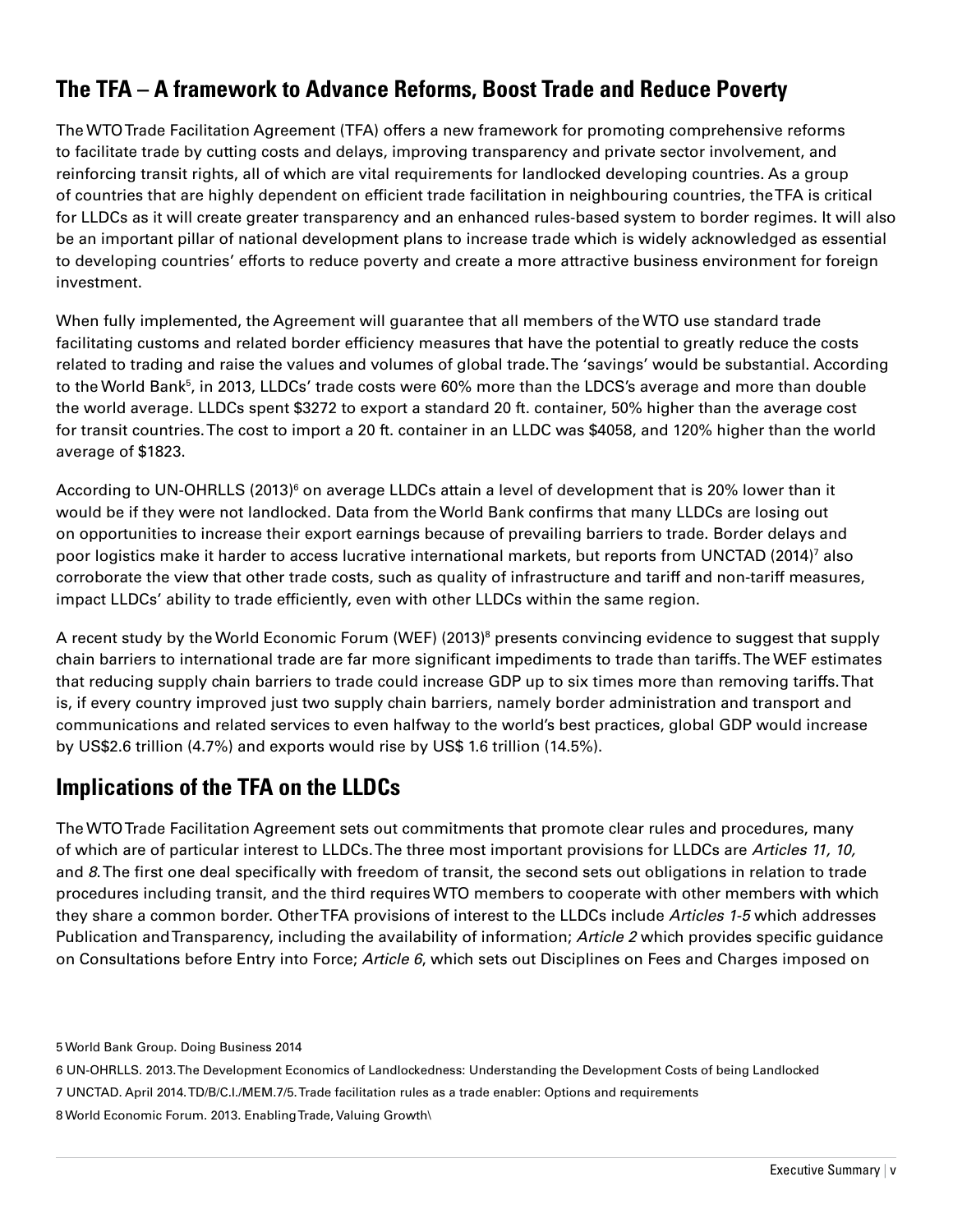or in Connection with Import and Export and *Article 7* which provides rules on Release and Clearance of Goods, including Trade Facilitation Measures for Authorised Operators. In the new Agreement, the obligations take three forms: Binding, Best Endeavour, or a Combination of both.

The TFA presents an opportunity for LLDCs to upgrade their systems, infrastructure and procedures as the Agreement encourages national trade facilitation improvements. Policymakers should therefore ensure that trade facilitation is included in national development plans given the cross cutting nature of trade facilitation. Using this approach, LLDCs will increase their ability to access resources tied to different funding windows, for example, assistance for general trade policy and regulations.

The WTO TFA is an innovative agreement as it will provide capacity building to developing countries to allow them to undertake the implementation of the agreement where necessary. The Agreement addresses concerns about the implementation costs and capacity building constraints in developing and least developed countries that would be required to implement these rules. The Agreement allows each LLDC to design its TFA implementation plan and choose a timetable of compliance in accordance with its needs, capabilities and confirmed funding and technical assistance from development partners. Further, guidance is provided to WTO members on the domestic institutional arrangements that should be established to maximise the resources to be made available by donors, as well as the structures and systems that should be adhered to at the WTO Secretariat itself to ensure that the process of accessing TFA implementation support is transparent and inclusive.

It is essential to note that the Agreement specifies a strict national approach to implementation and makes no provision to resolve the issues which are closest to LLDCs interests, such as regional economic corridors, which fall outside the purview of the WTO's multilateral disciplines. Despite this shortcoming, LLDCs will benefit from deepening their links and their involvement in fora supported by the development banks and bilateral agencies which fund these regional programmes. This will ensure that their interests are adequately reflected in the design of development plans for regional infrastructure improvements, regulatory reforms, technical assistance and capacity building.

Although the language of the TFA is legally binding in relation to some key aspects of freedom of transit, it has one important proviso. If an LLDC developing country neighbour denotes freedom of transit as a Category C obligation, it will only become justiciable and fully legal binding after the expiration of the transition date determined by that country and the delivery of suitable technical assistance by donors. Against this background, an optimal outcome for LLDCs would be that as many transit countries as possible register freedom of transit as a Category A obligation, as this would come into force immediately.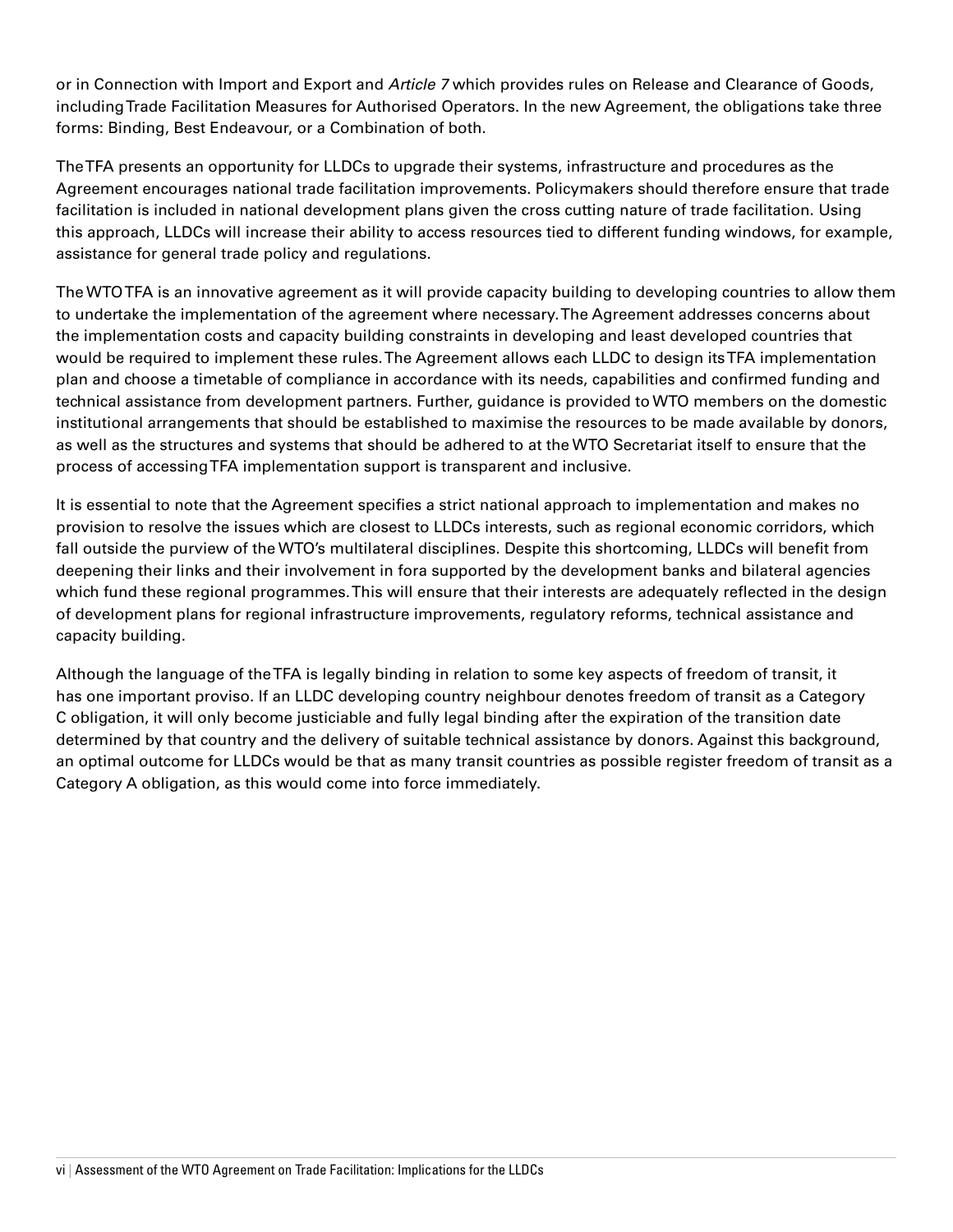# **Recommendations**

Four groups of recommendations are suggested – legislative, institutional, aid for trade and resource mobilisation and policy.

## **Legislative**

- 1. Once the current impasse on public food stockholding is resolved, LLDCs and transit countries should seek to ratify the WTO Agreement on Trade Facilitation as quickly as possible.
- 2. LLDCs and their neighbours should seek to ratify the relevant international conventions on transit, transport and trade facilitation by drafting them into domestic law in a timely manner. It is also in LLDCs' interest to support reforms to regulate international road transport services in light of the evidence which underscores the importance of efficient transport and logistics services to promoting reliable supply chains.
- 3. Given that trade in intermediaries and inputs is more sensitive to trade facilitation than previously acknowledged, LLDCs should consider how they prioritise and reflect these supply side constraints in their national development plans in order to ensure a seamless cross reference to their TFA implementation plans and the related support offered by development partners.

### **Institutional**

- 1. An LLDC Trade Facilitation Working Group with visible, active engagement in Geneva discussions during the Agreement ratification process and the immediate follow-up thereafter, is critical to ensuring that the ongoing interests of the LLDCs are preserved.
- 2. The TFA presents an ideal opportunity and a measureable framework for bilateral cooperation, most obviously in areas of border collaboration such as one stop border posts and integrated border management programmes. UN and other international organisations, financial institutions and donors should provide technical support to the LLDCs to undertake institutional needs assessment that can help them to fully implement the TFA.

## **Aid For Trade and Resource Mobilization**

- 1. Increase allocation of Aid for Trade resources (AfT) to the LLDCs for soft and hard infrastructure improvements.
- 2. Mobilize resources for LLDCs' implementation of the TFA.

## **Policy**

- 1. Policymakers in LLDCs should ensure that trade facilitation is included in national development plans given the cross cutting nature of trade facilitation.
- 2. LLDCs could engage ITT-LLDCs as a center for excellence for analytical research and policy advice.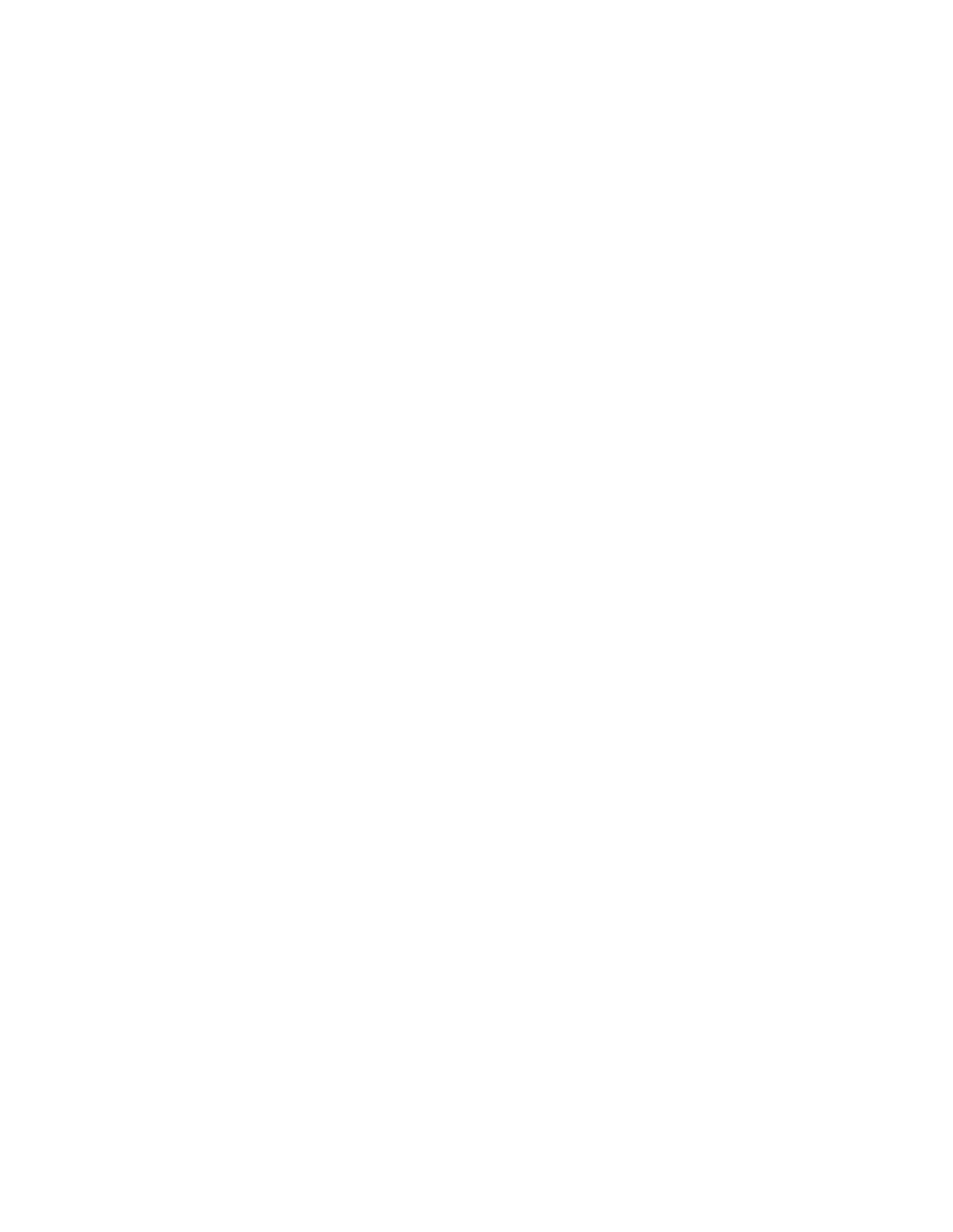# **SECTION 1 Contextual Framework**

# **Introduction**

This report assesses the progress that has been made in international trade and trade facilitation, especially in relation to the WTO Agreement on Trade Facilitation (TFA) and the potential impact of this new Agreement for Landlocked Developing Countries (LLDCs). The report aims to provide LLDCs with a better understanding of the provisions in the TFA. It is intended to provide them with the knowledge to better understand and preserve their interests, and develop a joint approach on trade facilitation discussions in the international fora. The report will also be an important input into the Almaty Programme of Action Ten year review conference.

# **Background**

The terms of reference from the Office of the High Representative for the Least Developed Countries, Landlocked Developing Countries and Small Island Developing States (UN-OHRLLS) and the International Think Tank for Landlocked Developing Countries (ITT-LLDC) was to examine the way in which landlockedness impedes full participation in international trade and minimizes LLDCs' comparative advantage by making it more costly and more challenging for them to compete effectively in overseas markets. Indeed, a recent study $^{\circ}$  by the UN-OHRLLS (2013) revealed that LLDCs' trade was just 61 per cent of the trade volume of coastal countries while transport costs for LLDCs were 45 per cent higher than a representative coastal economy in 2010. It is therefore not surprising that for LLDCs in particular, trade facilitation has become one of the most important trade policy instruments to achieve the gains from international trade.

The Almaty Programme of Action (APoA): Addressing the Special Needs of Landlocked Developing Countries within a New Global Framework for Transit Transport Cooperation for Landlocked and Transit Developing Countries was adopted in 200310 as a response to the growing recognition by the international community of the special needs and challenges faced by the LLDCs. The Programme of Action emphasised five priority policy areas that landlocked and transit countries need to address to resolve the access problems of LLDCs: Transit policy and regulatory frameworks; Infrastructure development; International trade and trade facilitation; International support measures, and Implementation and review.

As one of the priority areas of the APoA, international trade and trade facilitation (streamlining customs and other border procedures) has taken on renewed focus, especially in light of the WTO Bali Ministerial Conference in December 2013, at which WTO members reached consensus on a Trade Facilitation Agreement, as part of the wider 'Bali package'. As the end of the first ten years of the APoA is drawing to a close, the General Assembly of the United Nations decided to hold a comprehensive Ten-Year Review Conference of the APoA in 2014. In preparation for the Conference, which will be the Second United Nations Conference on the LLDCs, this report provides a comprehensive appraisal of the implementation of the priority area on international trade and trade facilitation of the APoA.

9 UN-OHRLLS, 2013: The Development Economics of Landlockedness: *Understanding the Development Costs of Being Landlocked*

10 The Almaty Programme of Action was adopted at the International Ministerial Conference of Landlocked and Transit Developing Countries and International Financial and Development Institutions on Transit Transport in Almaty in August 2003. It was at this conference that the Almaty Declaration was adopted.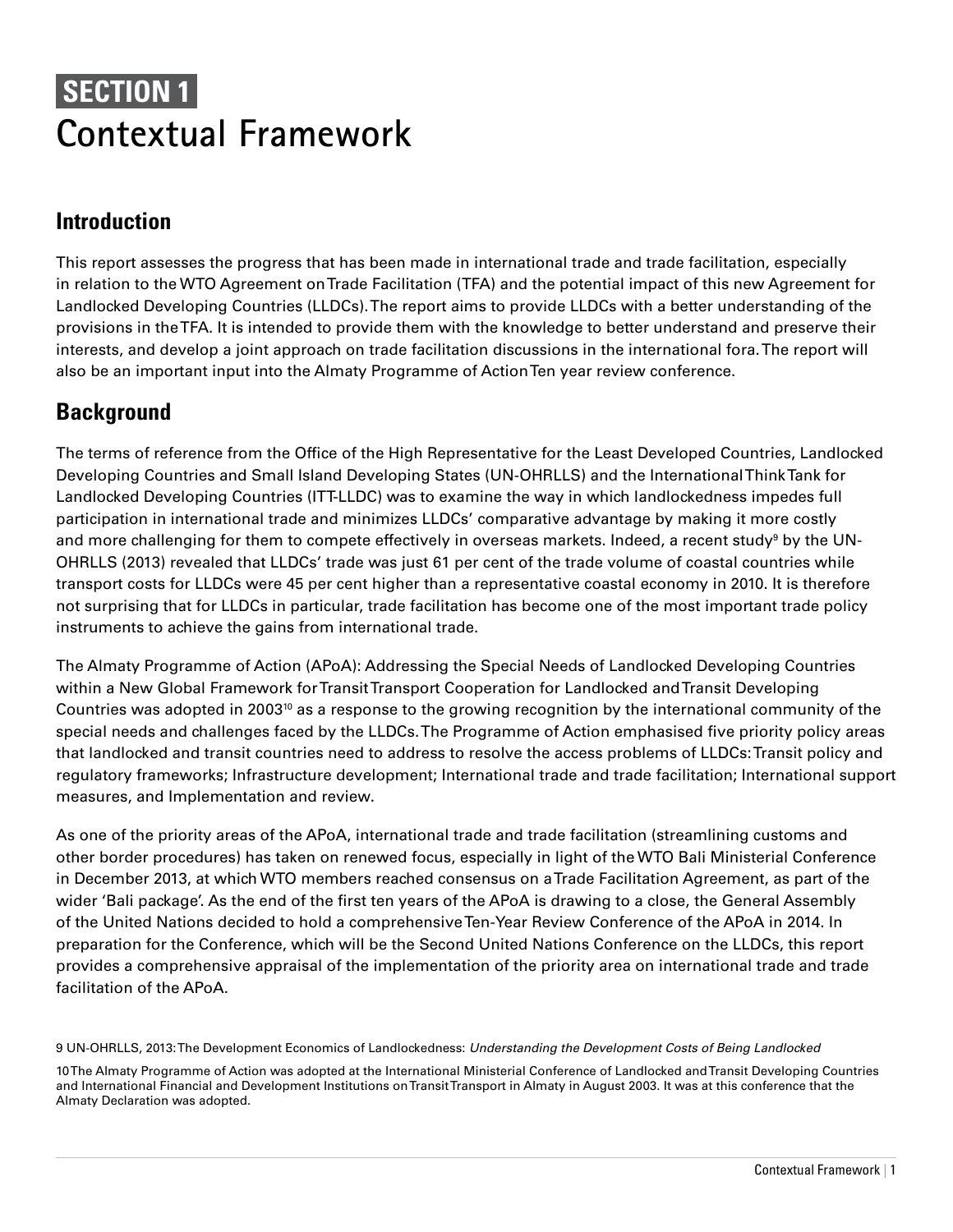Negotiations on trade facilitation started at a global level in July 2004, under the WTO Round of trade negotiations, on the basis of modalities contained in Annex D "Modalities for Negotiations on Trade Facilitation" commonly referred to as the "July package"<sup>11</sup>. Under the mandate of the negotiations on trade facilitation, as set out in the July package, members were requested to clarify and further improve aspects of relevant articles of the GATT, namely those articles concerning freedom of transit (Article V), fees and formalities connected with importation and exportation (Article VIII), and publication and administration of trade regulations (Article X).

On 7 December 2013, at the WTO's Bali Ministerial Conference, WTO members reached an agreement on the 'Bali package', a selection of issues from the broader Doha round negotiations that includes trade facilitation, agriculture and provisions for landlocked least developed countries and development in general. The trade facilitation decision is the most significant for global commerce, as it is a multilateral deal to simplify customs procedures by reducing costs and improving the speed and efficiency of trade, while also aiming to enhance technical assistance and support for capacity building in trade facilitation. Once ratified, it will be a legally binding Agreement, one of the biggest reforms of the WTO since its establishment in 1995.

The WTO Agreement on Trade Facilitation<sup>12</sup> has the potential to address many of the fundamental transit policy issues that affect LLDC exports and should bring concrete benefits to these countries in terms of easier and faster cross-border trade. The ability to facilitate more trade quickly, easily and cheaply would allow LLDCs to benefit more fully from market access and significantly improve their competitiveness and integration into world markets. Consequently, any enhanced trade facilitation is also potentially likely to lead to increased flows of foreign direct investment and enhanced economic development.

Available estimates suggest that reducing costs and other barriers to trade along the supply chain and especially at the border would have substantial impact on trade and economic growth, providing even larger gains than would be possible from removing all remaining tariffs. The OECD<sup>13</sup> has estimated that the potential trade cost reductions for LLDCs from the trade facilitation measures negotiated in the WTO would amount to 16.4 per cent of total trade costs.

Firstly, the provisions of the Agreement reinforce the principle of freedom of transit contemplated in Article V of the GATT. They also strengthen the principles of non-discrimination as it applies to goods in transit in matters concerning charges, transport measures, regulations and formalities. These provisions call for predictable, reduced and simplified fees and charges that do not constitute disguised restrictions to trade, limitation of inspections and controls in transit and quota-free transit, amongst others.

Secondly, the Agreement clarifies and simplifies fees and formalities associated with import, export and transit. These provisions ensure that any charges applied are calculated based on the actual cost of services rendered and that goods in transit are not subject to additional customs duties and technical standards, that certain trade facilitation measures are implemented to expedite the release and clearance of goods such as separate infrastructure for traffic in transit, simplified formalities and documentation, use of single windows for traders, greater use of risk management techniques and authorized trader schemes, while prohibiting measures that hinder the flow of goods such as the use of customs convoys and pre-shipment inspections.

11 WTO document WT/L/579

12 WTO Document WT/MIN(13)/W/8

13 Moïsé, E. and S. Sorescu (2013), *Trade Facilitation Indicators: The Potential Impact of Trade Facilitation on Developing Countries' Trade*, OECD Trade Policy Paper No. 144, http://dx.doi.org/10.1787/5k4bw6kg6ws2-en.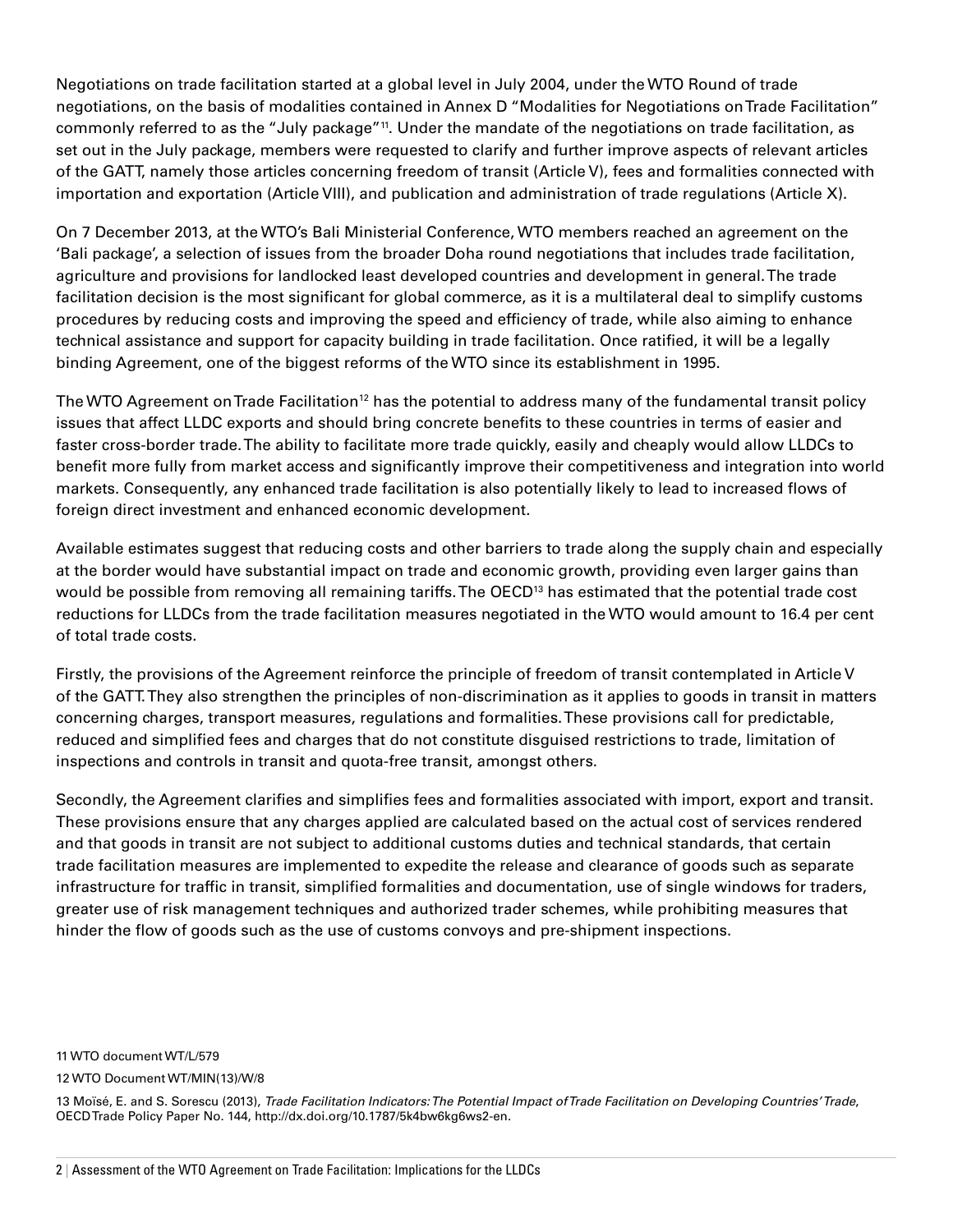Thirdly, the provisions also call for increasing transparency of regulations affecting goods in transit, including by increased use of modern ICT technology, better and easier access to information, prior publication, as well as ensuring increased co-operation and coordination.

The Trade Facilitation Agreement agreed in Bali, takes fully into account the principle of special and differential treatment for developing and least developed countries. Section II of the text sets out provisions for the extent and timing of implementing commitments, as directly related to the implementation capacities of the developing and least developed countries. Where there is a lack of capacity, implementation will not be required until sufficient implementation capacity has been acquired. Developing countries and LDCs will be able to link their commitments to the receipt of technical and capacity-building assistance.

This report reviews the progress that has been made in the area of international trade and trade facilitation, assesses the WTO negotiations and the WTO Agreement on Trade Facilitation and its consequences for the LLDCs and provides recommendations to improve their participation in international trade.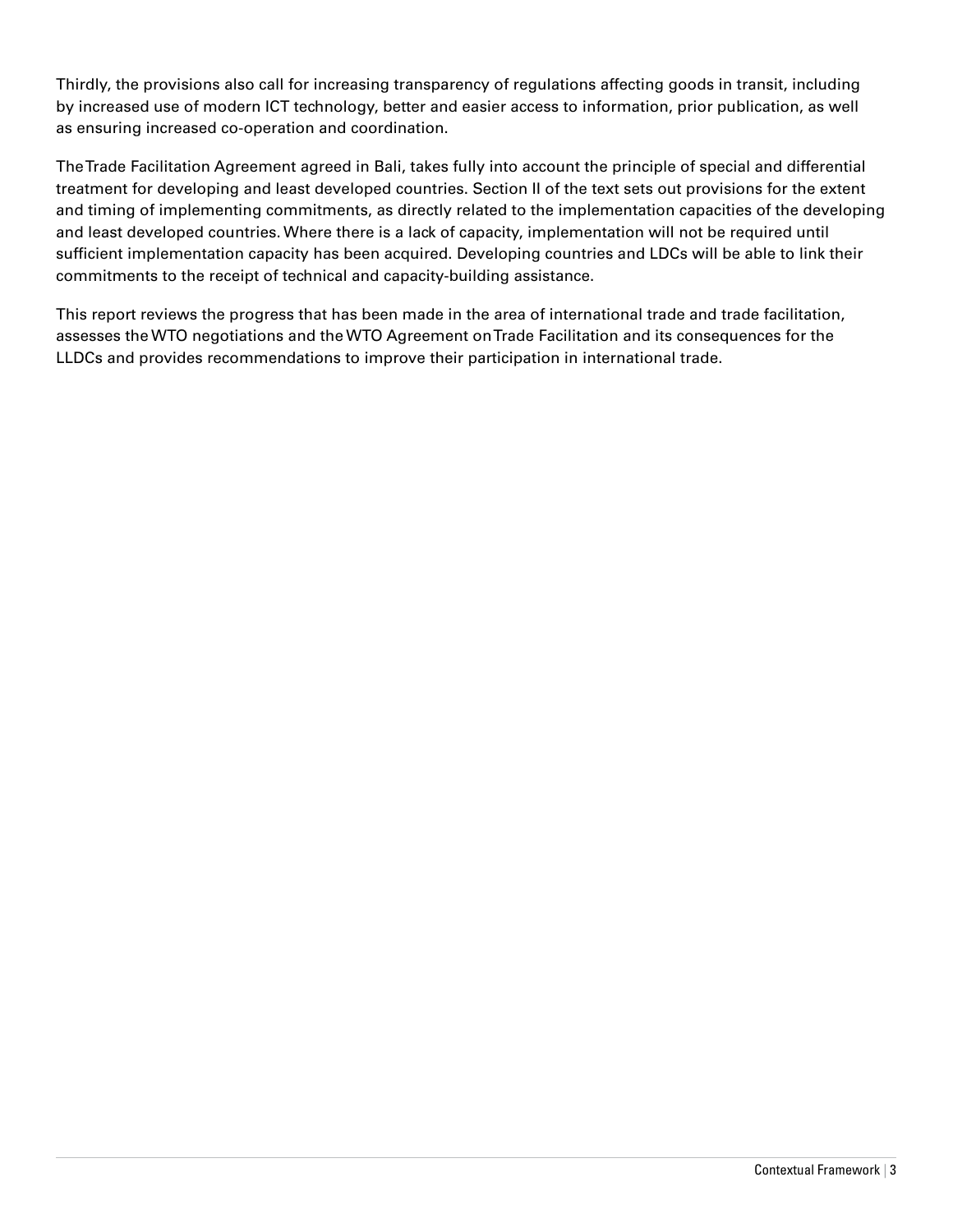# **SECTION 2 International Trade, Trade Facilitation and Development Priorities**

# **Challenges and Problems Faced by Landlocked Developing Countries**

The concept of geographical location as a determinant of economic development has been explored in more detail in recent times. The latest analysis by the UN-OHRLLS (2013) highlights the need for development partners to adopt a holistic strategy in addressing the development constraints faced by landlocked developing countries. In a study entitled *The Development Economics of Landlockedness: Understanding the development costs of being landlocked* (UN-OHRLLS, 2013), the impact of landlockedness on the development prospects of the LLDCs is analysed from the perspective of economic, institutional and social indicators. Arguing that landlockedness can affect economic as well as non-economic dimensions of development, and that these development effects can be transmitted through many channels that include international trade as well as quality of institutions, the UN-OHRLLS identified a number of characteristics that are common to LLDCs and that would need to be considered in devising broad-based strategies to address their disadvantages. These issues are explored later in this Section and will lay the foundation for the recommendations in the final Section.

Landlockedness is generally viewed as a major impediment to trade largely because of the following characteristics identified by the UN-OHRLLS in its study *The Development Economics of Landlockedness: Understanding the Development Costs of Being Landlocked14*: Lack of access to the sea, High trade transaction costs, Institutional bottlenecks, Limited regional integration, Infrastructural constraints, Dependency on transit countries, Remoteness from major markets, and Additional border crossings.

But perhaps the biggest challenge for the LLDCs, according to the UN-OHRLLS, is the cost and the difficulties they face in trying to trade with third countries, since they rely on getting their goods through a neighbouring country to a port, which often involves several border crossings. The UN-OHRLLS concludes that for this reason the impact on trade can be substantial because transport routes are more expensive and less efficient for LLDCs. This they say, adds to the cost of transport, thereby increasing trade costs and reducing the profitability of trade for exporters, importers and other actors in the trade chain.

The UN-OHRLLS report indicates that this issue has been the subject of research by Limao and Venables (2001); Rose (2002), Raballand (2003); Martinez-Zarzosa and Marquez-Ramos (2005); and Coulibaly and Fontagne (2006). The UN-OHRLLS study has built on this analysis to argue that if trade and economic integration is important for development, then landlockedness is likely to have a negative effect on development. According to the UN-OHRLLS, this is owing to the fact that trade for the LLDCs are typically more difficult and more expensive. In addition, the development effects of landlockedness extend beyond just a decrease in trade, expensive trade routes and high transaction costs. Geographic isolation means that a country is less exposed to new ideas from other countries and this is likely to have some effect on income, innovation, the adoption of new technology and the quality of a country's institutions according to UN-OHRLLS analysis.

14 UN-OHRLLS 2013, The Development Economics of Landlockedness: Understanding the development costs of being landlocked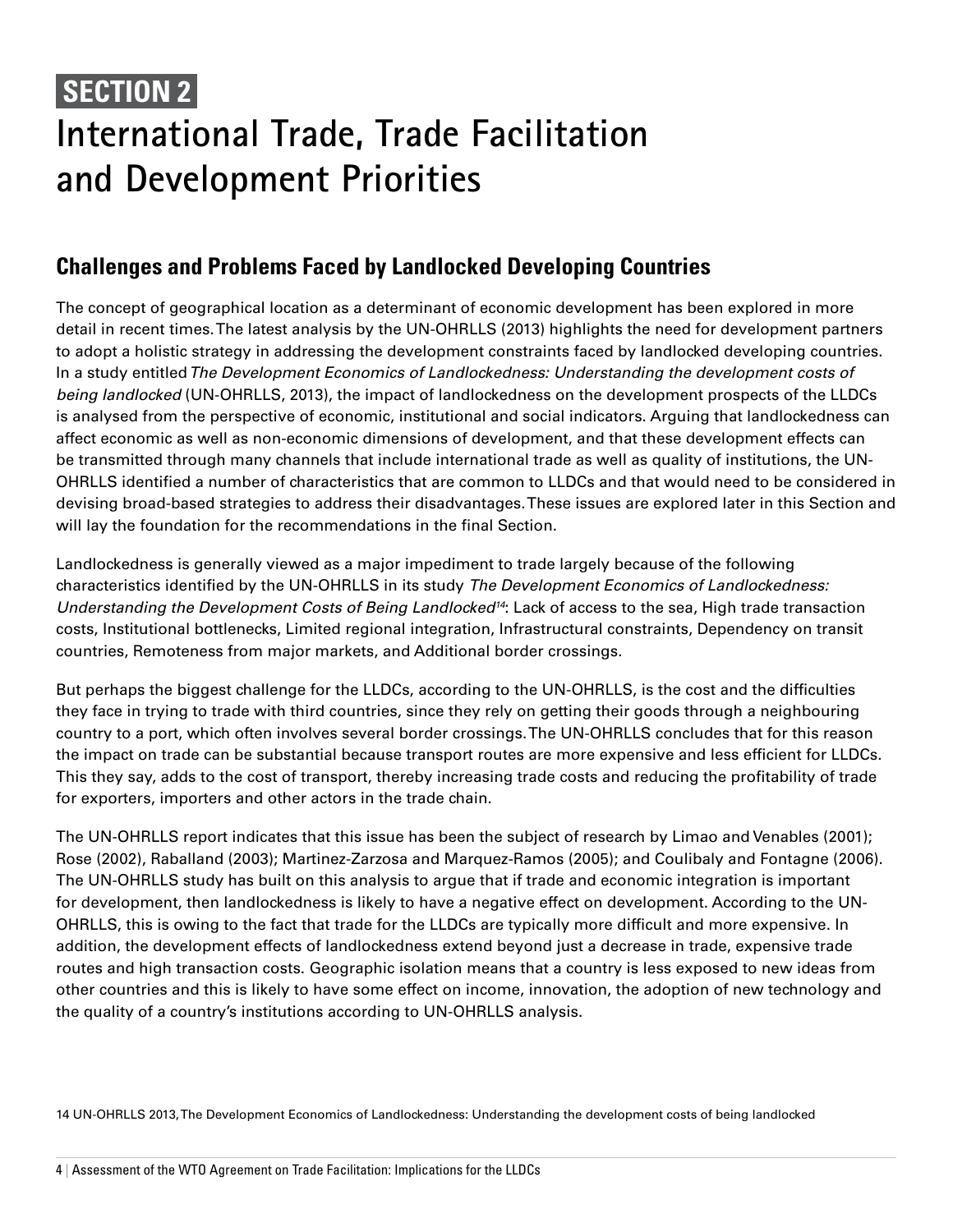Not only do trade costs impact LLDCs' trade with distant rich countries, the analysis indicates, but it also influences their trade with other neighbouring developing countries, including with other LLDCs. In some instances, some LLDCs have found it as difficult to trade with each other as they do with rich countries, largely owing to high trade costs arising from transport and trade facilitation issues such as logistics performance, customs procedures, border delays and bureaucracies, tariffs or non tariff measures and the quality of infrastructure (roads and rail), all of which contribute to high trade costs.

Even though LLDCs have common challenges as mentioned above, these challenges create specific features for each country depending on factors such as infrastructural development, geographical location, climate conditions that result in major differences among the members of the LLDC group.

As UNCTAD (2014) argues, effective trade costs are closely related to different trade and transport facilitation indicators.15 For example Table 1 shows that in the case of Malawi, trade costs with Botswana which is in the same region as Malawi, started to fall at the beginning 2008 when compared to trade costs with the United Kingdom. However, the difference between trade costs with Botswana and United Kingdom remain insignificant, considering the distance between Malawi and Botswana and that between Malawi and the United Kingdom.

| <b>Country</b> | <b>Partner</b> | 2005 | 2006 | 2007 | 2008 | 2009 | 2010 | 2011 |
|----------------|----------------|------|------|------|------|------|------|------|
| Malawi         | Botswana       | 180  | 180  | 175  | 142  | 149  | 164  | 157  |
|                | United Kingdom | 163  | 165  | 174  | 171  | 168  | 175  | -    |

**Table 1. Malawi – Total Trade Costs with Botswana and the United Kingdom 2005-2011**<sup>16</sup>

Source: World Data Bank

The UN-OHRLLS indicates that the average LLDC achieves a level of development that is 20 % lower than what it would be if they were not landlocked. The fact that only about half of the development costs stem from trade channels is noteworthy, and confirms the view in some quarters that a significant proportion of development costs for LLDCs are the result of other factors, excluding trade. It also supports the argument for a wide-ranging approach to address the development needs of the LLDCs. This approach would look beyond the economic dimensions of international trade (distance to sea routes and lack of access to profitable third country markets etc.) to identify all the sources of development effects which reduce the LLDCs' ability to integrate with the rest of the world.

While a detailed discourse on the development economics of landlockedness is not the focus of this study, it is worth pointing out that some of the issues above, for example, institutional quality, are important sub-texts in the analysis for this report. Trade facilitation reform as envisaged in the WTO Trade Facilitation Agreement hinges heavily on effective institutional structures and coordinating mechanisms among and across customs authorities, border agencies, trade related agencies, transit and transport entities and private sector bodies. The absence of this important framework would imply a need for deeper and more sustained trade facilitation capacity building programmes and institutional development for the LLDCs.

15 UNCTAD. April 2014. TD/B/C.1/MEM.7/5. Trade Facilitation rules as a trade enabler: Options and requirements

16 'The Trade Costs Dataset provides estimates of bilateral trade costs in agriculture and manufactured goods for the 1995-2011 period. Symmetric bilateral trade costs are computed using the Inverse Gravity Framework (Nov 2009), which estimates trade costs for each country pair using bilateral trade and gross national output' (The World Bank UNESCAP Trade costs Database). The costs include international shipping and logistics costs, tariffs and non-tariff costs, including direct and indirect costs associated with trade procedures and regulations and costs from differences in languages, cultures and currencies.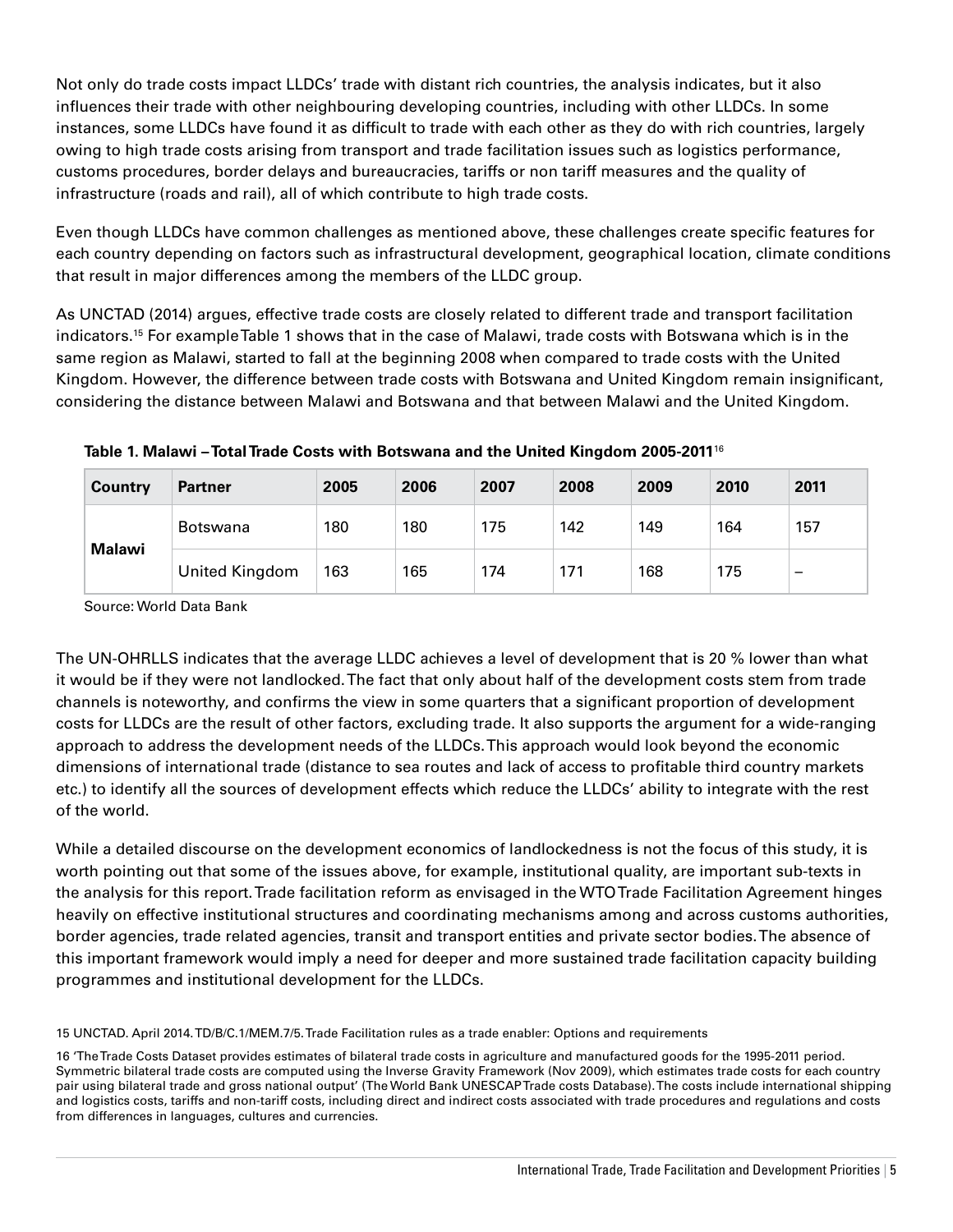The TFA envisaged the requirement for precisely this kind of support and proposes several mechanisms to guide LLDCs in this area. For example, Article 12 of the TFA sets out the terms and requirements for WTO Members to share information in order to ensure effective customs control, while respecting the confidentiality of the information they exchange. Article 23 of the Agreement provides guidelines on Institutional Arrangements. This Article stipulates a requirement for the WTO to establish a Committee on Trade Facilitation which will provide oversight on implementation of the TFA. At country level, WTO members are required to set up coordination and cooperation mechanisms in the form of national trade and transport facilitation committees. These committees should comprise broad representation from traders, customs and border agencies, transport, transit and logistics entities, as well as other government agencies. This is a critical aspect of the TFA implementation because the achievement of meaningful and successful trade facilitation and the gains that come with it is dependent on effective information sharing and authentic collaboration among countries and their trade and border agencies.

| Europe (4)                                                                                             | Latin America (2)          | <b>Asia (10)</b>                                                                                                                                                 | Africa (16)                                                                                                                                     |                                                                             |  |  |
|--------------------------------------------------------------------------------------------------------|----------------------------|------------------------------------------------------------------------------------------------------------------------------------------------------------------|-------------------------------------------------------------------------------------------------------------------------------------------------|-----------------------------------------------------------------------------|--|--|
| Armenia<br>Azerbaijan<br><b>Republic of Moldova</b><br>The Former<br>Yugoslav Republic<br>of Macedonia | <b>Bolivia</b><br>Paraguay | Afghanistan<br><b>Bhutan</b><br>Kazakhstan<br>Kyrgyzstan<br>Lao People's<br>Democratic Republic<br>Mongolia<br>Nepal<br>Tajikistan<br>Turkmenistan<br>Uzbekistan | <b>Botswana</b><br><b>Burkina Faso</b><br><b>Burundi</b><br><b>Central African</b><br>Republic<br>Chad<br>Ethiopia<br>Lesotho<br>Malawi<br>Mali | Niger<br>Rwanda<br>Swaziland<br>South Sudan<br>Uganda<br>Zambia<br>Zimbabwe |  |  |

| Table 2. Landlocked Developing Countries by Region |  |  |
|----------------------------------------------------|--|--|
|                                                    |  |  |

Source: UN-OHRLLS Website

# **Macroeconomic Performance in the LLDCs**

According to the UN-OHRLLS report entitled The Development Economics of Landlockedness, LLDCs are performing significantly below the levels achieved by coastal and transit developing countries. This is notwithstanding the fact that they have experienced good performances in some indicators between the 1980s up to 2012. The UN-OHRLLS<sup>17</sup> study shows that LLDCs have the lowest GDP per capita when compared to the other groups and that although the difference with transit developing countries is quite substantial it has been decreasing over time. The UN-OHRLLS study also points out that the proportion of per capita GDP of LLDCs to transit developing economies has risen from 37% in 1980 to 55% in 2010.

# **Trade and Structural Diversification**

According to the UN-OHRLLs study referenced earlier, while international trade flows in LLDCs are not always smaller than in other groups when examined in proportion to GDP, their export structures are usually more narrow

17 UN-OHRLLS, 2013: The Development Economics of Landlockedness: Understanding the Development Costs of Being Landlocked.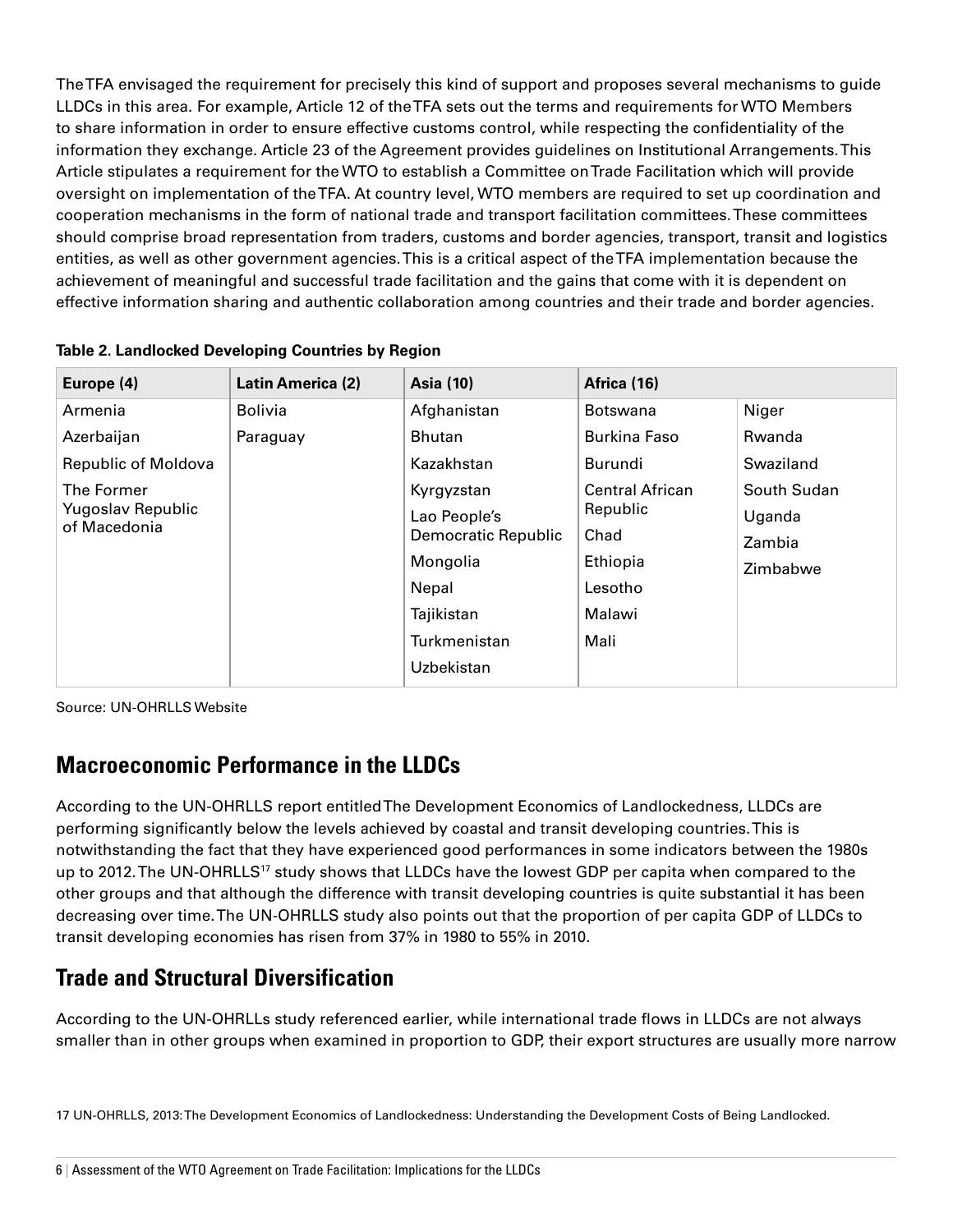and less diversified since they are highly reliant on the export of raw agricultural and mining commodities. UN-OHRLLS' research shows that primary commodities account for 80% of exports from 10 African countries. Table 3 shows that in 2012 a number of LLDCs, such as Armenia, Bolivia, Kazakhstan, Burundi, Mali, Niger, and Rwanda, relied on ores and minerals and/or agriculture for exports. It also shows that manufacturing forms a significant portion of exports for LLDCs such as Botswana, Kyrgyz Republic, Macedonia FYR, Moldova and Uganda signifying the varying levels of manufacturing within the LLDC group. Tourism is also of significant importance to some countries such as Ethiopia, Nepal, Rwanda and Uganda. Nevertheless, the overall picture from Table 3 is that of a lack of export diversification among the LLDCs. This lack of diversification is associated with a relatively small share of manufactured exports as a percentage of merchandise exports in most LLDCs. This export dependence on a few commodities, combined with trade openness, contributed to LLDCs being negatively affected by the global economic and financial crisis.

| <b>Country</b>      | <b>Agriculture</b>       | <b>Ores and Metals</b> | <b>Manufacture</b>       | <b>Tourism</b> |
|---------------------|--------------------------|------------------------|--------------------------|----------------|
| Afghanistan         | 0.24                     |                        | 17.00                    | 3.16           |
| Armenia             | 0.16                     | 42.82                  | 22.11                    | 20.09          |
| Azerbaijan          | 0.08                     | 0.53                   | 2.40                     | 7.18           |
| <b>Bhutan</b>       | $\overline{\phantom{a}}$ | ÷,                     | $\overline{a}$           | 12.90          |
| <b>Bolivia</b>      | 0.54                     | 24.59                  | 5.33                     | 4.77           |
| <b>Botswana</b>     | 0.21                     | 8.639                  | 88.39                    | 0.48           |
| <b>Burkina Faso</b> | $\blacksquare$           | $\blacksquare$         | $\blacksquare$           | $\blacksquare$ |
| Burundi             | 4.34                     | 13.73                  | 12.90                    | 1.19           |
| Ethiopia            | 7.99                     | 0.63                   | 8.77                     | 33.03          |
| Kazakhstan          | 0.13                     | 13.01                  | 12.92                    | 1.71           |
| Kyrgyz Republic     | 5.03                     | 9.95                   | 38.52                    | 23.80          |
| Laos PDR            | $\overline{\phantom{a}}$ | ÷,                     | $\overline{a}$           | 16.19          |
| Lesotho             | $\Box$                   | $\blacksquare$         | $\blacksquare$           | 4.42           |
| Macedonia, FYR      | 0.64                     | 6.25                   | 71.78                    | 5.47           |
| Malawi              | $\mathbf{r}$             | $\blacksquare$         | $\overline{a}$           | 2.73           |
| Mali                | 51.99                    | 3.35                   | 23.56                    | $\blacksquare$ |
| Moldova             | 0.76                     | 3.35                   | 37.22                    | 10.63          |
| Mongolia            | $\overline{a}$           | $\overline{a}$         | $\overline{a}$           | 8.98           |
| Nepal               | $\blacksquare$           | $\blacksquare$         | $\overline{\phantom{0}}$ | 19.65          |
| Niger               | 3.11                     | 56.21                  | 2.98                     | $\omega$       |
| Paraguay            | 2.16                     | 0.88                   | 8.81                     | 2.09           |
| Rwanda              | 5.00                     | 33.62                  | 10.16                    | 33.17          |
| Serbia              | $\blacksquare$           | $\blacksquare$         | $\blacksquare$           | 6.96           |
| Tajikistan          | $\blacksquare$           | $\blacksquare$         | $\overline{a}$           | 3.67           |
| Uganda              | 6.14                     | 1.12                   | 34.18                    | 22.55          |

#### **Table 3. LLDCs Agricultural Raw Materials Export, Manufactures Exports, Ores and Metals Exports (% of Merchandise Exports) and International Tourism, Receipts (% of Total Exports) – 2012**

Source: World Data Bank, Note: LLDCs that are not included do not have data.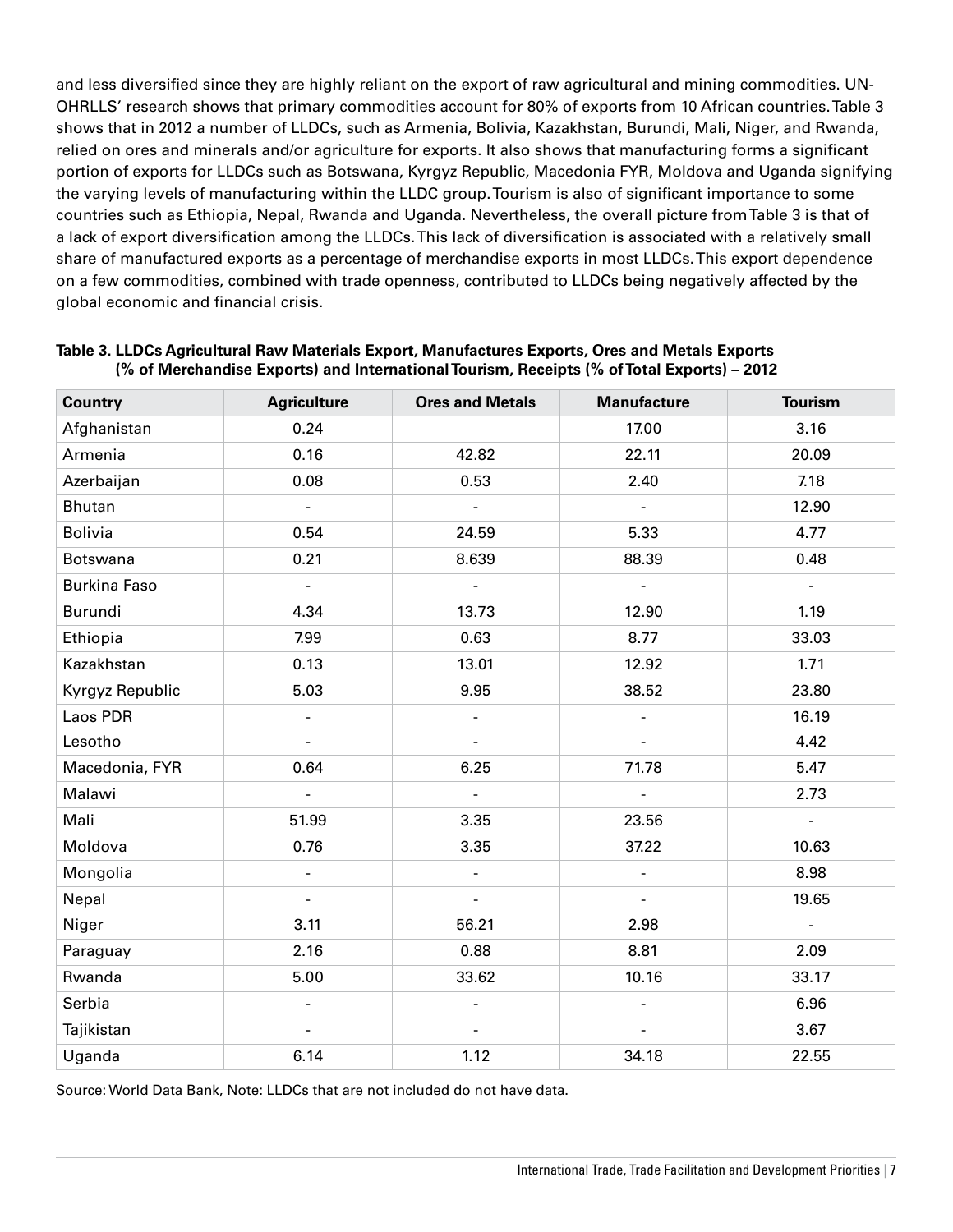Following a sharp decline in 2009, merchandise exports from LLDCs grew by 31% in 2010 and 36% in 2011 and reached a record high of \$224 billion. The largest gains were achieved by exporters of fuel and mineral. Imports by the LLDCs grew by 23% in 2011. This growth however masks the fact that although the terms of trade for LLDCs have generally improved since 2003, a number of LLDCs for example Armenia, Kyrgyz Republic, Paraguay, Malawi and Zimbabwe have experienced deterioration in their trade.

In its report on the Development Economics of Landlockedness, UN-OHRLLS notes that LLDCs' share in world exports doubled from 2003 to 2011 to reach 1.2 %. But it is worth noting that more than half of the group's exports were destined to a few markets. According to the report, on average 62 % of exports from LLDCs are destined for just three markets compared with 48 % for transit countries. There is therefore the need to address limited export product diversification in LLDCs alongside their limited export market diversification. Attempts by some LLDCs like Rwanda, to develop competitive services sectors are to be lauded. Rwanda has managed to develop gorilla tourism as an instrument for reducing poverty through the involvement of local communities. Rwanda's tourism industry receipts rose from US\$31 million in 2000 to US\$337 million in 2013 and the number of arrivals almost doubled from 494,000 in 2006 to 815,000 in 2012. Export of services, such as tourism, business process outsourcing and financial services is one way in which LLDCs could mitigate their geographic disadvantages by diversifying their exports and connecting to global value chains. Tourism provides a significant portion of export earnings for LLDCs such as Ethiopia, Nepal, Rwanda and Uganda. On the other hand countries such as Botswana, Kyrgyz Republic, Macedonia, Moldova and Uganda, which are doing well in the export of manufactures, and those relying on the export of ores and minerals, could diversify their manufacturing base by participating in global value chains (GVCs).

# **Trade Facilitation and LLDCs**

As discussed above, international trade is more complex and more expensive in LLDCs than in any other group and the costs to export and import from/to LLDCs are on average more than twice the costs to export and import from/to transit developing countries. For LLDCs more so than any other group, trade facilitation therefore has to address the full range of behind-the-border measures that affect trade costs, not just streamlining customs procedures. Improving trade facilitation performance can boost trade, and support export diversification. For this reason, given the inherent structural weaknesses of LLDCs, adopting trade policy which incorporates the narrow approach of trade facilitation – treamlining border procedures- with broad trade facilitation which looks at the full range of trade cost reducing measures, is essential.

There is a growing body of evidence which shows that broad trade facilitation not only increases existing trade flows, but can also promote the development of new flows that is i.e., export diversification<sup>18</sup>. Research by Dennis and Shepherd (2011) reveals that improved trade facilitation can help promote export diversification in developing countries. Evidence shows that 10 per cent reduction in the costs of international transport and domestic exporting costs (documentation, inland transport, and port and customs charges) are associated with export diversification gains of 4 and 3 per cent, respectively, in a sample of 118 developing countries. Customs costs play a particularly important role in these results, as so other trade related agencies. Lower market entry costs can also promote diversification, but the effect is weaker (1 per cent). The study also showed that trade facilitation has stronger effects on diversification in poorer countries, many of which are LLDCs.

In a recent paper<sup>19</sup> UNCTAD argues that the main impact of trade facilitation on international trade is that manufacturers can purchase and sell abroad more easily, more reliable and at lower costs. As customs duties

18 Allen Denis,Ben Shepherd. Jan 2011: Trade Facilitation and Export Diversification, *The World Economy, Volume 34, Issue 1* 19 UNCTAD. April 2014. TD/B/C.1/MEM.7/5. Trade Facilitation rules as a trade enabler: Options and requirements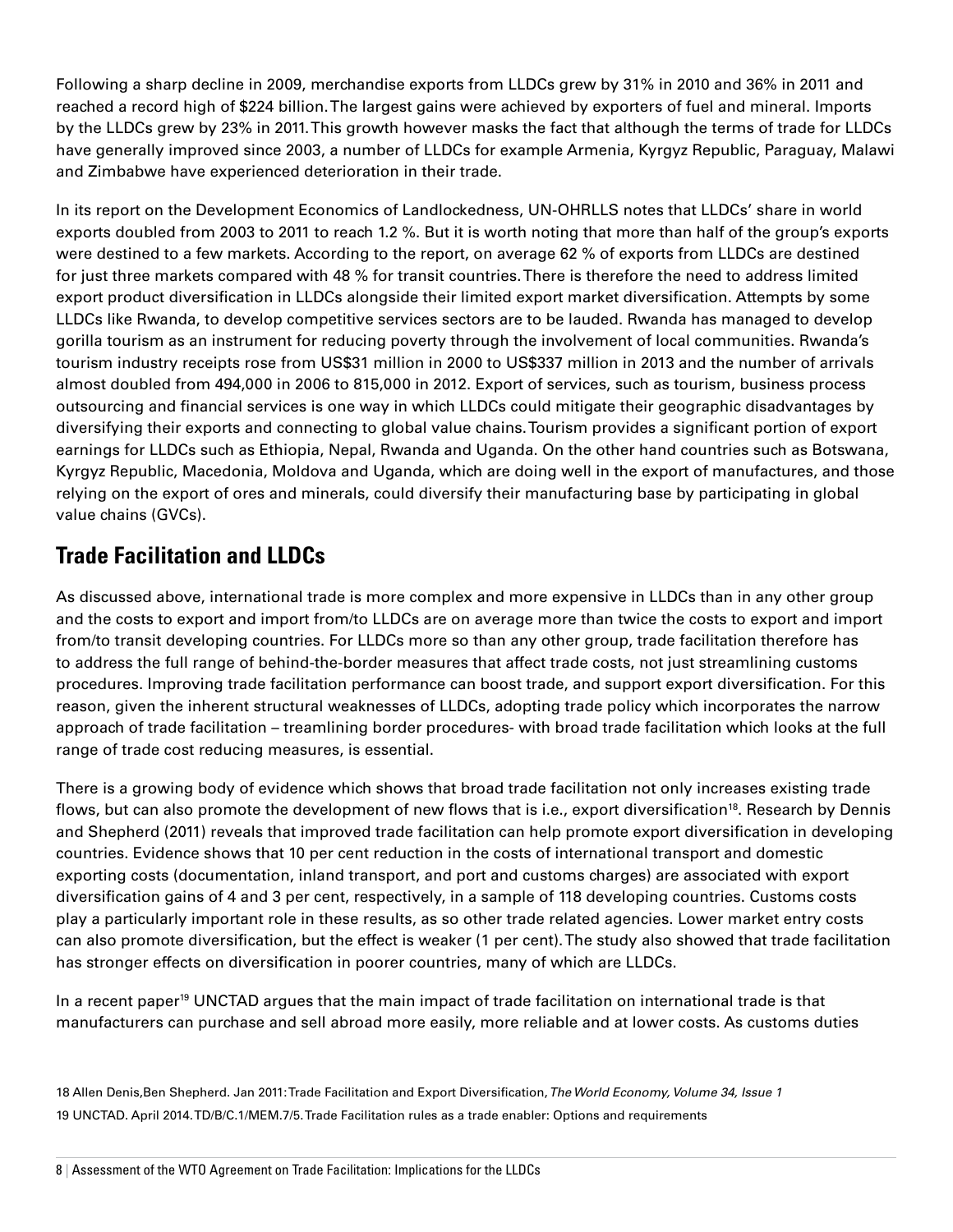have continued to decline and trade in manufactured and intermediate goods has become increasingly sensitive to issues such as reliability and speed, trade facilitation measures have gained in importance. As Zhuawu (2013) argues, participation in GVCs has become increasingly important for developing countries, particularly because of the increased significance of the role played by the private sector to spur growth and development.<sup>20</sup> As such, GVCs provide LLDCs with opportunities to boost their declining share of merchandise trade, particularly if they succeed in participating meaningfully in GVCs. Meaningful participation, according to Zhuawu, can be achieved when developing countries, including LLDCs, use their positions in supply chains to move up the supply chain through value added processing.21

According to the World Bank's *Doing Business 2013: Smarter Regulations for Small and Medium-sized Businesses*, the cost of importing and exporting in LLDCs is almost two times that of transit countries. The LLDCs spent an average of \$3040 to export a standard 20ft container whereas in transit countries, traders were required to spend just \$1268. Similarly the cost of importing a 20ft container in LLDCs was \$3643, compared to only \$1567 in transit countries. These costs are growing faster in LLDCs than in the other groups. Research suggests that delays to export are also significantly longer in LLDCs than in other groups. Table 4 shows that the average transit time for exports for LLDCs fell from 48 days in 2006 to 42 days in 2013 compared to the average transit time for exports for transit countries which fell from 30 days to 23 days over the same period.

The high costs are attributed to long delays at border crossings, lengthy customs procedures and poor infrastructure for goods in transit. Despite the fact that several LLDCs have implemented measures to improve trade facilitation, still 8 out of 10 countries for which trading across borders is most problematic are LLDCs. Renewed efforts are required to guarantee faster and cheaper trade across borders including through further harmonising customs, border and transit procedures and formalities.

|                              | <b>No. of Documents Required</b><br>for Exports |      |      | <b>Transit Time for Exports</b><br>(Days) | Cost To Export USD (\$)<br><b>Per Container</b> |                                                 |  |  |
|------------------------------|-------------------------------------------------|------|------|-------------------------------------------|-------------------------------------------------|-------------------------------------------------|--|--|
|                              | 2006                                            | 2013 | 2006 | 2013                                      | 2006                                            | 2013                                            |  |  |
| Average LLDCs                | 9                                               | 8    | 48   | 42                                        | 2207                                            | 3040                                            |  |  |
| Average transit<br>countries | 8<br>8                                          |      | 30   | 23                                        | 1004                                            | 1268                                            |  |  |
|                              | <b>No. of Documents Required</b><br>for Imports |      |      |                                           |                                                 | Cost To Export USD (\$)<br><b>Per Container</b> |  |  |
|                              |                                                 |      |      | <b>Transit Time for Imports</b><br>(Days) |                                                 |                                                 |  |  |
|                              | 2006                                            | 2013 | 2006 | 2013                                      | 2006                                            | 2013                                            |  |  |
| Average LLDCs                | 11                                              | 10   | 57   | 48                                        | 2688                                            | 3643                                            |  |  |

#### **Table 4. Ease of Trading Across Borders**

Source: World Bank Doing Business database

21 Ibid.

<sup>20</sup> Zhuawu, C. 2014. Aid for Trade and Value Chains in Small and Vulnerable Economies and Least Developed Countries', in Razzaque, M.A. and te Velde, D.W (2013), *Assessing Aid for Trade, Effectiveness, Current Issues and Future Directions*, London, Commonwealth Secretariat and ODI, p.234-256.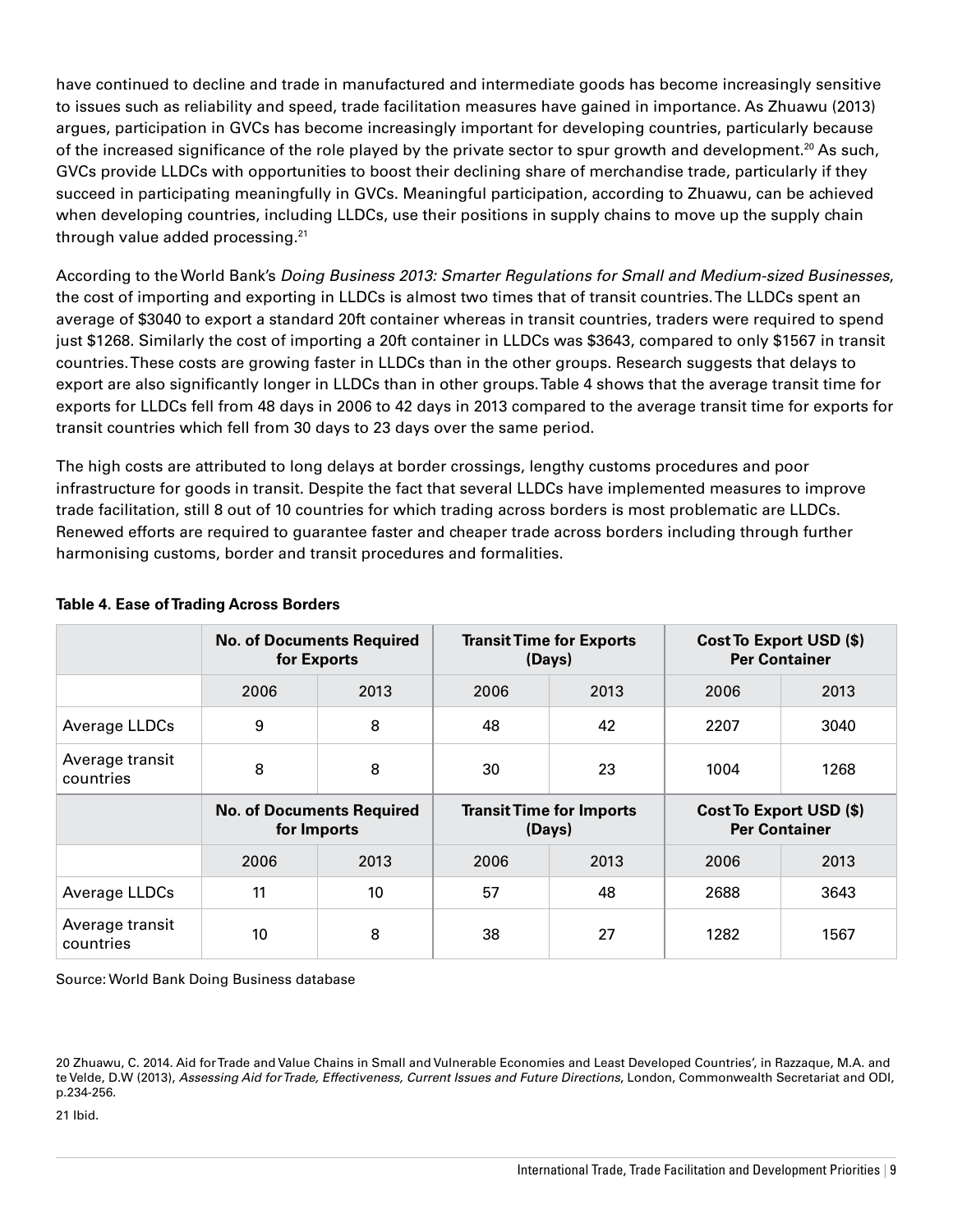Trade facilitation has emerged as the most important trade policy tool for LLDCs to achieve the gains anticipated from international trade. According to the WTO, the Trade Facilitation Agreement could reduce<sup>22</sup> the global costs of moving goods from around 10% of trade value to 5%. The OECD estimates that trade costs for LLDCs could be lowered by as much as 16.4 % through the adoption of multilateral disciplines in trade facilitation.

Under the Agreement, trade facilitation measures required to expedite the release and clearance of goods, such as dedicated infrastructure for traffic in transit, advance filing and processing of declarations and single electronic windows, will be mandatory and measures that obstruct the free flow of goods in transit and additional controls such as convoys while in transit will be prohibited. Provisions to make the regulations related to goods in transit more transparent and rules to promote better coordination and cooperation amongst customs and border agencies are also detailed in the new Agreement.

The Agreement has the potential to deliver concrete benefits to the LLDCs through easier and more transparent customs and border procedures, reduced transit and transaction costs, improved predictability and expedited movement, release and clearance of goods. For this reason, LLDCs have a vested interest in actively participating in the WTO discussions which aim to bring the Agreement into force. Although seven LLDCs are yet to accede to the WTO, it is clear that the majority of the 32-member LLDC group are aware of the value of WTO membership. In 2013, Lao People's Democratic Republic and Tajikistan joined the WTO. Several other countries including Afghanistan, Ethiopia, Kazakhstan, Azerbaijan, Uzbekistan and Bhutan are at various stages of the accession process.

# **Aid for Trade Facilitation and Landlocked Developing Countries**

The evolution in patterns of trade has in recent years led to the emergence of GVCs that have given rise to markets for intermediate products and thus an increase in the exports of value- added products. This development of markets for intermediate goods and services offer new export opportunities for firms to expand their business opportunities in foreign markets. Participation in GVCs is now considered essential by most developing countries including LLDCs. However LLDCs face obstacles to participate meaningfully in GVCs, because of their landlockedness.

In a recent publication, *Aid for Trade and Value Chains in Transport and Logistics23* the OECD and WTO presents a strong case for the direct and indirect linkages between the transport and logistics sector and important development outcomes. Many of these – increased exports, export diversification, increased economic growth and employment as well as poverty alleviation – are major goals for LLDCs. LLDCs are more reliant than coastal countries on international transport and logistics links because of the long distances to external markets and transit, developing transport and logistics markets and integrating these efforts with those of their neighbours should be high priority. Despite this, many LLDCs seem to fall behind in this area. Moreover, as argued by Soobramanien and Zhuawu (2013), the lack of adequate and quality infrastructure is a barrier to trade while investment in infrastructure that reduces trade costs will promote competitiveness and facilitate trade.<sup>24</sup>

23 OECD/WTO, 2013: *Aid for Trade and Value Chains in Transport and Logistics Transport*

24 Soobramanien, T Y & Zhuawu C, 2014: Investing in Infrastructure for Trade Development, *Commonwealth Trade Hot Topics*, Issue 105, Commonwealth Secretariat.

<sup>22</sup> WTO, Feb 2013: Pascal Lamy. *'A trade facilitation deal could give a trillion dollar boost to world economy'* http://www.wto.org/english/ news\_e/sppl\_e/sppl265\_e.htm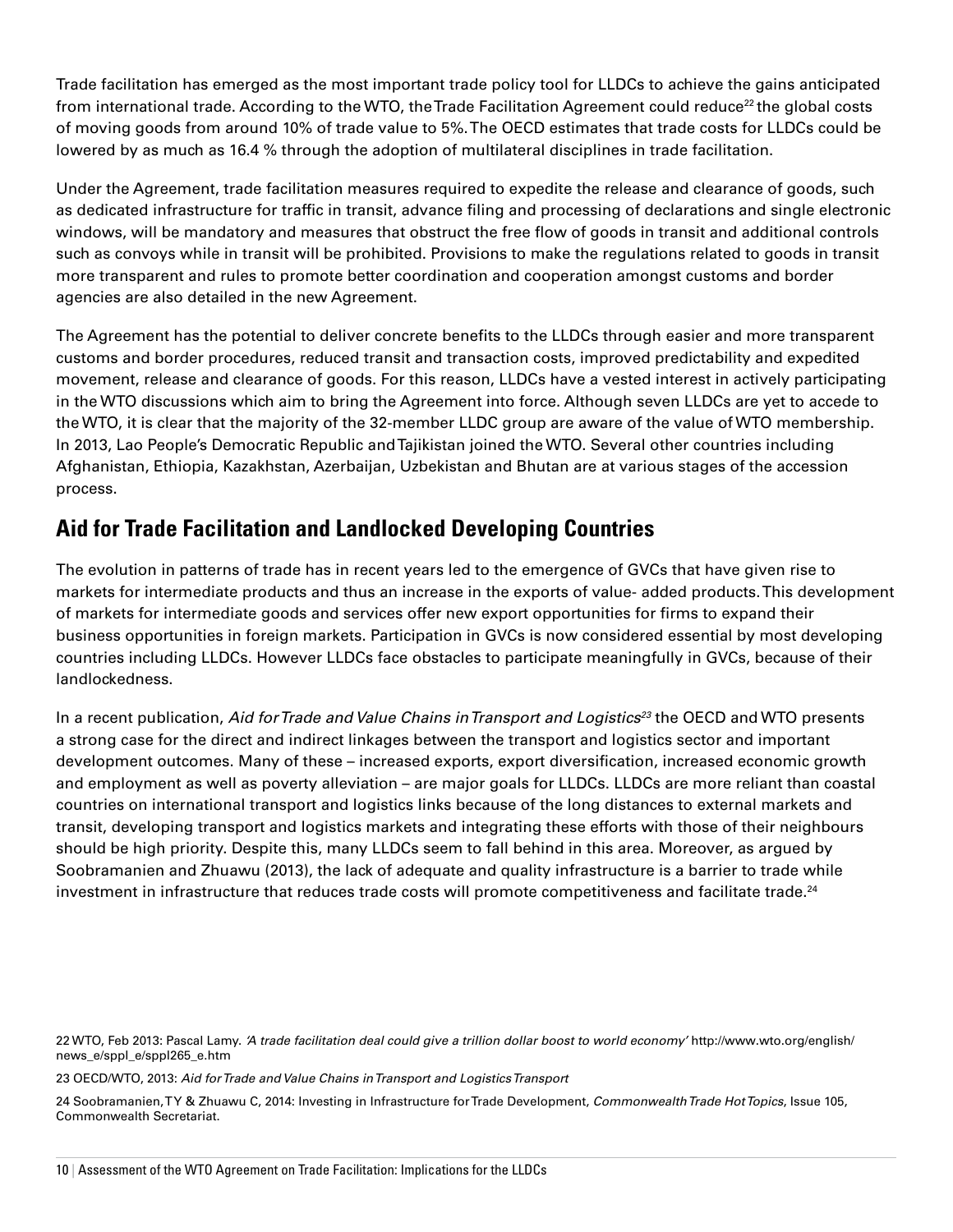To address these shortcomings, some aid for trade advocates suggest that donors – multilateral and bilateral – partner country governments and the private sector, should consider joining forces to address the serious trade and transport infrastructure constraints in LLDCs which prevent them from realising significant development outcomes. Cross border infrastructure links like trade corridors from which LLDCs stand to gain significantly, could be ideal initiatives to kick-start such collaboration.

But other issues would also need to be tackled for LLDCs to benefit from aid for trade and value chains in transport and logistics. These include customs and other border procedures, private services regulation, red tape and governance. Customs administrators and their counterparts in neighbouring countries would need to build up even closer levels of collaboration and cooperation. Data on the disbursement of aid for trade in trade facilitation show that disbursed funds do not meet commitments. This significantly affects the ability of LLDCs to overcome their trade facilitation shortcomings and meaningfully participate in GVCs. Table 5 shows a general decline in aid for trade disbursement to LLDCs in 2012 in the sectors of transport and storage, production sectors and trade facilitation, after having experienced yearly increases between 2009 and 2011. Moreover, in most instances, the disbursed aid for trade has been less than the amount committed, showing that the amount disbursed is below the development requirement for LLDCs.

| <b>Sector</b>                       | 2009               |                  |                    | 2010             | 2011               |                  |                    | 2012             |  |
|-------------------------------------|--------------------|------------------|--------------------|------------------|--------------------|------------------|--------------------|------------------|--|
|                                     | Disburse-<br>ments | Commit-<br>ments | Disburse-<br>ments | Commit-<br>ments | Disburse-<br>ments | Commit-<br>ments | Disburse-<br>ments | Commit-<br>ments |  |
| <b>Transport</b><br>& Storage       | 941                | 1100             | 759                | 1271             | 849                | 701              | 792                | 980              |  |
| <b>Production</b><br><b>Sectors</b> | 1160               | 1481             | 1576               | 1993             | 1554               | 1382             | 1336               | 1340             |  |
| <b>Trade</b><br><b>Facilitation</b> | 8                  | 13               | 7                  | 12 <sup>°</sup>  | 15                 | 13               | 9                  | 7                |  |

**Table 5. Total LLDCs Aid for Trade, Disbursement, Current Prices (USD Millions) – 2009-2012**<sup>25</sup>

Source: OECD Stat

A policy to promote private sector development and integration of transport and logistics firms is particularly important for LLDCs as it would make transit much easier and improve their ease of doing business. Bureaucracy and red tape are still critical challenges for LLDCs based on the data from the World Bank's Doing Business project. Although performance improvements are evident in many areas of the transport and logistics value chain, red tape still remains a serious issue facing importers and exporters in LLDCs. Reductions in documentary formalities have been small in recent years, while costs have actually increased on average for the LLDCs. These countries have scope to further reduce delays and improve supply chain performance by eliminating problems with red tape.

25 The data is for Afghanistan, Armenia, Azerbaijan, Belarus, Bhutan, Bolivia, Botswana, Burkina Faso, Burundi, Central African Republic, Chad, Ethiopia, Kazakhstan, Kyrgyz Republic, Laos PDR, Lesotho, Malawi, Mali, Moldova, Mongolia, Nepal, Niger, Paraguay, Rwanda, Serbia, South Sudan, Swaziland, Tajikistan, Uganda, and Uzbekistan and excludes Macedonia FYR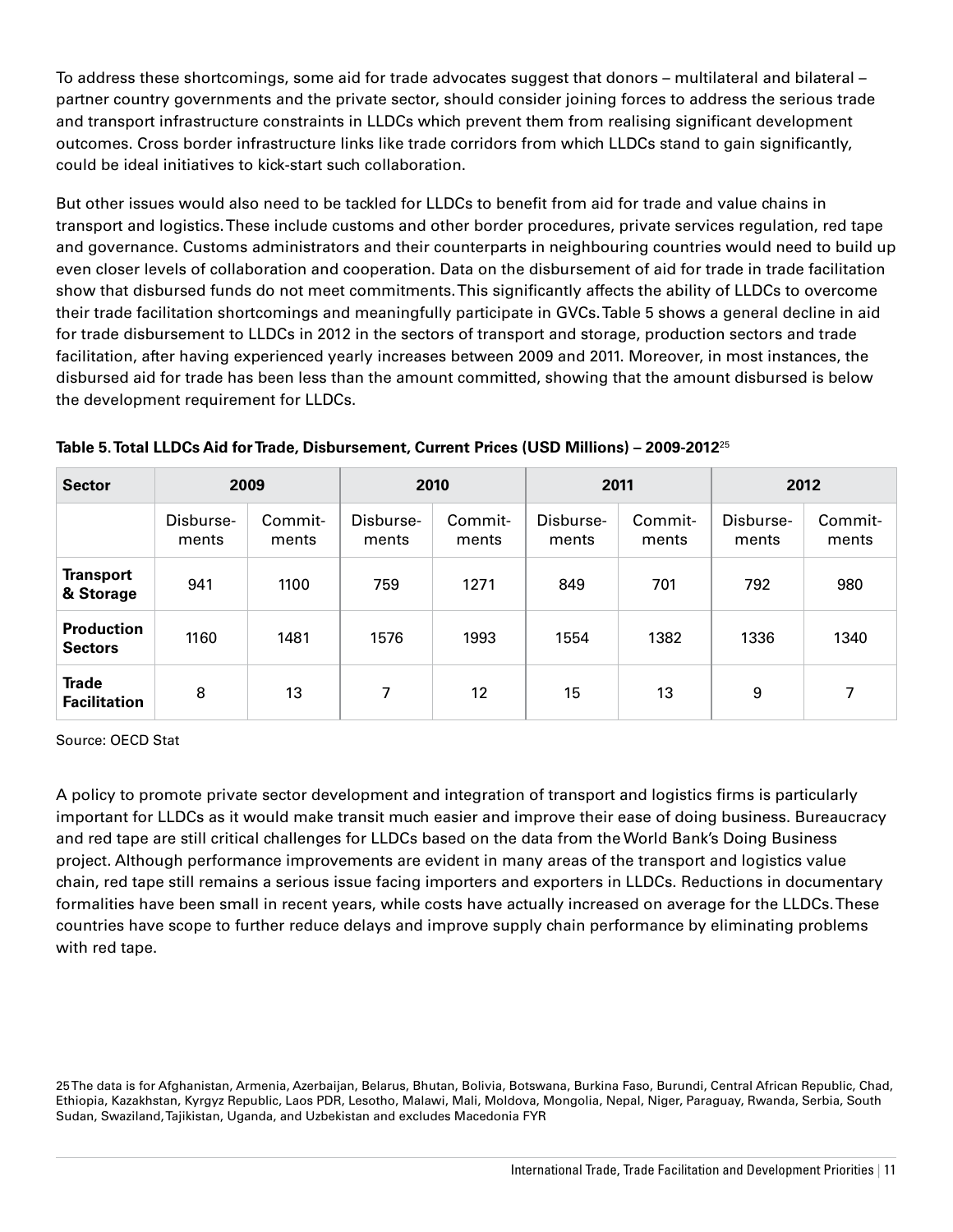A cross-cutting aid for trade strategy which carefully takes account of soft and hard infrastructure needs, and anchors these requirements in line with the support provided under the TFA, would yield substantial economic development dividends to LLDCs. It would help to promote more efficient customs and border procedures to enable goods to move across borders faster and cheaper and guarantee legal certainty between trading partners.

It is also in the interest of the LLDCs and transit countries to ratify and implement relevant international conventions and agreements on transit transport and border crossings as this will greatly assist in reducing transit delays and costs. According to the UNECE, although there are 50 United Nations conventions on international transport and trade facilitation, only 7 are applicable to LLDCs (see table 6 below). LLDCs can make better use of these legal instruments which simplify, harmonise and standardize transit operations to enhance their trade potential.

| <b>Convention</b>                                                                               | No. of Landlocked<br><b>Developing countries</b> | <b>No. of Transit</b><br><b>Countries</b> |
|-------------------------------------------------------------------------------------------------|--------------------------------------------------|-------------------------------------------|
| Convention on Road Traffic (1968)                                                               | 13                                               | 12                                        |
| Convention on Road Signs and Signals (1968)                                                     | 8                                                | 9                                         |
| Customs Convention on the International Transport of Goods under<br>Cover of TIR Carnets (1975) | 11                                               | 5                                         |
| Customs Convention on the Temporary Importation of Commercial<br>Road Vehicles (1956)           | 5                                                | 3                                         |
| <b>Customs Convention on Containers (1972)</b>                                                  | 6                                                | 3                                         |
| International Convention on the Harmonisation of Frontier Controls<br>of Goods (1982)           | 11                                               | 3                                         |
| Convention on the Contract for the International Carriage of Goods<br>by Road (1956)            | 10                                               | $\mathfrak{p}$                            |

**Table 6. Ratification of Relevant International Conventions by LLDCs and Transit Countries**

Source: UNECE. www.unece.org/trans/conventn/legalinst.html, ITC. Trade Treaties Map http://www.intracen.org/itc/market-infotools/trade-treaties-map/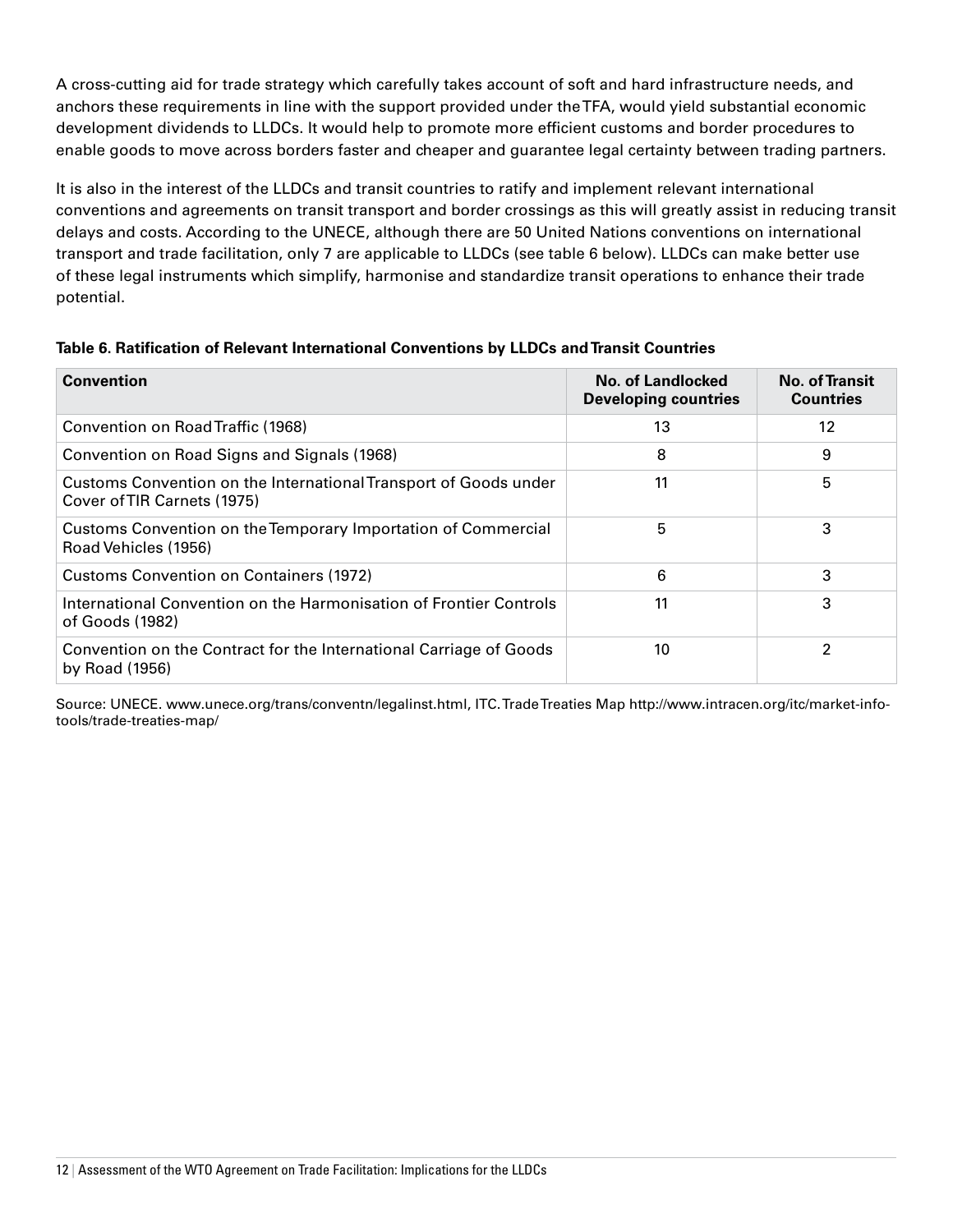# Section 2: **Key Messages**

- 1. Geographic isolation limits LLDCs, full participation in international trade. A comprehensive approach to the needs of the LLDCs which acknowledges their challenges but does not just respond to their development problems with only trade promotion and trade facilitation tools. In practical terms and in the context of implementing the TFA, this implies taking a closer look at the quality of institutions charged with implementation of the TFA to ensure that they have the capacity to adapt and adopt the technological innovations that will be necessary to carry through the breadth of reforms envisaged under the Agreement.
- 2. The TFA envisaged the requirement for precisely this kind of support and contains several mechanisms to guide LLDCs in this area. Article 12 of the TFA sets out the terms and requirements for WTO Members to share information in order to ensure effective customs control and Section III, Article 23 of the Agreement stipulates a requirement for countries to establish TFA coordination and cooperation mechanisms through cross-sectoral National Trade and Transport Facilitation Committees. LLDCs will need to ensure that these Committees receive the cooperation and political support required to discharge their responsibilities, as their effectiveness will be a critical factor in ensuring that LLDCs are able to implement the TFA successfully.
- 3. Aid for trade can play an important role in assisting LLDCs to implement the TFA and overcome several challenges particularly in terms of building the necessary infrastructure to ensure adequate and quality roads, railways, and airports, as well as improved customs efficiency. These are vital requirements for LLDCs if they are to reduce their trade costs and gainfully benefit from trade.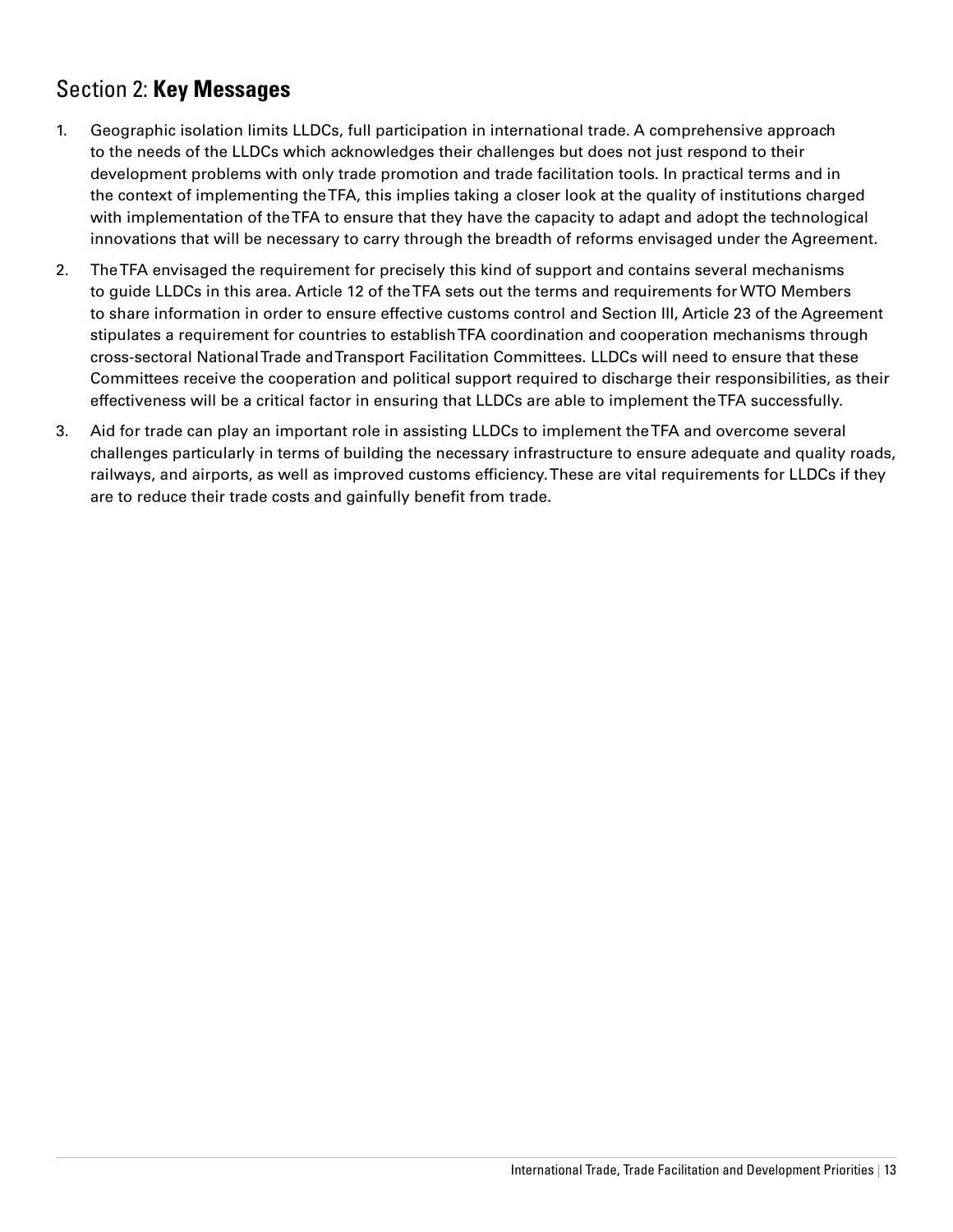# **SECTION 3**

# **Assessment of Trade Trends in LLDCs Since the APoA was Adopted**

# **Review of the Trade Performance of the LLDCs**

As discussed in Section 2, the landlocked nature of LLDCs and the resultant high trade costs, have an effect on the trade performance of these countries. However, despite these challenges, the World Bank 2013 report which assesses the gains made by LLDCs since the adoption of the Almaty Programme of Action, shows that the trade performance of LLDCs has improved as compared with other groups of countries, including their transit neighbours.

Generally, the share of LLDCs to world trade despite its improvement has been far below that of both developed and developing countries over the past decade. Figure 1 shows that the total trade in goods and services exports for LLDCs has been way below that of developed and developing countries in the past 14 years. The same has been the case with LLDCs' total import of goods and services presented in Figure 2.





26 World Bank 2013; Arvis, Jean-Francois, Tanase Virginia – Improving Trade And Transport For Landlocked Developing Countries

Source: UNCTAD Stats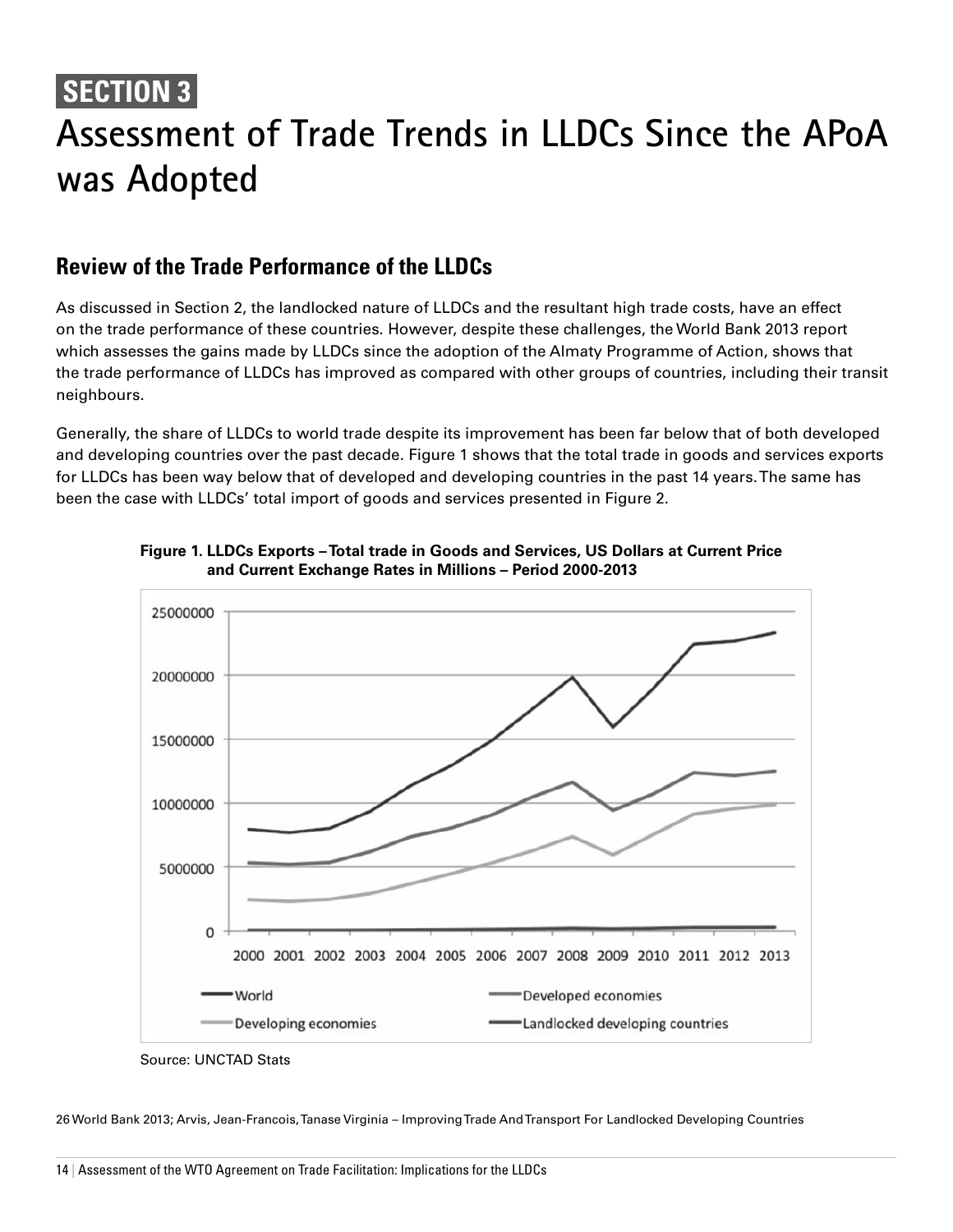

**Figure 2. LLDCs Imports – Total trade in Goods and Services, US Dollars at Current Price and Current Exchange Rates in Millions – Period 2000-2013**

Most LLDCs have experienced improved trade performance. However, the picture is somewhat different when one assesses individual country trade performance. The tables also show that individually, some LLDCs have experienced improved performance in their merchandise and services exports. The World Bank report reveals that the value of trade of LLDCs has increased almost six times, at an average growth rate of 18.8 per cent per year between 2000 and 2011. This is comparable to the increase in the value of total trade of transit countries which stood at 18.6 per cent for the same period.

The improvement in trade performance may help explain the increase in GDP per capita. According to the 2013 World Bank report – *Improving Trade and Transport for Landlocked Developing Countries*, since 2000, the average per capita income of 31<sup>27</sup> LLDCs has grown by almost 3.8 percent per annum, led by the Central Asian countries of Kazakhstan and Turkmenistan which significantly exceeded the global average of 1.5 per cent.

Figure 3 reveals that when measured in terms of trade openness, the trend among the LLDCs and developing countries has been an increase in the trade openness index compared to the world and developed countries, with the LLDCs scoring the highest annual percentage increases.

27 Excludes South Sudan which has recently been added to the LLDC group.

Source: UNCTAD Stats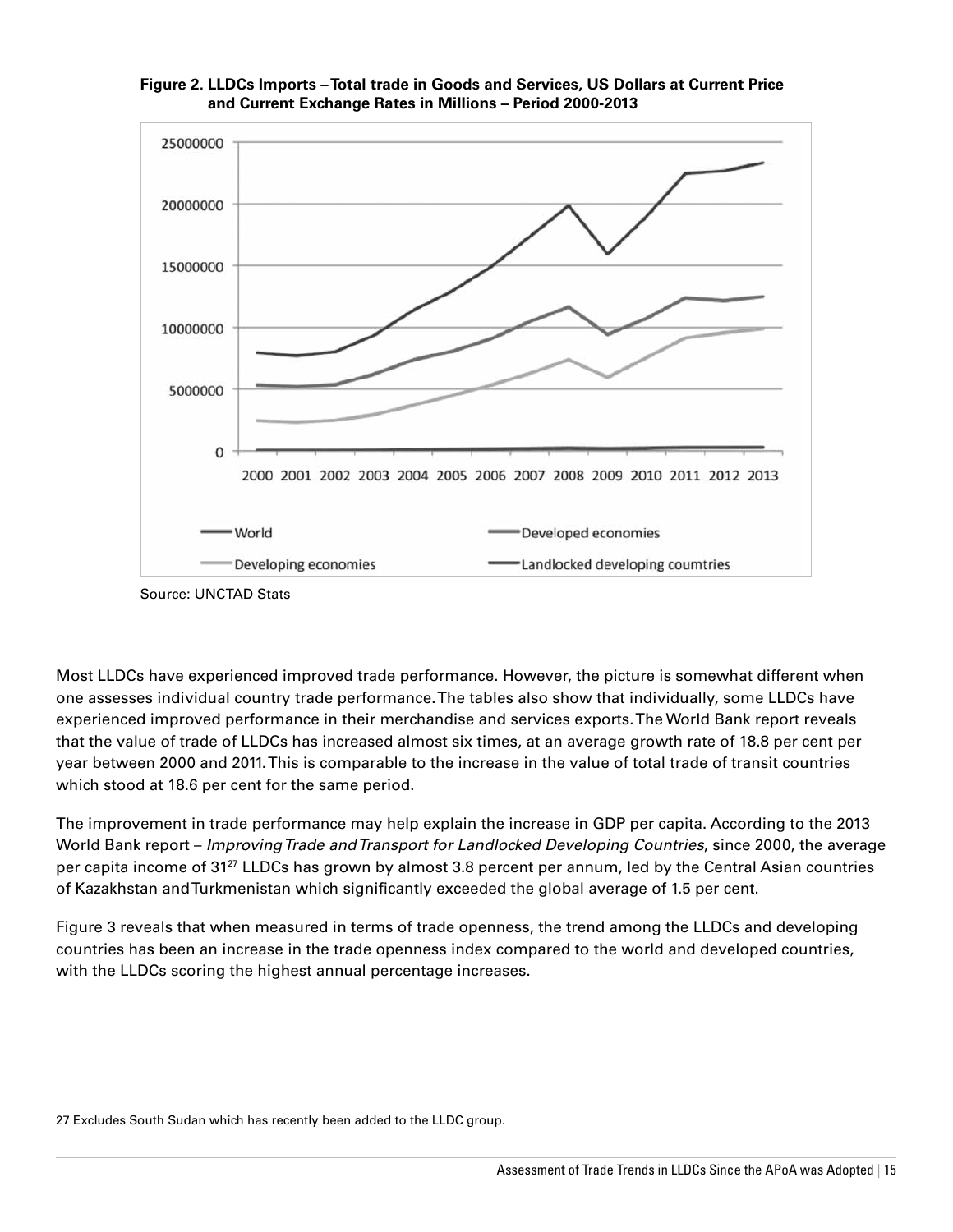

**Figure 3. Trade Openness, Annual Percentage of Gross Domestic Product – Total Trade in Goods**

Source: UNCTAD Stats

Generally there has been an increase in trade openness in terms of both exports and imports when countries are examined on an individual basis. Table 8 shows that most LLDCs have experienced increased trade openness for both imports and exports over the observed period between 2009 and 2013. This may help to explain the improved trade performance by these countries as more goods and services enter and leave their borders.

| <b>Country</b>              | 2009    |         |         | 2010    |         | 2011    |         | 2012    | 2013                     |                |  |
|-----------------------------|---------|---------|---------|---------|---------|---------|---------|---------|--------------------------|----------------|--|
|                             | Exports | Imports | Exports | Imports | Exports | Imports | Exports | Imports | Exports                  | Imports        |  |
| Afghanistan                 | 35      | 77      | 37      | 64      | 33      | 59      | 29      | 68      | $\blacksquare$           | $\blacksquare$ |  |
| Armenia                     | 16      | 45      | 22      | 48      | 25      | 48      | 26      | 50      | 26                       | 49             |  |
| Azerbaijan                  | 52      | 22      | 54      | 20      | 56      | 24      | 54      | 26      | 50                       | 27             |  |
| <b>Belarus</b>              | 50      | 62      | 54      | 66      | 79      | 81      | 83      | 78      | 62                       | 64             |  |
| <b>Bhutan</b>               | 45      | 54      | 37      | 59      | 41      | 71      | 39      | 65      | 33                       | 38             |  |
| <b>Bolivia</b>              | 31      | 30      | 35      | 31      | 38      | 37      | 45      | 36      | 42                       | 37             |  |
| <b>Botswana</b>             | 35      | 53      | 36      | 46      | 46      | 53      | 44      | 60      | 53                       | 54             |  |
| Burkina Faso                | 13      | 23      | 21      | 28      | 27      | 34      | 31      | 36      | $\overline{\phantom{a}}$ |                |  |
| Burundi                     | 7       | 29      | 9       | 29      | 10      | 33      | 10      | 41      | $\blacksquare$           | $\blacksquare$ |  |
| Central African<br>Republic | 10      | 22      | 11      | 25      | 12      | 22      | 12      | 22      |                          |                |  |
| Chad                        | 43      | 51      | 45      | 52      | 47      | 48      | 46      | 53      | $\blacksquare$           | $\sim$         |  |
| Ethiopia                    | 12      | 32      | 18      | 38      | 19      | 39      | 14      | 34      | 13                       | 32             |  |
| Kazakhstan                  | 41      | 34      | 44      | 30      | 48      | 27      | 45      | 30      | 40                       | 28             |  |

**table** *7***. trade openness, Annual % of gross domestic product – total trade in goods**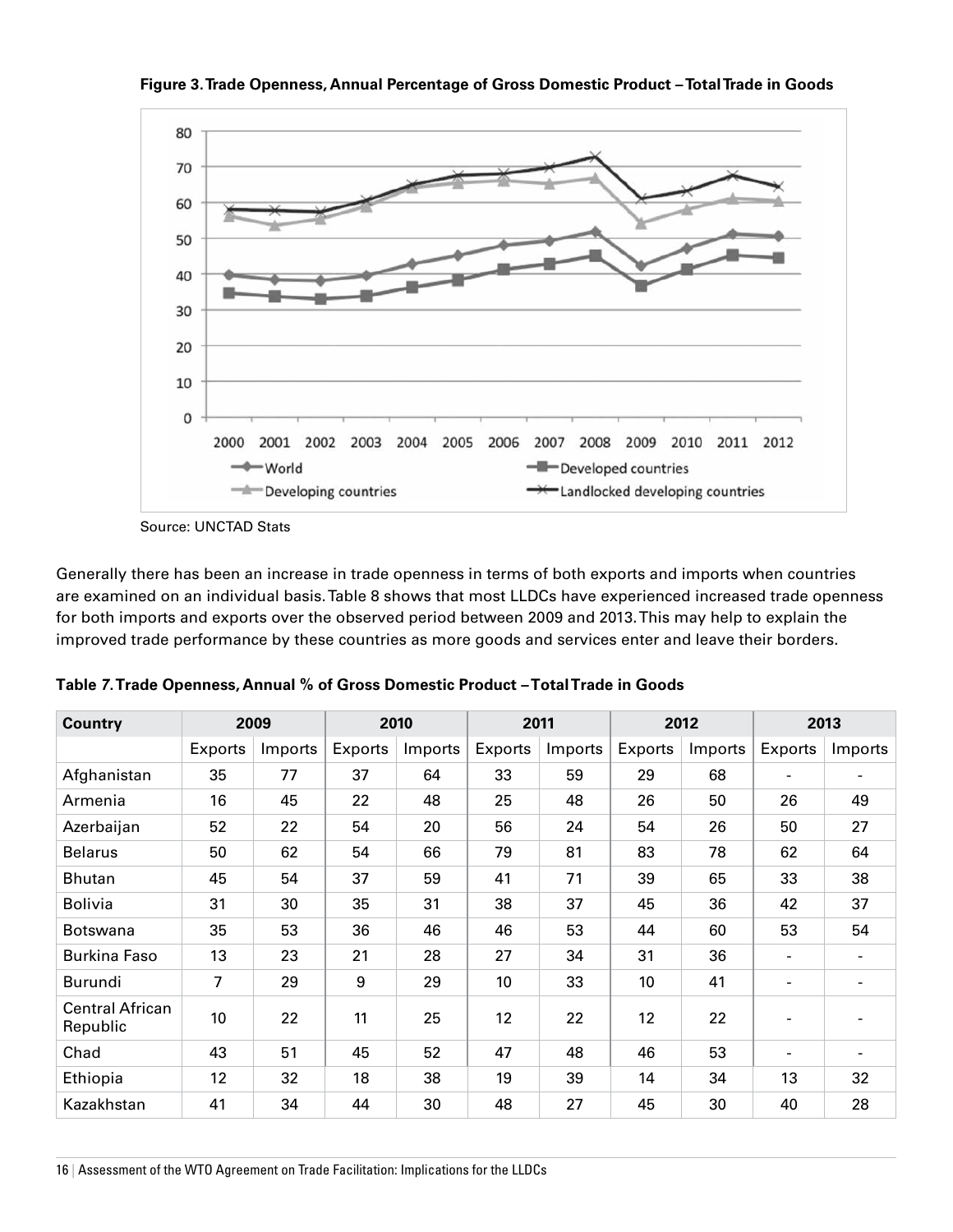| <b>Country</b>     |                | 2009           |                | 2010           |                | 2011           |                          | 2012                     |                          | 2013           |  |
|--------------------|----------------|----------------|----------------|----------------|----------------|----------------|--------------------------|--------------------------|--------------------------|----------------|--|
| Kyrgyz<br>Republic | 55             | 78             | 52             | 81             | 55             | 82             | 49                       | 100                      | 50                       | 100            |  |
| Laos PDR           | 26             | 29             | 33             | 34             | 30             | 34             | 32                       | 37                       | $\blacksquare$           | $\sim$         |  |
| Lesotho            | 45             | 117            | 42             | 110            | 49             | 104            | 43                       | 111                      | 39                       | 97             |  |
| Malawi             | 21             | 35             | 18             | 37             | 22             | 39             | 25                       | 45                       | $\blacksquare$           | $\blacksquare$ |  |
| Mali               | 24             | 31             | 26             | 40             | 26             | 36             | 33                       | 39                       | $\overline{\phantom{a}}$ | $\sim$         |  |
| Mongolia           | 50             | 57             | 55             | 62             | 62             | 7              | 52                       | 78                       | 42                       | 64             |  |
| Nepal              | 12             | 40             | 10             | 36             | 10             | 35             | 11                       | 38                       | 12                       | 41             |  |
| Niger              | 20             | 47             | 22             | 49             | 21             | 48             | $\overline{\phantom{a}}$ | $\overline{\phantom{a}}$ | $\frac{1}{2}$            | $\sim$         |  |
| Paraguay           | 52             | 45             | 56             | 52             | 51             | 49             | 48                       | 46                       | 47                       | 42             |  |
| Rwanda             | 11             | 29             | 11             | 29             | 14             | 35             | 14                       | 35                       | 15                       | 34             |  |
| Serbia             | 32             | 54             | 39             | 61             | 40             | 62             | 43                       | 66                       | 48                       | 64             |  |
| South Sudan        | $\blacksquare$ | $\blacksquare$ | $\blacksquare$ | $\blacksquare$ | $\blacksquare$ | $\blacksquare$ | $\sim$                   | Ξ.                       | $\blacksquare$           | $\sim$         |  |
| Swaziland          | 59             | 74             | 53             | 67             | 54             | 69             | 56                       | 69                       | 60                       | 68             |  |
| Tajikistan         | 24             | 61             | 16             | 60             | 18             | 65             | 22                       | 69                       | 19                       | 67             |  |
| Uganda             | 20             | 32             | 20             | 36             | 24             | 41             | 23                       | 36                       | 23                       | 33             |  |
| Uzbekistan         | 5              | 28             | 33             | 23             | 33             | 23             | 24                       | 17                       | 27                       | 25             |  |

#### **table 7. trade openness, Annual % of gross domestic product – total trade in goods (cont'd)**

Source: UNCTAD Stat

The World Bank's Logistics Performance Index<sup>28</sup> (LPI),<sup>29</sup> indicates that there have been positive changes with regards to logistics performance among the LLDCs but according to the report, there is still no convergence between LLDCs and their transit neighbours. LLDCs have higher trade costs compared to their transit coastal neighbours as shown in table 9.

#### **table 8: Logistics performance index by income group 2007-2012**

| <b>Income Group</b>              | 2007 | 2010 | 2012 | Change  | Growth $(\%)$ |
|----------------------------------|------|------|------|---------|---------------|
| High income - OECD               | 3.73 | 3.73 | 3.69 | $-0.04$ | -1            |
| High income - non OECD           | 3.25 | 3.24 | 3.24 | 0.01    | 0             |
| Upper middle income              | 2.66 | 2.80 | 2.83 | 0.17    | 6             |
| Lower middle income              | 2.47 | 2.59 | 2.61 | 0.14    | 6             |
| Low income                       | 2.26 | 2.43 | 2.43 | 0.17    | 8             |
| Landlocked developing countries: | 2.18 | 2.45 | 2.46 | 0.28    | 13            |
| Transit coastal countries        | 2.65 | 2.79 | 2.84 | 0.19    | 7             |
| <b>World</b>                     | 2.74 | 2.87 | 2.86 | 0.12    | 4             |

Source: World Bank

28 World Bank: Logistics Performance Index is the weighted average of the country scores of six key measures- efficiency of clearance process, quality of transport related infrastructure, ease of arranging shipments, competence and quality of logistics services, ability to track and trace consignments and timeliness of shipments reaching their intended destination.

29 World Bank, 2014: Connecting to Compete 2014 – Trade Logistics in the Global Economy: The Logistics Performance Index and its Indicators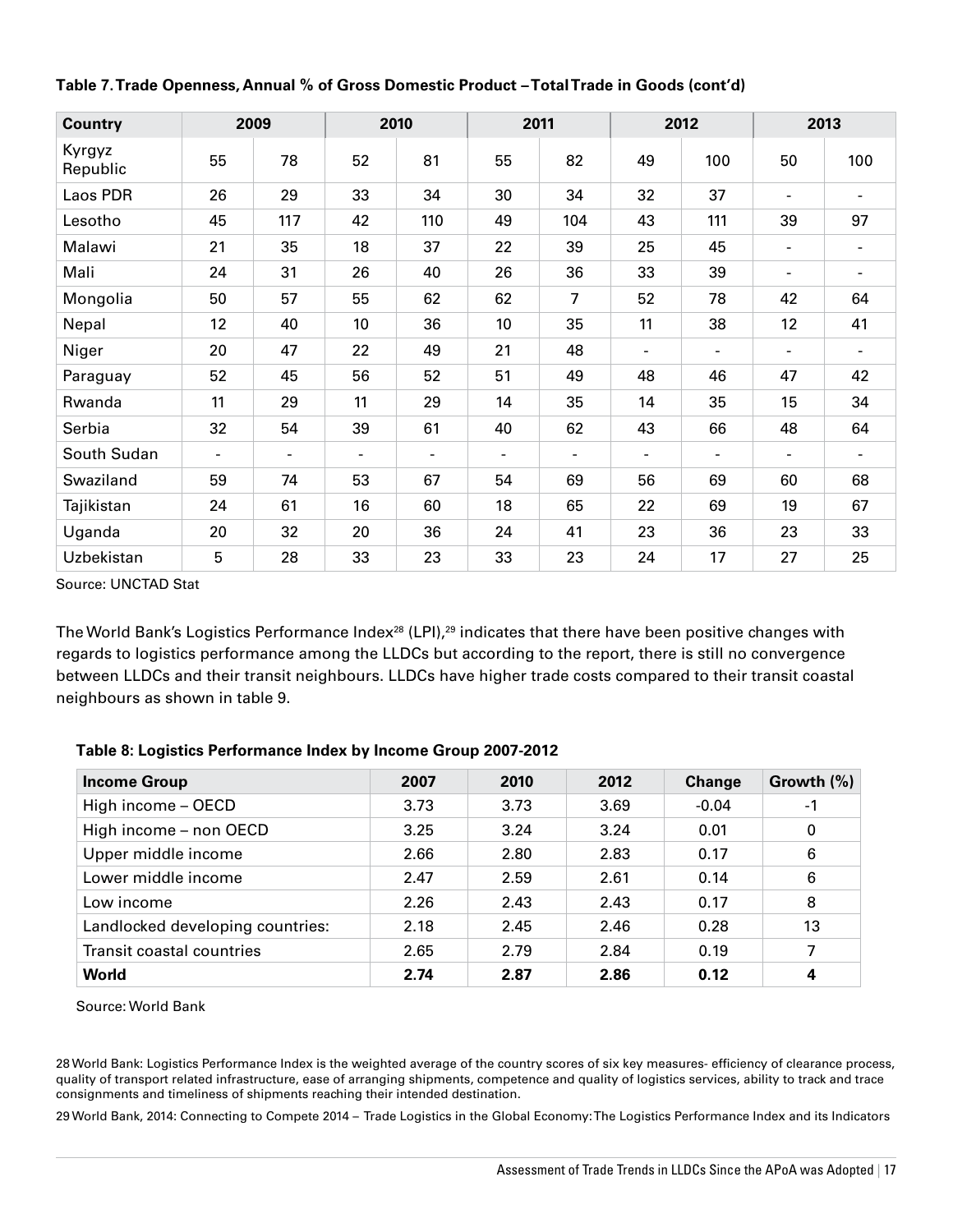Detailed information on some aspects of the LPI is provided in Table 10. For Sub-Saharan Africa, logistics competence would appear to be the leading cause of the gap between coastal, transit and LLDCs in 2012. The gap in infrastructure and customs components in 2012 amounts to around 1 per cent.

|                        |            |      | <b>Sub-Saharan Africa</b> |         |                                | <b>Central Asia</b>                    | <b>South Asia</b> |      |         |      |
|------------------------|------------|------|---------------------------|---------|--------------------------------|----------------------------------------|-------------------|------|---------|------|
|                        | Landlocked |      |                           | Coastal |                                | <b>Landlocked</b><br><b>Landlocked</b> |                   |      | Coastal |      |
| <b>Background data</b> | 2007       | 2012 | 2007                      | 2012    | 2007                           | 2012                                   | 2007              | 2012 | 2007    | 2012 |
| Overall LPI            | 2.23       | 2.44 | 2.40                      | 2.49    | 2.14                           | 2.58                                   | 1.84              | 2.27 | 2.64    | 2.69 |
|                        |            |      |                           |         | <b>Selected LPI components</b> |                                        |                   |      |         |      |
| Logistics competence   | 2.21       | 2.35 | 2.38                      | 2.46    | 2.11                           | 2.52                                   | 1.84              | 2.22 | 2.69    | 2.71 |
| Infrastructure         | 1.92       | 2.26 | 2.20                      | 2.28    | 1.98                           | 2.43                                   | 1.61              | 2.04 | 2.42    | 2.45 |
| Customs                | 2.08       | 2.29 | 2.27                      | 2.30    | 1.99                           | 2.56                                   | 1.69              | 2.24 | 2.34    | 2.49 |

**table 9: Lpi in regions with poorly performing Landlocked Countries**

Source: World Bank

Interestingly, the study *Improving Trade and Transport for Landlocked Developing Countries* (World Bank, 2013) notes that the differences in size and endowments of the economies is not sufficient to explain the variances in volume of trade or diversification of trade patterns. The report suggests that distance and supply side constraints and inefficiencies, especially in supply chains also play a role. In a later analysis, the authors of the study (Arvis; Tanase, 2013) posit the view that traders in LLDCs have to deal with bad infrastructure and long distances to markets, but that these two factors do not fully account for the higher trade costs experienced by LLDCs. Other factors they suggest, add to this problem, namely the unreliability of supply chains, including a lack of proper implementation of a transit system, procedural complexity, and an efficient market for services such as trucking. The priorities to address these inefficiencies in the supply chain of LLDCs include transit and trade facilitation at regional and national levels, trucking reforms, and enhanced cross border cooperation on corridors.

The work of development partners like the World Bank, which itself has amassed a critical body of evidence on trade facilitation and transport and transit route problems and solutions, is critical for those LLDCs looking to develop sustainable trade facilitation, transit and transport facilitation strategies. With the availability of the latest research, LLDCs and their partners are now able to deepen their understanding of the entire transit system and the way in which this drives the smooth running of regional trade corridors – in particular their infrastructure, legal protocols, institutions and procedures. Some of the latest insights (Arvis et al, 2010)<sup>30</sup> allow for a more fullsome analysis of the access problems of the LLDCs. It updates the work of earlier research (Limao, Sachs)<sup>31</sup> which suggested that additional transport costs were due to long distances LLDCs were required to cover through transit to get to international markets. New performance indicators now look more closely at supply chain efficiency through the lens of costs, delays and reliability. Research now measures the delays in transit corridors

30 Arvis, Jean-Francois, 2010: The Costs of Being Landlocked, Logistics Costs and Supply Chain Reliability

31 Limao, N. and Venables, A.J. *Infrastructure, Geographical Disadvantage, Transport Costs and Trade.* World Bank Economic Review 15: 451–479, 2001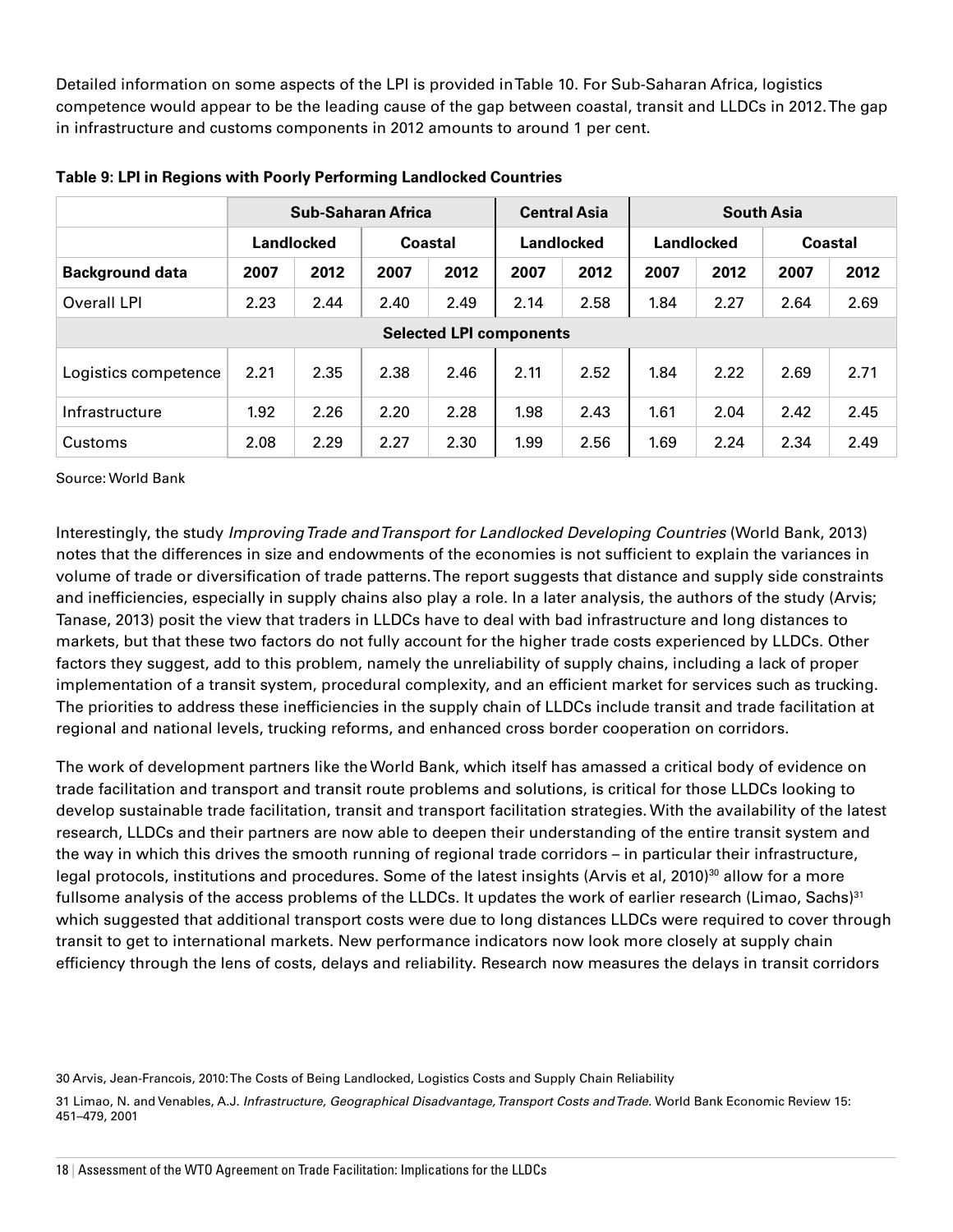in terms of time lost in ports to clear goods at points of entry and exit, as well as the borders in between. Technical agencies like the World Customs Organisation have also developed very practical tools<sup>32</sup> (see Annex1) which can be used to measure performance on many of the TFA indicators, provision by provision.

The low reliability of supply chains in LLDCs is now estimated to represent more than 10% of the value of the goods being transported.<sup>33</sup> These are costs which are carried forward through the trade transaction chain by traders and other actors. This reflects the need to strengthen capacity in LLDCs to effectively participate and integrate in value chains. An inability to quickly address these new demands in international trade and trade facilitation will undoubtedly contribute to the continued marginalisation of the LLDCs.

As LLDCs seek to implement the TFA, these are nuances which deserve consideration not just to fulfil commitments and obligations under a multilateral agenda, but as well to enhance the broader economic performance of their own countries and the efficiency of trade corridors which provide critical access to export markets.

The WTO TFA which will be analysed in the next Section presents an avenue for LLDCs to bring thoughtful analysis into their requests for technical assistance and capacity building. But even with the existing assessment in these two sections, LLDCs can already begin to identify the elements of the Agreement which have the potential to yield the greatest improvements to their trade position.

#### **Supply Chains and Trade: Implications for the LLDCs**

Understanding supply chain dynamics and its contribution of effective trade facilitation is currently a preoccupation of not just the LLDCs and development partners. Companies conduct thorough analyses to determine the most profitable geographies to locate their operations. Global businesses which channel hundreds of millions in foreign direct investment to developing countries are demanding detailed facts and figures on this subject. In a recent study on supply chains and trade entitled *Enabling Trade, Valuing Growth*, the World Economic Forum, Bain and Company and the World Bank, have concluded that supply chain barriers to international trade are far more significant impediments to trade than tariffs. They calculate that reducing supply chain barriers to trade could increase GDP up to six times more than removing tariffs. By their account if every country improved just two supply chain barriers, namely border administration and transport and communications and related services to even halfway to the world's best practices, global GDP would increase by US\$2.6 trillion (4.7%) and exports by US\$ 1.6 trillion (14.5%). These statistics are worth noting for the following reason: completely eliminating tariffs would only increase global GDP by US\$0.4 trillion (0.7%) and exports by US\$1.1 trillion (10.1%). Policymakers in LLDCs charged with promoting international trade and trade facilitation will take note of these developments to review their regulations with a view to ensuring that they support the new enabling trade facilitation environment expected by local and foreign investors.

World Economic Forum. 2013. *Enabling Trade, Valuing Growth*

32 WCO: WCO Implementing the WTO Trade Facilitation Agreement Implementation Guidance

33 World Bank. June 2013. Improving Trade and Transport for Landlocked Developing Countries: World Bank contributions to implementing the Almaty Programme of Action. *A Report preparing the ten-year comprehensive review.*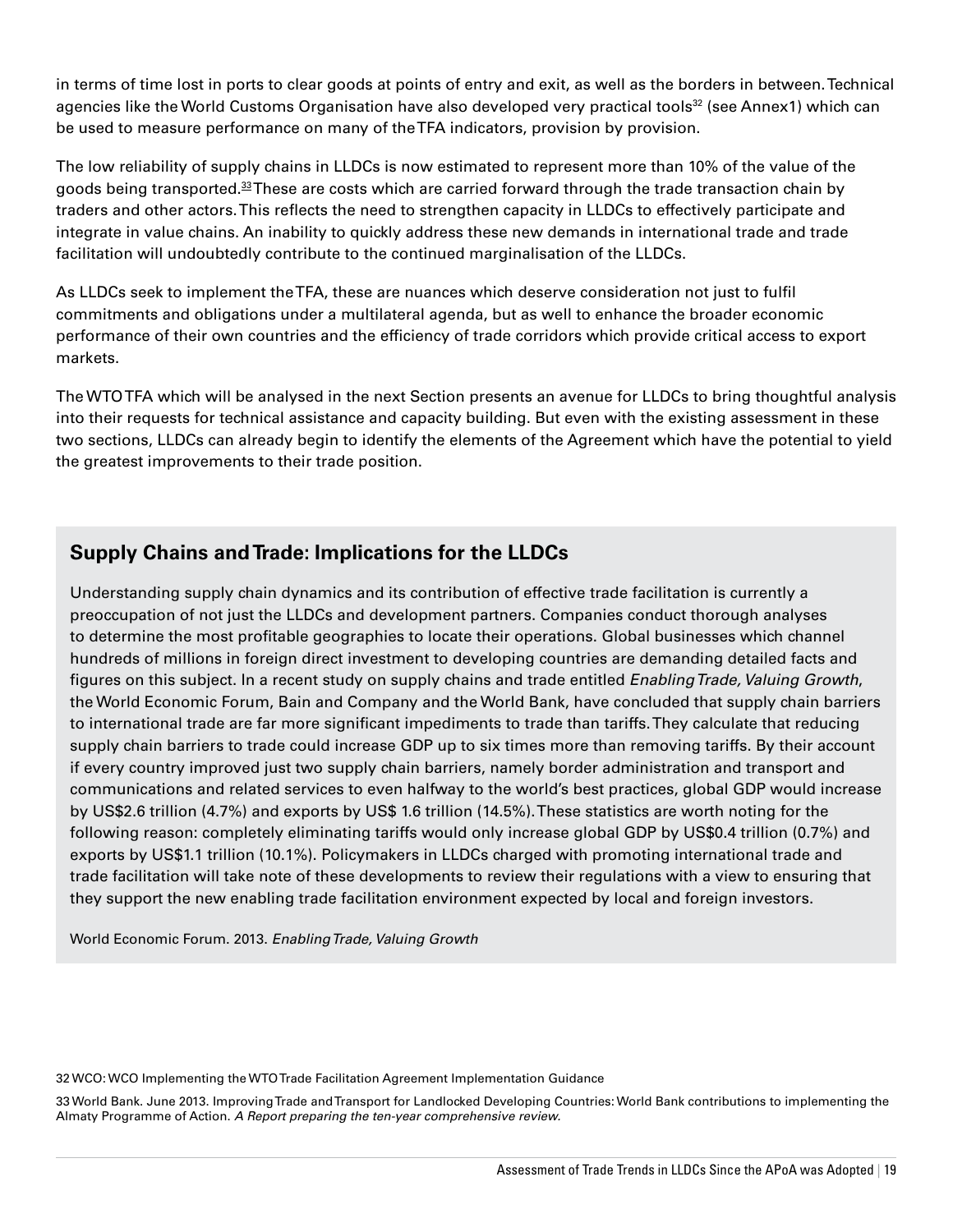# Section 3: **Key Messages**

- 1. Evidence that the differences in size and endowments of the economies is not sufficient to explain the variances in volume of trade or diversification of trade patterns between LLDCs, transit countries and coastal countries, has implications for how LLDCs implement the TFA. It now appears that distance and supply side constraints and inefficiencies, especially in supply chains also play a role. The priorities to address these inefficiencies in the supply chain of LLDCs, will include transit and trade facilitation at regional and national levels, transport reforms, and enhanced cross border cooperation on corridors.
- 2. According to the WEF, supply chain barriers to international trade are far more significant impediments to trade than tariffs. They calculate that reducing supply chain barriers to trade could increase GDP up to six times more than removing tariffs. The report reveals that if every country improved just two supply chain barriers, namely border administration and transport and communications and related services to even halfway to the world's best practices, global GDP would increase by US\$2.6 trillion (4.7%) and exports by US\$ 1.6 trillion (14.5%). This is encouraging news for those LLDCs that have already embarked on efforts to improve their trade facilitation environment and overhaul their regulatory framework.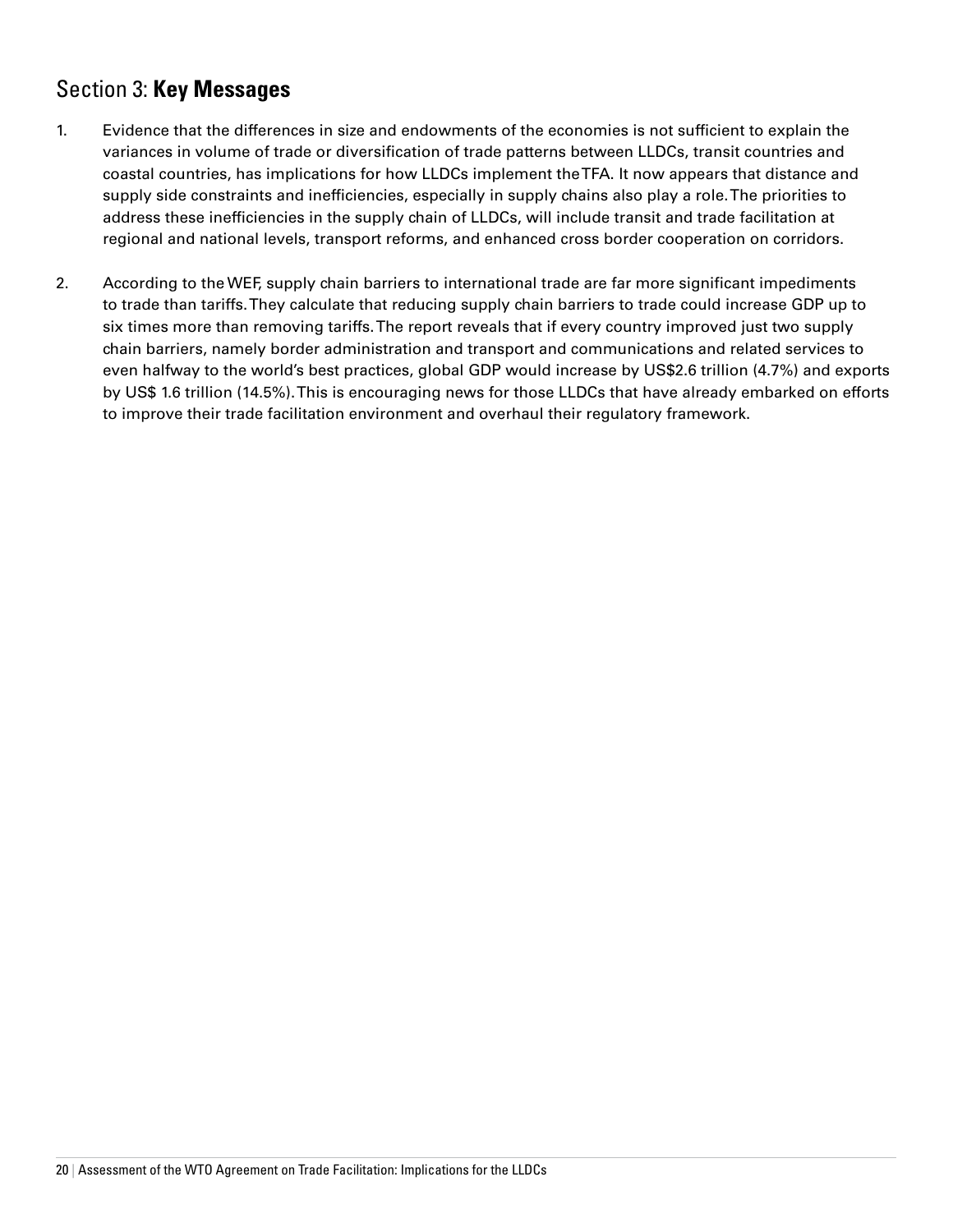# **SECTION 4 The WTO Agreement on Trade Facilitation: A Trade Policy Tool to Improve the Competitiveness of the LLLDCs**

## **Introduction**

This Section provides a brief overview of the benefits that would accrue to the LLDCs from adopting the TFA. It then sets out the historical context and background to the Agreement. The Section ends with a detailed analysis of the key provisions in the TFA that will govern the rules of cross border trade among LLDCs and their trading partners, once the TFA comes into force. Two short case studies which demonstrate LLDC 'good practice' in TFA implementation are also cited.

The TFA is potentially a major source of trade gains for the LLDCs. There is extensive evidence referenced in earlier sections of this report which demonstrate clearly that improvements in trade facilitation infrastructure and procedures can increase trade, promote export diversification, and boost real incomes. LLDCs depend not just on their own trade facilitation performance, but also on the performance of those countries their goods must cross on their way to major international gateways, such as ports ("transit countries"). The GATT already specifically deals with freedom of transit, but its disciplines are minimal, and practice on the ground is often quite different from what legal texts would suggest. The TFA is therefore potentially a major development from the point of view of LLDCs: it provides an opportunity for them to upgrade their own performance on trade facilitation, as well as encouraging similar steps to be taken in transit countries. The net result could be a significant economic win for LLDCs, subject, of course, to the mobilization of sufficient technical and financial resources both in LLDCs and in transit countries to ensure that the gains are in fact realized.

## **Background to the Agreement**

In December 2013, when Ministers concluded the Trade facilitation negotiation in Bali, it marked a significant milestone at the end of a ten year journey where very little progress had been achieved on the long-running Doha round of global trade talks. Thus, the conclusion of the Trade Facilitation Agreement, the first multilateral trade agreement to be successfully negotiated in 18 years, and the first to be concluded by the WTO, is a landmark for the organisation and the membership.

The progress in the Doha trade talks and the conclusion of an Agreement on Trade Facilitation is of interest not just to the negotiators who concluded the 'deal', but to the private sector in landlocked developing countries<sup>34</sup> whose very existence relies on a transparent, predictable rules based trading system which sets clear rules and addresses the causes and seeks to eliminate bureaucratic red tape. The emergence of an Agreement is especially good news for small and medium sized enterprises in LLDCs and developing countries that have long complained about the vast array of red tape which they have to contend with in efforts to move their goods across borders.

34 Source: WTO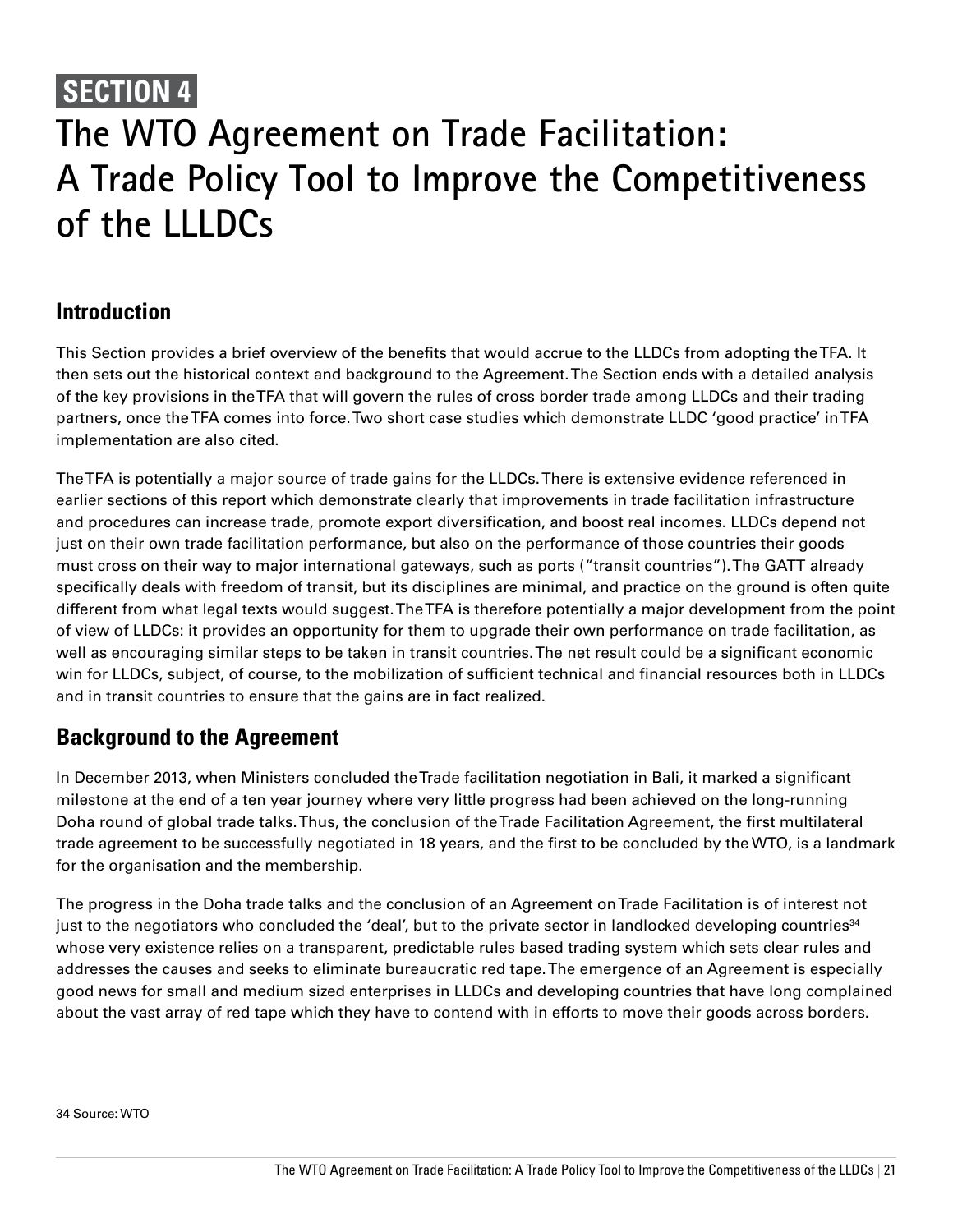Estimates from UNCTAD are that the average customs transactions involve 20-30 different parties, 40 documents, 200 data elements (30 of which are repeated at least 30 times) and the re-keying of 60-70 percent of all data at least once. The evidence shows that with the lowering of tariffs, the cost of complying with customs formalities in many cases now far exceeds the cost of duties to be paid. The Asia-Pacific Economic Cooperation (APEC has estimated that trade facilitation programmes would result in gains to APEC of about 0.26 per cent of real GDP, almost twice the expected gains from tariff reductions, and that the savings in import prices would be between 1-2 per cent of import prices for developing countries in the region. Research<sup>35</sup> suggests that it is in fact not tariff barriers, but red tape, which prevents SMEs from taking advantage of overseas market opportunities as the costs of regularly shipping large quantities to foreign markets are too high to make the effort viable. Given that SMEs account for up to 60 percent of GDP creation in many economies, including in the LLDCs, according to the International Trade Centre, trade facilitation measures which take account of their business needs is critical.

LLDCs have a particular interest in international rules to address inefficiencies in areas such as customs and transit as these are impediments to their integration into the global economy and in some cases, severely impair export competitiveness or inflow of foreign direct investment. It is for this reason that exporters from LLDCs have increasingly been active in calls to eliminate administrative barriers to trade and transit in particular those in other developing countries.

# **WTO Rules to Address Trade Facilitation**

Issues related to trade facilitation have always been dealt with in the WTO, which has promulgated a range of provisions intended to enhance transparency and set minimum standards for trade procedures. Chief among these provisions are Articles V, VIII and X of the General Agreement on Tariffs and Trade (GATT) which deal with freedom of transit for goods, fees and formalities connected with importing and exporting, and the publication and administration of trade regulations.

## **The Mandate and the Negotiations**

Trade facilitation was added to WTO's agenda in December 1996 when the Singapore Ministerial Conference directed the Goods Council "to undertake exploratory and analytical work … on the simplification of trade procedures in order to assess the scope for WTO rules in this area''. This mandate was renewed on August 1, 2004 when the General Council decided by explicit consensus to commence negotiations on the basis of the modalities agreed by WTO members. These modalities established the basis for the work plan adopted at the first meeting of the Negotiating Group on 15 November 2004. Since this date, detailed negotiations have been taking place regularly. As a result, the negotiating text has been streamlined, clarified and improved until the final text was agreed by consensus at the 9th Ministerial Conference in Bali in December 2013.

According to paragraph 1 of the Modalities, the negotiations were to clarify and improve relevant aspects of Article V (Freedom of Transit), Article VIII (Fees and Formalities associated with Importation and Exportation) and Article X (Publication and Administration of Trade Regulations) of the GATT 1994 with a view to further expediting the movement, release and clearance of goods, including goods in transit. Negotiations dealt with the provision of technical assistance and support for capacity building in this area. The negotiations also aimed at provisions for effective cooperation between customs or other appropriate authorities on trade facilitation and customs compliance issues.

35 Source: International Trade Centre (ITC)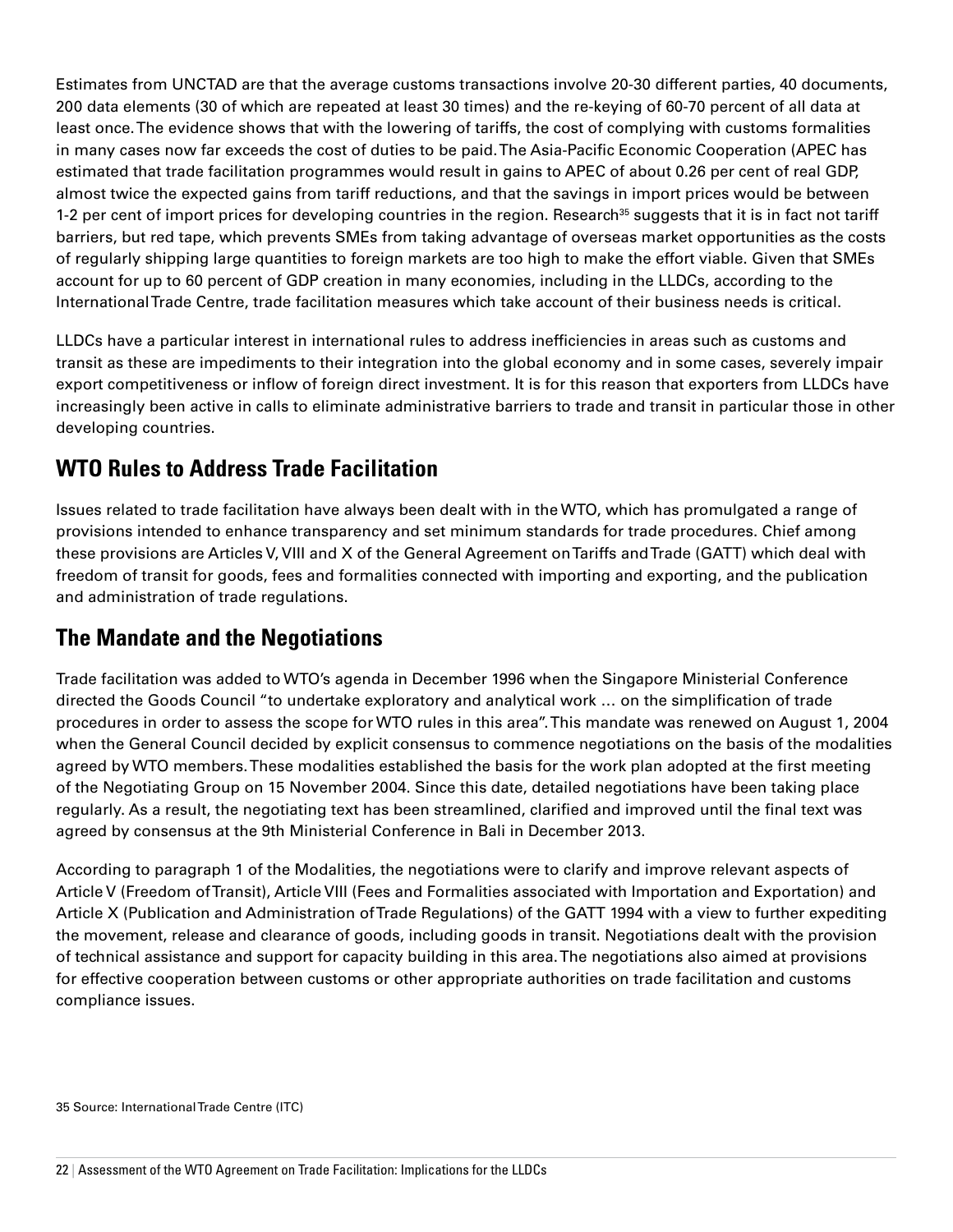At its first meeting, the Negotiating Group agreed to invite the International Monetary Fund (IMF), the Organisation for Economic Cooperation and Development (OECD), UNCTAD, the World Customs Organisation (WCO) and the World Bank to attend on an ad-hoc basis.

Three distinct areas were established in the organisation of the negotiations. Section I deals with the technical aspects of the deal and explains in detail the improvements which are required to ensure that the agreement is efficient and effective. Section II provides the basis for special and differential treatment and for technical assistance and capacity building for the implementation of the agreement. Specific deadlines and timetable are provided in some instances. Section III advises on the institutional arrangements that will govern the Agreement.

Some multilateral institutions like the World Bank and the WCO provided written submissions outlining where assistance could be provided to developing country members. The OECD which participated in the negotiation as an observer, estimated based on its research that the measures which could provide biggest impact in reducing costs include: Harmonisation of documents; Streamlining of customs procedures (such as pre-arrival clearance) and Predictability in customs regulations such as advanced rulings on what tariffs apply to specific products or clear rules of procedure and availability of trade-related information).

# **Overview of the WTO Agreement on Trade Facilitation**<sup>36</sup>

The Trade Facilitation Agreement contains five distinct components – Preamble, Section 1, Section 11, Section III and Annex 1.

- 1. The Preamble introduces the Agreement and gives a brief background and context
- 2. Section I contains the substantive provisions for expediting the movement, release and clearance of goods. It clarifies and improves the relevant articles (V, VIII and X) of the General Agreement on Tariffs and Trade (GATT) 1994. This is elaborated in 13 Trade Facilitation disciplines (Articles 1-11); Customs Cooperation (Article 12); and Institutional Arrangements (Article 13).
- 3. Section II deals almost exclusively with Special and Differential Treatment and focuses almost entirely on the flexibility arrangements for developing and least developed countries. These are aimed at helping them to implement the provisions of the Agreement and are explained in detail in Articles 14-22.
- 4. Section III provides clarifications and guidance on the institutional arrangements that will govern implementation of the TFA within the WTO and at country level (Article 23).
- 5. Annex 1 provides a Format for notification under Article 10.1 (Information on Assistance to be submitted to the Committee). It is intended to provide developed country members with a 'template' to report on their assistance and support for any capacity building provided to WTO members, including LLDCs, in the previous twelve months.

36 Nora Neufeld –Presentation: Implementing the WTO Trade Facilitation Agreement, May 2014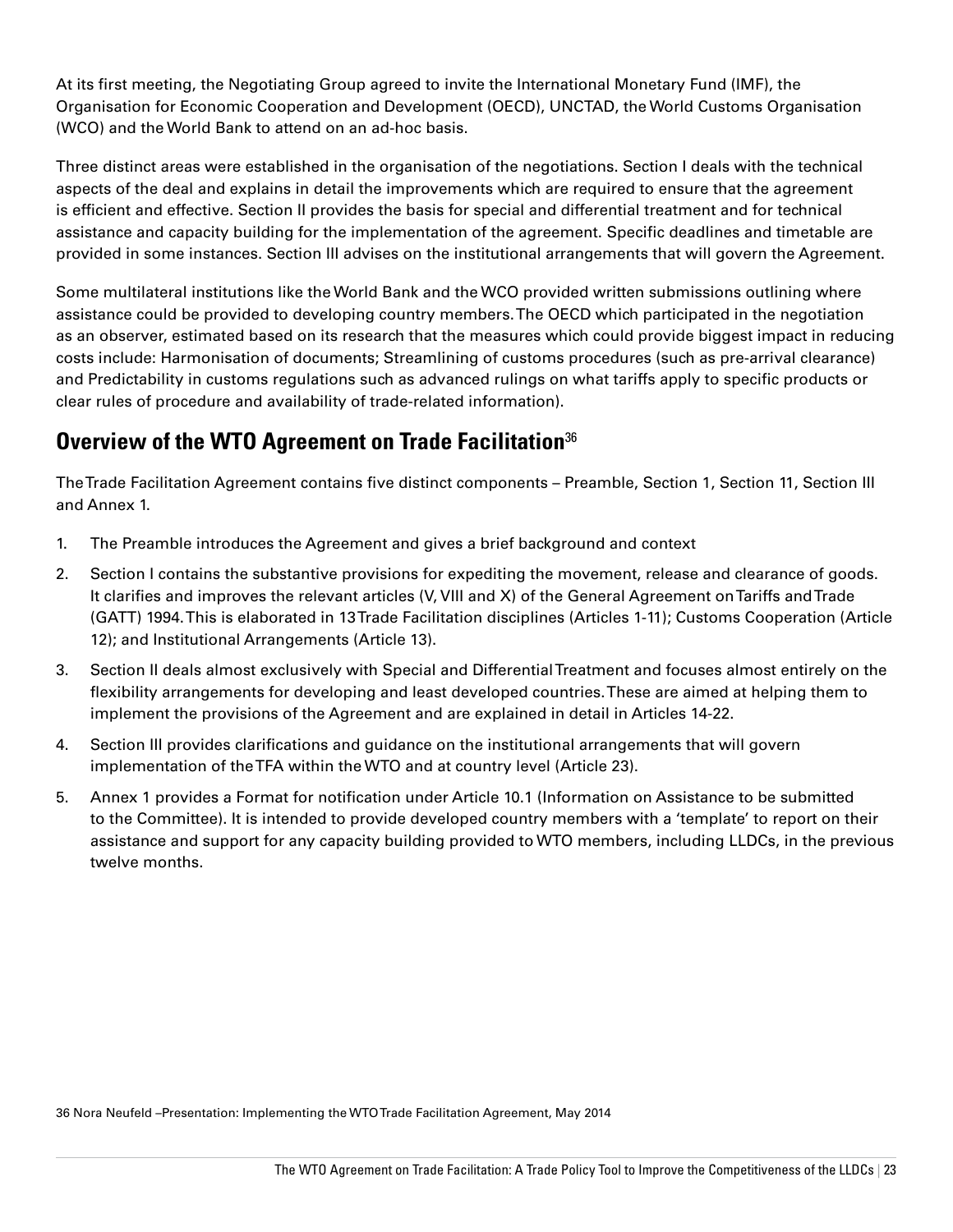# **The Agreement on Trade Facilitation: Section 1**

#### **GATT X**

| Article 1:       | Publication and Availability of Information                                        |
|------------------|------------------------------------------------------------------------------------|
| Article 2:       | Opportunity to Comment, Information before Entry into Force and Consultation       |
| Article 3:       | <b>Advance Rulings</b>                                                             |
| Article 4:       | Other Measures to Enhance Impartiality, Non-Discrimination and Transparency        |
|                  |                                                                                    |
| <b>GATT VIII</b> |                                                                                    |
| Article 6:       | Disciplines on Fees and Charges imposed on or in connection with import and export |
| Article 7:       | <b>Release and Clearance of Goods</b>                                              |
| Article 8:       | <b>Border agency Cooperation</b>                                                   |
| Article 9:       | Movement of Goods under Customs Control Intended for Import                        |
| Article 10:      | Formalities Connected with Importation and Exportation and Transit                 |
|                  |                                                                                    |
| <b>GATT V</b>    |                                                                                    |
| Article 11:      | Freedom of Transit                                                                 |
| Article 12:      | <b>Customs Cooperation</b>                                                         |

## **The Mandate**

The Negotiating Mandate for the TFA in the July 2004 Package provides the framework for the TFA as follows: "Negotiations shall aim to clarify and improve relevant aspects of Articles V, VIII and X of GATT 1994 with a view to further expediting the movement, release and clearance of goods, including goods in transit'' (…) "The negotiations shall further aim at provision for effective cooperation between customs or any other appropriate authorities on trade facilitation and customs compliance issues (…)"

# **Nature and Scope of Obligations**

In the new Agreement, Trade Facilitation obligations take three forms: Binding, Best Endeavour, or a Combination of both.

For example, Article 1.1 (Publication) says 'Each member **shall** promptly publish the following information…' which reflects the fact that on ratification of the Agreement, all members will be required to publish specific information.

On the other hand, Article 10.3 (Use of International Standards) advised that 'Members **are encouraged** to use relevant international standards''.

Article 1.2 (Information through the Internet) states that ''1. 'Each member **shall** make available the following through the internet … ''3. 'Members **are encouraged** to make available further trade related information…'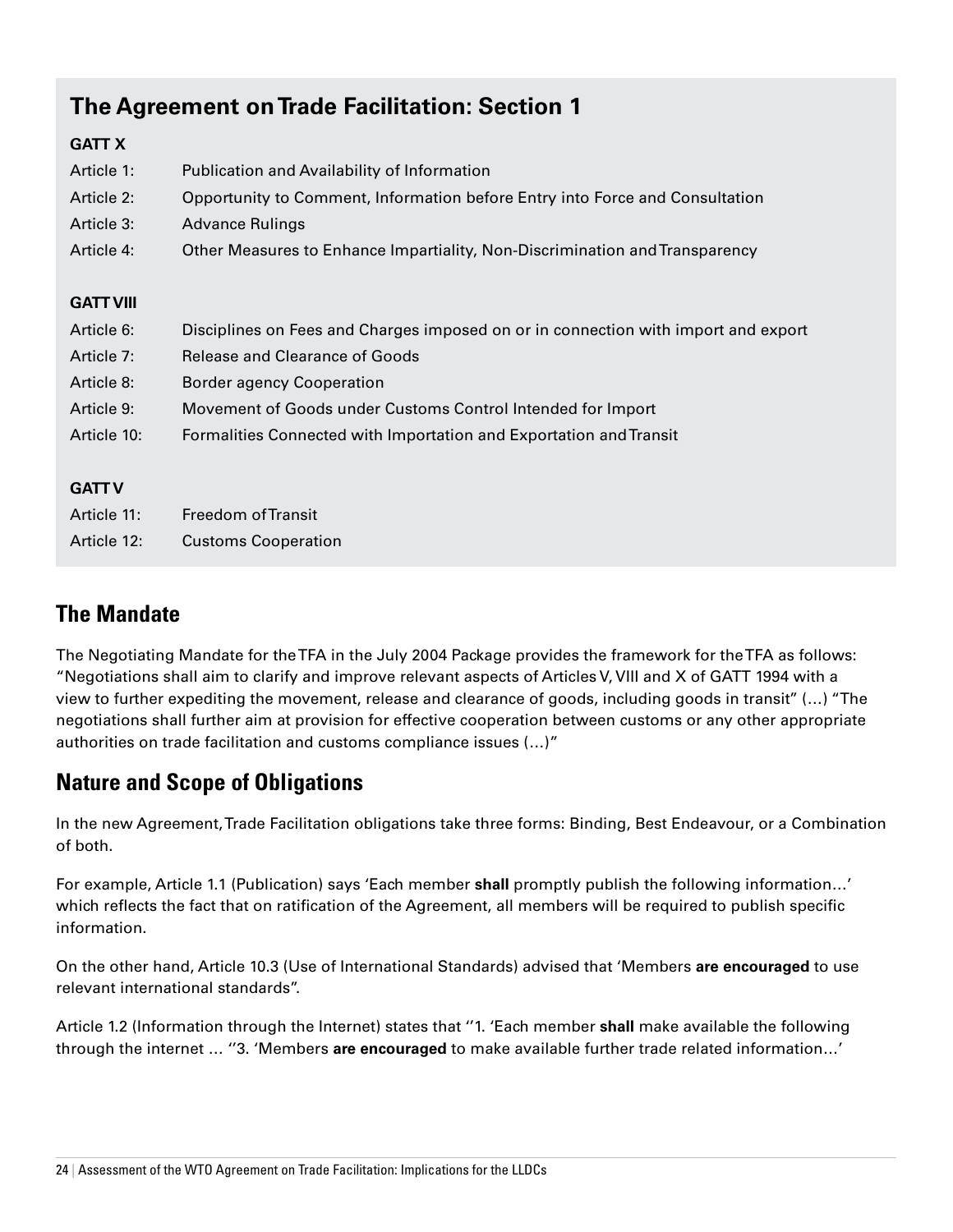# **Freedom of Transit**

Article 11: Freedom of Transit is of specific relevance to the LLDCs. It prescribes a number of rules to protect their interests:

- 1. Any regulations and formalities shall not:
	- a. Be maintained if circumstances/objectives no longer exist.
	- b. Constitute a disguised restriction on trade
- 2. Traffic in transit shall not be conditioned on collection of fees (except cost based, transport and administrative expenses)
- 3. Prohibition on voluntary restraints on traffic in transit
- 4. Non-discrimination principle expanded and strengthened
- 5. Separate infrastructure for traffic in transit encouraged
- 6. Formalities, documents and controls shall not be more cumbersome than necessary
- 7. No charges, delays or restrictions once goods cleared for transit
- 8. No application of technical barriers to trade (TBT) measures to transit goods
- 9. Advance filing and processing of transit documentation to be allowed and provided
- 10. Promptly terminate transit operation once exit point is reached
- 11. Guarantees:
	- a. Limited to ensuring requirements are fulfilled
	- b. Discharged without delay
	- c. Allow multiple transaction or renewal
	- d. Publish information used to set guarantees
	- e. Convoys or escorts only in high risk cases
- 12. Endeavour to cooperate to enhance transit
- 13. Endeavour to appoint national transit coordinator

Other Trade Facilitation provisions of interest to the LLDCs include:

- Expedited Shipments: procedures to expedite the release of air cargo
- • Single Window: submission of documentation for import/export to a single electronic point.
- • Authorized operators: lower documentation and inspections, rapid release, deferred payments, etc.
- Risk Management: focus on high-risk consignments to expedite release and clearance of low-risk goods
- Border Agency Cooperation: Suggests the following for cooperation with other Members with respect to:
- Alignment of working days/hours and procedures/formalities
- • Joint controls and sharing of common facilities
- Establishment of one stop border post (OSPBs) controls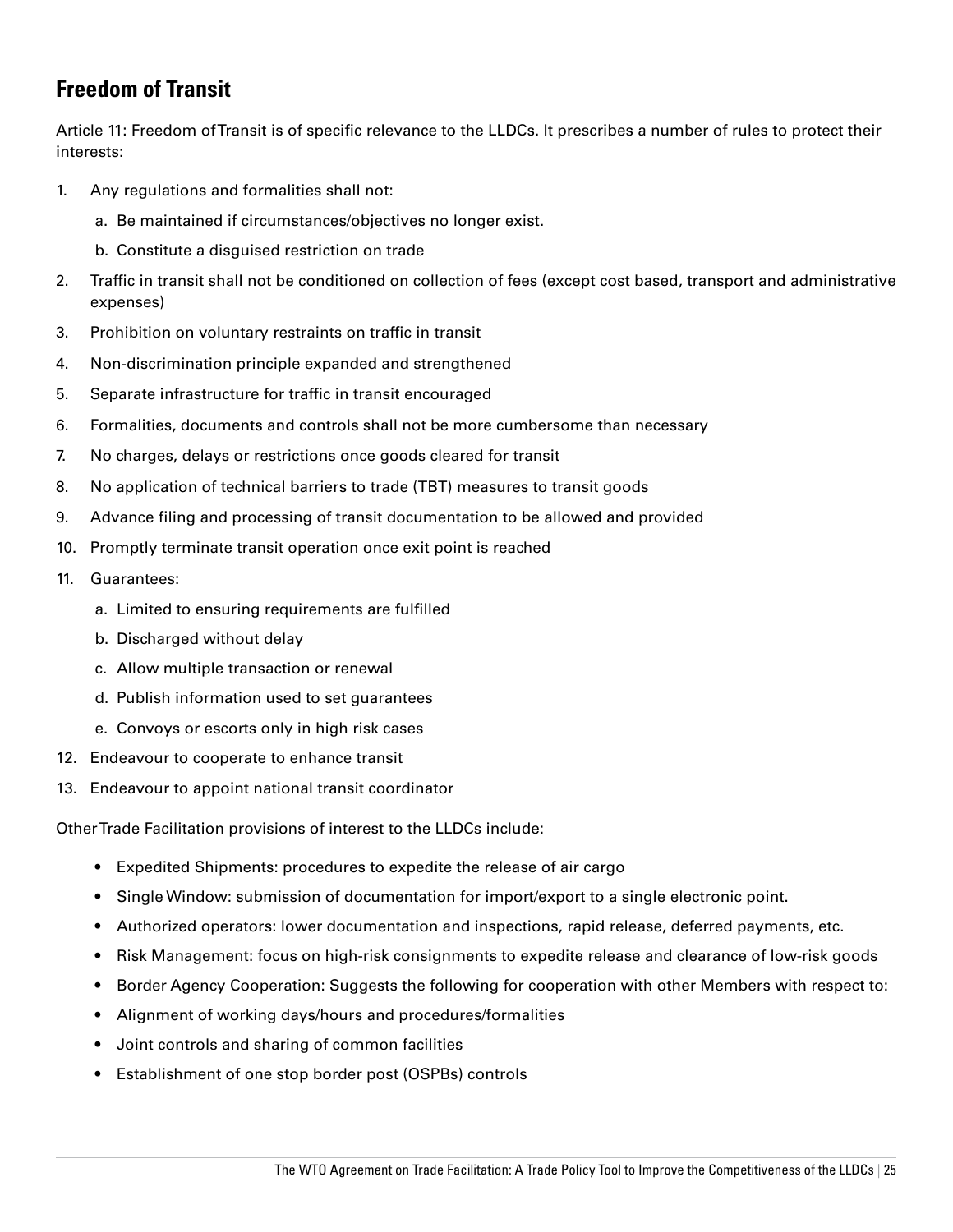The Trade Facilitation Agreement also builds on the existing legal GATT framework, for example,

- Enquiry Points draws on the foundations of the Agreement on Sanitary and Phytosanitary Measures
- • Advance Rulings on the Agreement on Rules of Origin
- Appeal Rights on the Agreements on Customs Valuation, Import Licensing and Pre-Shipment Inspection (Release of goods upon Guarantee on the Agreement on Customs Valuation)
- Use of International Standards on the Agreement on Sanitary and Phytosanitary Measures and the Agreement on Technical Barriers to Trade.

# **Section II: Special and Differential Treatment**

Section II of the Agreement on Trade Facilitation has been described by some as 'innovative' and 'groundbreaking' as it introduces for the first time three new concepts in WTO Agreements:

- 1. Commitments and obligations are country-by-country as opposed to per groups of development as in previous negotiations
- 2. The TFA moves beyond traditional approaches by offering new dimension of flexibilities
- 3. The Agreement now introduces a link between the existence of implementation capacity and requirement to implement

#### **Negotiating Mandate**

According to the text: S&DT should "exceed beyond the granting of traditional transition periods for implementing commitments. In particular, the extent and the timing of entering into commitments shall be related to the implementation capacities of developing least-developed Members."

 … In cases where required support and assistance … is not forthcoming and where a developing or leastdeveloped Member continues to lack the necessary capacity, implementation will not be required.

The mandate is reflected in the TFA Categories concept (Categories A, B and C) and their related treatment. It is also emphasised in the new levels of additional flexibilities.

#### **Category A**

2.1.a Contains provisions that a developing country Member or a least developed country Member designates for implementation upon entry into force of this Agreement, or in the case of a least developed country Member within one year after entry into force

#### **Category B**

2.1.b Contains provision that a developing country Member or a least developed country Member designates for implementation on a date after a transitional period of time following the entry into force of this Agreement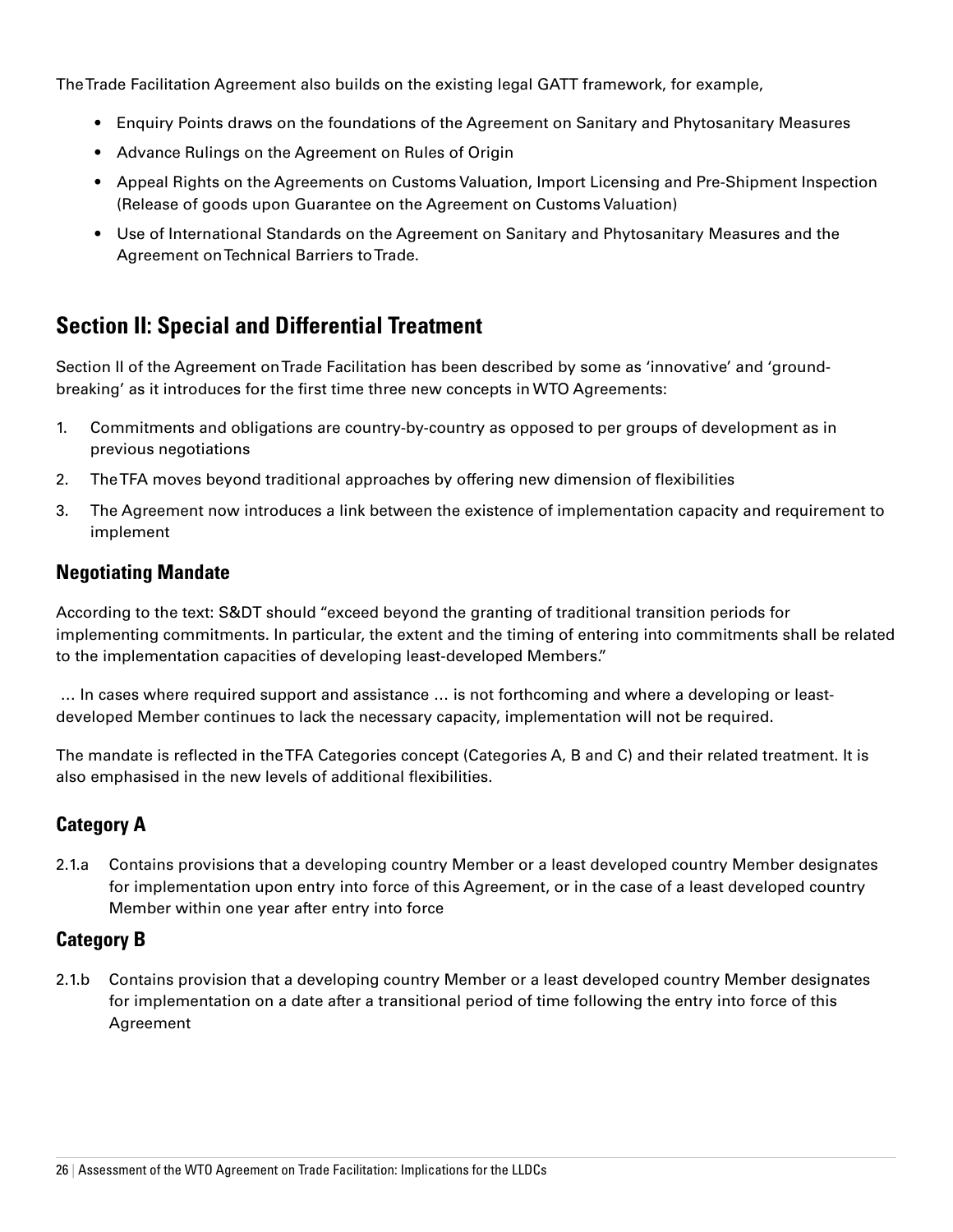#### **Category C**

2.1.c Contains provisions that a developing country Member or a least developed country Member designates for implementation on a date after a transitional period of time following the entry into force of this Agreement and requiring the acquisition of implementation capacity through the provision of assistance and support for the capacity building.

### **Section III: Institutional Arrangements and Final Provisions**

Section III describes the institutional arrangements which will govern the implementation of the TFA, both at the WTO and in each member country. WTO members will establish a Committee on Trade Facilitation which will be tasked with guiding members through the implementation of the Agreement. Each member is expected to establish and maintain a National Trade Facilitation Committee to facilitate both domestic and international coordination and implementation of the Agreement.

**Sections 5 and 6** provide further details on the development dimension of the Agreement and the special provisions which have reference for the LLDCs.

## **Key Implications of the TFA For LLDCs**

This section provides a brief overview of the key implications of the WTO's TFA for LLDCs. In addition, it considers the links between the TFA and Aid for Trade (AfT) in the LLDC context, again going beyond country-specific work to consider issues of transit. The section examines the two main groups of provisions in the TFA, focusing only on those that are of particular interest to LLDCs.

### **Section I: Trade Facilitation Provisions**

Section I of the Agreement contains a variety of obligations, both binding and otherwise, in relation to trade facilitation. They are all potentially of relevance to LLDCs to the extent that they promote broad-based improvements in trade facilitation at home and in transit countries. The three most important provisions for LLDCs are Articles 11, 10, and 8. The first one deal specifically with freedom of transit, the second sets out obligations in relation to trade procedures including transit, and the third requires WTO members to cooperate with other members with which they share a common border. Article 8 thus provides a basic requirement of cooperation between border agencies that is of particular relevance to LLDCs because of their reliance on transit countries, with which, by definition, they share a land border.

Other TFA provisions of interest to the LLDCs include *Articles 1-5* which addresses Publication and Transparency, including the availability of information; *Article 2* which provides specific guidance on Consultations before Entry into Force; *Article 6*, which sets out Disciplines on Fees and Charges imposed on or in Connection with Import and Export and *Article 7* which provides rules on Release and Clearance of Goods, including Trade Facilitation Measures for Authorised Operators.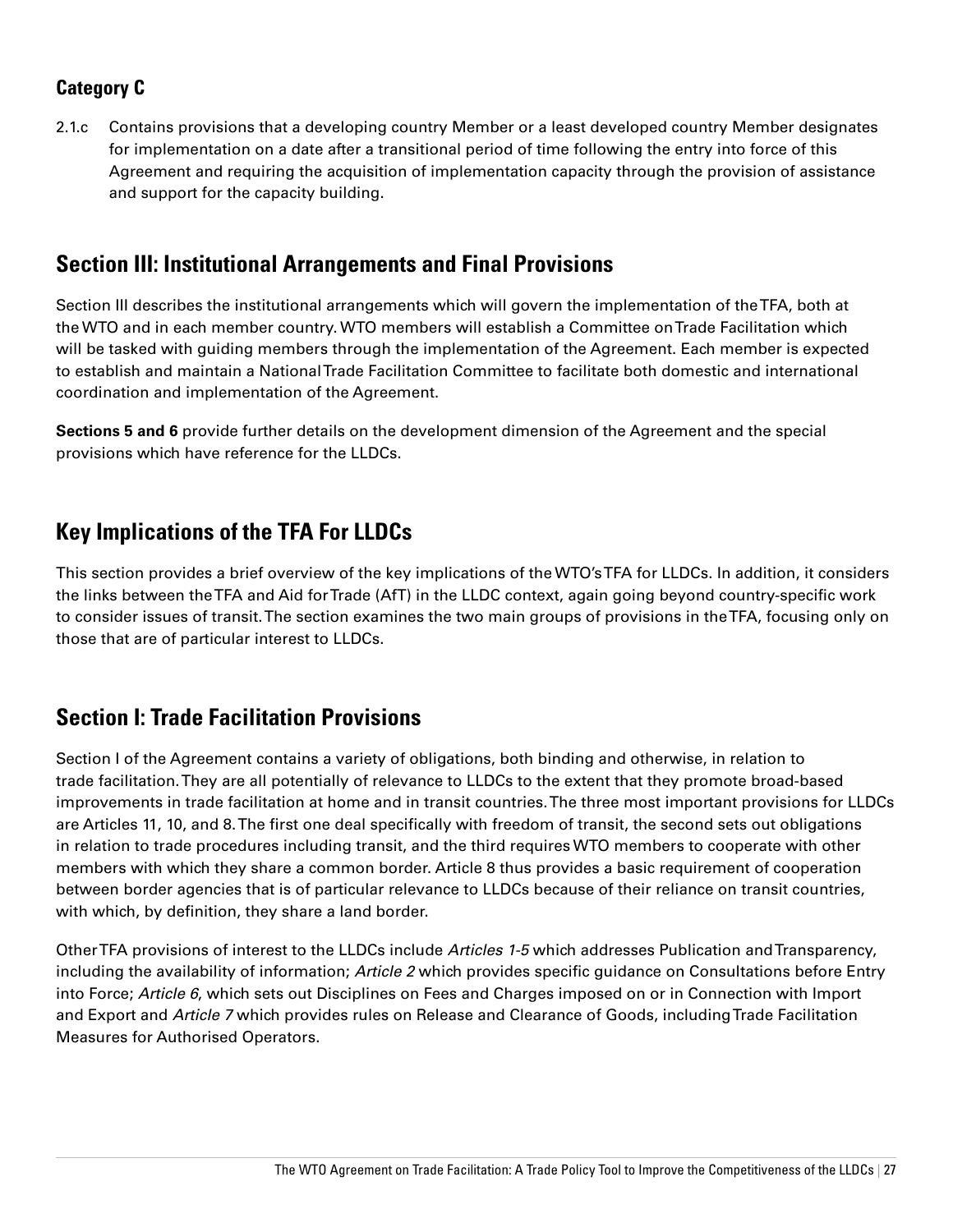While some provisions in Article 7 are binding, for example, *Article 7.1*, (Pre-arrival Processing), 'Each member **shall adopt or maintain** procedures allowing for the submission of import documentation and other required information...' ), others like Article 7.6 (Establishment and Publication of Average Release Times) Members **are encouraged** to measure and publish their average release time of goods periodically and in a consistent manner…), are best endeavours, that is, requiring LLDCs merely to make use of the time release study tool to measure their release performance and share good practices with other LLDCs.

# **Article 7.6: Establishment and Publication of Average Release Times**

**The use of the WCOTime Release Study to measure border performance in a Landlocked Least Developed Country:** 

#### **CASE STUDY: UGANDA**

A Time Release study (TRS<sup>137</sup> is a special tool and method to assess the actual performance of customs activities and border procedures in a systematic and standardized way by measuring the time taken to release and/or clear<sup>38</sup> goods. Developed by the WCO to assist Customs administrations, other Government agencies (OGA) and business to measure effectiveness, identify bottlenecks and find an opportunity to effect improvements in border procedures and logistics, the TRS is referred to explicitly in the WTO Trade Facilitation Agreement (Article 7.6). It allows landlocked developing countries and landlocked LDCS to come up with objective and reliable data to establish and publish their average release times.

In 2008, with support from the WCO, Uganda Customs launched a TRS project in order to detect where problems existed in the clearance process and to identify possible solutions to correct them. The study measured the average time from the arrival of goods at the border to their delivery to the importer or, in the case of transit and exports, their dispatch to another country. The TRS provided Uganda with an opportunity to have a record of reliable and objective information on the time taken to release goods at various stages of Customs processes. A multi-stakeholder TRS task force chaired and coordinated by Uganda Customs and Revenue Authority was established comprising stakeholders from the Ministry of Agriculture, the Civil Aviation Authority, the Freight Forwarders Association, the Clearing and Forwarding Association and the Traders Association. The study was carried out at selected customs stations over a period of seven days. It measured the time from the arrival of the goods at the airport, or the inland or land border station, until they were released and physically removed from Customs control. The TRS also covered both automated and manual Customs procedures and various types of goods i) imports, exports and transit, ii) transactions by road and air, iii) both dry and wet cargo and iv) goods of commercial value, excluding baggage.

Using the results of that study, Uganda Customs was able to streamline interagency procedures at the border with different parties, and to ensure that facilitation measures were applied in an effective manner, the procedures associated with cross-agency co-operation and collaboration, including Customs-to-Business Partnerships and Customs to Customs Partnerships were reviewed and updated.

Source: UNECE. Trade Facilitation Implementation Guide: Case Studies –

37 "The WCO Guide to Measure the Time Required for the Release of Goods"

http://www.wcoomd.org/files/1.%20Public%20files/PDFandDocuments/Procedures%20and%20Facilitation/Time\_Release%20\_Study\_ENG.pdf

38 In the context of the WCO Revised Kyoto Convention (International Convention on the Simplification and Harmonization of Customs procedures (as amended)), "release of goods" means the action by the Customs to permit goods undergoing clearance to be placed at the disposal of the persons concerned, and "clearance" means the accomplishment of the Customs formalities necessary to allow goods to enter home use, to be exported or to be placed under another Customs procedure.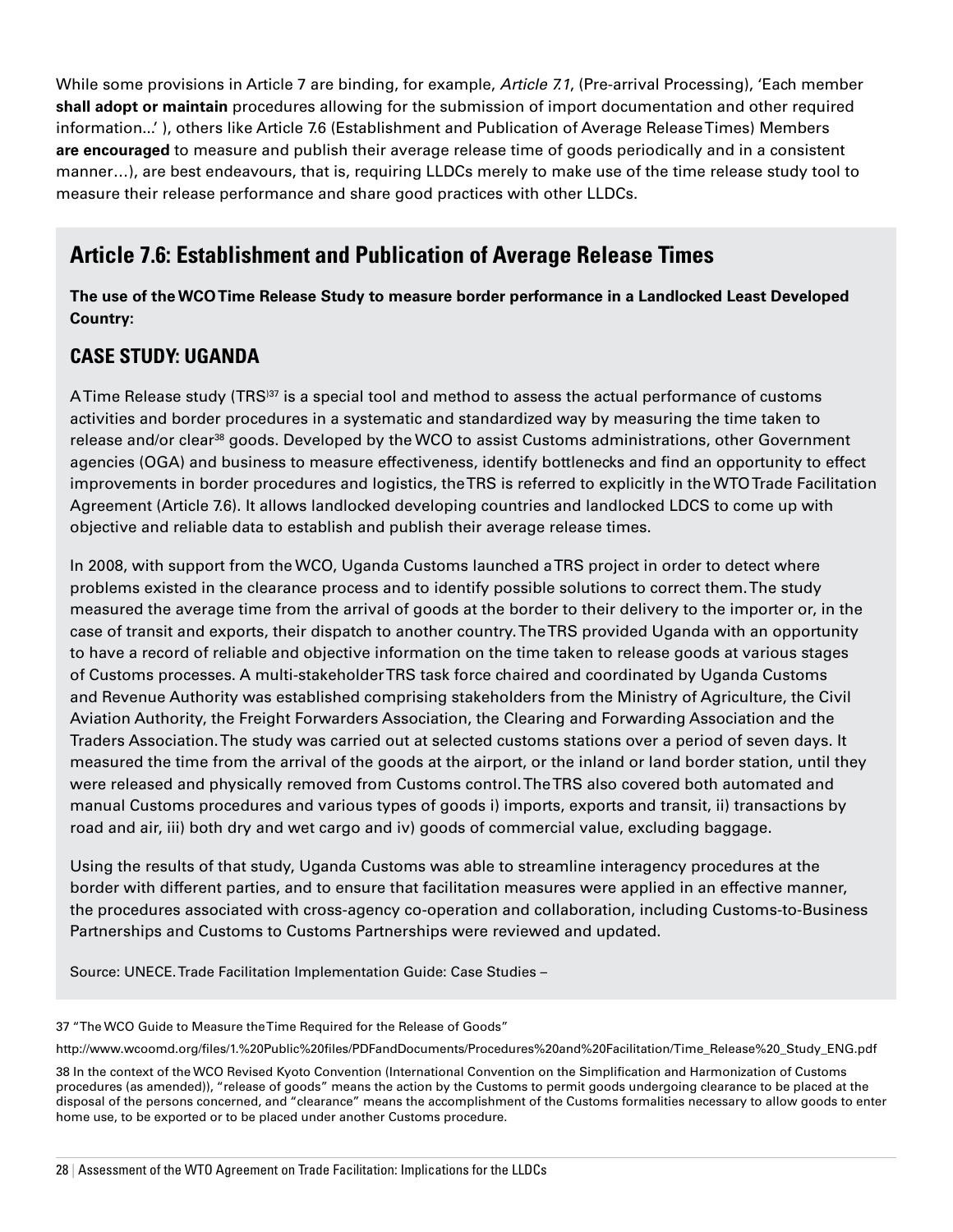# **Article 11: Freedom of Transit**

Transit is a crucial issue for LLDCs, as their access to world markets depends on their ability to ship goods quickly, at reasonable cost, and reliably through third countries to international gateways. Article 11 imposes the obligation on transit countries not to maintain regulations or formalities in relation to transit that are more trade restrictive than reasonably necessary. This language is familiar from WTO jurisprudence on SPS and TBT measures. It has repeatedly been the subject of WTO disputes and Appellate Body rulings.

Without rehearsing that jurisprudence, which is still in a state of flux, it is fair to conclude that the obligation is potentially a serious one for transit countries, and that LLDCs could seek enforcement of through the Dispute Settlement Body. For example, many countries maintain requirements that operators with goods in transit carry multiple copies of the same document to produce to different agencies. Others do not require such treatment as a matter of law, but it happens de facto nevertheless due to lack of coordination among border agencies. Based on the language of Article 11, there is potentially the possibility for LLDCs to first attempt to arrive at a cooperative solution with transit partners, but if none is forthcoming, to bring the matter for settlement at the WTO. Professional legal advice would be required before drawing conclusions on particular cases, but at face value, Article 11 appears to be a legally binding, potentially justiciable obligation. It could be a major tool for LLDCs in their attempts to bring about better conditions for transit in third countries.

Another legally binding obligation is that members may not maintain documentation requirement and customs controls for transit that are more burdensome than necessary to identify the goods, and ensure fulfilment of transit requirements. Again, many LLDCs are all too familiar with overly burdensome requirements in neighbouring countries that effectively restrict their trade. This part of Article 11 potentially provides an additional very useful tool for them as they try to work with transit countries to facilitate their trade. A provision that may be of particular importance to African LLDCs is the requirement that once goods are permitted into a country for transit purposes, they must not be subject to customs charges or unnecessary delays or restrictions until they reach their point of exit. In many African countries, internal roadblocks cause unnecessary delays, both for shipments originating in the country concerned, and for shipments in transit. Full implementation of this part of Article 11—and again, it is expressed in legally binding terms—would be a significant win for LLDC traders.

Most of the other provisions in Article 11 are not expressed as strongly as the ones that have just been discussed. Best endeavours language is typical. Even though such obligations are generally considered not to be justiciable, they nonetheless provide a strong moral and political argument for LLDCs. It is to be hoped that the TFA will effectively come to frame the debate in terms of transit formalities, and that its mix of hard law and soft law obligations, backed up in appropriate cases by technical assistance and capacity building, can provide a solid platform from which LLDCs can work with their partners to improve transit conditions and boost trade. Using an example from Central Asia, the short case story from Azerbaijan shows how one LLDC is approaching implementation of Article 11.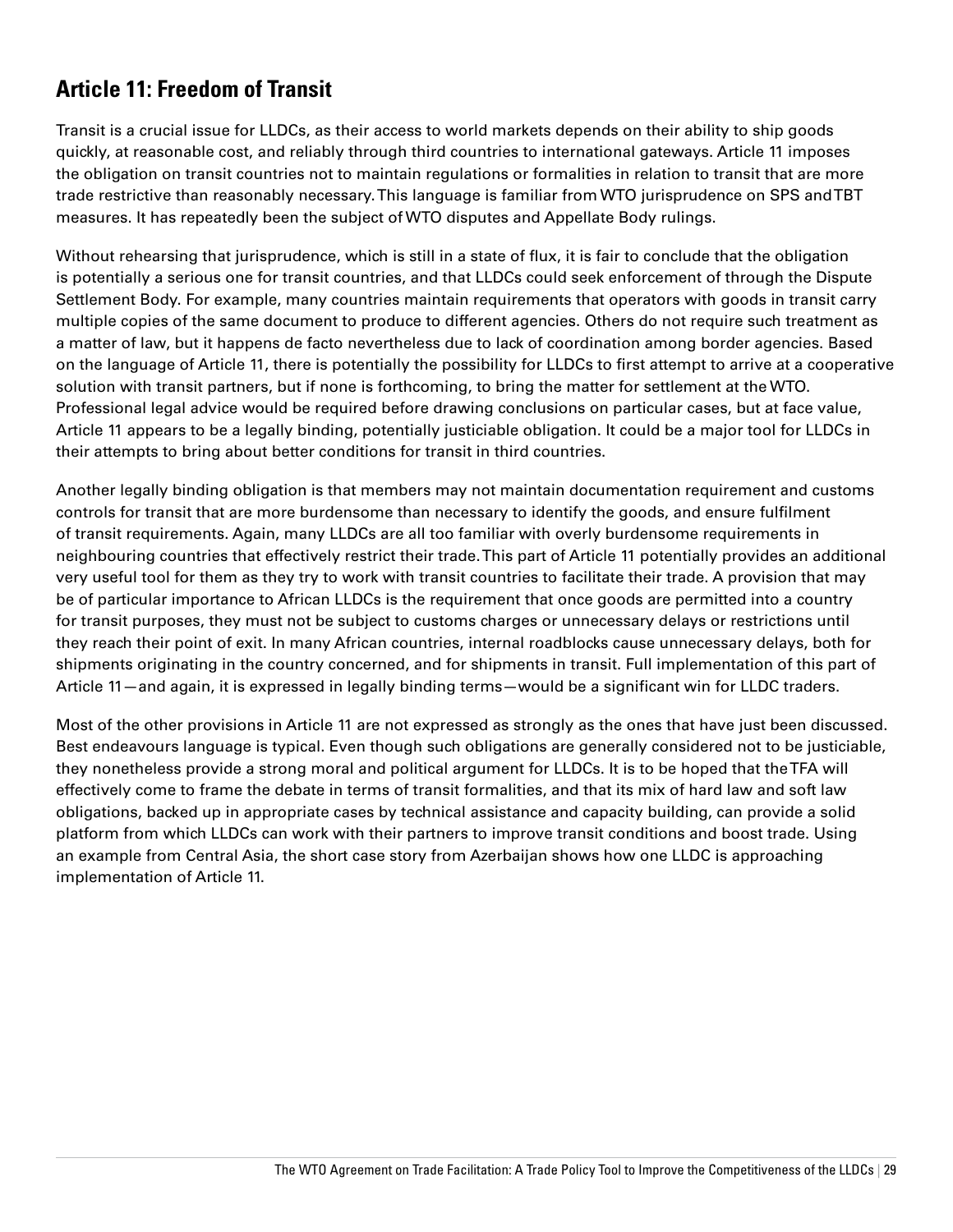# **Article 9: Movement of Goods Under Customs Control Intended for Import**

### **CASE STUDY: AZERBAIJAN**

A special section related to transit transportation has been established within the Single Automated Management System and Virtual Stocking System; also tables to keep records of goods and their movements have been created. Software has been developed and implemented in order to properly manage the tracking of goods and vehicles electronically, at borders and within the country, by means of GPs systems. Thanks to this software, all Customs authorities have been provided with GPS installations, regardless of the numbers involved. In order to ensure the security of transit transportation, a Target Centre has been established at the premises of the State Customs Committee, to provide surveillance of the movement of transportation 24/7. As a result of this implementation, the efficiency of the transit corridor has been increased.

Moreover, with regard to the special Customs procedure for Transit, participants in foreign economic activity have been offered the possibility of 'electronic Customs Service' advance declarations. This in turn provides an opportunity for Customs to gain advance information regarding goods and means of transport and also enables participants in foreign economic activity to obtain a unique code, thus facilitating the registration process.

Source: WCO

# **Article 10: Import and Export Procedures and Transit**

Article 10 sets out the TFA's obligations regarding import and export procedures and transit. Article 10.1 requires members to review their formalities regarding import, export, and transit with a view to minimizing their incidence and complexity. The obligation is subject to numerous caveats that allow members to take account of individual circumstances in designing their customs formalities, but the basic obligation of review is nonetheless there. Concretely, members must, based on the results of the review, ensure that import, export, and transit formalities:

- Are adopted and applied with a view to the rapid release and clearance of goods.
- • Are adopted and applied in a way that aims at reducing compliance time and cost for operators.
- Are the least trade restrictive measures available, taking account of legitimate policy objectives.
- Are not maintained if no longer required.

From a transit point of view, perhaps the most interesting requirement is the "least trade restrictive" test in paragraph c. This is the same language used in Article 11, discussed above. Again, it is legally binding and potentially justiciable.

Although Article 10.1 comes with numerous caveats attached—as, indeed, does much of the TFA—it appears to be the strongest legal obligation in that Article. The other provisions are typically in "best endeavours" language, which is generally considered not to be legally binding. Nonetheless, the tone that the Article sets for the possible simplification of trade, and particularly transit procedures is encouraging from the point of view of LLDCs. Highlights of Article 10 best endeavours obligations include, for example, establishment of a Single Window. Again, the presence of such terms in the TFA will hopefully come to frame broader discussions on trade facilitation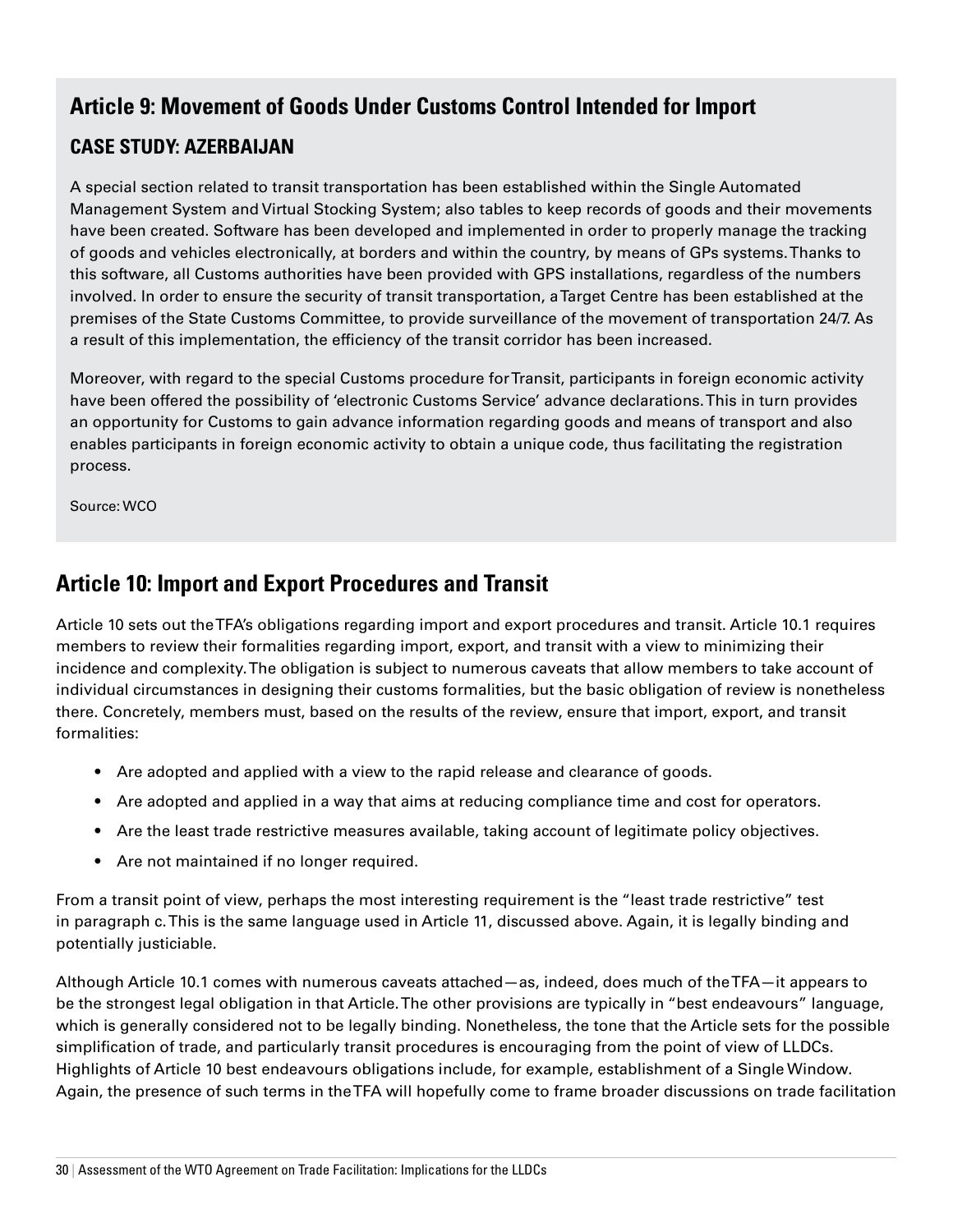and particularly transit issues, and will be a lever that LLDCs can use to promote simplification and harmonization of transit procedures.

# **Article 8: Border Agency Cooperation**

Clearly, the obligations set out in Articles 10-11, and elsewhere in the TFA, cannot be given full effect in the case of LLDCs without cooperation between border agencies at land border crossings. That is the subject of Article 8. It only imposes one legally binding obligation on WTO members: to ensure that their agencies responsible for border controls and procedures in relation to imports, exports, and transit cooperate with one another and coordinate their activities with a view to facilitating trade.

This provision is important from the point of view of LLDCs because they of course depend heavily on land border crossings—more so than coastal countries, which have direct access to sea lanes through their own international gateways. LLDCs' goods must necessarily pass through land crossings, where multiple border agencies from the exporting and importing/transit countries deal with the goods. This requirement can impose significant delays and create uncertainty for shippers due to the differences in procedures on each side of the border, and the need in some cases for repetition of procedures so that each country's agencies are satisfied that their requirements have been met.

Although the TFA goes in the right direction in terms of requiring cooperation between border agencies, it is short on details. Article 8.2 provides some examples, but the language is not legally binding. It suggests that countries may:

- 1. Align working days and hours.
- 2. Align procedures and formalities.
- 3. Develop and share common facilities.
- 4. Establish joint controls.
- 5. Establish one stop border post controls.

These suggestions are all useful and important ones from the point of view of LLDCs, and the group should work constructively with their neighbours (transit countries) to ensure that such structures (at a minimum) are put in place.

Although these guidelines are relatively minimal, they would still represent a significant improvement for many LLDCs, and are thus to be welcomed. However, they are not legally binding—and, as will be discussed below, their implementation may be delayed or made conditional on the receipt of external resources—so LLDCs as a group will need to work with other partners, including Development Banks, donors, and coordinating agencies, to develop an approach that encourages transit countries to take these steps forward.

In terms of establishing priorities, each LLDC is different, but the order in which the steps are listed in the TFA accords well with the recommendations of specialists working on existing transit projects, and essentially proceeds from the simplest steps to the most complex. Diagnostic exercises are therefore required for individual LLDCs and their transit partners to establish which steps are most pertinent for particular cases.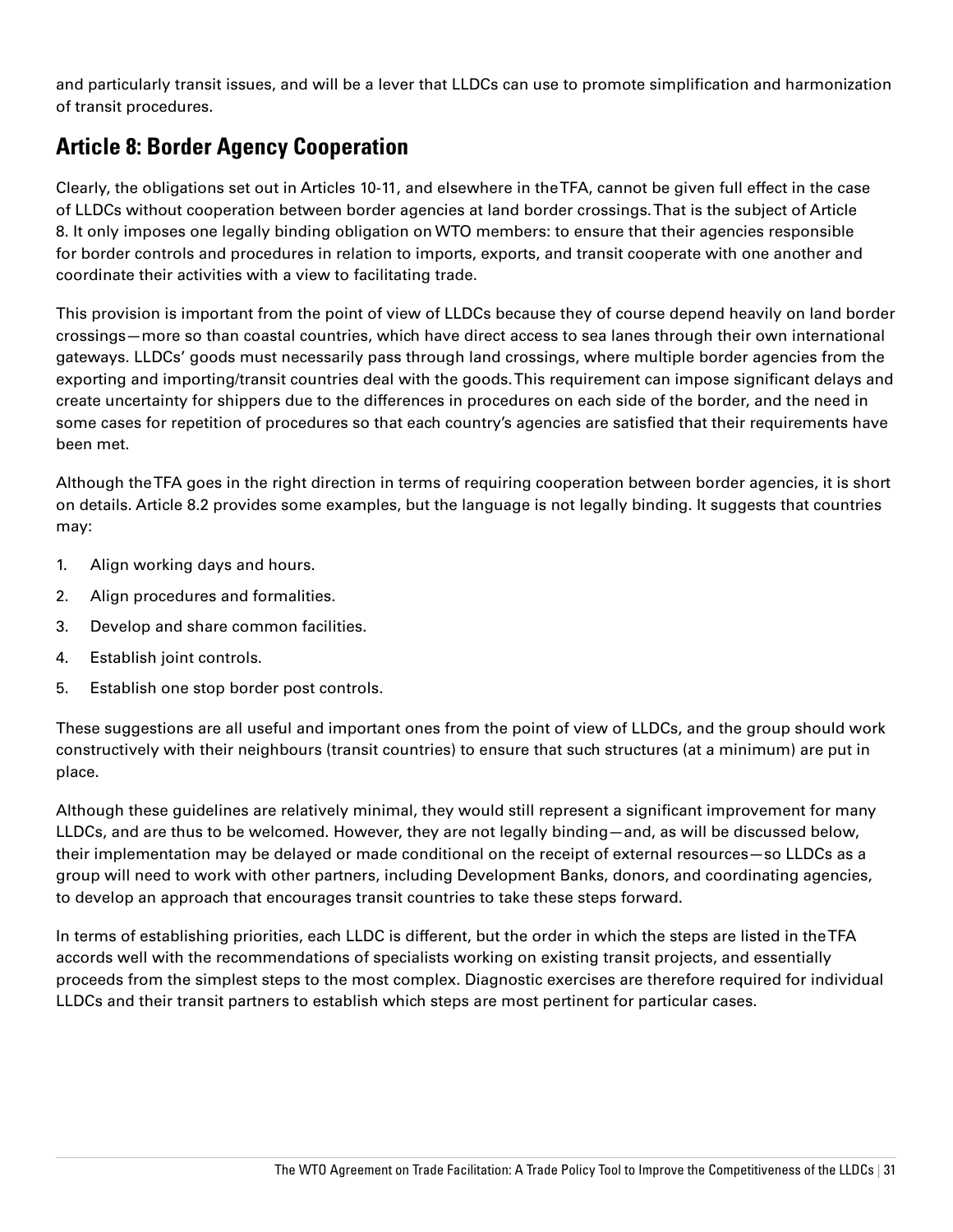# **Article 8: Border Agency Cooperation**

#### **The Chirundu One Stop Border Post<sup>39</sup>**

#### **CASE STUDY: ZAMBIA and ZIMBABWE**

The Chirundu border post between Zambia and Zimbabwe is the preferred entry point for commercial traffic into Zambia from South Africa and other commercial ports to the South, or to Central and Eastern Africa. It is also used by return traffic in the opposite direction. On a typical day, Chirundu was handling an average of 270 trucks a day, making it the busiest port in Zambia and one of the most utilised inland border points in the Eastern and Southern Africa region. It was characterised by congestion, duplicated efforts and delays in processing of goods and people with average transit times for trucks for north bound traffic ranging from 26 to 46 hours, while transit times for southbound traffic ranged from 6 hours to 17 hours. In addition to poor infrastructure, the border facility had over twenty Government agencies from both governments enforcing various pieces of legislation individually. The business community was legally compelled to comply with numerous pieces of legislation separately on both sides of the border and multiple overlapping bottlenecks at the main freight terminal into the country carried heavy costs. Most visible were the direct costs to shippers: in 1995, Standing Costs for freighters in Zambia were estimated at US\$224 per day. Together with other bureaucratic hold-ups, the typical two-day delay at the Chirundu border post added an average of US\$84 to the cost of shipping one ton of goods between Johannesburg and Lusaka. Such high costs reduced the competitiveness of Zambian businesses and resulted in higher prices to local consumers.

Though delays at the border averaged two days, far longer delays were not uncommon. The unpredictability of wait times at Chirundu badly hampered the ability of Zambian businesses to participate in modern supply chains, with their emphasis on just – in-time inventory management and short lead times. Unable to rely on timely deliveries across the Chirundu Border, businesses that depended on supply routes that used it were forced to keep large, costly buffer stocks to protect themselves from delivery disruptions, further undermining their competitiveness. Shippers and shipping agents unable to guarantee delivery on any kind of reasonable time – schedule found themselves facing little incentive to upgrade their technological capabilities and could not invest in the kinds of sophisticated barcode and RFID<sup>40</sup>-based track-and-trace information systems needed to guarantee to-the-minute deliveries as their shipments could take anywhere from a couple of days to over a week to clear the border. With the establishment of a One Stop Border Post (OSPB), many of these problems have started to be resolved, resulting in Chirundu being sited often as one of the best success stories of border agency cooperation in developing countries. Early and active engagement and involvement of all stakeholders was critical to ensuring ownership and smooth implementation of the Chirundu OSBP. In addition, leadership at local border agency level was important for efficient implementation of the multiagency initiative.

Source: OECD, WTO June 2013. Aid for Trade in Action: http://www.oecd.org/aidfortrade/47379298.pdf

39 Source: OECD, WTO June 2013. Aid for Trade in Action: http://www.oecd.org/aidfortrade/47379298.pdf 40 RFID – Radio Frequency Identification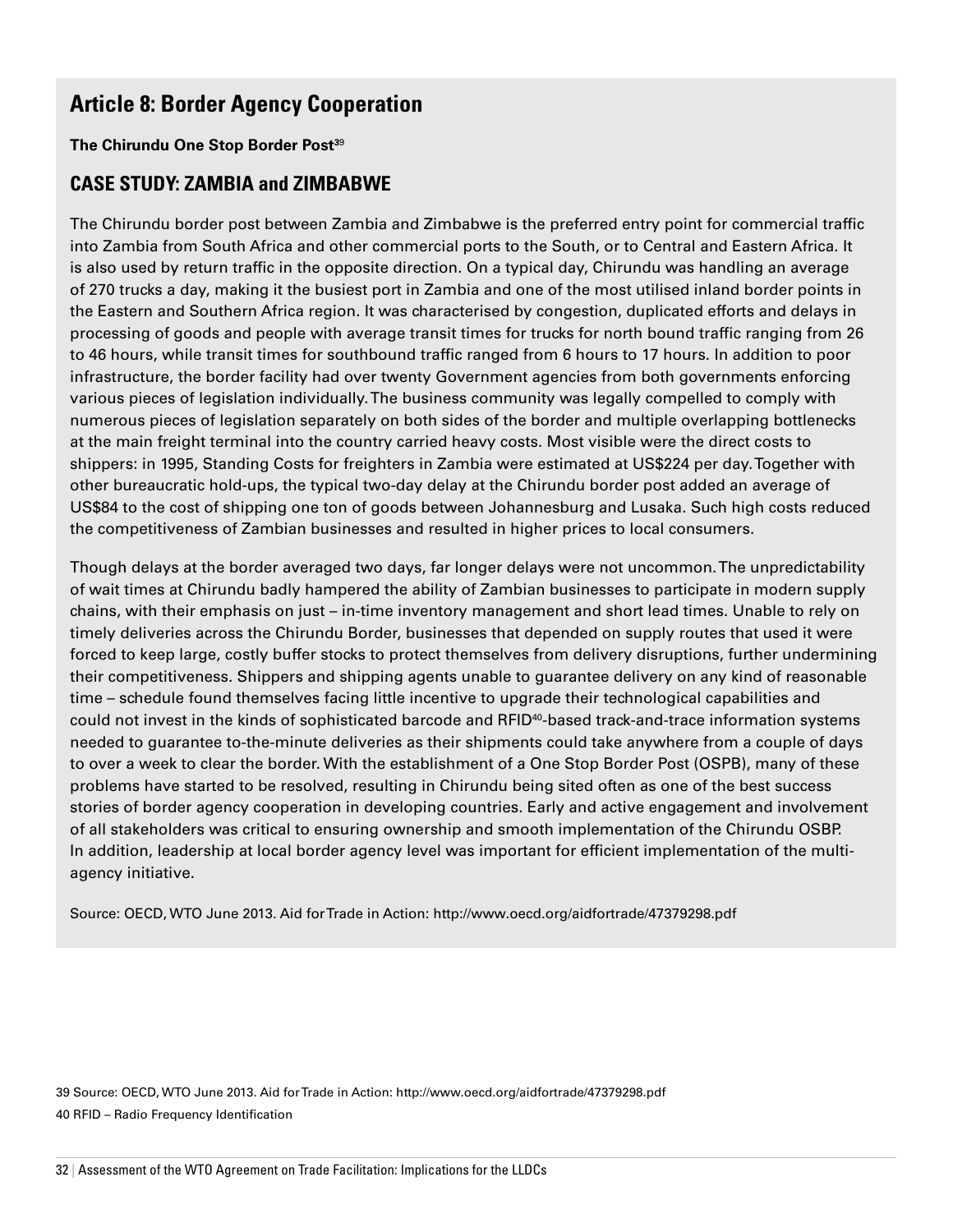# **Section II: Special and Differential Treatment**

A major sticking point in negotiations for TFA was the need for special and differential treatment (S&DT), including technical assistance and capacity building. In essence, many developing countries had become convinced of the desirability of trade facilitation reforms. However, they were of the view that some of the measures under discussion were potentially intensive in technical and financial capacity, and did not want to take on legal obligations that they argued it might be beyond their capabilities to meet, notwithstanding their goodwill and efforts. The final result is that the TFA adopts a unique approach to S&DT compared with other WTO Agreements. Essentially, implementation is self-selected by countries on the basis of their own requirements and capabilities. In certain cases, implementation can be made subject to the provision of appropriate resources, either in terms of financing or technical assistance and capacity building. There is thus the potential for a "tailor-made" approach to S&DT, as compared with the transition periods and flexibilities accorded to classes of members (typically developing and least developed countries) in other WTO Agreements.

As a result of this approach to S&D, LLDCs are not identified as a group in the document. As observed in the analysis in sections 2 and 3 of this report, there is considerable evidence, for example from the Doing Business database or the Logistics Performance Index, showing that trade facilitation performance tends to be weaker in LLDCs than in coastal ones. A case could therefore be made for special assistance to be directed to the LLDCs as a group. Although the TFA does not take that approach, there is still considerable scope for LLDCs to obtain assistance by involving themselves in the unique S&DT provisions and procedures established by the TFA.

Under the TFA's approach to S&DT, each developing country member—including LLDCs—can identify provisions as belonging to one of three categories:

- Category A: Those that are to be implemented upon entry into force of the TFA, or within one year of that date for LDCs.
- Category B: Those that are to be implemented following a transition period.
- Category C: Those that are to be implemented following a transition period, and which require the acquisition of implementation capacity through the provision of assistance and support for capacity building.

The transition periods required for implementation of Category B and C obligations are decided by developing countries themselves, and notified to the WTO. For Category C obligations, developing countries have scope to decide on the nature and extent of the assistance they require, and information sharing is to take place among donor countries, developing countries, and non-member organizations (including multilaterals, such as the United Nations and its agencies and the World Bank).

The current period is therefore a critical one for LLDCs. Given their obvious needs in terms of trade facilitation, LLDCs should be active in identifying obligations that fall into Categories B and C (Category A obligations should already have been decided upon). For Category C obligations, there is the possibility to make the delivery of assistance a genuinely demand driven process by working with donors and multilaterals to identify needs, and design programs to build capacity in specific areas.

It is important for multilateral and international organisations such as the World Bank, the regional development banks, and the World Customs Organization to provide technical expertise and financing for projects. Organisations that provide technical support to LLDCs on trade issues such as UNCTAD and the International Trade Center can play a useful technical role in supporting the LLDCs on how to designate Category C obligations.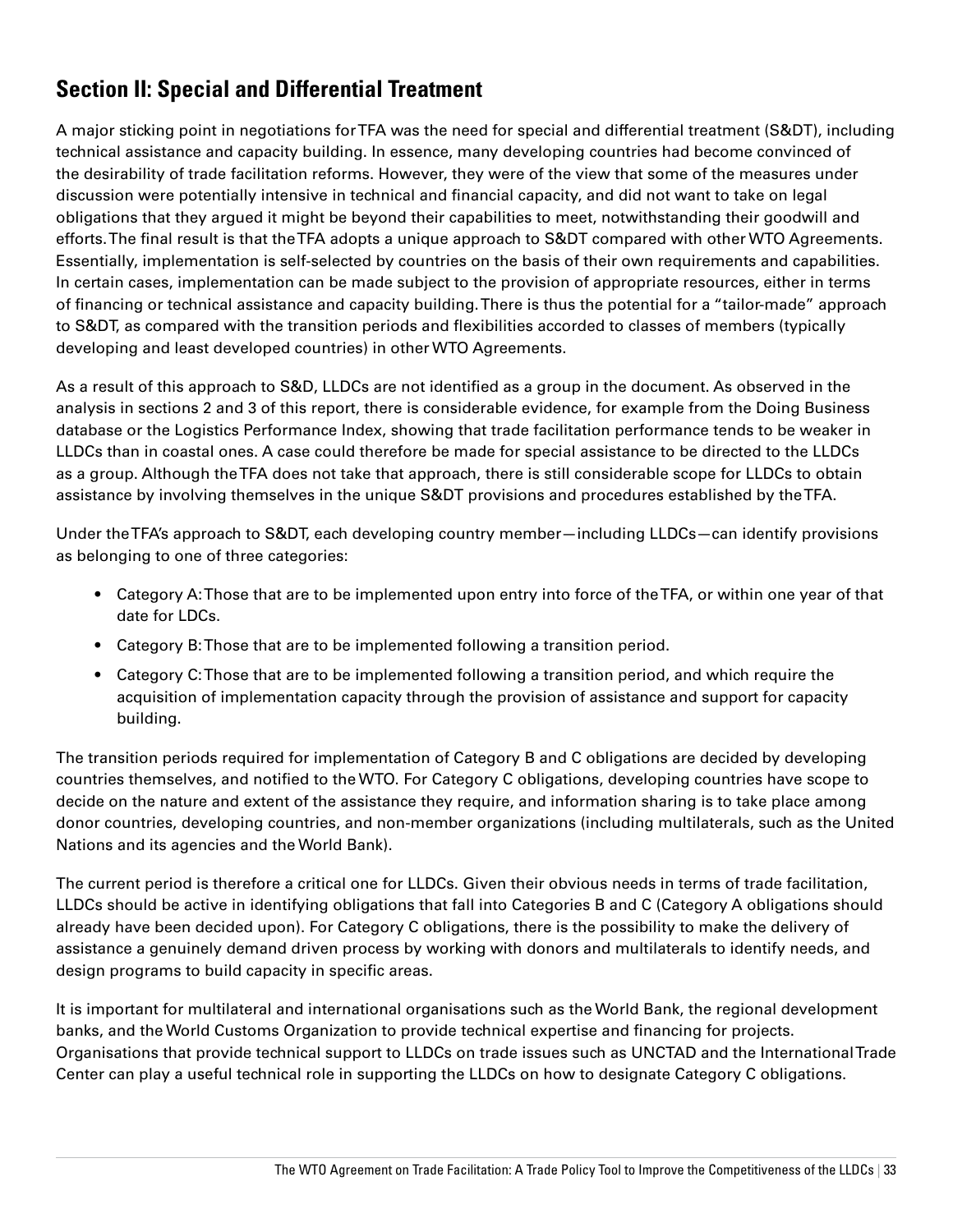# **The TFA and Aid for Trade for LLDCs**

Section II of the TFA sets up a unique platform for the delivery of technical and financial assistance in relation to trade facilitation. It thus represents a valuable opportunity for LLDCs in the context of broader efforts to use Aid for Trade (AfT) to promote trade facilitation. However, the TFA suffers from one important default from the point of view of LLDCs: even though it deals with issues like freedom of transit, it is fundamentally country-based. The TFA does not deal with groups of countries that form cohesive geographical entities like regions, and thus says nothing about the broader use of AfT to develop trade and transit corridors for the particular benefit of LLDCs.

The TFA is therefore potentially very useful for LLDCs in mobilizing some AfT resources. However it is not the only initiative open to LLDCs. Existing efforts to work at a corridor level need to be intensified. Examples of such an approach include the Greater Mekong Sub-region in Southeast Asia, and the Central Asian Regional Economic Corridor. These projects require the involvement of multiple stakeholders from a variety of countries and organizations.

The key message here is that although the TFA is now part of that equation – it does not provide the answer on its own.

Similarly, the TFA is fundamentally about rules and procedures, as well as documentation requirements. It does not deal with infrastructure development. But if freedom of transit is to bring the largest gains possible to LLDCs, it needs to be accompanied by the development of better transit infrastructure, including through regional economic corridors. As is always the case in trade facilitation, software improvements (regulatory reform) need to be accompanied by hardware improvements (more and better infrastructure). High profile programmes on hard infrastructure projects in Sub-Saharan Africa such as the Programme for Infrastructure Development in Africa (PIDA) will support trade and transport facilitation through the proposed financing of road and railway transport infrastructure projects at a cost of US\$24.4 billion. In South America, already 159 projects for the integration of regional infrastructure and valued at US\$52 billion are underway, and priority is being given to the build-out of regional fibre optics to boost connectivity and reduce costs.

## **Section III: Institutional Arrangements**

Institutional arrangements for the Agreement at international and national levels has been given more clarity in the legal review of the TFA text which was completed on July 15, 2014. There are now clearly defined roles for the WTO through the WTO Committee on Trade Facilitation which is encouraged to 'maintain close contact with international partners such as the WCO [and others] with the objective of obtaining the best available advice for the implementation and administration of the Agreement and in order to ensure that unnecessary duplication is avoided'. National Trade Facilitation Committees will have responsibility to coordinate implementation of the Agreement with national and international partners.

While it is expected that the development banks and the donor community will be the primary actors with country partners in relation to TFA implementation issues, there is scope for the UN system and other international organisations including UN-OHRLLS and the ITT-LLDCs to play a pivotal technical and coordinating role as the 'voice ' of the LLDCs. It is important to be able to bring all stakeholders together to exchange experiences, identify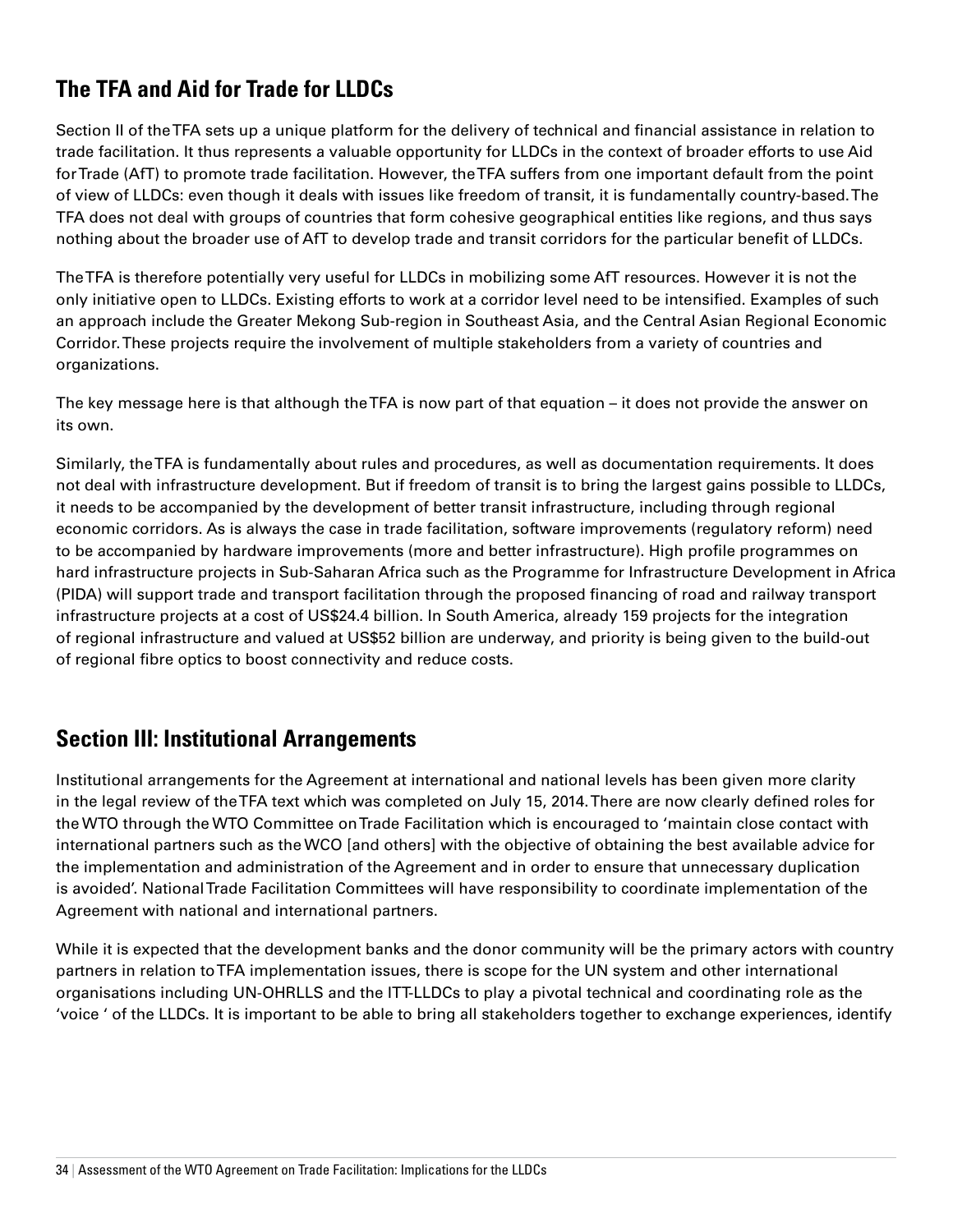needs, and mobilize resources for, and on behalf of all LLDCs and working in concert with the WTO and the Committee on Trade Facilitation when it becomes operational.

In the following Section, the legal steps which are required before the TFA can come into force will be explained in more detail.

# Section 4: **Key Messages**

- 1. The TFA is potentially a major source of trade gains for the LLDCs. So championing the reforms proposed in the Agreement, especially those in Article 11 which mandates freedom of transit, Article 10 which sets out obligations in relation to trade procedures including transit, and Article 8 which requires WTO members to cooperate with other members with which they share a common border, is the right thing for LLDCs to do.
- 2. The current 'waiting' period is therefore a critical one for LLDCs. Given their obvious needs in terms of trade facilitation, LLDCs should be active in identifying obligations that fall into Categories B and C (Category A obligations should already have been decided upon). For Category C obligations, there is the possibility to make the delivery of assistance a genuinely demand driven process by working with donors and multilaterals to identify needs, and design programs to build capacity in specific areas.
- 3. Section II of the TFA represents a valuable opportunity for LLDCs in the context of wider efforts to use Aid for Trade (AfT) to promote trade facilitation. However, the TFA suffers from one important default from the point of view of LLDCs: even though it deals with issues like freedom of transit, it is fundamentally country-based. The TFA does not deal with groups of countries that form cohesive geographical entities like regions, and thus says nothing about the broader use of AfT to develop trade and transit corridors for the particular benefit of LLDCs.
- 4. Notwithstanding this shortcoming (noted above), there are other potential sources of funding for LLDCs. These are 'available' in the form of the large scale regional projects for soft and hard infrastructure LLDC projects in all regions. These sources should be explored. Together with available AfT funding and private sector input, crucial work could be pursued which could benefit a number of areas of need in both LLDCs and transit countries. For example, inclusive strategies to develop local services and business requirements for trade corridors and initiatives to promote women's involvement away from informal trade and into thriving formal businesses at border towns are potential possibilities.
- 5. Finally, the TFA does not take the approach of categorising flexibilities and transition periods for countries on the basis of classes of members, as is the case with other WTO Agreements. Instead, TFA implementation is based on self-selection by countries, subject to their own requirements and capabilities. Despite this, there is still considerable scope for LLDCs to obtain assistance by involving themselves in the unique S&DT provisions and procedures established by the TFA.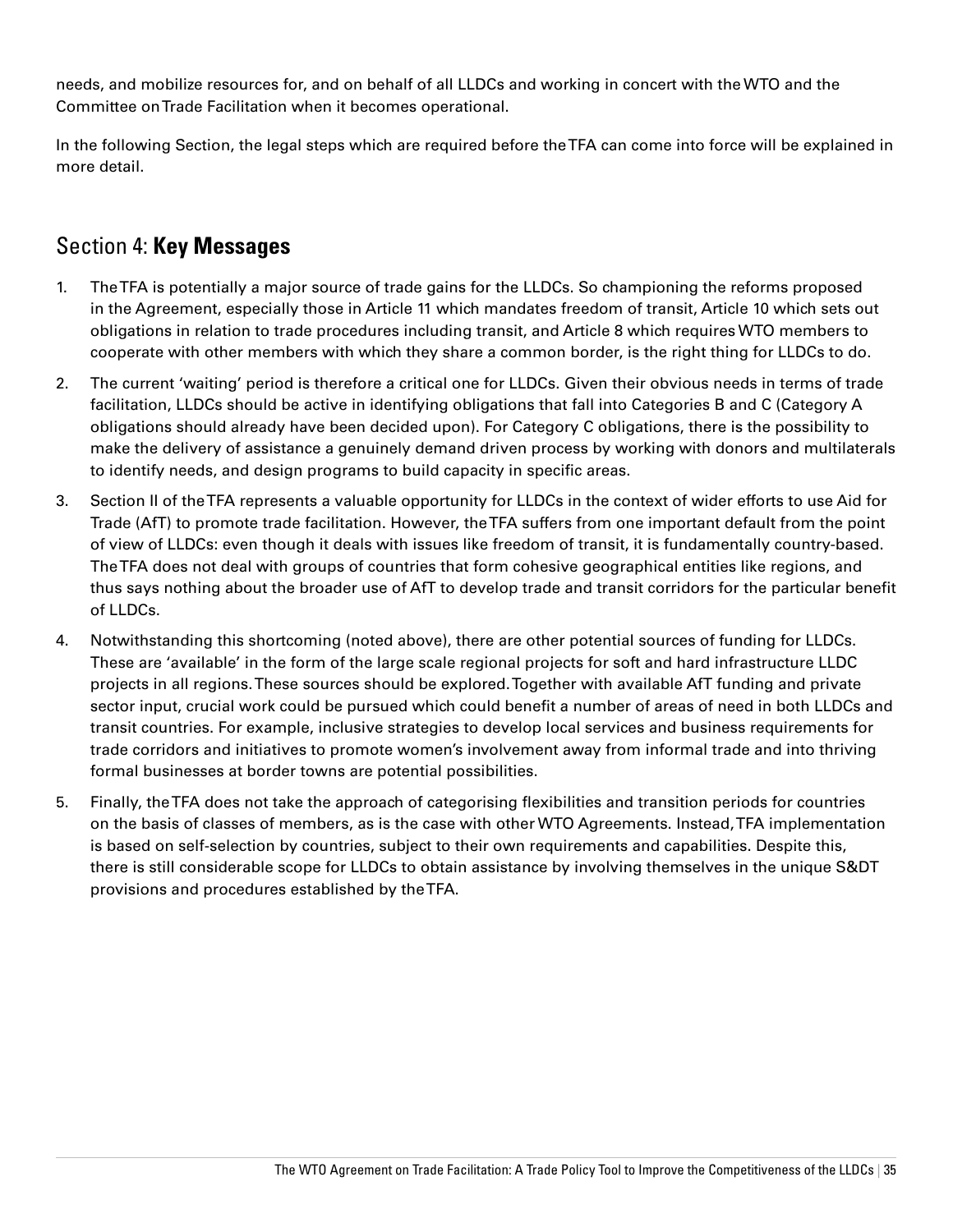# **SECTION 5 Fulfilling The Trade Facilitation Agreement: Key Steps for Implementation**

### **Summary of Procedures for the Ratification of the TFA**

- 1. The Agreement is annexed to the Draft Ministerial Decision<sup>41</sup>. The Decision effectively "freezes" the text and triggers the implementation path that WTO Members must undertake before the Agreement can come in to effect.
- 2. The first of these steps was the 'legal review for rectifications of a purely formal character that do not affect the substance of the Agreement'42. The legal review was concluded by 31 July 2014, as recommended in the TFA implementation timetable.
- 3. The Bali Ministerial Declaration<sup>43</sup> requires the establishment of a Preparatory Committee on Trade Facilitation under the General Council which is open to all WTO Members. The Committee is currently tasked with the responsibility of handling all functions 'as may be necessary to ensure the expeditious entry into force of the Agreement and to prepare for the efficient operation of the Agreement upon its entry into force.'

The role of the Preparatory Committee is three-fold:

- To carry out the legal review of the Trade Facilitation Agreement for 'rectifications of a purely formal character that do not affect the substance of the Text'
- To receive 'Category A' Notifications from developing countries
- To draw up the protocol of amendment to insert the TFA into Annex 1A of the Marrakesh Agreement the WTO's existing legal framework.

The formal ratification process of the TFA requires the following next steps:

- The Preparatory Committee drafts the Protocol of Amendment
- The General Council adopts the protocol and opens it for acceptance. The annexes will include notified 'Category A' commitments. The deadline for this requirement was 31 July 2014.44
- • WTO members will then go through their internal treaty ratification process and notify acceptance of the protocol to the WTO

41 World Trade Organization, Agreement on Trade Facilitation, Draft Ministerial Decision, 6 December 2013 (WT/MIN(13)/W/8). As stated in the Ministerial Decision the annexed Agreement is still subject to "legal review for rectifications of a purely formal character that do not affect the substance of the Agreement". This legal review is set to conclude by 31 July 2014.

42 Ibid. Para 1

43 WT/MIN(13)/36 WT/L/911. Agreement on Trade Facilitation, Ministerial Decision of 7 December 2013, Para 2

44 As at September 23,2014, WTO members had failed to meet this first deadline. This is attributed to India's unwillingness to back the adoption of the TFA Protocol of Amendment without a permanent solution to its concerns on public food stockholding.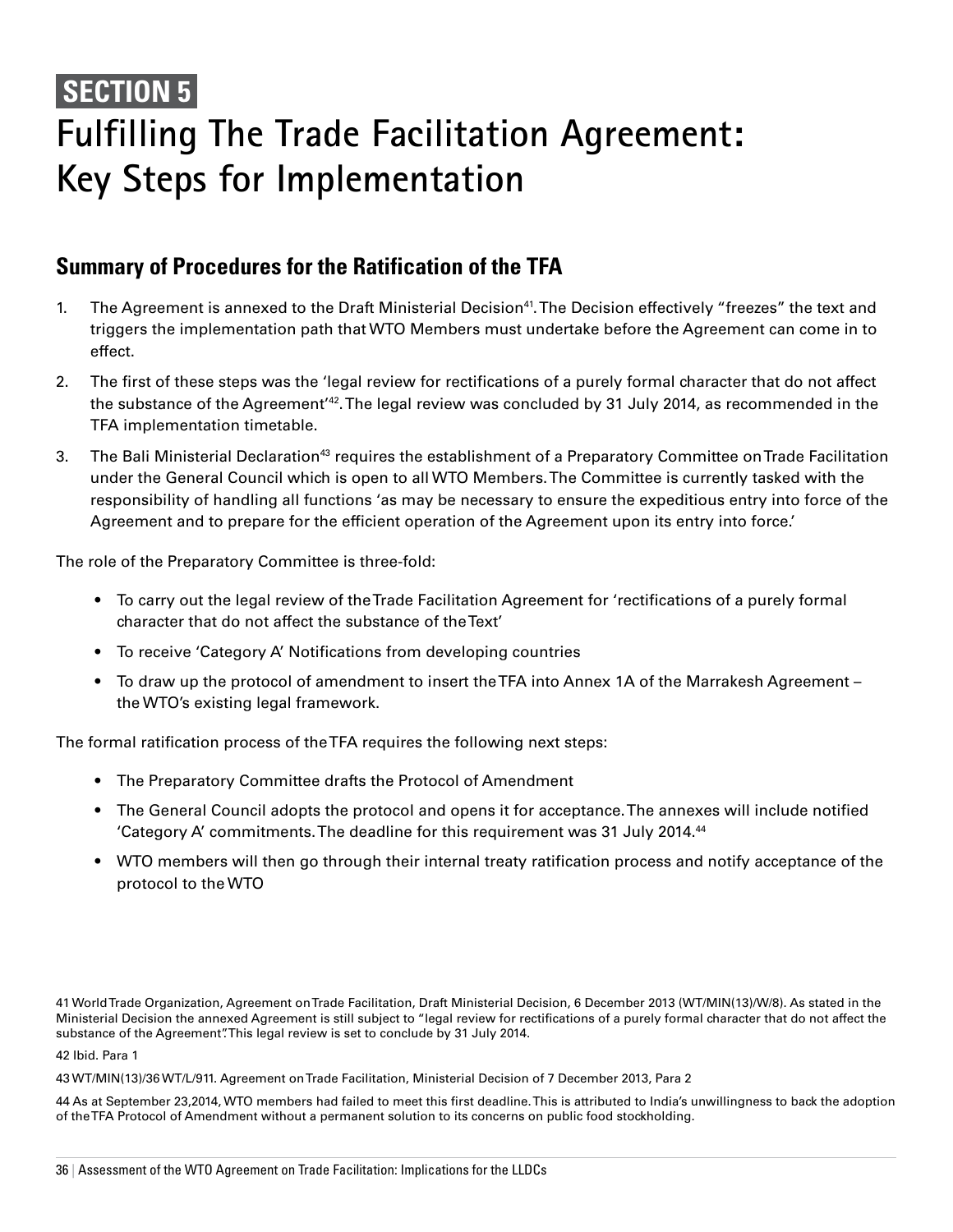- The Protocol stays open for acceptance until 31 July 2015
- The Protocol will enter into force in accordance with Art X:3 of the WTO Agreement, once two-thirds of the WTO Members ratify it
- At this juncture, the Trade Facilitation Agreement enters into force with obligations for individual country as of the ratification.

As previously explained in **Section 4**, the Agreement on Trade Facilitation concluded by Ministers in December 2013 as part of the Bali Package<sup>45</sup>, contains unique special and differential treatment (S&DT) measures that link the requirement to implement with the capacity of developing and least developed countries (LDC) to do so. The Agreement provides even greater flexibility in implementation for LDCs than for developing countries. For the first time, the TFA also explicitly recognizes the need for donor Members to provide assistance and support for capacity building.

### **Implementation of the Agreement**

The Agreement will enter into force when it has been ratified by two thirds of the WTO membership. However as part of the new feature of the Agreement, the S&DT provisions allow each LDC to determine when they will implement each of the individual provisions, as well as those provisions for which they will require technical assistance and support for capacity building. To take advantage of these S&DT flexibilities, the 16 LLDCs that are LDC Members, must place each provision of the Agreement into one of three categories (A, B or C) as described below.

- • **Category A**: provisions that a landlocked LDC Member designates for implementation within one year of the Agreement entering into force (LLDCs should already be working on this list)
- • **Category B**: provisions that a landlocked LDC Member designates for implementation after a transitional period of time after entry into force of the Agreement
- • **Category C**: provisions that a landlocked LDC Member designates for implementation after a transitional period of time and the provision of assistance and support for capacity building

Landlocked LDCs must notify WTO Members of these categorizations in keeping with specific timelines outlined in the Agreement. They must also provide indicative, and later definitive, dates for implementation for the provisions they have designated in categories B and C (Figures 4 and 5).

45 The "Bali Package" – 'a series of decisions aimed at streamlining trade, allowing developing countries more options for providing food security, boosting least-developed countries' trade and helping development more generally' – Source: WTO- https://mc9.wto.org/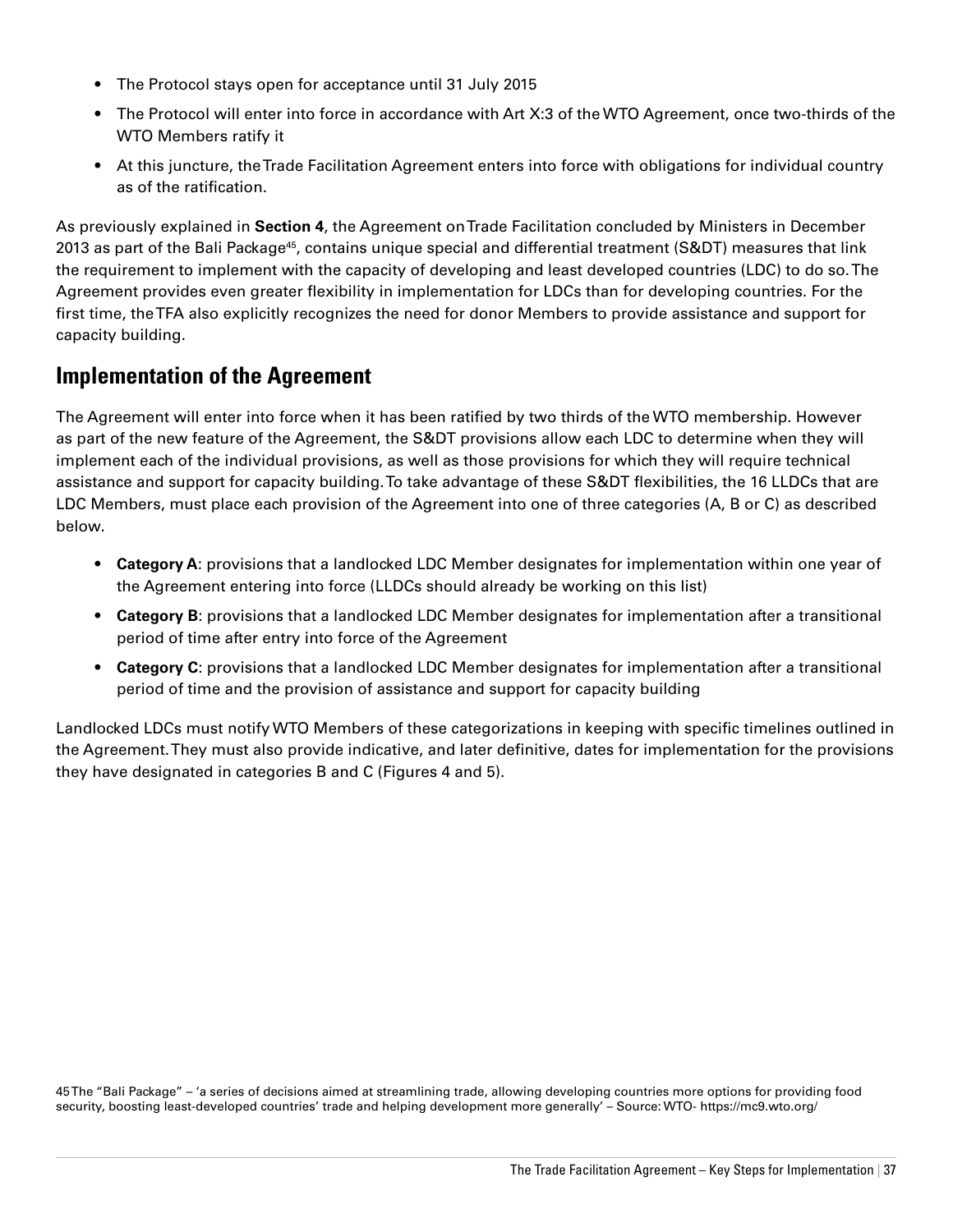



Source: WTO

#### **Additional Flexibilities for LDCs**

The Agreement also provides additional flexibilities. These include:

- Early Warning Mechanism: This permits an LDC member to request an extension from the Trade Facilitation Committee if it experiences difficulties in implementing a provision in Category B or C by the date it had notified. The extension will be automatic if the additional time required does not exceed 3 years.
- Expert Group: Where a requested extension has been granted and a Member lacks capacity to implement, the TF Committee will establish an Expert Group to examine the issue and make a recommendation.
- Shifting between Categories: Members will be able to shift provisions between Categories B and C.
- Grace Period: Following the entry into force of the Agreement, LDCs will not be subject to the Dispute Settlement Understanding for a period of 6 years for Category A provisions and 8 years for Categories B and C.

#### **Developing Countries**

For Landlocked Developing Countries which are not LDCs, the Agreement provides protection as follows:

• Early Warning Mechanism: whereby a Member can request an extension from the WTO Committee on Trade Facilitation if it experiences difficulties in implementing a provision in Category B or C by the date it had notified. The extension will be automatic if the additional time requested does not exceed 18 months.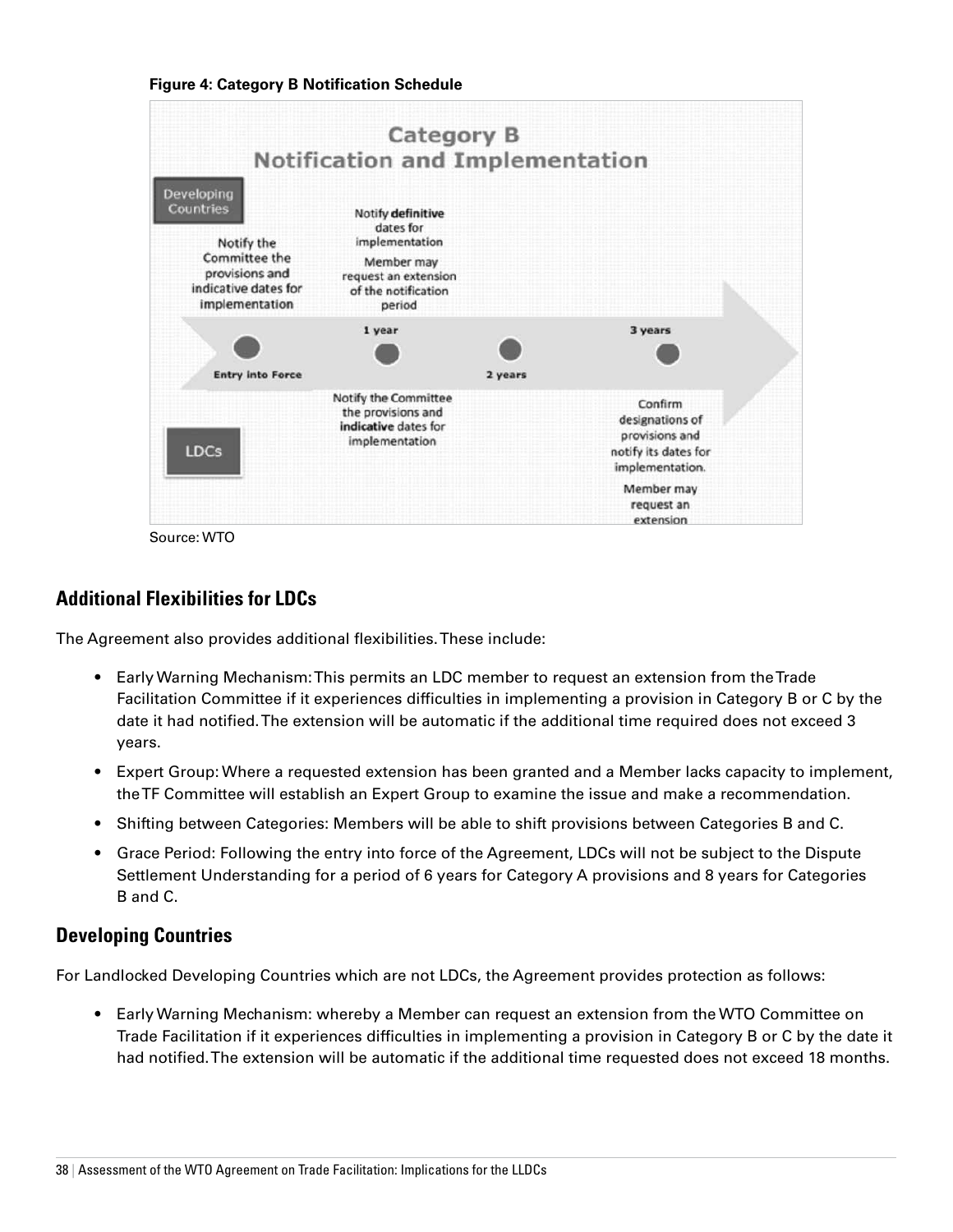- • Expert Group: where a requested extension has not been granted and a Member lacks capacity to implement, the TF committee will establish an Expert Group to examine the issue and to make a recommendation.
- Shifting between Categories: Members may shift provisions between Categories B and C.
- • Grace Period: Following entry into force of the Agreement, developing countries will not be subject to the Dispute Settlement Understanding for a period of 2 years for Category A provisions.

#### **Transparency Provisions**

If Landlocked LDCs are experiencing problems with finding donors, the Agreement addresses this concern by prescribing a mechanism to match these LDCs with potential donors. Further, as a confidence building measure and to promote openness and transparency, the TFA instructs both parties – donors and landlocked developing countries and LDCs – to provide specific information to the WTO Committee on Trade Facilitation on capacity building provided and assistance received. Importantly, the Agreement also mandates donors to report on their assistance and support programmes to the Committee on an annual basis.

The information required from donors include:

- annual information on their assistance programs
- the contact points for their agencies responsible for providing assistance, and
- information on the process and mechanisms for requesting assistance and support.

Landlocked Developing Countries and LDCs for their part must provide information on contact points of the office(s) responsible for coordinating and prioritizing assistance and support for their country.





Source: WTO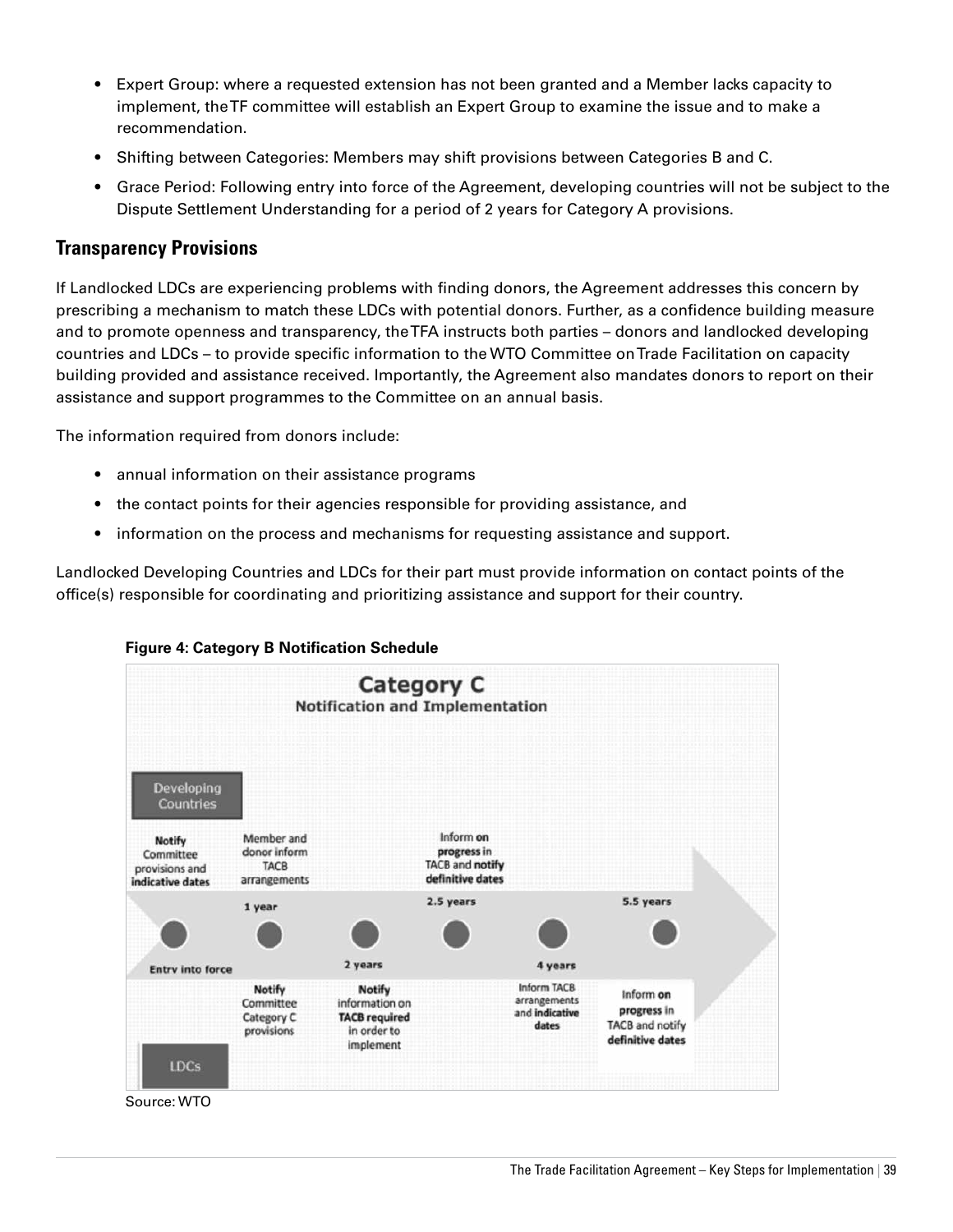# **Implications of the S&DT Provisions for LLDCs**

The Agreement on Trade Facilitation does not explicitly refer to LLDCs in the drafting of the S&DT provisions. But by virtue of the fact that several Articles, in particular Article 11, provides explicit instructions for the treatment of transit trade, LLDCs are well placed to make a legitimate case for defined capacity building support from development partners. The current period is therefore a critical one for LLDCs. Given their obvious needs in terms of trade facilitation, LLDCs should be active in identifying obligations that fall into Categories B and C (Category A obligations should already have been decided upon). For Category C obligations, there is the possibility to make the delivery of assistance a genuinely demand driven process by working with donors and multilaterals to identify needs, and design programs to build capacity in specific areas.

It is also a key moment for UN and international organisations such as the World Bank, UNCTAD, International Trade Centre, the regional development banks, and the World Customs Organization, to support the LLDCs to identify their needs.

# **Implications of the Dispute Settlement Provisions for LLDCs**

As said earlier, although the LLDCs are not formally recognised as a grouping in the WTO, in negotiations they advance their interests as a group of like-minded countries.

During the trade facilitation negotiations, amongst the main issues of concern for LLDCs were transit countries' requirements that were often cumbersome, and onerous to fulfil. For instance the customs guarantee schemes imposed by some transit countries at the ports of entry to inter alia cover the risks of goods being illegally dumped in their markets; while such guarantee is genuinely necessary, the re-imbursement processes often take long and are costly.

In addition, the fees and charges imposed for handling of transit goods was another issue of concern for LLDCs; these are in some instances excessive, and not commensurate with the services rendered. The Trade Facilitation Agreement in Article 6: Disciplines on Fees and Charges imposed on or in Connection with Importation and Exportation, now provides instructions in this area. With regard to the settlement of disputes under the TFA, the Agreement explicitly provides for a grace period for developing and LDCs under Section II: Article 8. However, the need to develop the domestic legal framework that would enable implementation of the TFA obligations in these countries as well as the LLDCs remains a challenge that could prove costly both in terms of the institutional arrangements and human resource capacity.

Ultimately, fulfilment of the TFA obligations comes with the requirements for inter-institutional coordination, and harmonization of procedures which would require specific technical assistance and capacity building support for the LLDCs if they are to avoid disputes in the long run.

A strategic option would be for the harmonization and adoption of the requisite legal formalities (customs code, regionally integrated transit systems and identical rules applied to logistics service providers and international freight) to be undertaken at a regional level, which would encompass both LLDCs and the transit countries.

As a tactical move, the LLDCs would benefit greatly from providing even more leadership on transit issues by actively engaging with the rest of the WTO membership on the problem of how to implement the Trade Facilitation Agreement in a way which would accrue wide ranging benefits not just to themselves and their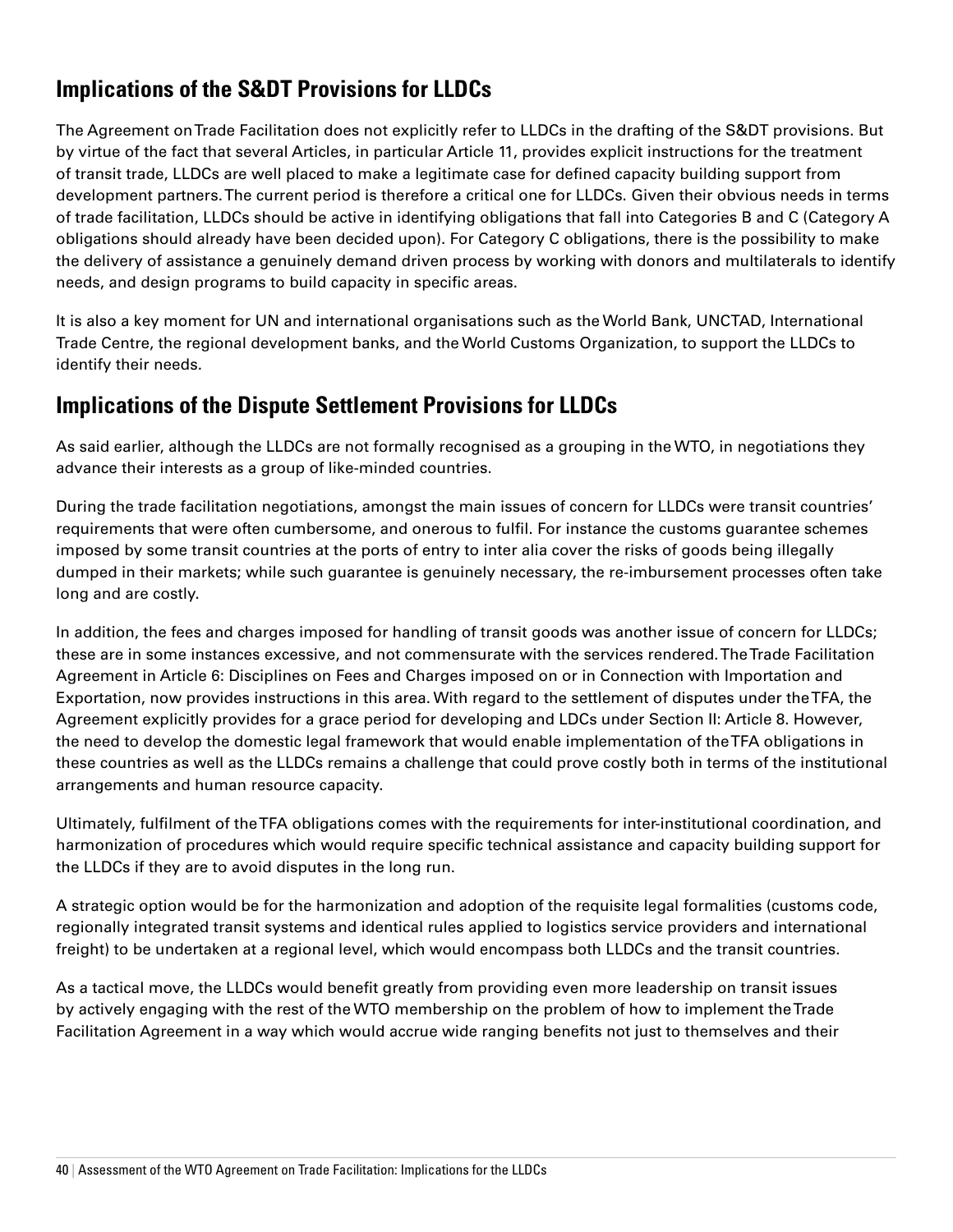transit neighbours, but to countries which make up their regional economic communities. This would ensure that the challenges faced by regional economic corridors are addressed holistically and expeditiously, whether it be through support from international donors or from the member countries themselves, through the pooling of resources.

# Section 5: **Key Messages**

- 1. LLDCs are not accorded S&D treatment in the drafting of the Agreement on Trade Facilitation, but because it provides explicit instructions for the treatment of transit trade, LLDCs are well placed to make a legitimate case for defined capacity building support from development partners.
- 2. The current period is therefore a critical one for LLDCs who should use this period until the ratification of the Agreement to draft their Category B and C schedules in readiness for consultations with donors and stakeholders.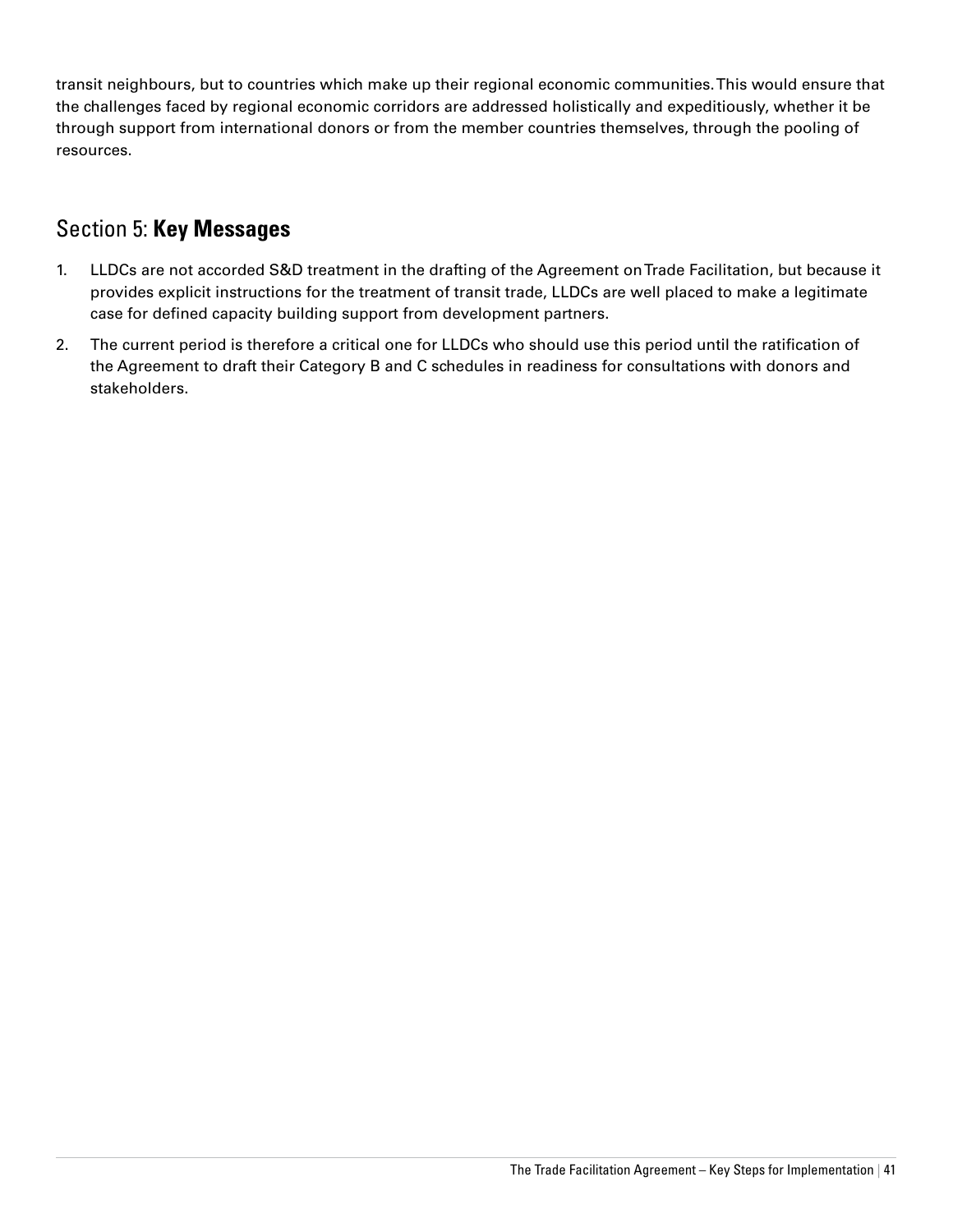# **SECTION 6 Recommendations and Conclusion**

# **Policy Discussions**

The WTO Trade Facilitation Agreement represents a significant opportunity for LLDCs because:

- Their trade facilitation performance is generally worse than that of coastal countries, so they are the most in need of upgrading.
- The TFA promotes national trade facilitation improvements.
- The TFA deals explicitly with freedom of transit, and appears to impose at least some legally binding obligations on transit countries.
- The TFA's unique approach to S&DT makes it possible, at the present time, for each LLDC to design its own program of technical assistance and capacity building to assist it in implementing the TFA on a national level.

Although LLDCs as a group are never mentioned in the TFA, the Agreement holds particular promise for them because freedom of transit is a central issue. LLDCs are heavily dependent on the quality of trade facilitation performance in neighbouring countries, and could significantly benefit both from upgrading in these countries, as well as from specific measures designed to simplify transit procedures. In principle, the improvements set out in the TFA could result in a transit environment that is more efficient, in the sense that it moves LLDCs exports and imports more quickly, at lower cost, and more reliably than at present. There is thus the potential for LLDCs to realize significant trade gains from the implementation of the TFA.

It is important to note, however, that the TFA is by no means a panacea for LLDCs. In particular, it strictly follows a national approach—which is dictated by the nature of the WTO itself—does not deal with issues such as regional economic corridors. Forums other than the WTO will remain important for the design and implementation of these kinds of programs, as well as their financing. Much of this work has traditionally been led by the Development Banks, and international organisations such as the World Customs Organisation, along with selected donor country development agencies. There are, however, synergies to be exploited in bringing all stakeholders together to exchange experiences and facilitate knowledge transfer, as well as to pool resources and ideas for infrastructure development, regulatory reform, technical assistance and capacity. An organization like ITT-LLDCs can play a useful coordinating role in this regard. To support these endeavours, a networking platform for LLDCs which promotes and shares good practices on TFA implementation provisions of interest to LLDCs as well as other targeted information and guidelines should be developed.

In addition to coordination, there is need to foster monitoring and evaluation of trade facilitation issues that are of particular importance to LLDCs. For instance, it will be important for LLDCs to identify which TFA obligations their neighbours have put into Categories B and C, and when the relevant transition periods are set to expire. Although the language of the TFA is legally constraining in relation to some important aspects of freedom of transit, there is an important caveat: if a developing country neighbour specifies freedom of transit as a Category C obligation, it will not become fully legally binding and justiciable until the expiration of a transition period decided by that country, and the provision of appropriate assistance by others. A collaboration with the WCO and other international organisations like the World Bank could be useful in this respect since the WCO in particular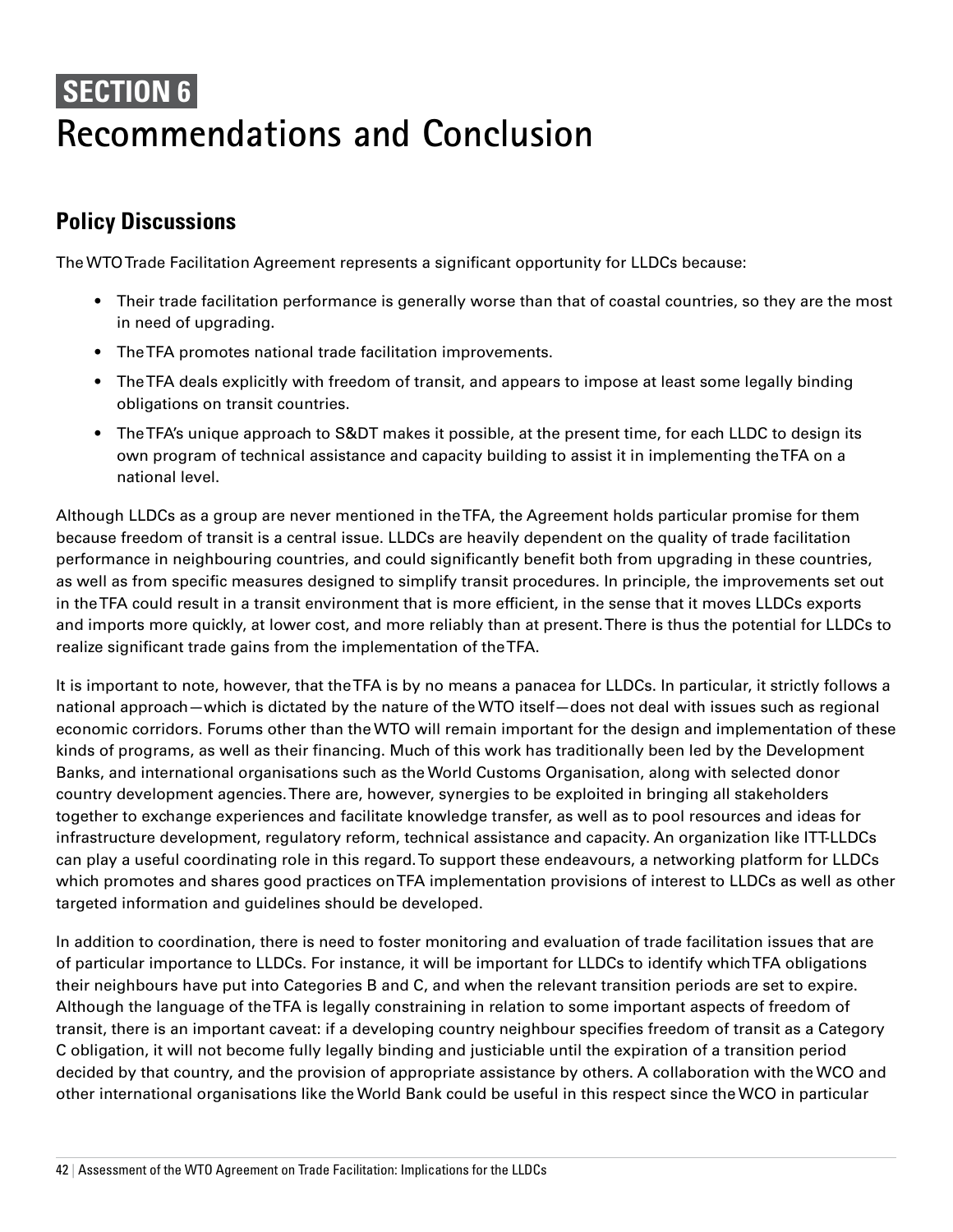has recently developed a useful measurement tool which will help countries to track their performance against each Article and provision in the TFA. It will also be important to monitor the improvements or decreases in trade transaction costs related to the implementation of the TFA

# **Specific Recommendations**

The following are the specific recommendations for LLDCs, transit countries, UN system agencies and regional commissions, the WTO, donors including the World Bank and regional development banks, other international partners and the private sector.

The action plan for TFA implementation should seek to address the following issues in the short to medium term:

- 1. Landlocked developing countries and transit countries must ratify the Trade Facilitation Agreement as quickly as possible (once the current deadlock is resolved.)
- 2. Securing the resources (AfT) for and on behalf of the LLDCs for soft and hard infrastructure improvements and technical resources for regulatory reform.
- 3. Integration of LLDC customs and border procedures with transit countries and developing strategies to promote the facilitation of transit.

# **Landlocked Developing Countries should:**

- 1. Identify their needs and gaps in terms of TFA implementation.
- 2. Conduct sensitization of all stakeholders, including the private sector about the Agreement, including the expected roles and obligations of various implementing institutions/agencies at the national level.
- 3. Design and implement tailor- made capacity building programmes for all stakeholders, including for the private sector in order to ensure the effective implementation of the Agreement.
- 4. Take the lead in TFA consultations and needs assessment exercises that can inform how the LLDC programs are built.
- 5. LLDCs should endeavour to allocate adequate resources to enable preparedness of their national institutions involved in the implementation of the Agreement such as National Trade and Transport Facilitation Committees, Customs Administrations in their reform and modernization programs, transport and border agencies.
- 6. LLDCs could engage ITT-LLDCs as a center for excellence for analytical research and policy advice. Thus LLDCs that have not yet ratified the multilateral agreement on establishing the LLDC International Think Tank are invited to do so in order to utilize the ITT-LLDCs to its full extent.

# **Transit Countries should:**

- 1. Identify needs and gaps in terms of TFA implementation and improvements to transit corridors
- 2. Conduct joint stakeholder consultations with LLDCs about the Agreement including the expected roles and obligations of various implementing institutions/agencies along the regional corridor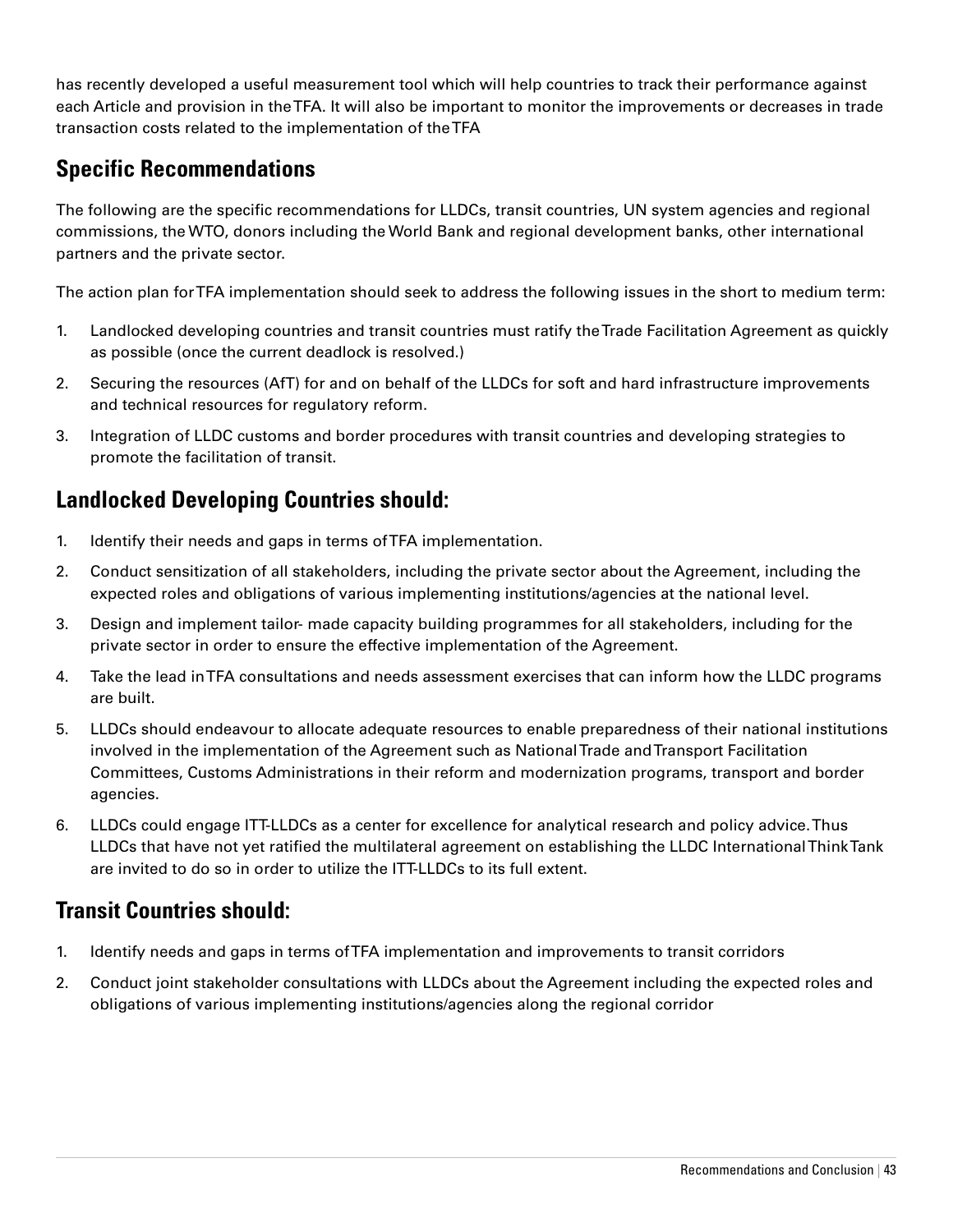# **LLDCs and Transit Countries with the Support of Donors and Development Banks should:**

- 1. Work together to build infrastructure, especially cross-border infrastructure such as trade corridors, and conduct regulatory reform aimed at reducing trade costs.
- 2. Mobilise resources to support continuing private sector engagement in the design and implementation of TFA response programmes.
- 3. Work together to build infrastructure, especially cross-border infrastructure such as trade corridors, and conduct regulatory reform aimed at reducing trade costs;

# **UN and International Organisations should:**

- 1. Create a platform/forum for exchange of information to enable peer to peer learning among LLDCs in the implementation of the Agreement.
- 2. Explore the establishment of a LLDC Trade Facilitation Working Group with active engagement in Geneva discussions during the Agreement ratification process and immediate follow-up thereafter.
- 3. Assist the LLDCs to implement the Trade Facilitation Agreement.
- 4. Conduct sensitization of all stakeholders about the Agreement including the expected roles and obligations of various implementing institutions/agencies at the National level and provide tools and guidance on LLDC specific needs to National Trade and Transport Facilitation bodies and customs and border agencies.
- 5. Explore the opportunities with the WTO for earmarked funding from the proposed WTO Trade Facilitation Funding Facility to address some of the LLDC requirement listed earlier, and the funding concerns of the LLDCs. The model of the Enhanced Integrated Fund, albeit a more modest one, could be useful as a template for an LLDC facility for TFA implementation.
- 6. ITT-LLDCs should provide LLDCs with a platform for knowledge sharing, support for intra-LLDC collaboration and other South-South engagement as well as for global cooperation. ITT should also provide an online portal for exchanging views and the best practices to LLDCs. The ITT should support LLDCs to tackle persisting and emerging challenges by providing evidence-based advisory services and organizing high-level expert group meetings and workshops.

# **Development Banks (World Bank, AfDB, ADB, IADB) should:**

- 1. Mobilize technical expertise to assist LLDCs to design their requests for support and as well for implementation and /or
- 2. Provide financial assistance to LLDCs to meet the obligations under the TFA.

#### Donors should:

- 1. Mobilise resources to fill the funding gaps for soft and hard infrastructure
- 2. Mobilize technical expertise to assist LLDCs with the implementation of the above
- 3. Provide financial assistance to LLDCs to meet the obligations under the TFA.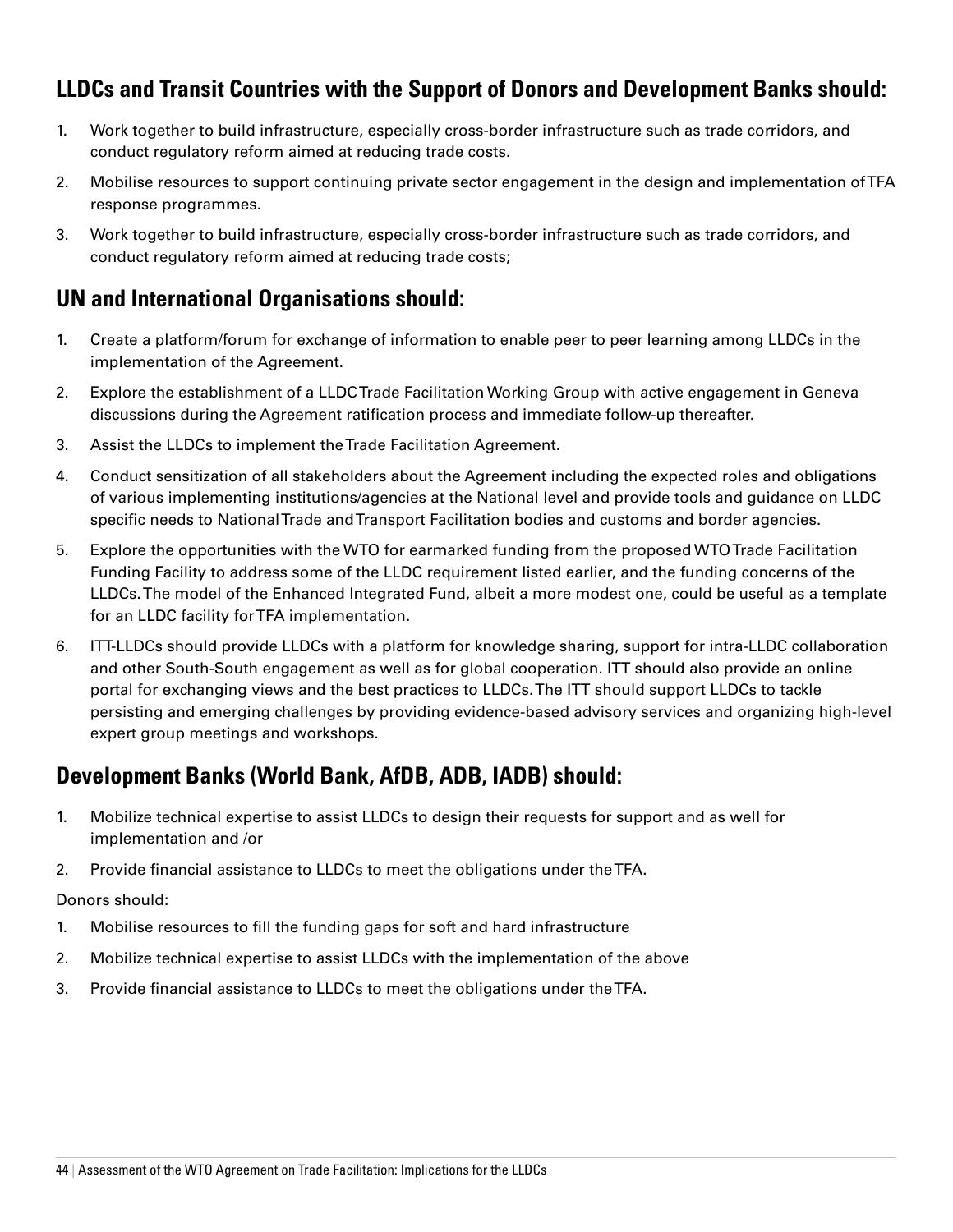# **The UN System agencies (UNCTAD, UNIDO, UNDP, ITC etc.), WCO, UN Regional Commissions (ESCAP, ECE, ECA, ESCWA, ECLA C) should:**

- 1. Mobilize resources for implementation of the TFA, in concert with LLDCs, and according to the needs and priorities they identify.
- 2. Support this process with the provision of resources and technical expertise.
- 3. Design and implement tailor made Capacity Building Programmes for all stakeholders in order to ensure the effective implementation of the Agreement.
- 4. Share trade facilitation best practice performance measurement tools and methodologies such as the WCO Trade Facilitation Implementation Guide with the LLDCs.

# **Conclusion**

With the benefit of the evidence presented in the previous Sections, it is clear that the policy options for the LLDCs and how they approach implementation of the WTO Agreement on Trade Facilitation, should not just focus on garnering financial support to meet the obligations in Section 1. It is necessary to direct concerted efforts in attracting the policy advice and financial support needed to meet the wider gains of trade and transit facilitation. This should be done with the aim of improving their trade competitiveness and advancing the gains recorded by most LLDCs since the APoA was adopted a decade ago. In this respect, UN system organisations and international organisations including UN-OHRLLS and the ITT-LLDCs are well positioned to advocate this broader treatment of trade facilitation for LLDCs, especially in the context of aid for trade.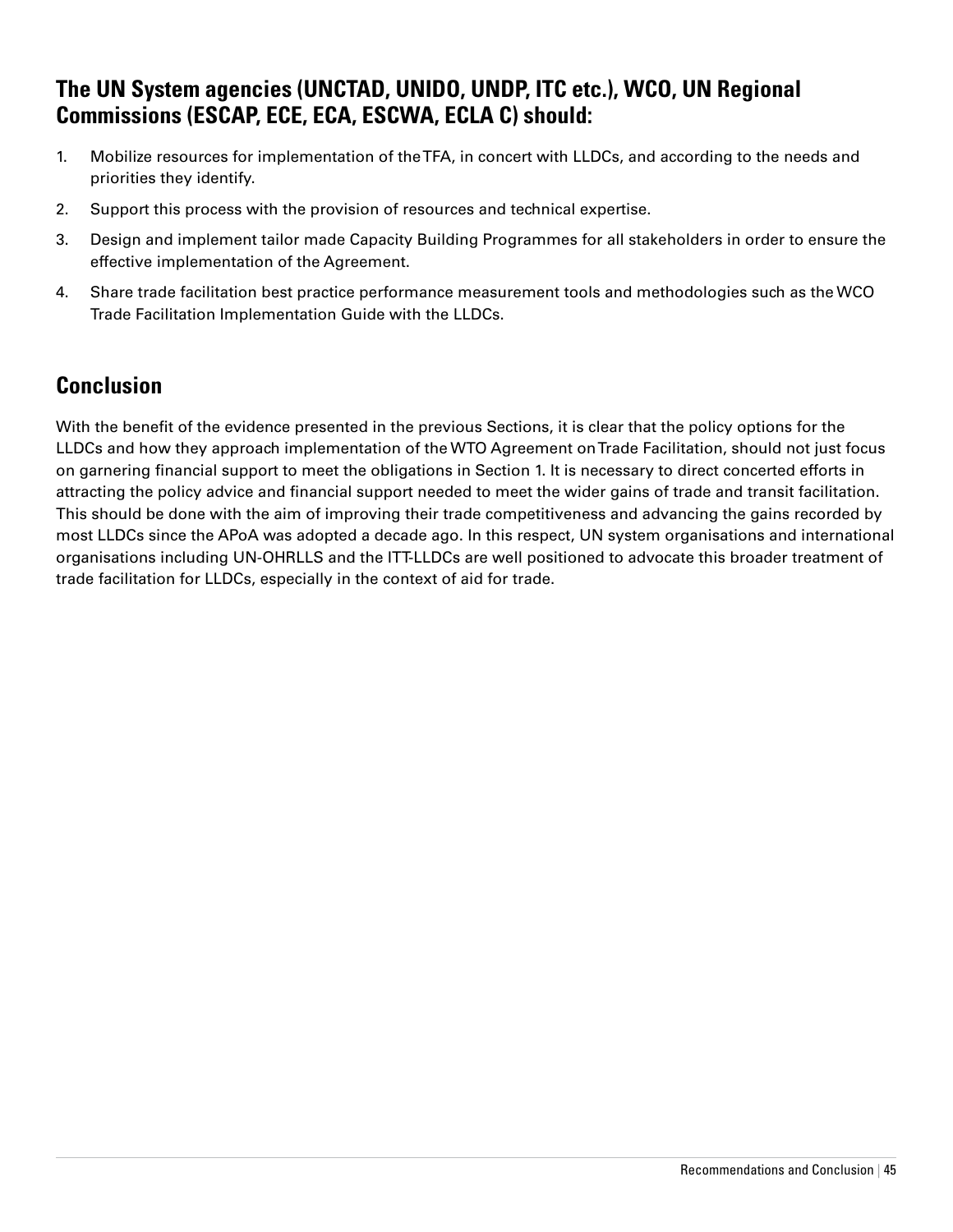# **References**

ADB. 2014. CAREC Transport and Trade Facilitation Strategy 2020

ADB. 2012. Trade and Trade Facilitation in the Greater Mekong Sub-region

AfDB. 2011. Impediments to Regional Trade Integration in Africa. *Africa Economic Brief*

AfDB.2012. Border Posts, Checkpoints, and Intra-African Trade: Challenges and Solutions. *Africa Economic Brief*

African Union. 2014. Third Session of the Conference of African Ministers of Transport. 7-11 April 2014, Malabo, Equatorial Guinea. *Report of the Experts Meeting*. AU/TPT/EXP/Rpt(III)

African Union.2013. 5th Ordinary Meeting of the AU Sub-Committee of Directors General of Customs. *Experts Meeting. 9-11 September 2013* Doc. CCD/5.AUSC.EX/R1

Arvis, Jean-Francois, Raballand, Gaël and Jean-François Marteau, 2010. *The Cost of Being Landlocked: Logistics Costs and Supply Chain Reliability*. World Bank.

Arvis, Jean-François., Duval, Yann., Shepherd Ben., Utoktham, Chorthip. 2013. Trade Costs in the Developing World 1995–2010. International Trade Department, January 2013 WPS6309

Coulibaly, S., Fontagne, L. 2006. South-South Trade: Geography Matters. Journal of African Economies, 15, 313- 341.

Dettmar Bianka, Freytag Andreas and Peter Draper. 2014. Air cargo beyond Trade Barriers in Africa. *Journal of Economic Integration*. Vol.29 No.1 March 2014. 580-609

Grosdidier de Matons, Jean,March 2014. A Review of International Legal Instruments – Facilitation of Transport and Trade in Africa. SSATP. *Africa Transport Policy Program*

Hoekman, Bernard, Ben Shepherd, June 2013. Who profits from trade-facilitation initiatives?

International Trade Centre. 2013. The Participation of LDCs in Value Chains: Current Trends and Future Prospects (Working Paper)

Limao, N., Venables, A. 2001. Infrastructure, geographical disadvantage, and transport costs. World Bank Economic Review 15, 451-479.

- Martinez-Zarzoso, I., Marquez-Ramos, L. 2005.Does technology foster trade? Empirical evidence for developed and developing countries". Atlantic Economic Journal, 33, 55-69.
- Lisinge, Robert Tama, 2008. Leveraging WTO Negotiations on Trade Facilitation to Operationalise the Almaty Programme of Action. Work in Progress No. 71. *Africa Trade Policy Centre 2008*.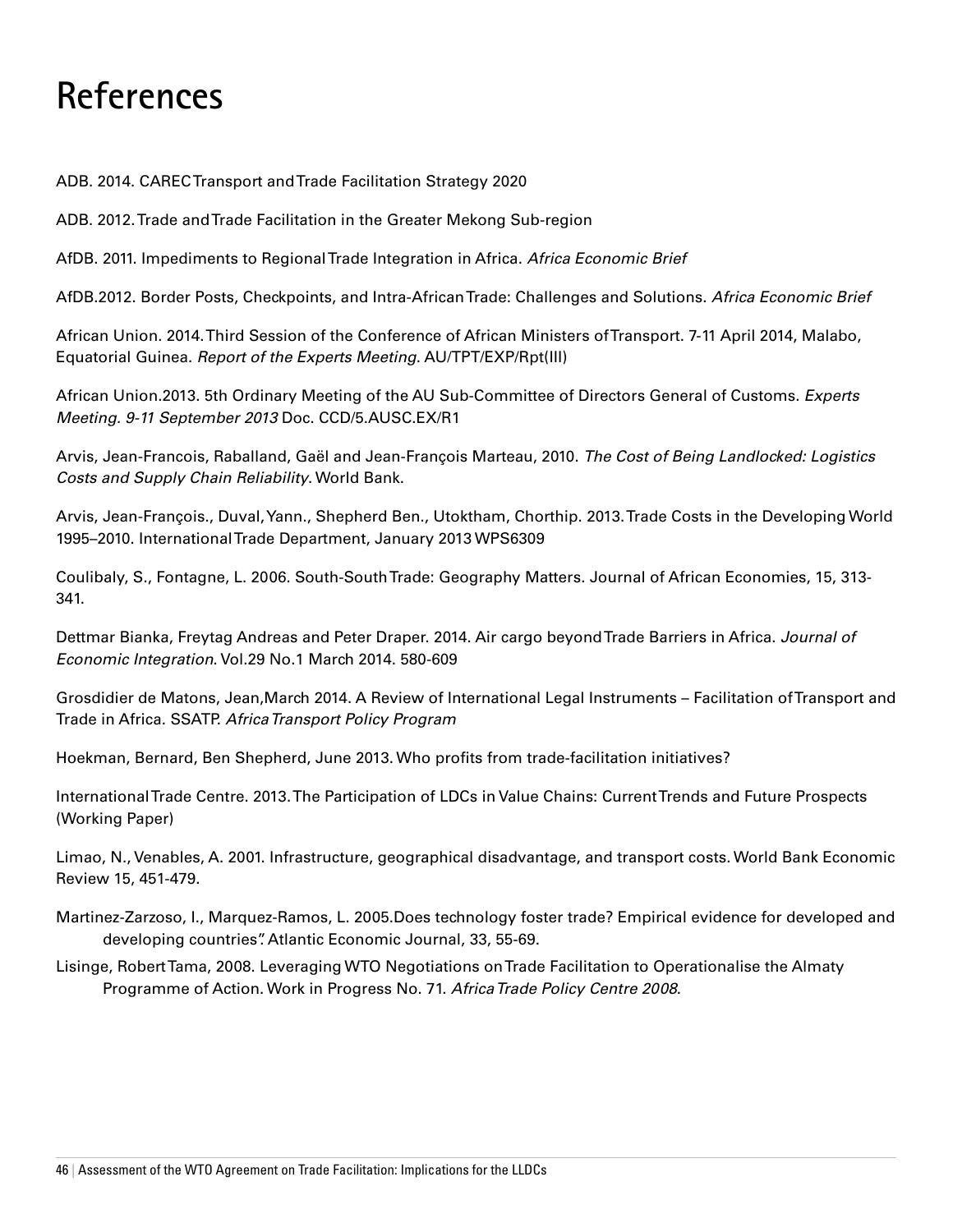OECD, 2013, Lammerson Frans. Regional expert dialogue on Aid for Trade: The 4th Global Review

- Raballand, G. 2003. Determinants of the negative impact of being landlocked on trade: an empirical investigation through the Central Asian Case, Comparative Economic Studies. 45, 520-536
- Rose, A. 2002. Estimating protectionism through residuals from the gravity model. Background paper for the Fall 2002 World Economic Outlook, IMF, Washington D.C
- UNECA 2012: Assessing Regional Integration in Africa V: Towards an African Continental Free Trade Area
- UNESCAP 2013. Outcome of the Euro-Asian Final Regional Review of the Almaty Programme of Action: Vientiane **Consensus**
- UNITED NATIONS. 2013. Report of the Secretary General. *Implementing the Almaty Programme of Action*, A/68/157, 17 July, 2013
- UN-OHRLLS. 2013. The Development Economics of Landlockedness: Understanding the development costs of being landlocked
- UN-OHRLLS. 2014. Statement by Mr. Gyan Chandra Acharya, Under-Secretary-General at the *Fourth Inter-Agency Consultative Group Meeting on the Preparatory Process for the Second UN Conference on LLDCs*
- UN-OHRLLS. 2012. Unlocking the trade potential of Landlocked Developing countries
- World Bank. 2013. Improving Trade and Transport for Landlocked Developing Countries. *World Bank contributions to implementing the Almaty Programme of Action: A report* preparing the ten-year comprehensive review
- World Bank. 2014. Doing Business: Measuring Business Regulations
- World Bank. 2014. Connecting to Compete: Trade Logistics in the Global Economy

WTO.2013. Agreement on Trade Facilitation: Ministerial Declaration of 7 December 2013. *WT/MIN(13)/36. WT/L/911*

WTO.2013. WTO Negotiations on Trade Facilitation Self-Assessment Guide. *TN/TF/W/143/Rev.4*

- WTO. 2012. Summary of WTO Trade Facilitation Needs Assessment Results. TN/TF/W/177. *21 May 2012v*
- WTO 2014.Nuefield, Nora. *The Long and Winding Road: How WTO Members finally reached a Trade Facilitation Agreement.* Economic Research and Statistics Division.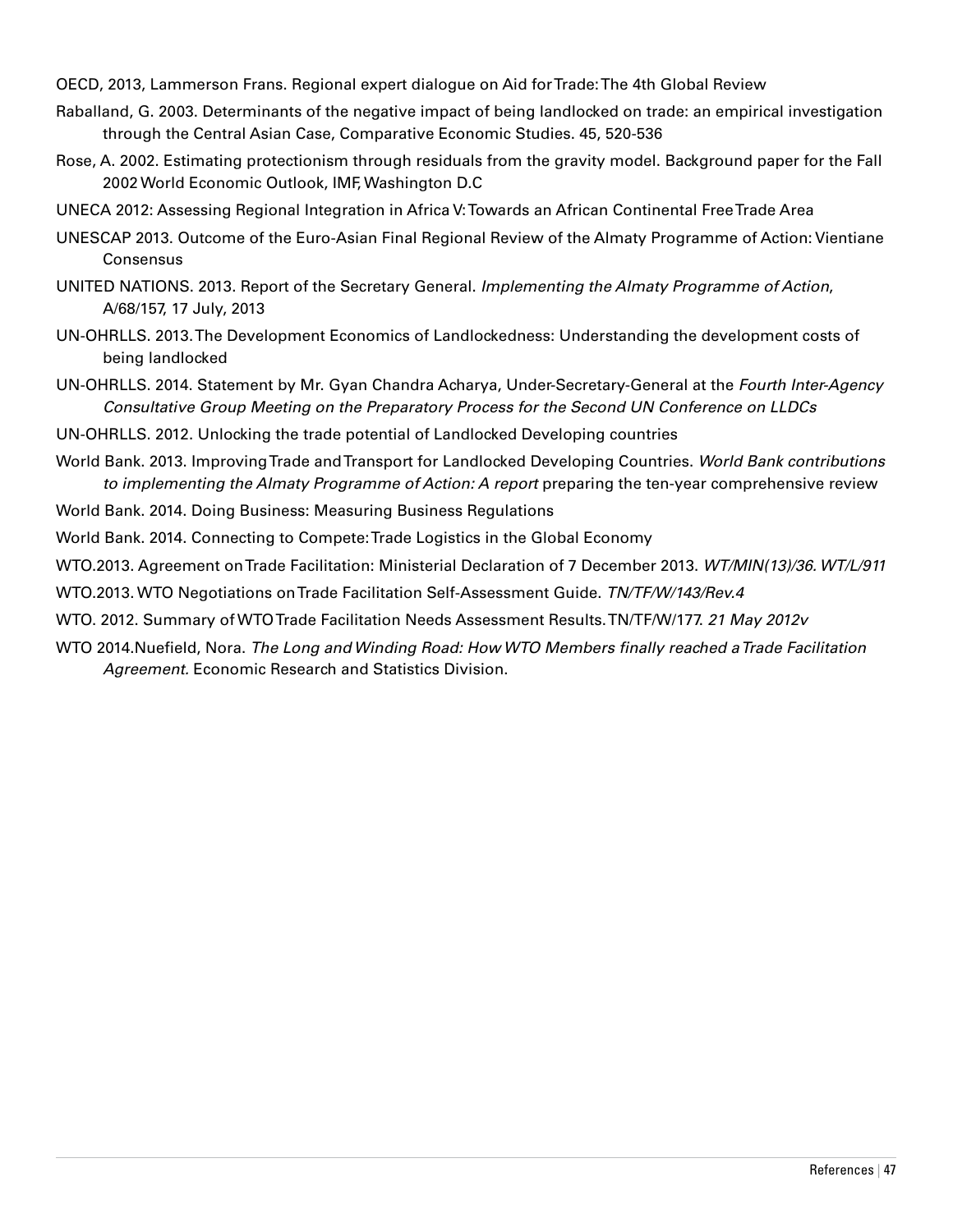# **Annex 1**

# **Implementing the Trade Facilitation Agreement: An Example of Performance Measurements**<sup>46</sup>

*Note: The World Customs Organisation has developed this analytical tool to measure TFA implementation. An excerpt of the tool is presented here as an example which could be useful in helping LLDCs to see how they could chart their progress in implementing elements of the TFA. The complete tool can be downloaded from WCO website.*

# **Article 1: Publication and Availability of Information**

# **1. Publication**

**The WTOTFA asks Members to promptly publish information regarding Customs procedures, such as importation, exportation and transit procedures, applied rates of duties and taxes, and fees and charges, in a non-discriminatory and easily accessible manner.**

Each Member shall promptly publish the following information in a non-discriminatory and easily accessible manner in order to enable governments, traders and other interested parties to become acquainted with them:

- a. Importation, exportation and transit procedures (including port, airport, and other entry-point procedures) and required forms and documents;
- b. Applied rates of duties and taxes of any kind imposed on or in connection with importation or exportation;
- c. Fees and charges imposed by or for governmental agencies on or in connection with importation, exportation or transit;
- d. Rules for the classification or valuation of products for customs purposes;
- e. Laws, regulations and administrative rulings of general application relating to rules of origin;
- f. Import, export or transit restrictions or prohibitions;
- g. Penalty provisions against breaches of import, export or transit formalities;
- h. Appeal procedures;
- i. Agreements or parts thereof with any country or countries relating to importation, exportation or transit;
- j. Procedures relating to the administration of tariff quotas.
- 1.2 Nothing in these provisions shall be construed as requiring the publication or provision of information other than in the language of the Member except as stated in paragraph 2.2.

46 Source: WCO Implementing the WTO Trade Facilitation Agreement (TFA) Implementation Guidance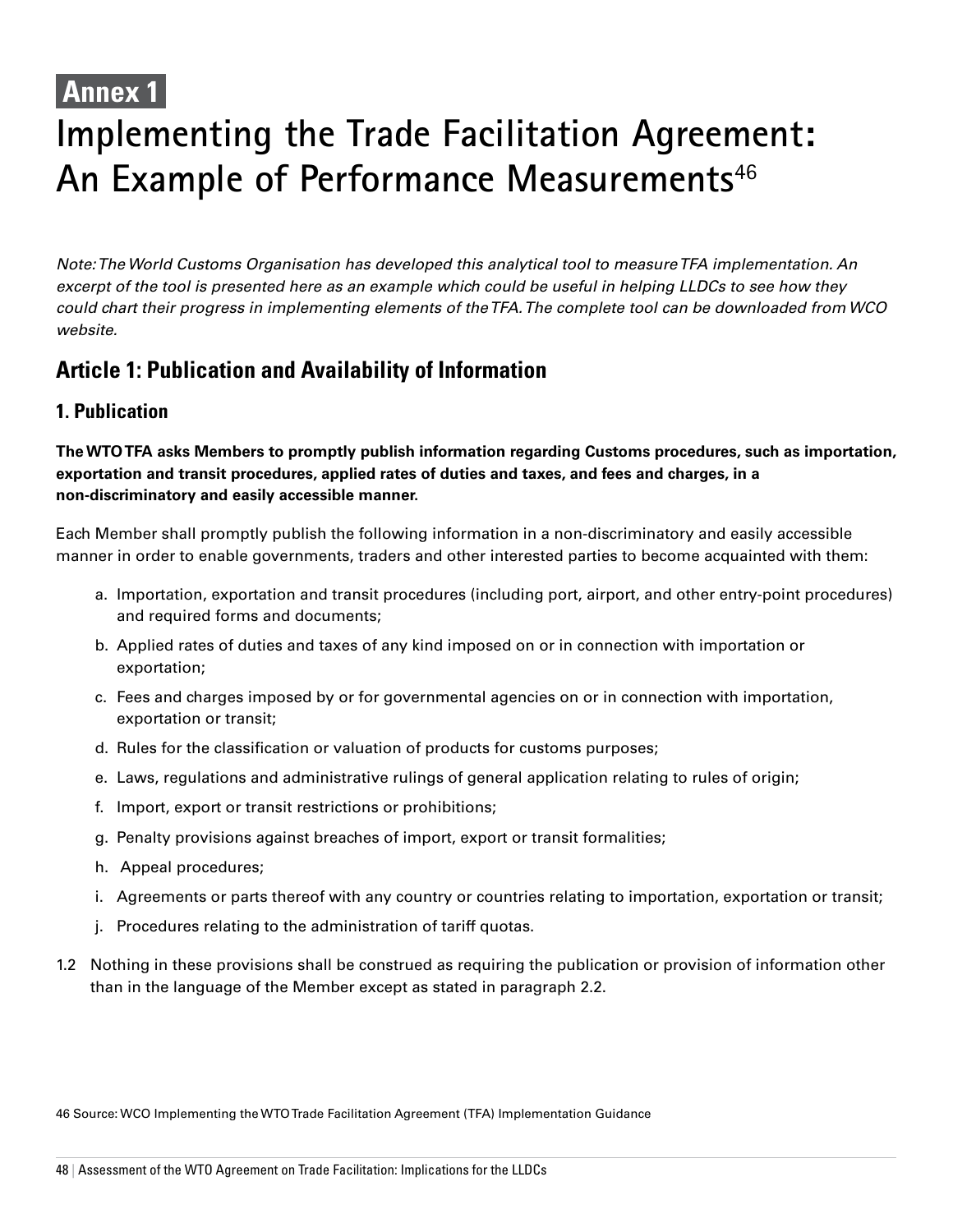# **Performance Indicators**

#### **Yes/No Question**

Do you publish Customs Laws regulations, procedures (including all associated regulatory documents), fee and charges imposed prior to implementation?

#### **Quantitative indicators**

% of information stipulated in Article 1.1 of TFA publicly available

# **2. Information Available Through the Internet**

**The WTOTFA requires Members to make available, and update, relevant information through the internet. The information concerned relates to importation, exportation and transit procedures, the forms and documents required, and contact information on enquiry points.**

- 2.1. Each Member shall make available, and update to the extent possible and as appropriate, the following through the internet:
	- a. A description<sup>47</sup> of its importation, exportation and transit procedures, including appeal procedures that informs governments, traders and other interested parties of the practical steps needed to import and export, and for transit;
	- b. The forms and documents required for importation into, exportation from, or transit through the territory of that Member;
	- c. Contact information on enquiry points.
- 2.2. Whenever practicable, the description referred to in subparagraph 2.1 a. shall also be made available in one of the official languages of the WTO.
- 2.3. Members are encouraged to make available further trade related information through the internet, including relevant trade-related legislation and other items referred to in paragraph 1.1.

## **Performance Indicators**

#### **Yes/No Question**

Do you make available on the internet information on importation, exportation, transit and appeal procedures (including all associated regulatory documents), fees and charges?

#### **Quantitative indicators**

- % of information stipulated in Article 1.1 of the TFA publicly available on the internet
- No. of visits to the Webpage

47 Each Member has the discretion to state on its website the legal limitations of this description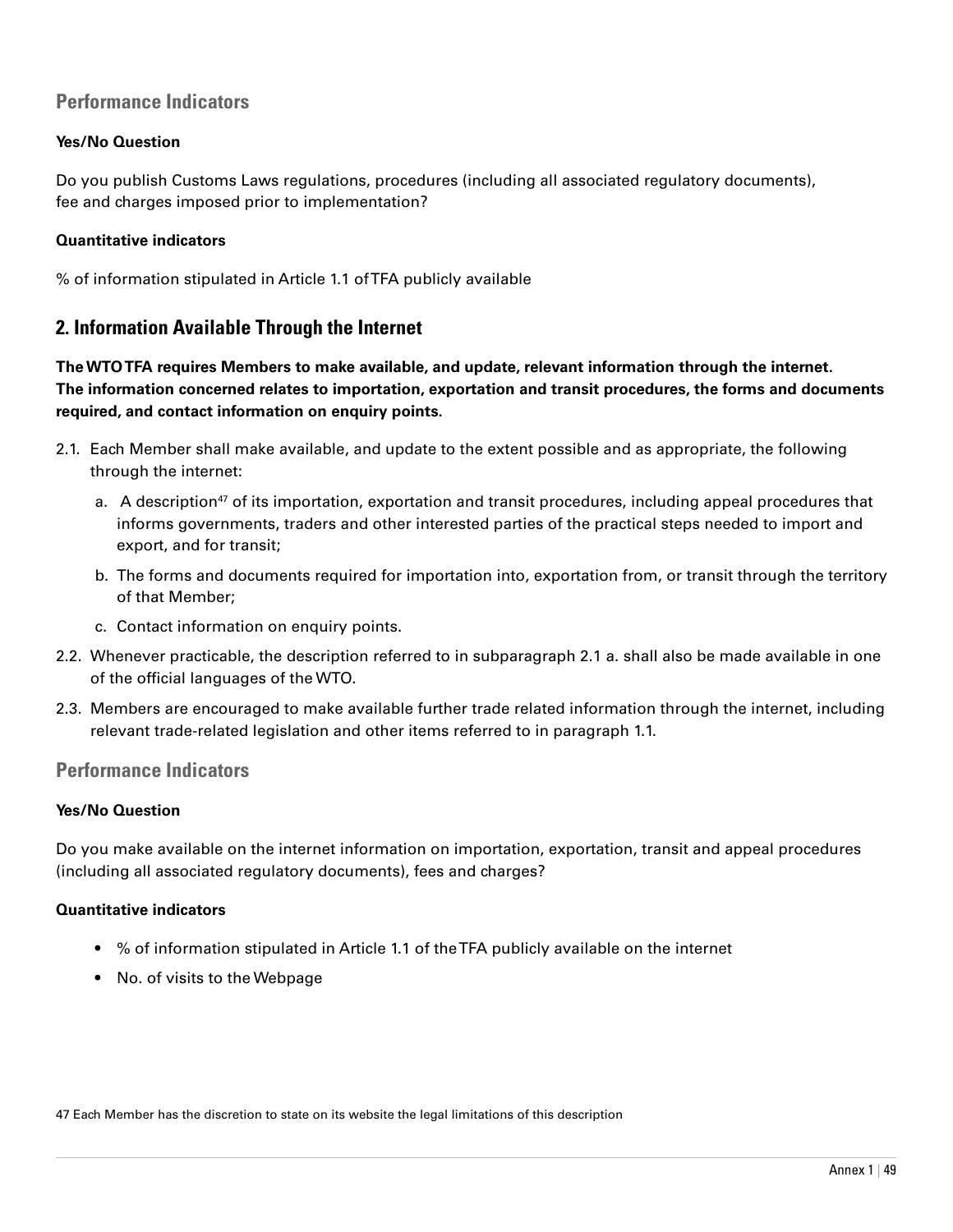# **3. Enquiry Points**

**The WTOTFA requires Members to establish or maintain one or more enquiry points within their available resources. The enquiry points must answer enquiries and provide the forms and documents for importation, exportation and transit, within a reasonable time period.**

- 3.1. Each Member shall, within its available resources, establish or maintain one or more enquiry points to answer reasonable enquiries of governments, traders and other interested parties on matters covered by paragraph 1.1 as well as to provide the required forms and documents referred to in subparagraph 1.1 a.
- 3.2. Members of a customs union or involved in regional integration may establish or maintain common enquiry points at the regional level to satisfy the requirement of paragraph 3.1 for common procedures.
- 3.3. Members are encouraged not to require the payment of a fee for answering enquiries and providing required forms and documents. If any, Members shall limit the amount of its fees and charges to the approximate cost of services rendered.
- 3.4. The enquiry points shall answer enquiries and provide the forms and documents within a reasonable time period set by each Member, which may vary depending on the nature or complexity of the request.

## **Performance Indicators**

#### **Yes/No Question**

• Do you have one or more enquiry points to answer enquiries of interested parties?

#### **Quantitative indicators**

- Average times between receipt of enquires and issuance of answers
- No. of answers issued per year

# **4. Notification**

# **The WTOTFA requires Members to give notification of the official place(s) where information has been published. The URLs of websites publishing information must also be notified**

- 4.1. Each Member shall notify the Committee of:
	- a. The official place(s) where the items in subparagraphs 1.1 a. to j. have been published; and
	- b. The URLs of website(s) referred to in paragraph 2.1, as well as the contact information of the enquiry points referred to in paragraph 3.1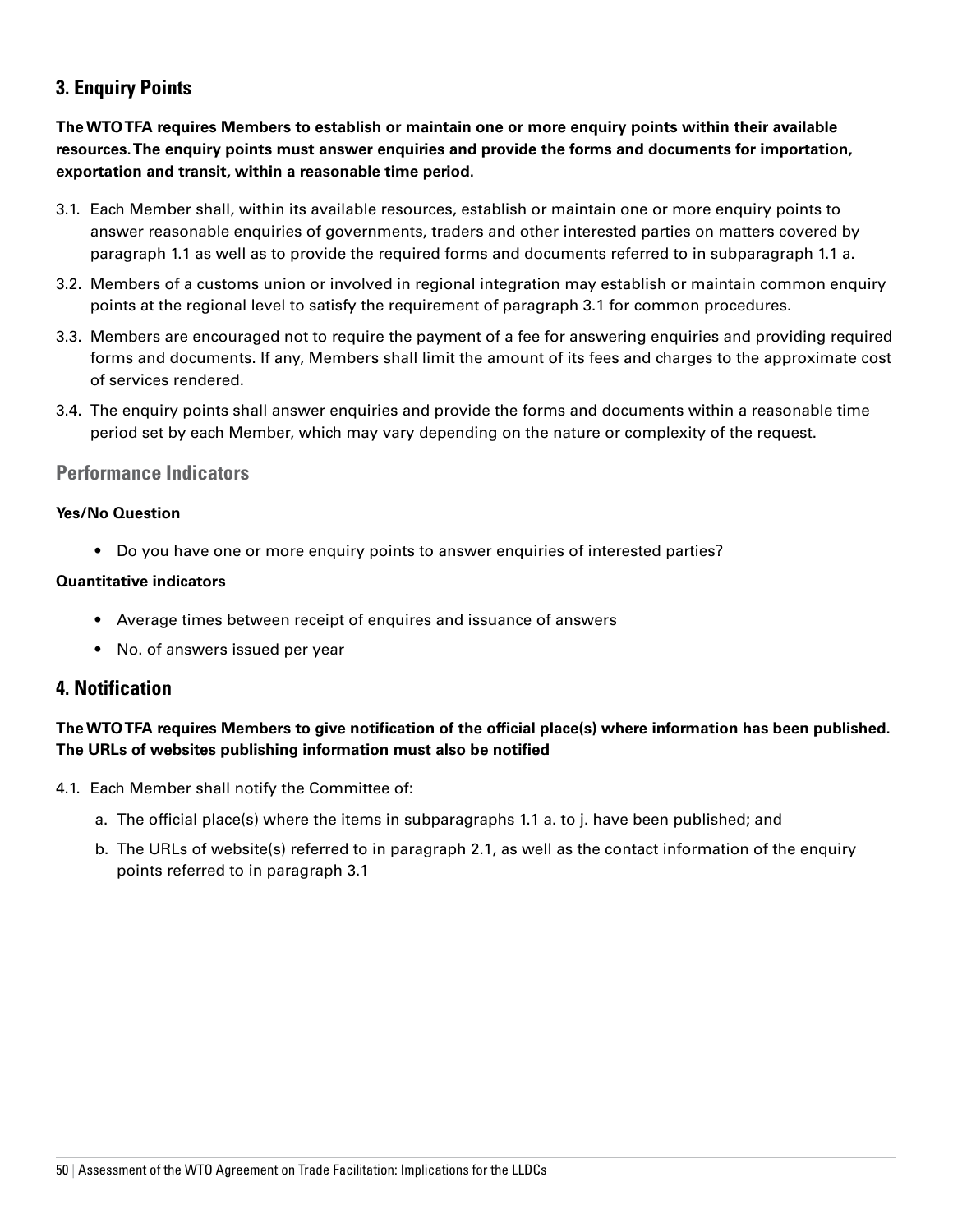# **Article 5: Other Measurers to Enhance Impartiality, Non-Discrimination and Transparency**

# **1. Notification for Enhanced Controls or Inspections**

**Where a Member adopts or maintains a system of notifications for enhancing controls or inspections in respect of foods, beverages or feedstuffs, the Member should follow certain principles such as risk-based and uniform application.**

Where a Member adopts or maintains a system of issuing notifications or guidance to its concerned authorities for enhancing the level of controls or inspections at the border in respect of foods, beverages or feedstuffs covered under the notification or guidance for protecting human, animal, or plant life or health within its territory, the following disciplines shall apply to the manner of their issuance, termination or suspension:

- a. each Member may, as appropriate, issue the notification or guidance based on risk.
- b. each Member may issue the notification or guidance so that it applies uniformly only to those points of entry where the sanitary and phytosanitary conditions on which the notification or guidance are based apply.
- c. each Member shall promptly terminate or suspend the notification or guidance when circumstances giving rise to it no longer exist, or if changed circumstances can be addressed in a less trade restrictive manner.
- d. when a Member decides to terminate or suspend the notification or guidance, it shall, as appropriate, promptly publish the announcement of its termination or suspension in a non-discriminatory and easily accessible manner, or inform the exporting Member or the importer.

#### **Performance Indicators**

#### **Yes/No Question**

• Do you have a system of issuing notifications or guidance for enhancing the level of controls at the border?

#### **Quantitative indicators**

• No. of notifications or guidance issued per year

# **2. Detention**

#### **The WTOTFA asks Members to inform the carrier or importer promptly when goods declared for importation are detained for inspection.**

A Member shall inform the carrier or importer promptly in case of detention of goods declared for importation, for inspection by Customs or any other competent authority.

#### **Performance Indicators**

#### **Yes/No Question**

• Do you inform the carrier or importer of the detention of goods declared for importation?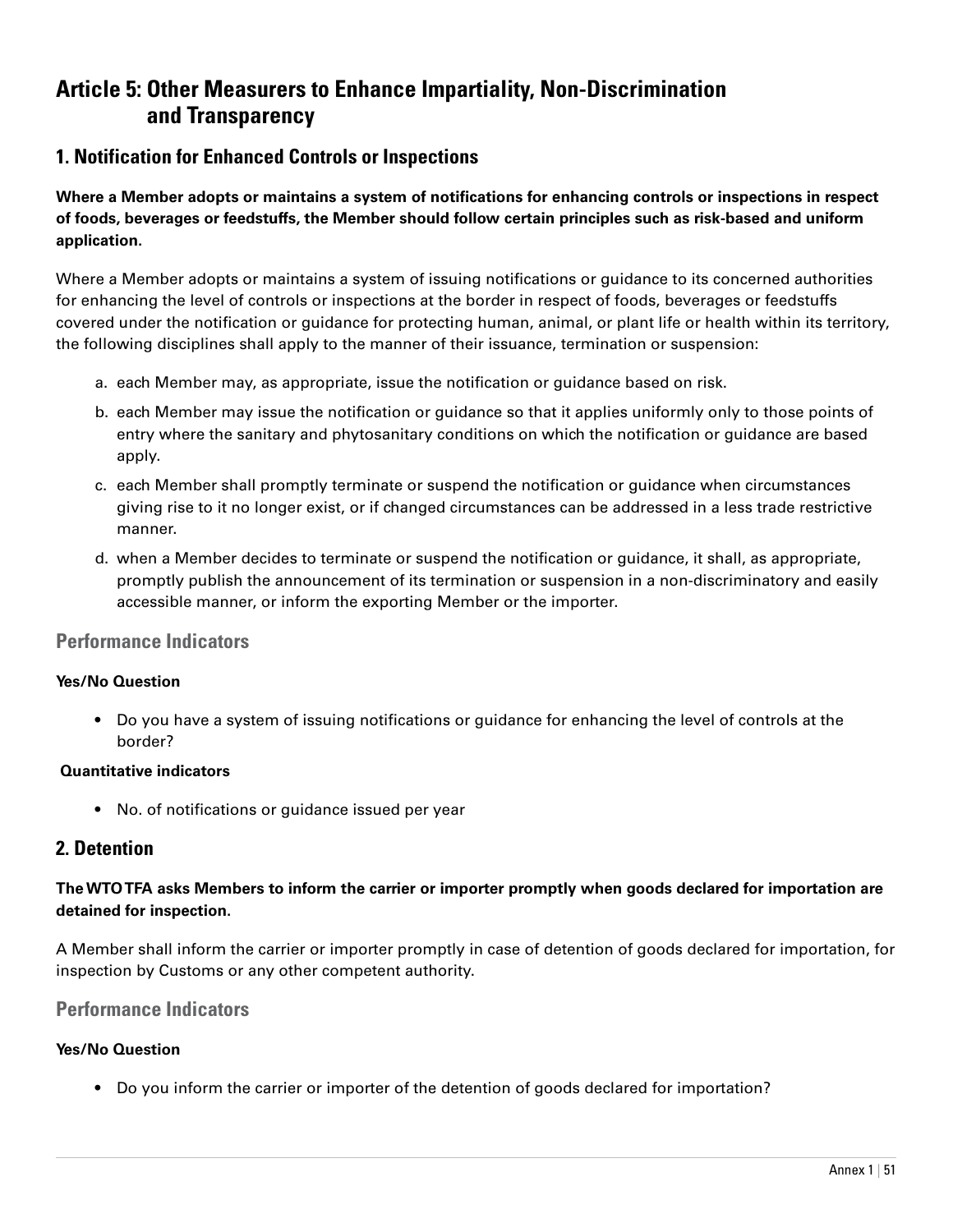#### **Quantitative indicators**

• Average times between detentions and notifications

# **3. Test Procedures**

#### **The WTO ATF allows Members to grant an opportunity for a second test where the first test shows an adverse finding. Members should consider the result of the second test in the release and clearance of goods.**

- 3.1. A Member may, upon request, grant an opportunity for a second test in case the first test result of a sample taken upon arrival of goods declared for importation shows an adverse finding.
- 3.2. A Member shall either publish, in a non-discriminatory and easily accessible manner, the name and address of any laboratory where the test can be carried out or provide this information to the importer when it is granted the opportunity under paragraph 3.1.
- 3.3. A Member shall consider the result of the second test in the release and clearance of goods, and, if appropriate, may accept the results of such test.

#### **Performance Indicators**

#### **Yes/No Question**

• Do you grant an opportunity for a second test?

#### **Quantitative indicators**

• No. of second tests conducted per year

# **Article 7: Release and Clearance of Goods**

# **1. Pre-arrival Processing**

**The ATF requires Members to adopt or maintain procedures allowing for the submission of import documentation prior to the arrival of goods. Members are also required, as appropriate, to allow electronic lodgement of such documents**

- 1.1. Each Member shall adopt or maintain procedures allowing for the submission of import documentation and other required information, including manifests, in order to begin processing prior to the arrival of goods with a view to expediting the release of goods upon arrival.
- 1.2. Members shall, as appropriate, provide for advance lodging of documents in electronic format for pre-arrival processing of such documents.

## **Performance Indicators**

#### **Yes/No Question**

• Do you allow the submission of Customs import declarations prior to the arrival of goods?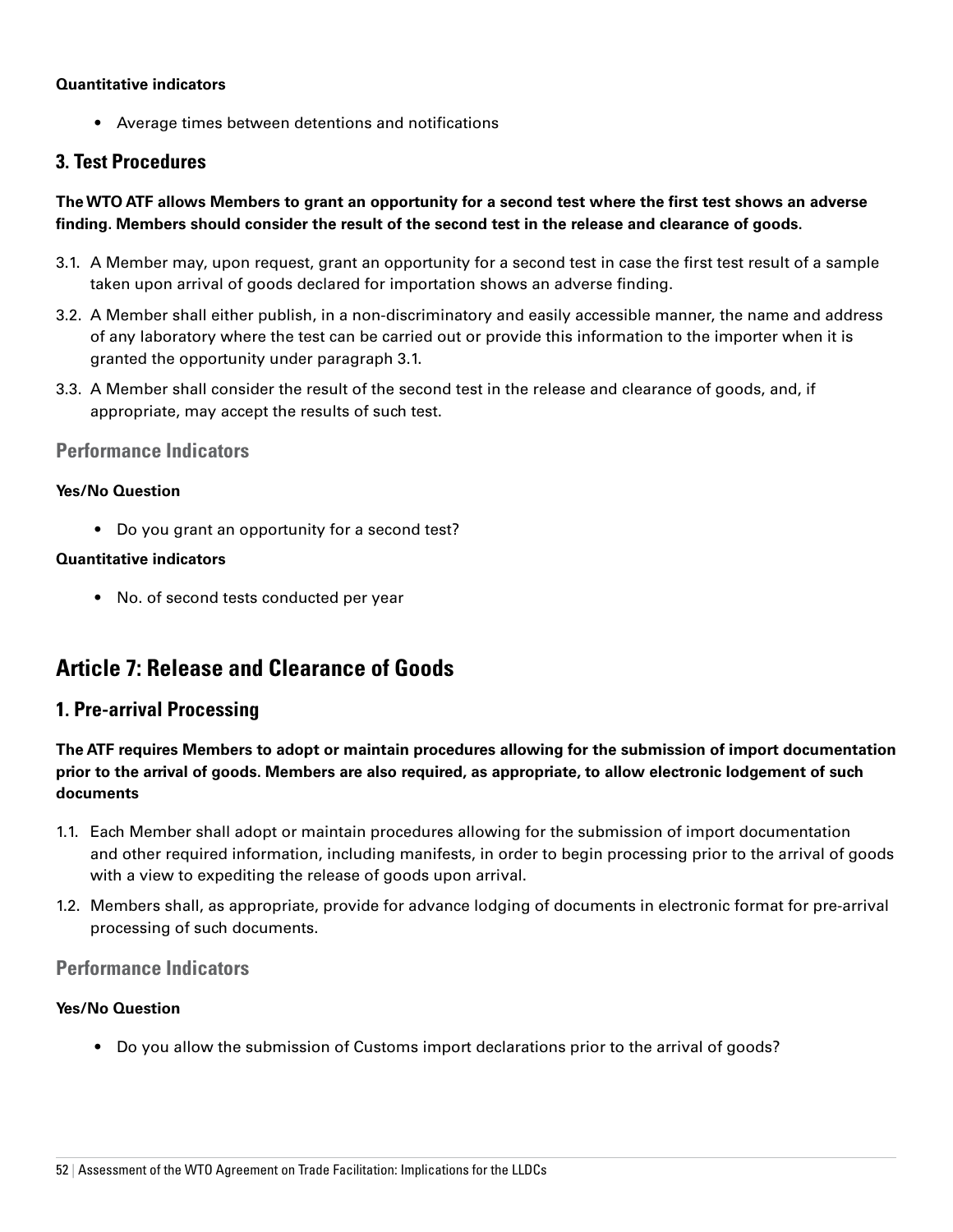#### **Quantitative indicators**

• % of pre-arrival declarations relative to all Customs import declarations

# **2. Electronic Payment**

**The TFA asks Members to adopt or maintain procedures that allow the electronic payment of duties and taxes collected by Customs. The RKC requires the application of information technology to support Customs operations.**

Each Member shall, to the extent practicable, adopt or maintain procedures allowing the option of electronic payment for duties, taxes, fees and charges collected by customs incurred upon importation and exportation.

## **Performance Indicator**

#### **Yes/No Question**

• Do you have a system and procedures to allow the electronic payment of duties?

#### **Quantitative indicators**

• % of electronic payment relative to the total amount of duties collected

## **3. Separation of Release from Final Determination of Customs Duties, Taxes, Fees and Charges**

**The TFA requests Members to adopt or maintain procedures allowing the release of goods prior to the final determination of customs duties, taxes, fees and charges. The TFA contains provision relating to guarantees to ensure the payment of customs duties, taxes, fees and charges.**

- 3.1. Each Member shall adopt or maintain procedures allowing the release of goods prior to the final determination of customs duties, taxes, fees and charges, if such a determination is not done prior to, or upon arrival, or as rapidly as possible after arrival and provided that all other regulatory requirements have been met.
- 3.2. As a condition for such release, a Member may require:
	- a. payment of customs duties, taxes, fees and charges determined prior to or upon arrival of goods and a guarantee for any amount not yet determined in the form of a surety, a deposit or another appropriate instrument provided for in its laws and regulations; or
	- b. a guarantee in the form of a surety, a deposit or other appropriate instrument provided for in its laws and regulations.
- 3.3. Such guarantee shall not be greater than the amount the Member requires to ensure payment of customs duties, taxes, fees and charges ultimately due for the goods covered by the guarantee.
- 3.4. In cases where an offence requiring imposition of monetary penalties or fines has been detected, a guarantee may be required for the penalties and fines that may be imposed.
- 3.5. The guarantee as set out in paragraphs 3.2 and 3.4 shall be discharged when it is no longer required.
- 3.6. Nothing in these provisions shall affect the right of a Member to examine, detain, seize or confiscate or deal with the goods in any manner not otherwise inconsistent with the Member's WTO rights and obligations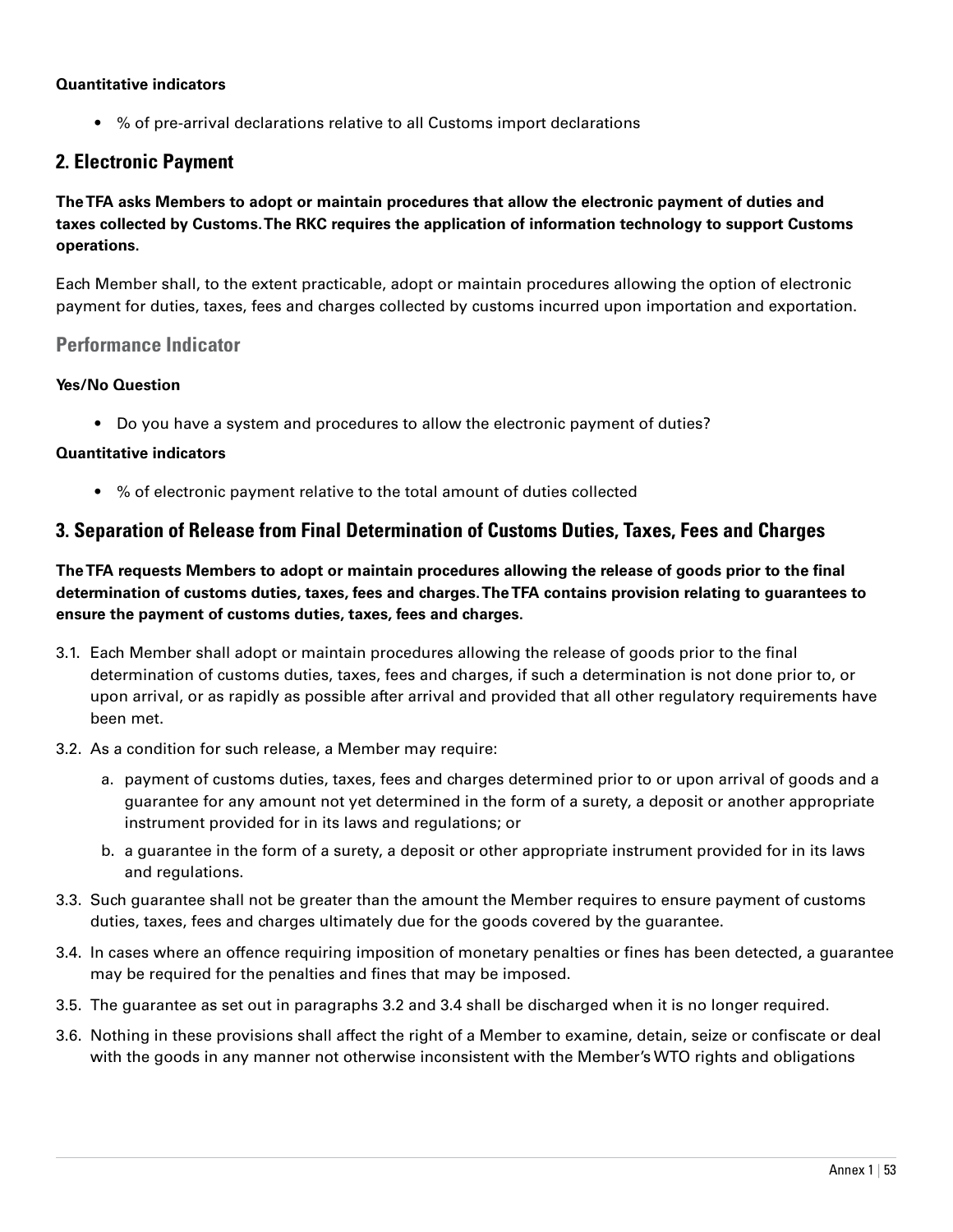# **Performance Indicators**

#### **Yes/No Question**

• Do you adopt or maintain procedures allowing the release of goods prior to the payment of duties?

#### **Quantitative indicators**

• % of Customs import declarations permitted for release of goods prior to the payment of duties, relative to all Customs import declarations

## **4. Risk Management**

## **The TFA obliges Members, to the extent possible, to adopt or maintain a risk management system for Customs control**

- 4.1. Each Member shall, to the extent possible, adopt or maintain a risk management system for customs control.
- 4.2. Each Member shall design and apply risk management in a manner as to avoid arbitrary or unjustifiable discrimination, or disguised restrictions to international trade.
- 4.3. Each Member shall concentrate customs control and, to the extent possible other relevant border controls, on high risk consignments and expedite the release of low risk consignments.

Each Member may also select, on a random basis, consignments for such controls as part of its risk management.

4.4. Each Member shall base risk management on assessment of risk through appropriate selectivity criteria. Such selectivity criteria may include, *inter alia*, HS code, nature and description of the goods, country of origin, country from which the goods were shipped, value of the goods, compliance record of traders, and type of means of transport.

## **Performance Indicators**

#### **Yes/No Question**

• Do you adopt or maintain a risk management system for Customs control?

#### **Quantitative indicators**

- % of Customs import declarations directed for documentary examination
- % of Customs import declarations directed for physical inspections

# **5. Post-Clearance Audit**

#### **The TFA obliges Members, to the extent possible, to adopt or maintain post-clearance audits to expedite the release of goods and ensure compliance with relevant provisions.**

- 5.1. With a view to expediting the release of goods, each Member shall adopt or maintain post-clearance audit to ensure compliance with customs and other related laws and regulations.
- 5.2. Each Member shall select a person or a consignment for post-clearance audit in a risk-based manner, which may include appropriate selectivity criteria. Each Member shall conduct post-clearance audits in a transparent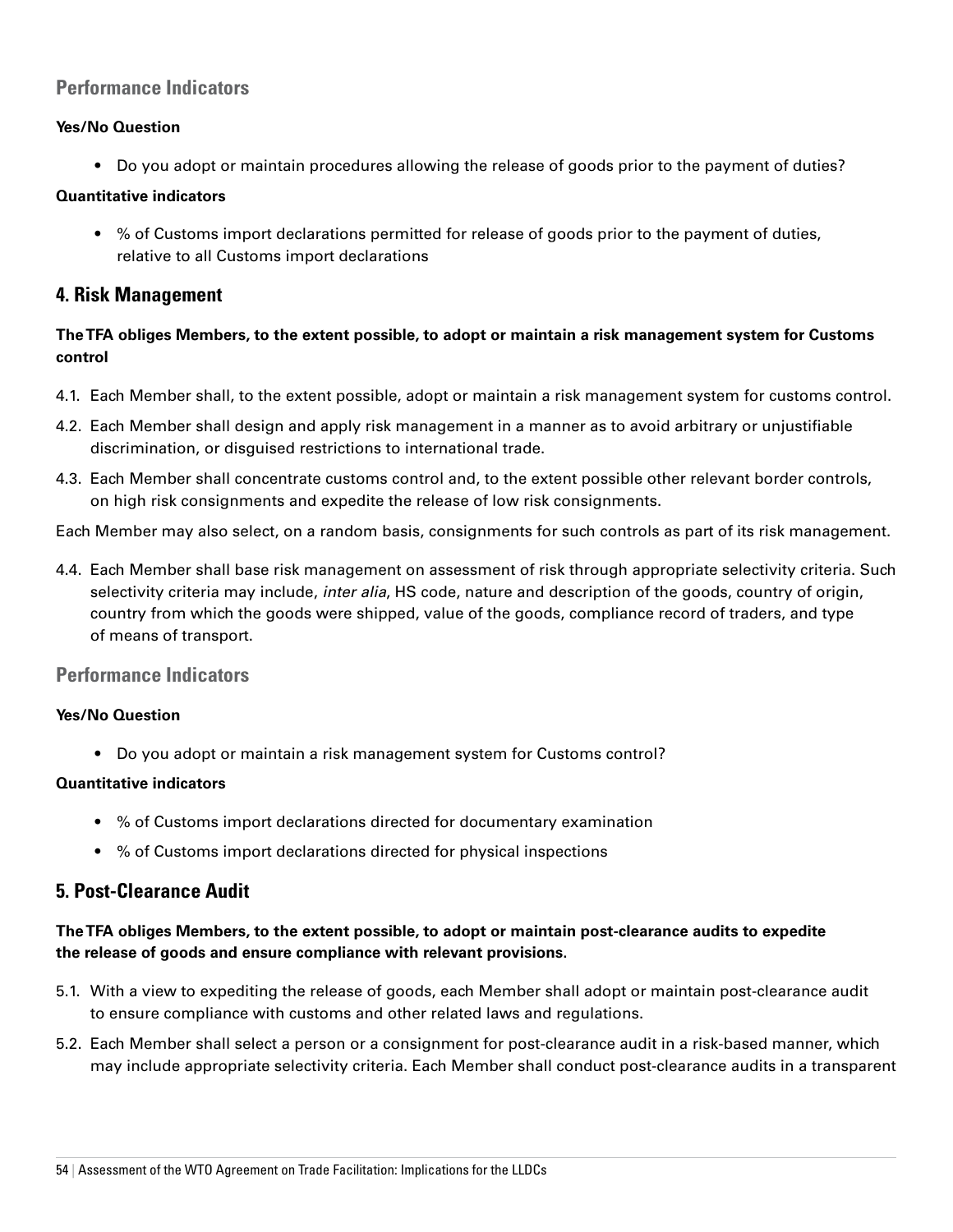manner. Where the person is involved in the audit process and conclusive results have been achieved the Member shall, without delay, notify the person whose record is audited of the results, the person's rights and obligations and the reasons for the results.

- 5.3. Members acknowledge that the information obtained in post-clearance audit may be used in further administrative or judicial proceedings.
- 5.4. Members shall, wherever practicable, use the result of post-clearance audit in applying risk management.

#### **Performance Indicators**

#### **Yes/No Question**

• Do you have a post-clearance audit system?

#### **Quantitative indicators**

• No. of post-clearance audits conducted per year

## **6. Establishment and Publication of Average Release Times**

**The TFA encourages Members to measure and publish their average release times. The WCOTime Release Study (TRS) is referred to explicitly in the TFA. The TRS is a unique tool and method for measuring the actual performance of Customs activities as they directly relate to trade facilitation at the border.**

- 6.1. Members are encouraged to measure and publish their average release time of goods periodically and in a consistent manner, using tools such as, *inter alia*, the WCO Time Release Study.48
- 6.2. Members are encouraged to share with the Committee their experiences in measuring average release times, including methodologies used, bottlenecks identified, and any resulting effects on efficiency.

## **Performance Indicators**

#### **Yes/No Question**

• Do you conduct a Time Release Study (TRS)?

#### **Quantitative indicators**

• Average Customs clearance time for import/export/transit

# **7. Trade Facilitation Measures for Authorised Operators**

Article 7.7 (Trade Facilitation Measures for Authorized Operators) of the TFA sets out very specific trade facilitation measures to be provided for 'Authorized Operators' who meet specified criteria, which may include: appropriate record of compliance with customs and other related laws and regulations; system of managing records for necessary internal control; financial solvency; and supply chain security.

7.1. Each Member shall provide additional trade facilitation measures related to import, export or transit formalities and procedures, pursuant to paragraph 7.3, to operators who meet specified criteria, hereinafter

48 Each Member may determine the scope and methodology of such average release time measurement in accordance with its needs and capacity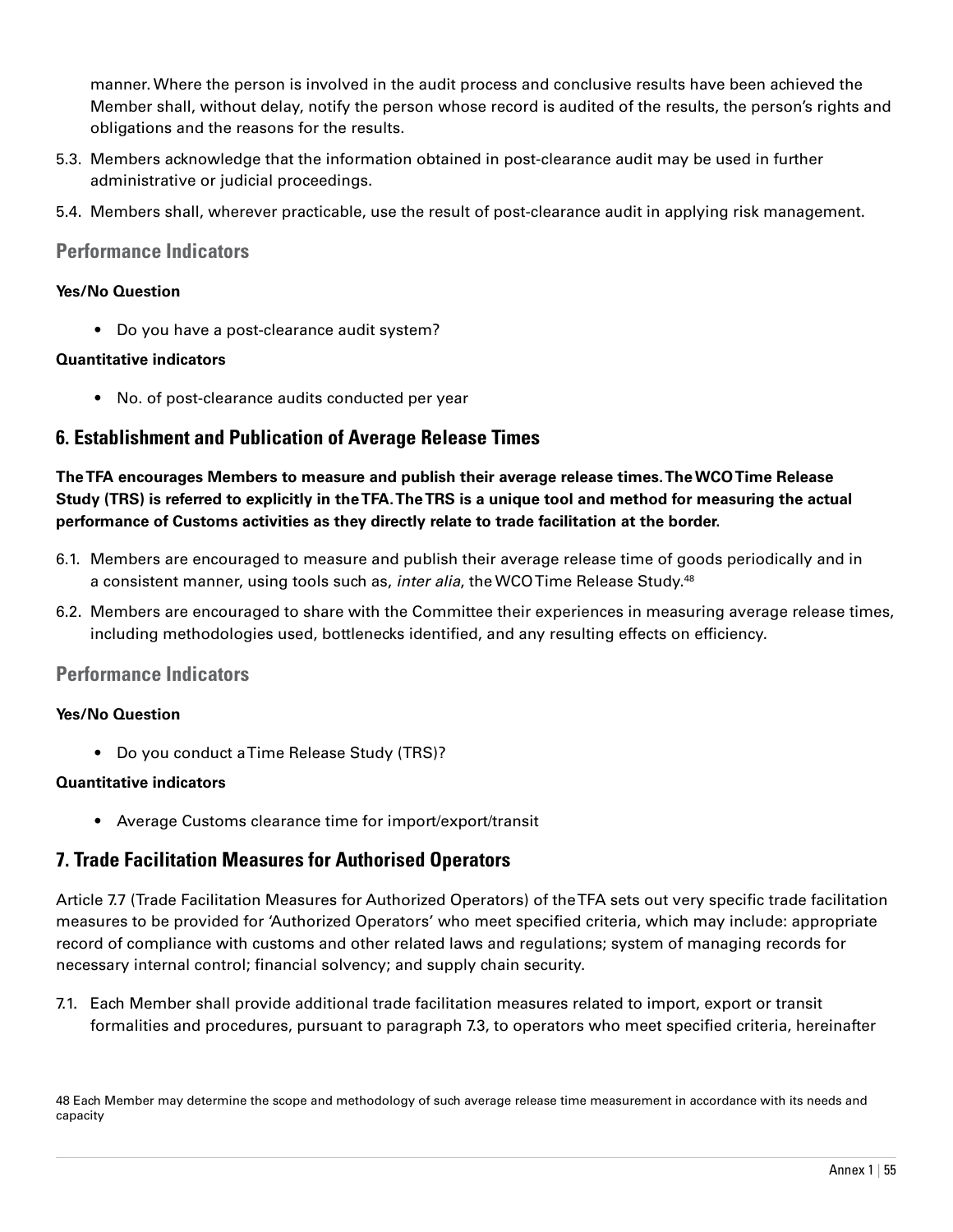called authorized operators. Alternatively, a Member may offer such facilitation measures through customs procedures generally available to all operators and not be required to establish a separate scheme.

- 7.2. The specified criteria shall be related to compliance, or the risk of non-compliance, with requirements specified in a Member's laws, regulations or procedures. The specified criteria, which shall be published, may include:
	- a. an appropriate record of compliance with customs and other related laws and regulations;
	- b. a system of managing records to allow for necessary internal controls;
	- c. financial solvency, including, where appropriate, provision of a sufficient security/guarantee; and
	- d. supply chain security

The specified criteria to qualify as an operator shall not:

- a. be designed or applied so as to afford or create arbitrary or unjustifiable discrimination between operators where the same conditions prevail; and
- b. to the extent possible, restrict the participation of small and medium-sized enterprises.
- 7.3. The trade facilitation measures provided pursuant to paragraph 7.1 shall include at least 3 of the following measures:49
	- a. low documentary and data requirements as appropriate;
	- b. low rate of physical inspections and examinations as appropriate;
	- c. rapid release time as appropriate;
	- d. deferred payment of duties, taxes, fees and charges;
	- e. use of comprehensive guarantees or reduced guarantees;
	- f. a single customs declaration for all imports or exports in a given period; and
	- g. clearance of goods at the premises of the authorized operator or another place authorized by customs.
- 7.4. Members are encouraged to develop authorized operator schemes on the basis of international standards, where such standards exist, except when such standards would be an inappropriate or ineffective means for the fulfilment of the legitimate objectives pursued.
- 7.5. In order to enhance the facilitation measures provided to operators, Members shall afford to other Members the possibility to negotiate mutual recognition of authorized operator schemes.
- 7.6. Members shall exchange relevant information within the Committee about authorized operator schemes in force.

49 A measure listed in sub-paragraphs a.-g. will be deemed to be provided to authorized operators if it is generally available to all operators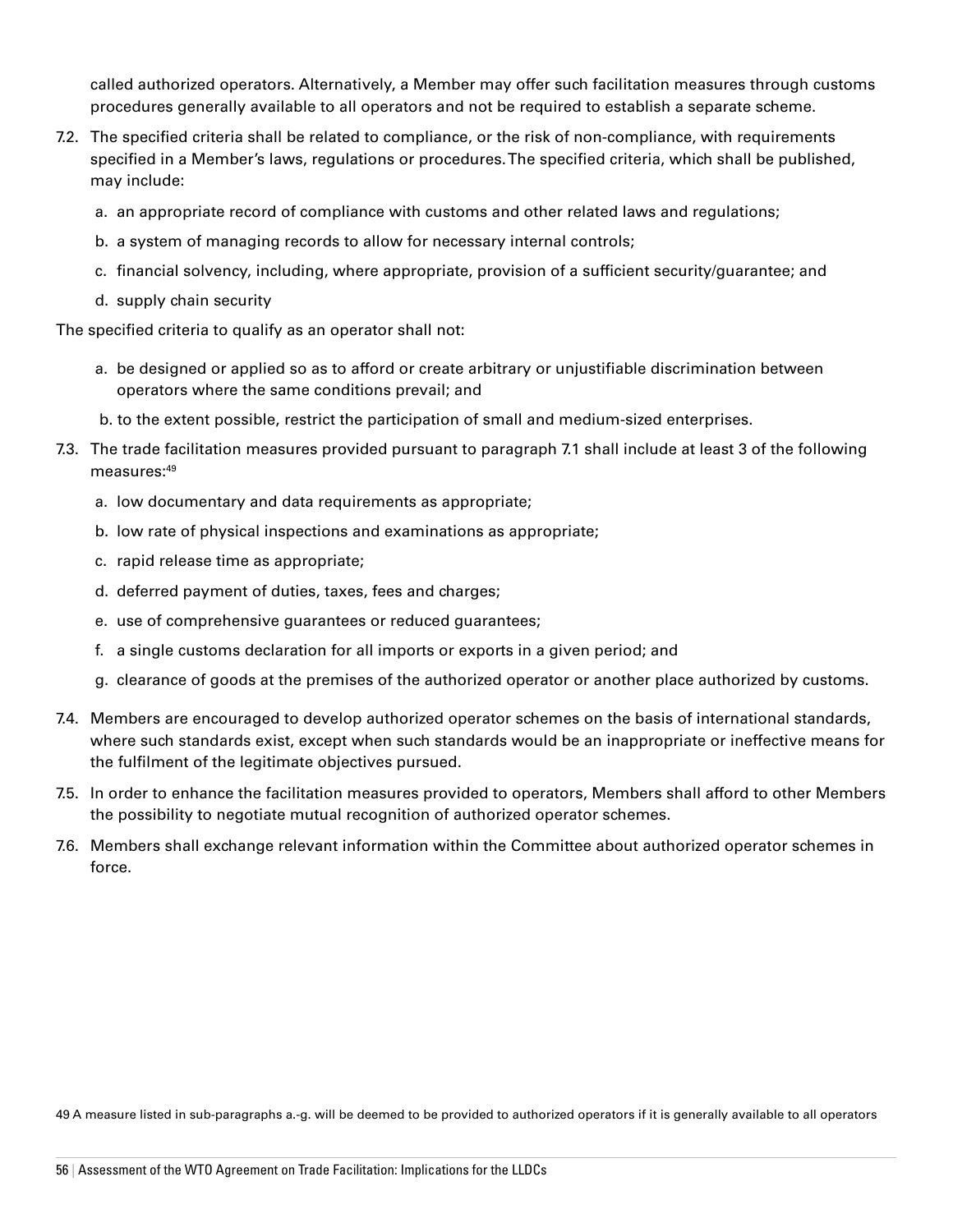# **8. Expedited Shipments**

**The TFA requires Members to establish facilitative procedures to allow expedited release of at least goods entered through air cargo facilities. Facilitative measures include minimizing the documentation required, releasing expedited shipments as rapidly as possible, providing for a** *de minimis* **shipment value or dutiable amount for which Customs duties and taxes will not be collected.**

- 1. Each Member shall adopt or maintain procedures allowing for expedited release of at least those goods entered through air cargo facilities to persons that apply for such treatment, while maintaining customs control.<sup>50</sup> If a Member employs criteria<sup>51</sup> limiting who may apply, the Member may, in published criteria, require that the applicant shall, as conditions for qualifying for the application of the treatment described in paragraphs  $8.2$  a.  $-$  d. to its expedited shipments:
	- a. provide adequate infrastructure and payment of customs expenses related to processing of expedited shipments, in cases where the applicant fulfils the Member's requirements for such processing to be performed at a dedicated facility;
	- b. submit in advance of the arrival of an expedited shipment the information necessary for release;
	- c. be assessed fees limited in amount to the approximate cost of services rendered in providing the treatment described in paragraph 8.2 a. – d.;
	- d. maintain a high degree of control over expedited shipments through the use of internal security, logistics, and tracking technology from pick-up to delivery;
	- e. provide expedited shipment from pick-up to delivery;
	- f. assume liability for payment of all customs duties, taxes, and fees and charges to the customs authority for the goods;
	- g. have a good record of compliance with customs and other related laws and regulations;
	- h. comply with other conditions directly related to the effective enforcement of the Member's laws, regulations and procedural requirements, that specifically relate to providing the treatment described in paragraph 8.2.

# **8.2. Subject to aragraphs 8.1 and 8.3, Members shall:**

- a. minimise the documentation required for the release of expedited shipments in accordance with Article 10.1, and to the extent possible, provide for release based on a single submission of information on certain shipments;
- b. provide for expedited shipments to be released under normal circumstances as rapidly as possible after arrival, provided the information required for release has been submitted;
- c. endeavour to apply the treatment in sub-paragraphs 8.2 a. and b. to shipments of any weight or value recognizing that a Member is permitted to require additional entry procedures, including declarations and supporting documentation and payment of duties and taxes, and to limit such treatment based on the wtype of good, provided the treatment is not limited to low value goods, such as documents; and

51 Such application criteria, if any, shall be in addition to the Member's requirements for operating with

respect to all goods or shipments entered through air cargo facilities.

<sup>50</sup> In cases where a Member has an existing procedure that provides the treatment in paragraph 8.2, this provision would not require that Member to introduce separate expedited release procedures.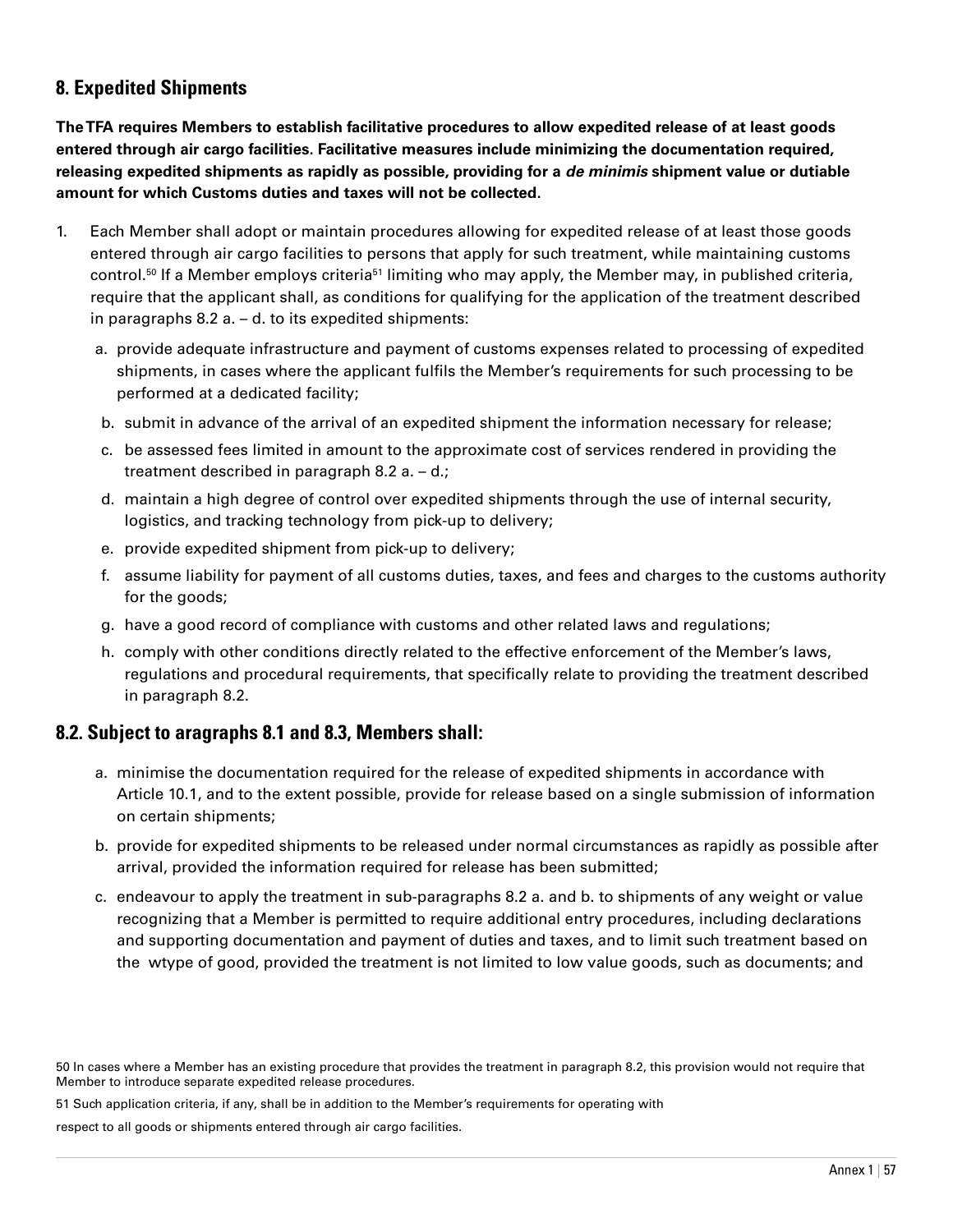- d. provide, to the extent possible, for a *de minimis* shipment value or dutiable amount for which customs duties and taxes will not be collected, aside from certain prescribed goods. Internal taxes, such as value added taxes and excise taxes, applied to imports consistently with Article III of the GATT 1994 are not subject to this provision.
- 8.3. Nothing in paragraphs 8.1 and 8.2 shall affect the right of a Member to examine, detain, seize, confiscate or refuse entry to goods, or to carry out post-clearance audits, including in connection with the use of risk management systems. Further, nothing in paragraphs 8.1 and 8.2 shall prevent a Member from requiring, as a condition for release, the submission of additional information and the fulfilment of non-automatic licensing requirements.

### **Performance Indicators**

#### **Yes/No Question**

• Do you adopt or maintain procedures allowing for expedited release of goods under Article 8.2 of the TFA?

#### **Quantitative indicators**

• No. of Customs import declarations subject to respective procedures under Article 8.2 of the TFA per year

# **9. Perishable Goods**

**The ATF requires Members to adopt or maintain procedures for releasing perishable goods within the shortest possible time, to avoid loss or deterioration. The measures applicable to perishable goods include releasing them outside business hours, giving priority to their examination and arranging for their proper storage.**

#### **Perishable Goods**<sup>52</sup>

- 9.1. With a view to preventing avoidable loss or deterioration of perishable goods, and provided all regulatory requirements have been met, each Member shall:
	- a. provide for the release of perishable goods under normal circumstances within the shortest possible time; and
	- b. provide for the release of perishable goods, in exceptional circumstances where it would be appropriate to do so, outside the business hours of customs and other relevant authorities.
- 9.2. Each Member shall give appropriate priority to perishable goods when scheduling any examinations that may be required.
- 9.3. Each Member shall either arrange, or allow an importer to arrange, for the proper storage of perishable goods pending their release. The Member may require that any storage facilities arranged by the importer have been approved or designated by its relevant authorities. The movement of the goods to those storage facilities, including authorizations for the operator moving the goods, may be subject to the approval, where required, of the relevant authorities. The Member shall, where practicable and consistent with domestic legislation, upon the request of the importer, provide for any procedures necessary for release to take place at those storage facilities.

52 For the purposes of this provision, perishable goods are goods that rapidly decay due to their natural characteristics, in particular in the absence of appropriate storage condition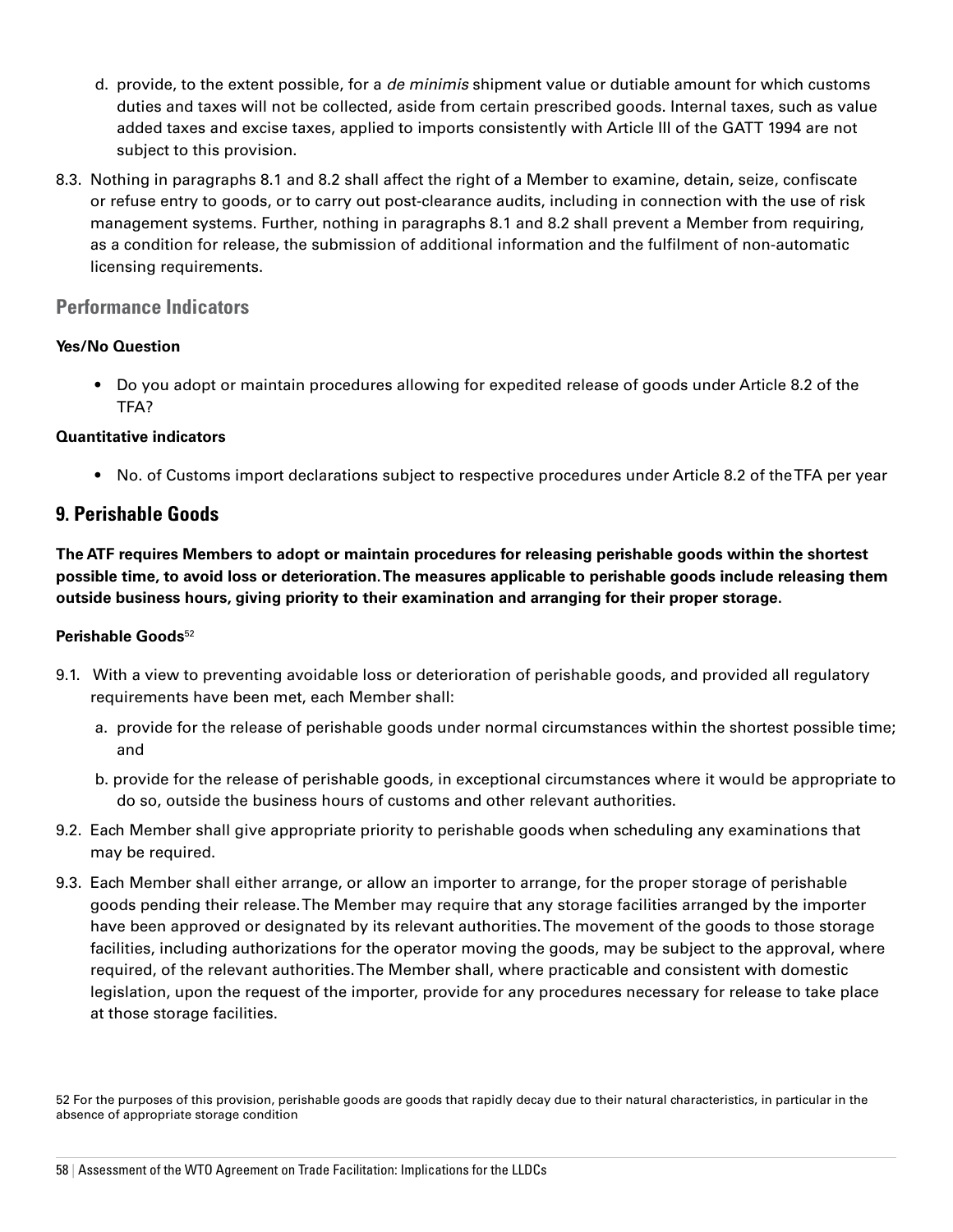9.4. In cases of significant delay in the release of perishable goods, and upon written request, the importing Member shall, to the extent practicable, provide a communication on the reasons for the delay.

# **Performance Indicators**

#### **Yes/No Question**

• Do you give priority to perishable goods when scheduling examinations?

#### **Quantitative indicators**

• No. of Customs import declarations of perishable goods prioritized in examinations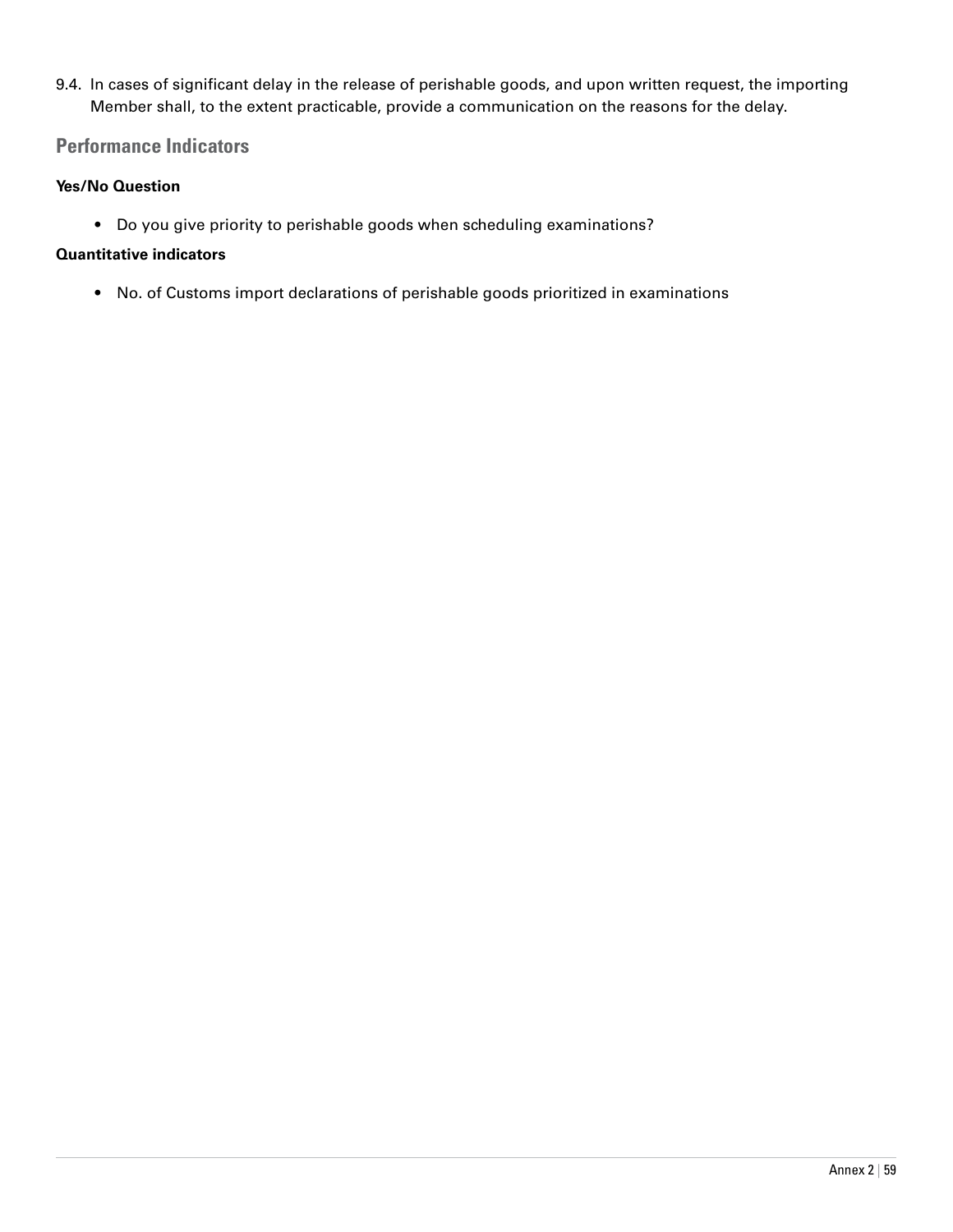# **Annex 2**

# **Operationalizing the WTO Agreement on Trade Facilitation – Examples of Support from Selected International Development Partners**

| <b>Name</b>                                        | <b>Activity</b>                                                                                                                                                                                                                                                                                                                                                                                                                                                                              | <b>Sub Sector</b>                                                                                        | <b>Countries/</b><br><b>Regions</b>                                                                                                  | <b>Target</b>                                      |
|----------------------------------------------------|----------------------------------------------------------------------------------------------------------------------------------------------------------------------------------------------------------------------------------------------------------------------------------------------------------------------------------------------------------------------------------------------------------------------------------------------------------------------------------------------|----------------------------------------------------------------------------------------------------------|--------------------------------------------------------------------------------------------------------------------------------------|----------------------------------------------------|
| Asian<br>Development<br><b>Bank</b>                | Loans and technical assistance<br>for:<br>• Implementing GMS<br><b>Agreement on Facilitation</b><br>of Cross-Border Transport of<br>Good & People<br>• Central Asia<br><b>Regional Economic</b><br>Cooperation(CAREC) Single<br><b>Window Development</b><br>• Improved Sanitary and<br>Phytosanitary Handling in<br><b>GMS Cross Border Trade</b><br>• Development of National<br><b>Trade Corridor Highway</b><br><b>Trade Facilitation and</b><br>$\bullet$<br><b>Customs Cooperation</b> | • Infrastructure<br>and Trade<br>International<br><b>Standards</b><br>Compliance<br>Customs<br>$\bullet$ | • Greater<br>Mekong Sub-<br>region (GMS)<br>• South East Asia<br>• Central Asia<br>• East-West<br>Economic<br>Corridor<br>• Regional | • Private Sector<br>• Government<br>• Policymakers |
| African<br>Development<br>Bank (AfDB)              | Loans and technical assistance<br>for <i>inter alia</i> : Regional trade<br>and transport facilitation<br>programmes; Soft and hard<br>infrastructure (ports, container<br>terminals); Private sector<br>development                                                                                                                                                                                                                                                                         | Regional<br>$\bullet$<br>integration<br>and trade<br>• Training<br>and capacity<br>building              | • North Africa<br>• West Africa<br><b>East Africa</b><br>$\qquad \qquad \bullet$<br><b>Central Africa</b><br>• Southern Africa       | • Government<br>• Private Sector<br>Policymakers   |
| <b>DFAT</b> (formerly<br>AUSAID) /<br><b>ASEAN</b> | ASEAN focusing on:<br>Tariff liberalisation, developing<br>Single Window, improving<br>transparency in trade                                                                                                                                                                                                                                                                                                                                                                                 | Policy reform<br>$\bullet$<br>Infrastructure<br>$\bullet$                                                | <b>ASEAN</b> countries                                                                                                               | • Governments<br>• Policymakers                    |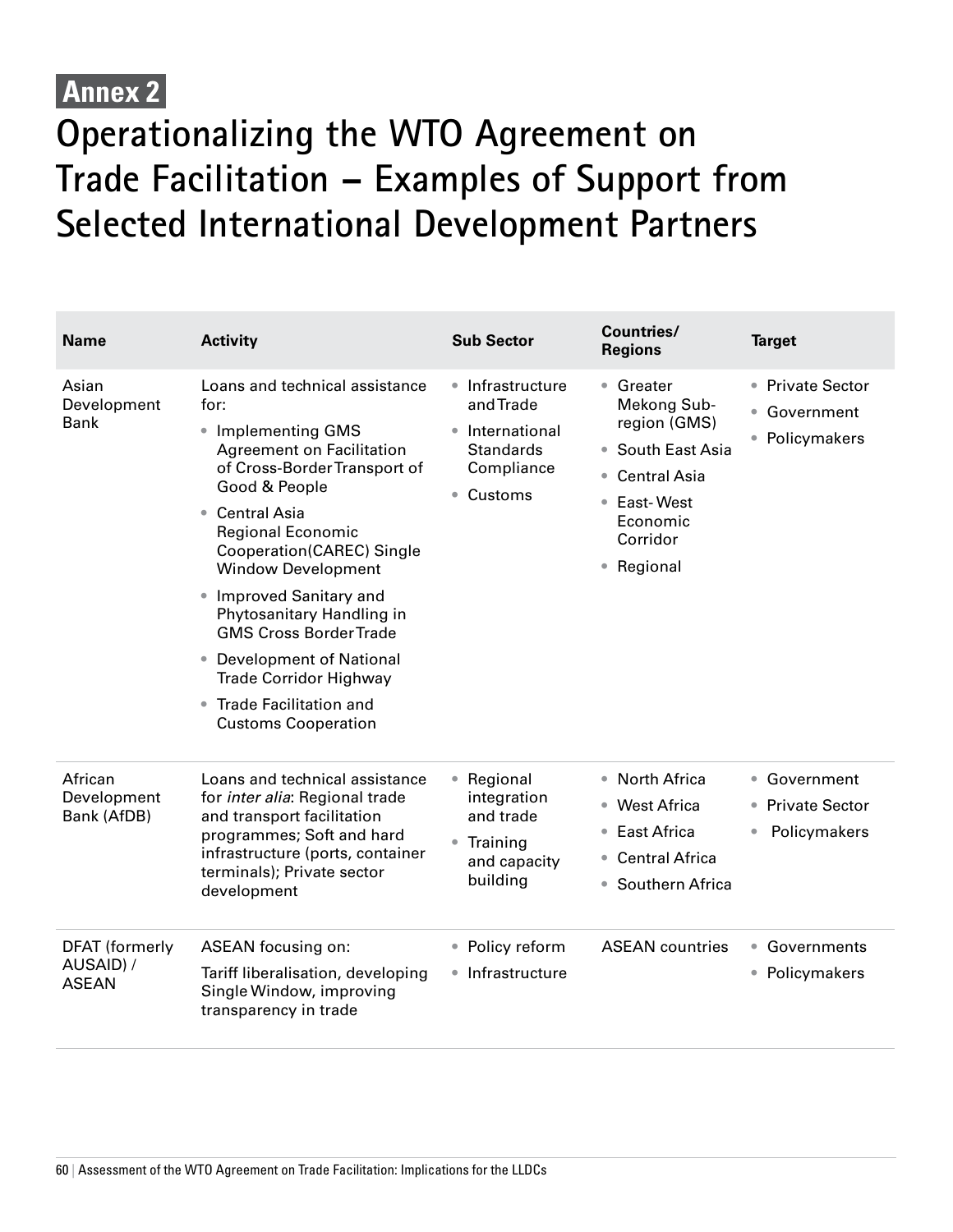| <b>Name</b>                 | <b>Activity</b>                                                                                            | <b>Sub Sector</b>                                                                                                                                                                              | <b>Countries/</b><br><b>Regions</b>                                                         | <b>Target</b>                                                                                                 |
|-----------------------------|------------------------------------------------------------------------------------------------------------|------------------------------------------------------------------------------------------------------------------------------------------------------------------------------------------------|---------------------------------------------------------------------------------------------|---------------------------------------------------------------------------------------------------------------|
| <b>CIDA</b>                 | • Trade related technical<br>assistance<br>• Market Access programmes                                      | • Policy reform                                                                                                                                                                                | Multiple                                                                                    | • Government<br>● TSIs<br>• Policymakers                                                                      |
| Commonwealth<br>Secretariat | • Capacity building<br>• Technical assistance                                                              | • Trade<br>facilitation<br>strategy<br>formulation<br>Customs<br>$\bullet$<br>capacity<br>building<br>• Port<br>benchmarking<br>studies<br>• Advisory<br>services                              | • Africa, Asia<br>and the Pacific,<br>Caribbean                                             | • Governments<br>● TSIs and TPOs                                                                              |
| <b>DFID</b>                 | ● Technical Assistance<br>• Trade Policy and<br>Administrative Management                                  | • Transport<br>logistics,<br>Customs<br>$\bullet$<br>modernization,<br>Infrastructure<br>$\bullet$<br>Finance<br>$\bullet$<br>Trade<br>$\bullet$<br>Policy and<br>Administrative<br>Management | • Sub-Saharan<br>Africa<br>$\bullet$ India<br>• LDCs                                        | • Governments<br>· International<br>Organisations<br>• Financial<br>Institutions<br>• TSIs<br>• Civil society |
| European<br>Commission      | <b>Regional Trade Facilitation</b><br>Projects e.g. (FACT Project)                                         | Customs<br>$\bullet$<br>modernisation<br>• Agriculture<br>Transport<br>$\bullet$<br>logistics<br>Regional trade<br>$\bullet$<br>facilitation                                                   | Developing<br>$\bullet$<br>countries &<br>Regions (Africa,<br>Caribbean and<br>the Pacific) | Governments<br>$\bullet$<br>Regional<br>$\bullet$<br>bodies                                                   |
| <b>IADB</b>                 | • Customs improvement<br>• Trade policy<br>Trade finance<br>$\bullet$<br>Technical assistance<br>$\bullet$ | Customs<br>$\bullet$<br>Transport<br>$\bullet$<br>logistics<br>Finance<br>$\bullet$                                                                                                            | • Latin America<br>and the<br>Caribbean                                                     | • Government<br>• Policymakers<br>Private sector,<br>$\bullet$<br><b>TPOs, TSI</b>                            |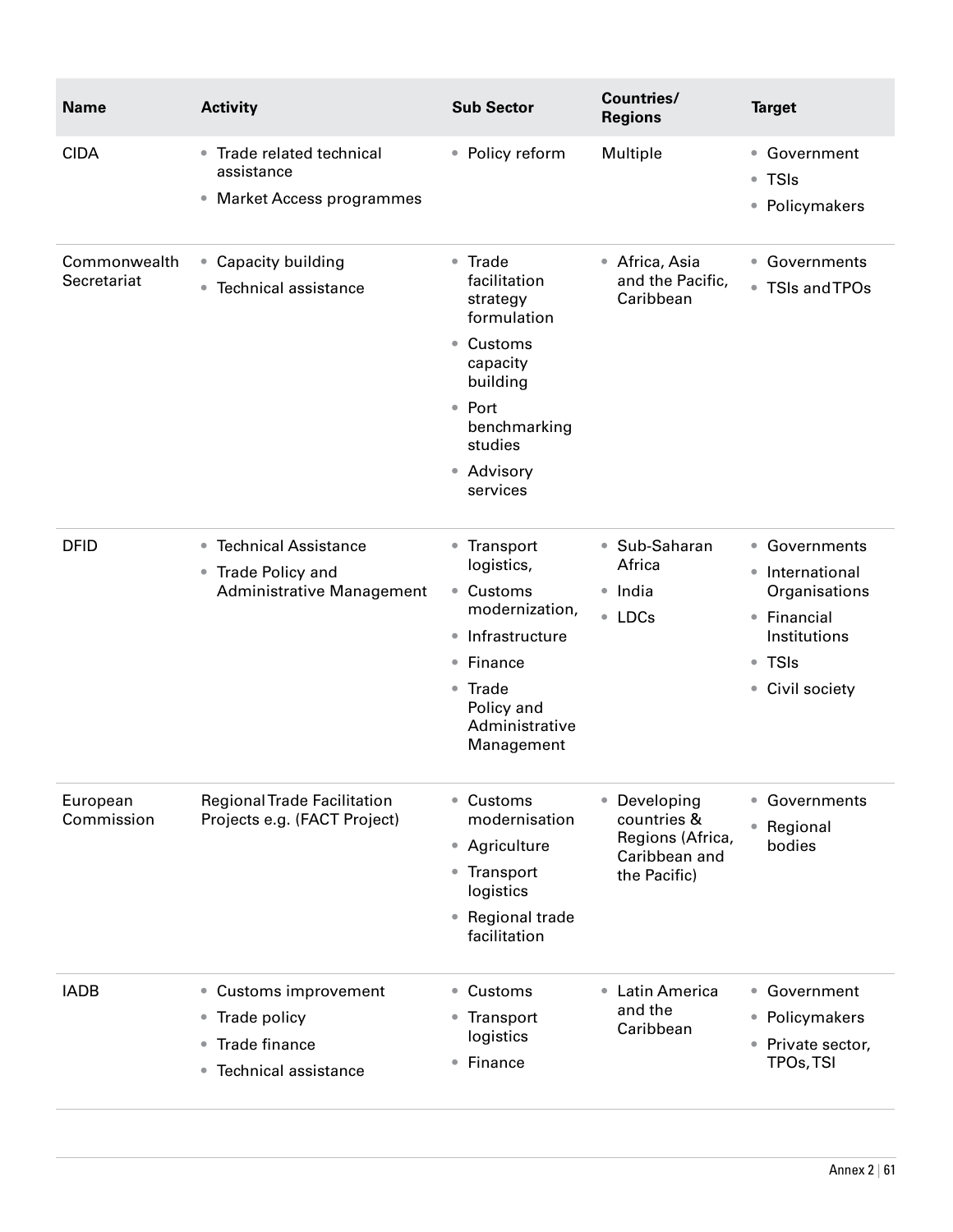| <b>Name</b>                            | <b>Activity</b>                                                                                                                            | <b>Sub Sector</b>                                                                                         | <b>Countries/</b><br><b>Regions</b>                              | <b>Target</b>                                                      |
|----------------------------------------|--------------------------------------------------------------------------------------------------------------------------------------------|-----------------------------------------------------------------------------------------------------------|------------------------------------------------------------------|--------------------------------------------------------------------|
| <b>ITC</b>                             | • Public Private Dialogue<br>• Non Tariff Measures Surveys<br>• Trade Policy formulation and<br>development<br>• Training and publications | Trade<br>$\bullet$<br>Facilitation for<br><b>SMEs</b>                                                     | • Developing<br>Countries<br><b>LDCS</b><br>$\bullet$<br>• LLDCs | • Governments<br>• Private Sector,<br>TPOs, TSIs<br>• Policymakers |
| <b>OECD</b>                            | • Policy reform                                                                                                                            | Trade policy<br>$\bullet$                                                                                 | • Various<br>countries                                           | • Policymakers<br>· International<br>organisations,<br>governments |
| <b>TRADEMARK</b><br><b>EAST AFRICA</b> | • Trade infrastructure incl.<br><b>Customs Systems, Port</b><br>upgrades, OSPBs, corridor                                                  | • Trade<br>Facilitation<br>• Private Sector<br>Development                                                | • East Africa                                                    | • Policymakers<br>• Governments<br>● TSIs                          |
| <b>UNECA</b>                           | • Capacity Building<br>Trade facilitation and<br>$\bullet$<br>transport online databases                                                   | Trade<br>$\bullet$<br>Facilitation<br>• Trade Policy<br><b>Private Sector</b><br>$\bullet$<br>Development | Africa                                                           | • Policymakers,<br>governments,<br>international<br>organisations  |
| <b>UNECLAC</b>                         | • Capacity building                                                                                                                        | Trade<br>$\bullet$<br>Facilitation<br>• Trade Policy<br>development<br>• Private Sector<br>Development    | • Latin America<br>and the<br>Caribbean                          | • Policymakers,<br>governments,<br>international<br>organisations  |
| <b>UNESCAP</b>                         | • Single windows,<br>• Capacity building<br>Trade facilitation and<br>$\bullet$<br>transport online databases                              | • Trade<br>facilitation<br>Trade policy<br>$\bullet$                                                      | • Asia and the<br>Pacific                                        | · Policymakers,<br>governments,<br>international<br>organisations  |
| <b>UNECE</b>                           | Implementation of<br>$\bullet$<br>international trade facilitation<br>norms and e-standards<br>E-business<br>$\bullet$                     | Legal and<br>trade policy<br>development                                                                  | • Various<br>countries                                           | • Policymakers<br>• Governments<br>• Private sector<br>groups      |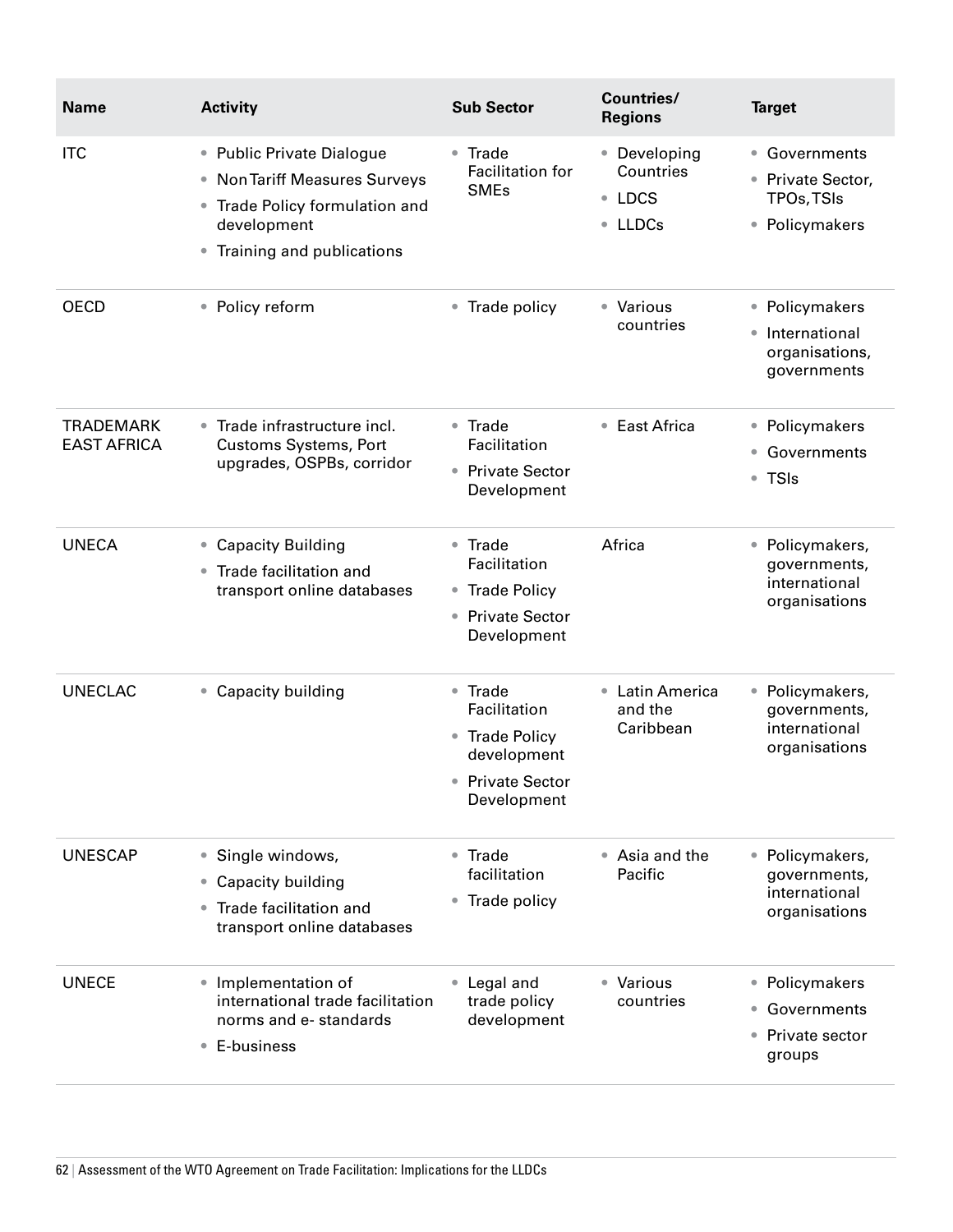| <b>Name</b>                          | <b>Activity</b>                                                                              | <b>Sub Sector</b>                                                                                                                              | <b>Countries/</b><br><b>Regions</b> | <b>Target</b>                                                                                     |
|--------------------------------------|----------------------------------------------------------------------------------------------|------------------------------------------------------------------------------------------------------------------------------------------------|-------------------------------------|---------------------------------------------------------------------------------------------------|
| <b>UNCTAD</b>                        | • Single Windows<br>• Technical Assistance<br>• Capacity building<br>• Research and analysis | • Transport<br>Logistics<br>• Trade<br>Facilitation<br>Multimodal<br>$\bullet$<br>transport,<br>ports, customs<br>modernization,<br>e-commerce | • Select<br>developing<br>countries | • Policymakers<br>• Private sector                                                                |
| <b>UN-OHRLLS</b>                     | • Technical assistance<br>• Advocacy                                                         | • Trade<br>Facilitation                                                                                                                        | • Global                            | • Government<br>• Policymakers                                                                    |
|                                      |                                                                                              | • Transit policy<br>and facilitation                                                                                                           |                                     |                                                                                                   |
| <b>USAID</b>                         | • Technical assistance<br>regionally through trade<br>hubs                                   | • Customs,<br>transport<br>systems                                                                                                             | • Global                            | • Government<br>• Policymakers<br>• Private Sector<br>International<br>$\bullet$<br>organizations |
|                                      |                                                                                              | Infrastructure<br>$\qquad \qquad \bullet$                                                                                                      |                                     |                                                                                                   |
|                                      |                                                                                              | Private sector<br>$\qquad \qquad \bullet$<br>support                                                                                           |                                     |                                                                                                   |
| <b>World Bank</b>                    | • Lending<br>• Grants<br>Technical assistance for<br>Transport, Logistics and Trade          | • Infrastructure                                                                                                                               | • Global<br>• LDCs                  | • Government<br>Policymakers<br>Other<br>$\bullet$<br>international<br>organizations              |
|                                      |                                                                                              | Electronic<br>$\qquad \qquad \bullet$<br>Single<br>Windows                                                                                     |                                     |                                                                                                   |
|                                      |                                                                                              | Customs<br>$\qquad \qquad \bullet$<br>Modernisation                                                                                            |                                     |                                                                                                   |
|                                      |                                                                                              | Transport and<br>$\bullet$<br>logistics                                                                                                        |                                     |                                                                                                   |
| <b>World Customs</b><br>Organisation | • Promoting customs<br>reform, single window<br>concept, improved border<br>management       | • Policy, Customs<br>infrastructure                                                                                                            | • Global                            | • Policymakers<br>• Governments                                                                   |
|                                      |                                                                                              | • Customs<br>Management                                                                                                                        |                                     |                                                                                                   |
|                                      |                                                                                              | • Border<br>Management<br>and<br>enforcement                                                                                                   |                                     |                                                                                                   |
|                                      |                                                                                              | • Trade<br>Facilitation                                                                                                                        |                                     |                                                                                                   |